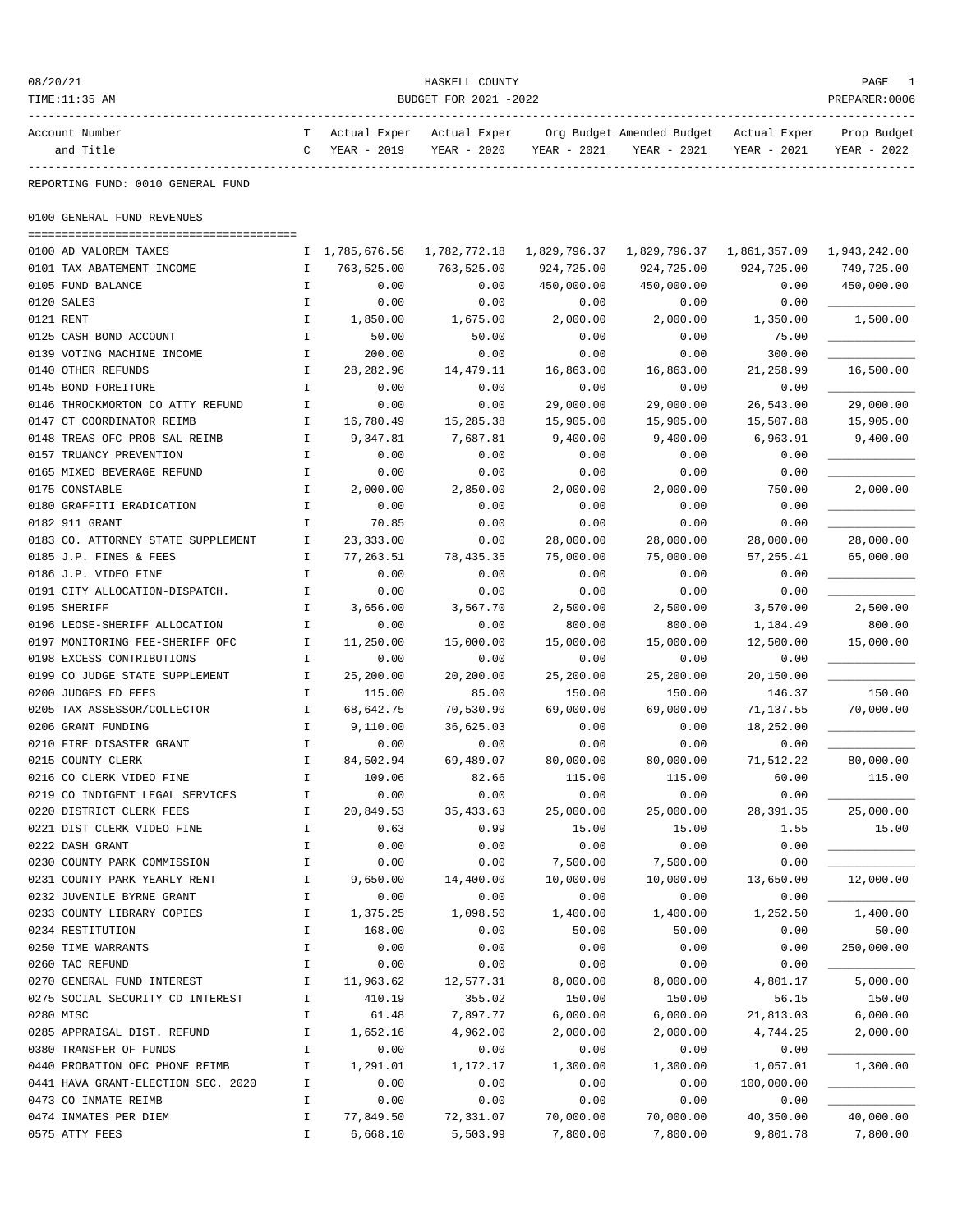| 08/20/21                                                             |                            |                   | HASKELL COUNTY                             |                         |                                                                               |                                          | PAGE                       |
|----------------------------------------------------------------------|----------------------------|-------------------|--------------------------------------------|-------------------------|-------------------------------------------------------------------------------|------------------------------------------|----------------------------|
| TIME:11:35 AM                                                        |                            |                   | BUDGET FOR 2021 -2022                      |                         |                                                                               |                                          | PREPARER: 0006             |
| Account Number<br>and Title                                          |                            | C YEAR - 2019     | T Actual Exper Actual Exper<br>YEAR - 2020 | YEAR - 2021             | Org Budget Amended Budget - Actual Exper<br>YEAR - 2021                       | YEAR - 2021                              | Prop Budget<br>YEAR - 2022 |
|                                                                      |                            |                   |                                            |                         |                                                                               |                                          |                            |
| REPORTING FUND: 0010 GENERAL FUND                                    |                            |                   |                                            |                         |                                                                               |                                          |                            |
| 0690 INSURANCE PROCEEDS                                              | $\mathbb{I}$               | 50,027.56         | 0.00                                       | 0.00                    | 0.00                                                                          | 4,273.55                                 |                            |
| 0695 ANCHORS DOWN REIMB.                                             | I.                         |                   |                                            | 0.00                    | 0.00                                                                          | 0.00                                     |                            |
| GENERAL FUND REVENUES                                                |                            |                   |                                            |                         | 3,092,932.96 3,038,072.64 3,714,669.37 3,714,669.37 3,372,791.25 3,829,552.00 |                                          |                            |
| 0101 COMMISSIONERS COURT                                             |                            |                   |                                            |                         |                                                                               |                                          |                            |
|                                                                      |                            |                   |                                            | 0.00                    | 0.00                                                                          |                                          |                            |
| 0401 SALARY COMMISSIONERS<br>0402 SALARY SECRETARY                   | Е<br>Е                     | 0.00<br>22,331.04 | 0.00<br>23,000.88                          | 23,001.00               | 23,001.00                                                                     | 0.00<br>20,125.77                        | 24, 151.00                 |
| 0409 SALARY STEP-INCREASE                                            | E                          | 2,580.00          | 2,640.00                                   | 2,700.00                | 2,700.00                                                                      | 2,362.50                                 | 2,760.00                   |
| 0410 FICA                                                            | Е                          | 1,942.28          | 1,998.00                                   | 1,967.00                | 1,967.00                                                                      | 1,752.24                                 | 2,059.00                   |
| 0412 RETIREMENT                                                      | Е                          | 3,301.04          | 3,395.52                                   | 3,342.00                | 3,342.00                                                                      | 2,977.80                                 | 3,499.00                   |
| 0419 INSURANCE                                                       | Е                          | 47,470.25         | 43,166.24                                  | 48,000.00               | 48,000.00                                                                     | 33,057.36                                | 46,000.00                  |
| 0425 OFFICE SUPPLIES                                                 | $\mathbf E$                | 494.51            | 66.00                                      | 500.00                  | 500.00                                                                        | 41.25                                    | 150.00                     |
| 0432 911 EXPENSE                                                     | Е                          | 13,138.34         | 8,852.58                                   | 7,000.00                | 7,000.00                                                                      | 7,634.74                                 | 8,000.00                   |
| 0433 GRANT MATCH                                                     | Е                          | 0.00              | 0.00                                       | 0.00                    | 0.00                                                                          | 0.00                                     |                            |
| 0440 TELEPHONE                                                       | Е                          | 605.73            | 716.93                                     | 750.00                  | 750.00                                                                        | 598.51                                   | 750.00                     |
| 0445 TRAVEL EXPENSE                                                  | Е                          | 0.00              | 0.00                                       | 1,000.00                | 1,000.00                                                                      | 0.00                                     | 500.00                     |
| 0475 ADVERTISING                                                     | Е                          | 416.20            | 984.50                                     | 1,500.00                | 1,500.00                                                                      | 373.44                                   | 1,000.00                   |
| 0476 SCHOOL EXPENSE                                                  | Е                          | 980.00            | 925.00                                     | 2,000.00                | 2,000.00                                                                      | 500.00                                   | 1,200.00                   |
| 0477 JUVENILE BOARD                                                  | Е                          | 2,880.00          | 2,880.00                                   | 2,880.00                | 2,880.00                                                                      | 2,620.00                                 | 2,880.00                   |
| 0645 MISC                                                            | Е                          | 461.92            | 52,869.48                                  | 1,000.00                | 1,000.00                                                                      | 443.54                                   | 1,000.00                   |
| 0650 BONDS                                                           | E                          | 421.00            | 150.00                                     | 300.00                  | 300.00                                                                        | 300.88                                   | 300.00                     |
| 0651 COMMITMENTS                                                     | Е                          | 516.00            | 0.00                                       | 2,175.00                | 2,175.00                                                                      | 0.00                                     | 2,000.00                   |
| 0655 DUES (COG, TAC, WTCJ & COMM                                     | Е                          | 2,365.00          | 2,365.00                                   | 2,825.00                | 2,825.00                                                                      | 2,855.00                                 | 3,000.00                   |
| COMMISSIONERS COURT                                                  |                            | 99,903.31         | 144,010.13                                 | 100,940.00              | 100,940.00                                                                    | 75,643.03                                | 99,249.00                  |
| 0102 COUNTY JUDGE                                                    |                            |                   |                                            |                         |                                                                               |                                          |                            |
| 0401 SALARY JUDGE                                                    | E                          | 31,613.76         | 32,562.24                                  | 32,563.00               | 32,563.00                                                                     | 28,491.96                                | 33,539.00                  |
| 0409 SALARY STEP INCREASE                                            | E                          | 3,000.00          | 3,000.00                                   | 3,000.00                | 3,000.00                                                                      | 2,625.00                                 | 3,000.00                   |
| 0410 FICA                                                            | E                          | 4,562.28          | 4,641.78                                   | 4,649.00                | 4,649.00                                                                      | 4,067.49                                 | 4,723.00                   |
| 0412 RETIREMENT                                                      | Ε                          | 7,775.36          | 7,899.36                                   | 7,900.00                | 7,900.00                                                                      | 6,911.94                                 | 8,026.00                   |
| 0417 CO JUDGE STATE SUPPLEMENT                                       | Е                          | 25,199.92         | 25,200.00                                  | 25,200.00               | 25,200.00                                                                     | 22,050.00                                | 25,200.00                  |
| 0419 INSURANCE                                                       | $\mathbf E$                | 4,206.86          | 10,805.30                                  | 12,000.00               | 12,000.00                                                                     | 8,264.34                                 | 12,000.00                  |
| 0425 COMM COURT-OFFICE SUPP                                          | E                          | 820.98            | 588.69                                     | 750.00                  | 750.00                                                                        | 423.57                                   | 750.00                     |
| 0445 TRAVEL EXP OUT OF COUNTY                                        | E                          | 1,661.97          | 105.00                                     | 2,000.00                | 2,000.00                                                                      | 1,550.77                                 | 2,000.00                   |
| 0476 CO JUDGE-SCHOOL EXPENSE                                         | Е                          | 2,890.27          | 205.66                                     | 1,200.00                | 1,200.00                                                                      | 1,017.09                                 | 1,200.00                   |
| 0575 COURT APPOINTED ATTORNEYS                                       | E                          | 12,041.50         | 11,460.00                                  | 13,000.00               | 13,000.00                                                                     | 8,488.15                                 | 13,000.00                  |
| 0645 CO JUDGE MISC                                                   | $\mathbf{E}$               | 226.78            | 895.37                                     | 200.00                  | 200.00                                                                        | 461.37                                   | 600.00                     |
| 0650 CO JUDGE - BONDS                                                | E                          | 442.50            | 350.00                                     | 300.00                  | 300.00                                                                        | 350.00                                   | 350.00                     |
| 0652 CO JUDGE COMPUTER EXP                                           | $E = 1$                    | 1,476.15          | 715.40<br>--------------                   | 500.00<br>------------- | 500.00<br>-------------                                                       | 450.45<br>------------------------------ | 500.00                     |
| COUNTY JUDGE                                                         |                            |                   |                                            |                         | 95,918.33 98,428.80 103,262.00 103,262.00                                     |                                          | 85, 152. 13 104, 888. 00   |
| 0105 COUNTY V A OFFICER                                              |                            |                   |                                            |                         |                                                                               |                                          |                            |
| 0401 SALARY V A OFFICER                                              | Е                          |                   | 1,200.00 1,200.00                          |                         | $2,500.00$ $2,500.00$ $1,000.00$ $1,500.00$                                   |                                          |                            |
| 0410 FICA                                                            | Е                          | 91.80             | 91.80                                      | 192.00                  | 192.00                                                                        | 76.50                                    | 100.00                     |
| 0412 RETIREMENT                                                      | $\mathbf{E}$               | 0.00              | 0.00                                       | 0.00                    | 0.00                                                                          | 0.00                                     |                            |
| 0419 INSURANCE                                                       | E                          | 0.00              | 0.00                                       | 0.00                    | 0.00                                                                          | 0.00                                     |                            |
| 0425 V A OFFICER - OFFC SUPP.                                        | E                          | 0.00              | 44.99                                      | 100.00                  | 100.00                                                                        | 46.99                                    | 100.00                     |
| 0440 V A OFFICER-TELEP -4-8943                                       |                            | E 540.26          | 605.78                                     | 700.00                  | 700.00                                                                        | 471.63                                   | 700.00                     |
| 0445 V A OFC-TRAVEL & SEMINARS<br>---------------------------------- | <b>Experience Research</b> | 0.00              | 0.00                                       | 300.00                  | 300.00<br>--------------                                                      | 0.00<br>--------------                   | 300.00                     |
| COUNTY V A OFFICER                                                   |                            |                   |                                            |                         | $1,832.06$ $1,942.57$ $3,792.00$ $3,792.00$ $1,595.12$ $2,700.00$             |                                          |                            |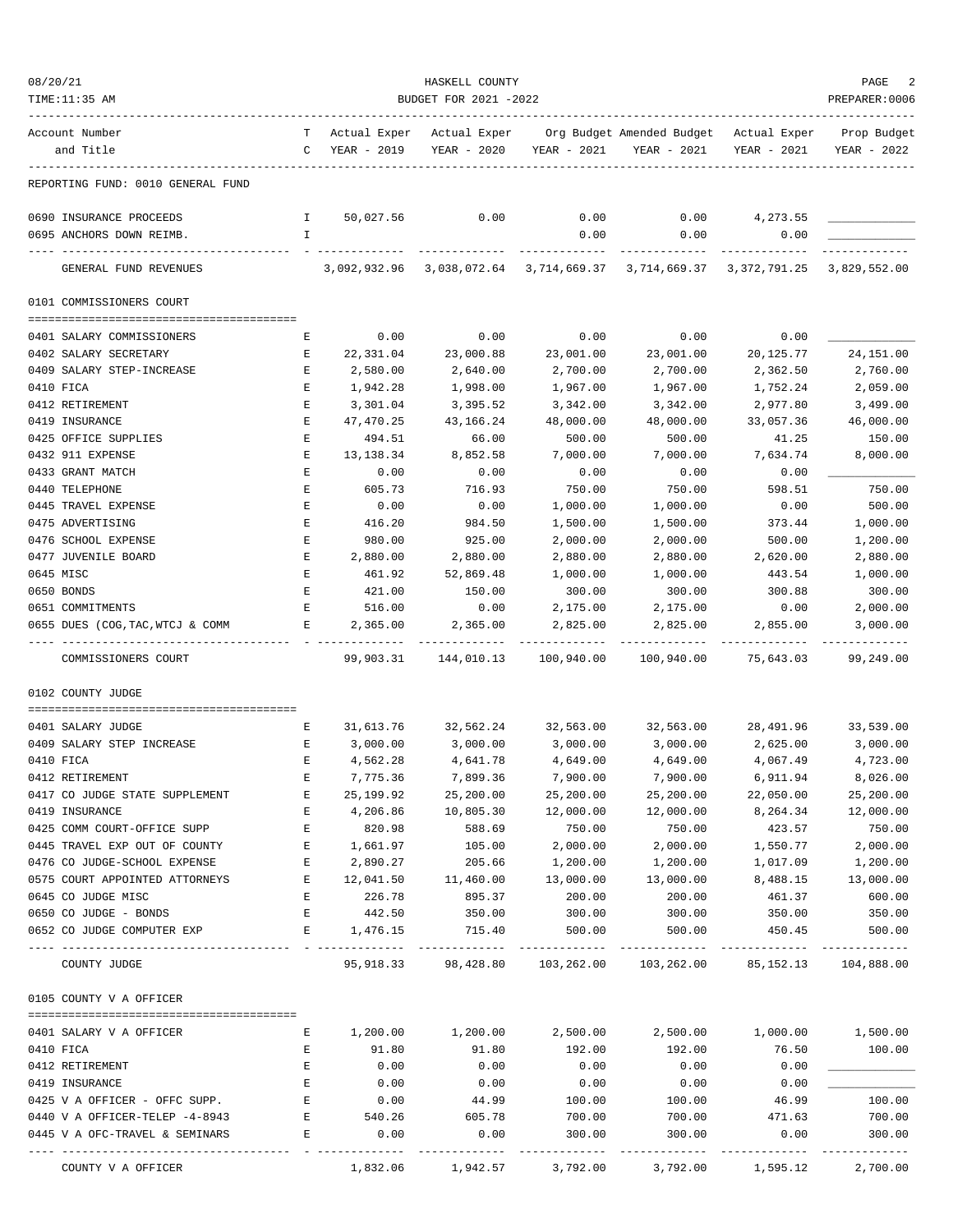| 08/20/21                                  |             |                        | HASKELL COUNTY         |                         |                           |                        | PAGE                    |
|-------------------------------------------|-------------|------------------------|------------------------|-------------------------|---------------------------|------------------------|-------------------------|
| TIME:11:35 AM                             |             |                        | BUDGET FOR 2021 -2022  |                         |                           |                        | PREPARER:0006           |
| Account Number                            | т           | Actual Exper           | Actual Exper           |                         | Org Budget Amended Budget | Actual Exper           | Prop Budget             |
| and Title                                 | C           | YEAR - 2019            | YEAR - 2020            | YEAR - 2021             | YEAR - 2021               | YEAR - 2021            | YEAR - 2022             |
| REPORTING FUND: 0010 GENERAL FUND         |             |                        |                        |                         |                           |                        |                         |
| 0107 CAPITAL OUTLAY                       |             |                        |                        |                         |                           |                        |                         |
| 0101 TAX ABATEMENT EXP                    | Е           | 0.00                   | 0.00                   | 0.00                    | 0.00                      | 0.00                   |                         |
| 0411 LIABILITY INSURANCE                  | Е           | 68,302.13              | 69,840.00              | 80,000.00               | 80,000.00                 | 41,651.98              | 50,000.00               |
| 0413 WORKERS COMP                         | Е           | 13,928.00              | 13,826.00              | 20,000.00               | 20,000.00                 | 10,809.00              | 15,000.00               |
| 0414 UNEMPLOYMENT INSURANCE               | Ε           | 2,332.68               | 785.82                 | 10,000.00               | 10,000.00                 | 4,210.92               | 10,000.00               |
| 0415 PERM REC & LAW BOOK                  | Е           | 0.00                   | 0.00                   | 4,000.00                | 4,000.00                  | 0.00                   | 4,000.00                |
| 0419 HEALTH INSURANCE EXPENSE             | Е           | 800.45                 | 0.00                   | 500.00                  | 500.00                    | 0.00                   |                         |
| 0425 OFFICE SUPPLIES                      | Е           | 849.64                 | 2,828.46               | 2,000.00                | 2,000.00                  | 837.50                 | 2,000.00                |
| 0440 PROBATION PHONE                      | Е           | 2,566.33               | 2,650.08               | 3,000.00                | 3,000.00                  | 2,392.67               | 3,000.00                |
| 0448 HOMELAND SECURITY GRANT EXP.         | Е           | 0.00                   | 0.00                   | 0.00                    | 0.00                      | 0.00                   |                         |
| 0460 MAJOR REPAIRS                        | Е           | 42,229.09              | 28,981.67              | 360,000.00              | 360,000.00                | 29,737.50              | 320,000.00              |
| 0461 RPRS/MAINT                           | Е           | 18,686.60              | 21,843.73              | 50,000.00               | 50,000.00                 | 18,088.75              | 50,000.00               |
| 0469 FOOD BANK                            | Ε           | 0.00                   | 0.00                   | 0.00                    | 0.00                      | 0.00                   |                         |
| 0470 HOUSE BILL 1117                      | $\mathbf E$ | 0.00                   | 0.00                   | 0.00                    | 0.00                      | 0.00                   |                         |
| 0471 YWCA BREAST CANCER AWAREN            | Ε           | 0.00                   | 0.00                   | 0.00                    | 0.00                      | 0.00                   |                         |
| 0496 ECC UTILITIES                        | Е           | 0.00                   | 0.00                   | 0.00                    | 0.00                      | 0.00                   |                         |
| 0497 ECC EQUIPMENT                        | Е           | 55.00                  | 0.00                   | 1,000.00                | 1,000.00                  | 0.00                   | 500.00                  |
| 0498 PROBATION UTILITIES                  | Е           | 2,790.47               | 3,223.92               | 4,000.00                | 4,000.00                  | 2,568.58               | 3,500.00                |
| 0500 OFFICE FURN & EQUIP                  | Е           | 23,963.11              | 10,347.17              | 12,500.00               | 12,500.00                 | 12,604.09              | 12,500.00               |
| 0510 REPAIR FURN & MACHINES               | Ε           | 228.63                 | 26,456.00              | 3,000.00                | 3,000.00                  | 686.22                 | 3,000.00                |
| 0515 ELEVATOR                             | Ε           | 4,613.34               | 4,779.82               | 5,500.00                | 5,500.00                  | 4,154.44               | 5,500.00                |
| 0520 AMBULANCE<br>0525 APPRAISAL DISTRICT | Ε<br>Е      | 72,000.00<br>86,278.59 | 72,000.00<br>83,621.35 | 72,000.00<br>120,000.00 | 72,000.00<br>120,000.00   | 66,000.00<br>75,228.86 | 72,000.00<br>100,000.00 |
| 0526 TRAINING CENTER-EVEN YRS.            | Е           | 0.00                   | 0.00                   | 0.00                    | 0.00                      | 0.00                   |                         |
| 0645 CAPITAL OUTLAY-MISC EXP.             | Ε           | 9,189.96               | 0.21                   | 10,000.00               | 10,000.00                 | 33,741.82              | 25,000.00               |
| 0652 COMPUTER EXPENSE                     | Е           | 21,363.34              | 36,051.71              | 25,000.00               | 25,000.00                 | 58,690.53              | 70,000.00               |
| 0653 TAC-CIRA COMPUTER EXP                | Е           | 0.00                   | 0.00                   | 0.00                    | 0.00                      | 0.00                   |                         |
| 0665 OUTSIDE AUDIT                        | Е           | 16,275.00              | 17,000.00              | 20,000.00               | 20,000.00                 | 17,850.00              | 20,000.00               |
| 0666 JUVENILE DETENTION                   | Е           | 0.00                   | 0.00                   | 2,000.00                | 2,000.00                  | 0.00                   |                         |
| 0668 GRANT EXP                            | Ε           | 0.00                   | 0.00                   | 0.00                    | 0.00                      | 32,422.55              |                         |
| 0672 LAND PURCHASE                        | Е           | 0.00                   | 0.00                   | 0.00                    | 0.00                      | 0.00                   |                         |
| 0699 CLOUD SEEDING                        | E           | 3,146.75               | 5,736.06               | 10,000.00               | 10,000.00                 | 1,423.41               | 7,500.00                |
| 0700 CONTINGENT ON JAIL SALE              | Е           | 0.00                   | 0.00                   | 0.00                    | 0.00                      | 0.00                   |                         |
| CAPITAL OUTLAY                            |             | 389,599.11             | 399,972.00             | 814,500.00              | 814,500.00                | 413,098.82             | 773,500.00              |
| 0109 COURTHOUSE MAINTENANCE               |             |                        |                        |                         |                           |                        |                         |
| 0404 SALARY-JANITOR & GROUNDS             | Е           | 24, 252.48             | 24,980.16              | 24,981.00               | 24,981.00                 | 21,857.64              | 26,299.00               |
| 0409 SALARY STEP INCREASE                 | E           | 2,040.00               | 2,160.00               | 2,280.00                | 2,280.00                  | 1,995.00               | 2,400.00                |
| 0410 FICA                                 | Е           | 2,079.57               | 2,172.08               | 2,095.00                | 2,095.00                  | 1,868.07               | 2,209.00                |
| 0412 RETIREMENT                           | Ε           | 3,533.91               | 3,691.10               | 3,560.00                | 3,560.00                  | 3,174.57               | 3,753.00                |
| 0419 INSURANCE                            | Ε           | 10,844.70              | 11,105.30              | 12,000.00               | 12,000.00                 | 8,264.34               | 12,000.00               |
| 0430 JANITORIAL SUPPLIES                  | Ε           | 4,899.64               | 6,007.77               | 3,500.00                | 3,500.00                  | 4,692.66               | 4,200.00                |
| 0440 JANITOR TELEPHONE                    | Е           | 240.00                 | 634.89                 | 240.00                  | 240.00                    | 0.00                   |                         |
| 0445 JANITOR TRAVEL EXP                   | Ε           | 15.50                  | 0.00                   | 400.00                  | 400.00                    | 0.00                   |                         |
| 0480 REPAIRS & REPLACEMENTS               | Ε           | 384.23                 | 341.16                 | 2,400.00                | 2,400.00                  | 468.32                 | 1,500.00                |
| 0485 YARD UPKEEP                          | Е           | 1,213.36               | 1,451.90               | 3,000.00                | 3,000.00                  | 3,043.56               | 5,000.00                |
| 0490 PEST CONTROL                         | Е           | 2,350.00               | 2,175.00               | 2,500.00                | 2,500.00                  | 1,795.00               | 2,500.00                |
| 0495 UTILITIES                            | Е           | 24, 316.05             | 23,988.80              | 26,000.00               | 26,000.00                 | 15,351.75              | 20,000.00               |
| COURTHOUSE MAINTENANCE                    |             | 76,169.44              | 78,708.16              | 82,956.00               | 82,956.00                 | 62,510.91              | 79,861.00               |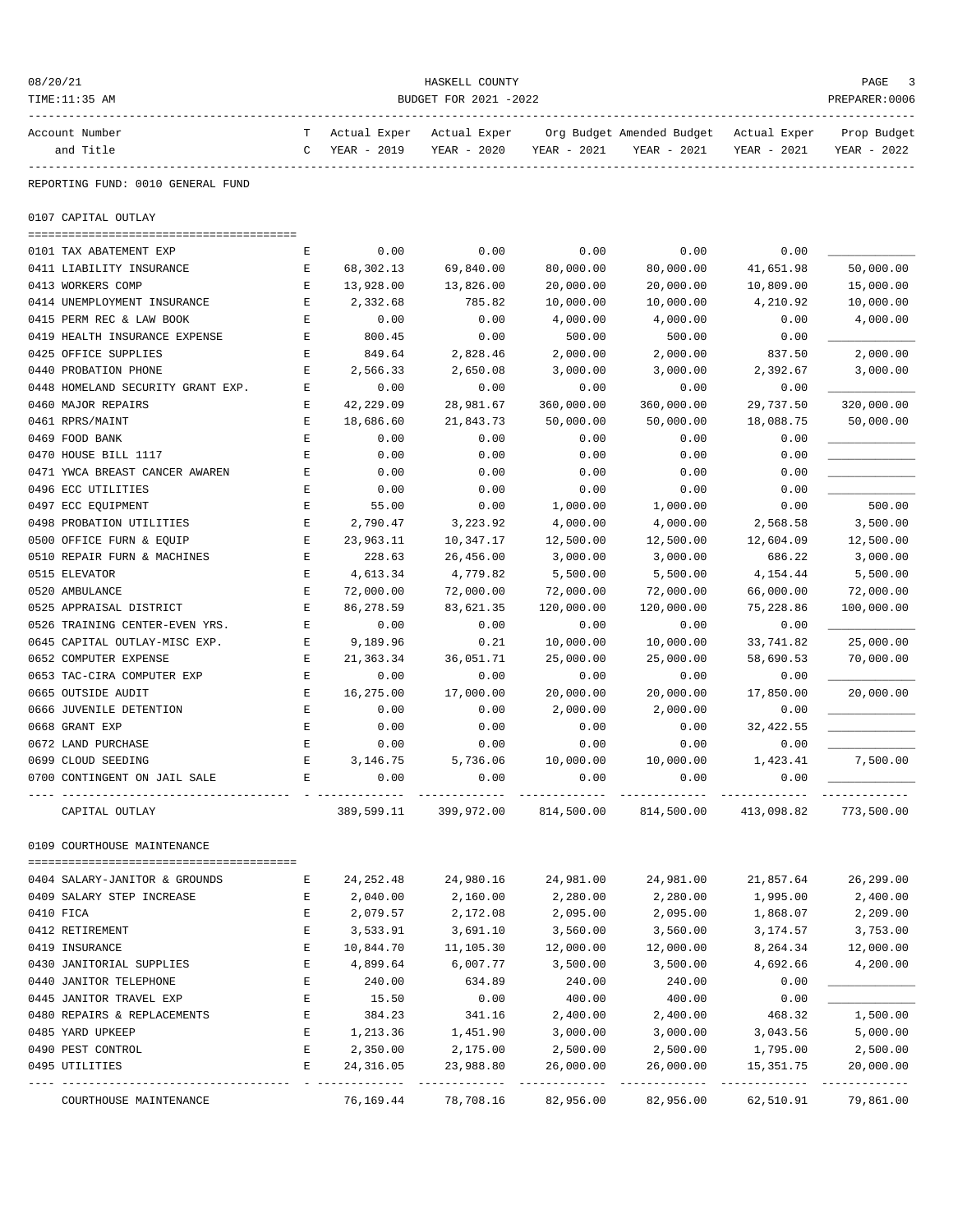| 08/20/21<br>TIME:11:35 AM                                    |              |                  | HASKELL COUNTY<br>BUDGET FOR 2021 -2022 |                   |                                                                                   |                          | PAGE<br>PREPARER:0006      |
|--------------------------------------------------------------|--------------|------------------|-----------------------------------------|-------------------|-----------------------------------------------------------------------------------|--------------------------|----------------------------|
| Account Number<br>and Title                                  | $\mathbb{C}$ | YEAR - 2019      | YEAR - 2020                             | YEAR - 2021       | T Actual Exper Actual Exper Org Budget Amended Budget Actual Exper<br>YEAR - 2021 | YEAR - 2021              | Prop Budget<br>YEAR - 2022 |
| REPORTING FUND: 0010 GENERAL FUND                            |              |                  |                                         |                   |                                                                                   |                          |                            |
| 0111 ELECTION EXPENSE                                        |              |                  |                                         |                   |                                                                                   |                          |                            |
|                                                              |              |                  |                                         |                   |                                                                                   |                          |                            |
| 0408 JUDGES & CLERKS<br>0410 FICA                            | Е            | 6,233.66         | 4,134.58                                | 7,500.00          | 7,500.00                                                                          | 10,573.32                | 10,500.00                  |
| 0412 RETIREMENT                                              | Е<br>Е       | 73.67<br>41.77   | 128.58<br>78.55                         | 574.00<br>200.00  | 574.00<br>200.00                                                                  | 96.45<br>107.35          | 500.00<br>200.00           |
| 0425 ELECTION SUPPLIES                                       | E            | 414.21           | 4,980.23                                | 5,000.00          | 5,000.00                                                                          | 9,913.85                 | 5,000.00                   |
| 0431 VOTER REGISTRATION EXP.                                 | E            | 120.00           | 2,141.96                                | 3,500.00          | 3,500.00                                                                          | 569.27                   | 3,500.00                   |
| 0474 ELECTION-BUILDING RENT                                  | Е            | 150.00           | 0.00                                    | 300.00            | 300.00                                                                            | 600.00                   | 600.00                     |
| 0475 ELECTION-ADVERTISING                                    | Ε            | 0.00             | 20.00                                   | 300.00            | 300.00                                                                            | 341.20                   | 350.00                     |
| 0476 2020 HAVA GRANT - ELEC EXP                              | Е            | 0.00             | 0.00                                    | 0.00              | 0.00                                                                              | 1,736.99                 |                            |
| 0478 VOTING AND ELECTION EQUIP.                              | Е            | 0.00             | $0.25 -$                                | 20,000.00         | 20,000.00                                                                         | 17,693.43                | 20,000.00                  |
| 0487 ELECTION PROGRAMMING                                    | Е            | 8,273.40         | 1,180.23                                | 7,000.00          | 7,000.00                                                                          | 0.00                     | 7,000.00                   |
| 0488 ELECTION BOXES                                          | Е            | 0.00             | 0.00                                    | 0.00              | 0.00                                                                              | 0.00                     |                            |
| 0645 ELECTION EXPENSE - MISC                                 | Е            | 75.20            | 23,817.00                               | 450.00            | 450.00                                                                            | 56.28                    | 250.00                     |
| ELECTION EXPENSE                                             |              | 15,381.91        | 36,480.88                               | 44,824.00         | 44,824.00                                                                         | 41,688.14                | 47,900.00                  |
| 0113 COURT EXPENSE & PRISONER                                |              |                  |                                         |                   |                                                                                   |                          |                            |
|                                                              |              |                  |                                         |                   |                                                                                   |                          |                            |
| 0410 FICA                                                    | Е            | 160.65           | 822.88                                  | 1,147.50          | 1,147.50                                                                          | 319.84                   | 750.00                     |
| 0412 RETIREMENT                                              | Е            | 273.00           | 799.50                                  | 1,950.00          | 1,950.00                                                                          | 130.00                   | 500.00                     |
| 0440 JAIL-TELEPHONE - 4-2229<br>0471 PRISONER MEDICAL & MISC | Е<br>Ε       | 0.00<br>9,286.46 | 0.00                                    | 0.00<br>35,000.00 | 0.00<br>35,000.00                                                                 | 0.00                     | 50,000.00                  |
| 0472 TRANSPORTATION                                          | Е            | 396.56           | 21,619.68<br>3,495.82                   | 10,000.00         | 10,000.00                                                                         | 75,121.54<br>12,545.25   | 10,000.00                  |
| 0473 PRISONER HOUSING                                        | Е            | 21,105.00        | 11,565.00                               | 20,000.00         | 20,000.00                                                                         | 17,034.00                | 20,000.00                  |
| 0478 TARRANT CO MED. EXAMS                                   | Е            | 0.00             | 440.00                                  | 2,000.00          | 2,000.00                                                                          | 360.00                   | 2,000.00                   |
| 0495 JAIL - UTILITIES                                        | Е            | 0.00             | 0.00                                    | 0.00              | 0.00                                                                              | 0.00                     |                            |
| 0610 BAILIFFS                                                | E            | 2,100.00         | 10,756.58                               | 12,000.00         | 12,000.00                                                                         | 4,181.13                 | 6,000.00                   |
| 0645 MISC                                                    | E            | 449.78           | 1,159.82                                | 3,000.00          | 3,000.00                                                                          | 899.59                   | 3,000.00                   |
| COURT EXPENSE & PRISONER                                     |              | 33,771.45        | 50,659.28                               | 85,097.50         | 85,097.50                                                                         | 110,591.35               | 92,250.00                  |
|                                                              |              |                  |                                         |                   |                                                                                   |                          |                            |
| 0115 CHARITY                                                 |              |                  |                                         |                   |                                                                                   |                          |                            |
| 0600 TRANSPORTATION                                          | Е            |                  | 3,950.00 2,750.00                       | 4,000.00          |                                                                                   | 4,000.00 7,450.00        | 5,000.00                   |
| 0605 BURIALS                                                 | Е            | 0.00             | 750.00                                  | 3,000.00          | 3,000.00                                                                          | 750.00                   | 3,000.00                   |
| 0610 AUTOPSIES                                               | Е            | 0.00             | 11,100.00                               | 8,000.00          | 8,000.00                                                                          | 16,330.00                | 8,000.00                   |
| CHARITY                                                      |              | 3,950.00         | 14,600.00                               | 15,000.00         | 15,000.00                                                                         | -----------<br>24,530.00 | 16,000.00                  |
| 0116 EXP. CITIZEN CENTER                                     |              |                  |                                         |                   |                                                                                   |                          |                            |
| 0401 SALARY DIRECTOR                                         | Е            | 23,544.48        | 24,250.80                               | 24,251.00         | 24,251.00                                                                         | 21,219.45                | 25,463.00                  |
| 0409 SALARY STEP INCREASE                                    | Е            | 2,760.00         | 2,820.00                                | 2,880.00          | 2,880.00                                                                          | 2,520.00                 | 2,940.00                   |
| 0410 FICA                                                    | E            | 2,012.16         | 2,070.96                                | 2,076.00          | 2,076.00                                                                          | 1,816.08                 | 2,173.00                   |
| 0412 RETIREMENT                                              | Е            | 3,419.52         | 3,519.12                                | 3,528.00          | 3,528.00                                                                          | 3,086.16                 | 3,692.00                   |
| 0419 INSURANCE                                               | Е            | 0.00             | 0.00                                    | 0.00              | 0.00                                                                              | 0.00                     |                            |
| 0495 ECC UTILITIES                                           | Е            | 5,504.37         | 7,323.83                                | 12,000.00         | 12,000.00                                                                         | 5,770.62                 | 8,000.00                   |
| EXP. CITIZEN CENTER                                          |              | 37,240.53        | 39,984.71                               | 44,735.00         | 44,735.00                                                                         | 34,412.31                | 42,268.00                  |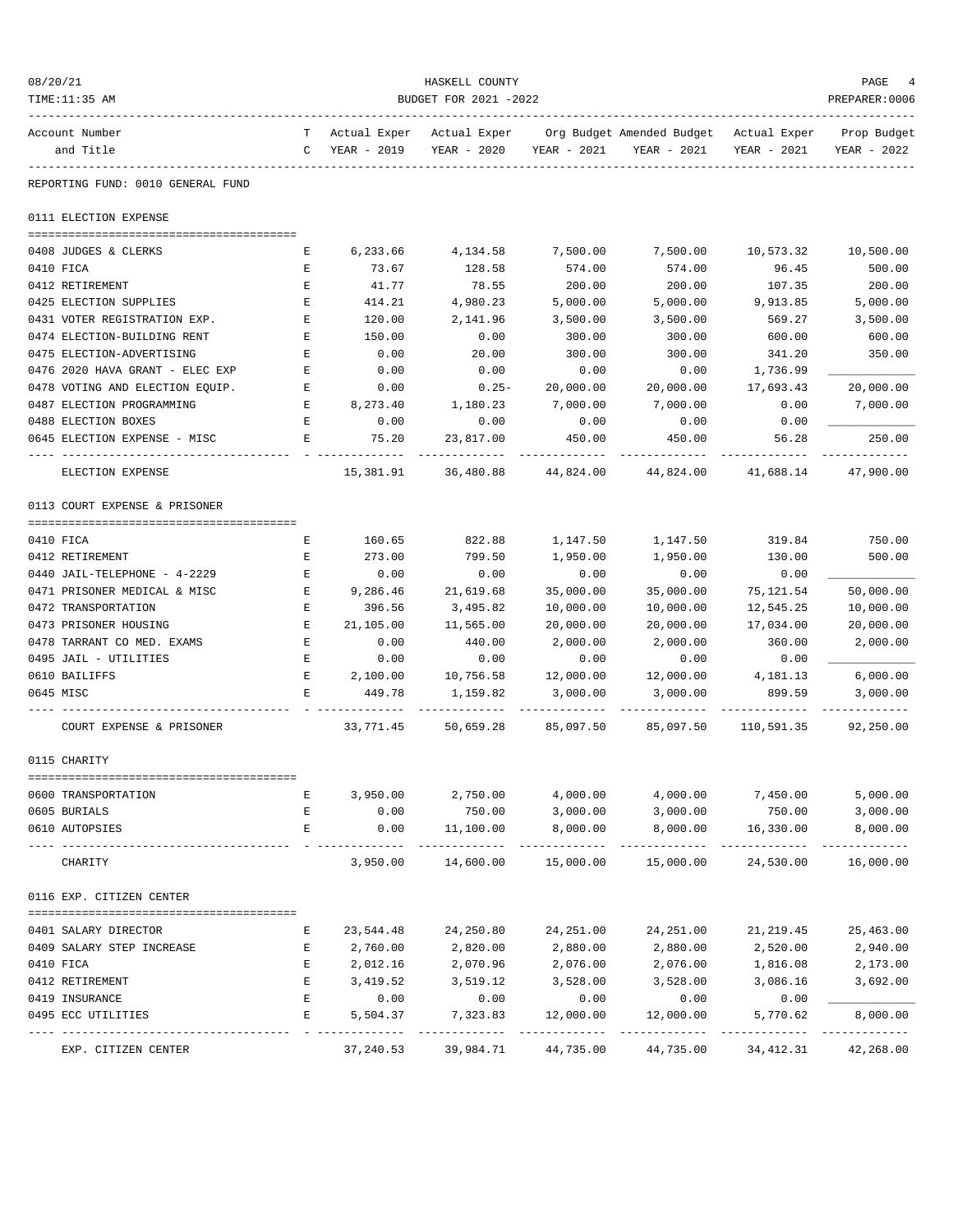| 08/20/21<br>TIME:11:35 AM                                | HASKELL COUNTY<br>BUDGET FOR 2021 -2022 |                    |                                         |                      |                                                                                                                         |                    |                            |  |
|----------------------------------------------------------|-----------------------------------------|--------------------|-----------------------------------------|----------------------|-------------------------------------------------------------------------------------------------------------------------|--------------------|----------------------------|--|
| Account Number<br>and Title                              |                                         |                    |                                         |                      | T Actual Exper Actual Exper Org Budget Amended Budget Actual Exper<br>C YEAR - 2019 YEAR - 2020 YEAR - 2021 YEAR - 2021 | YEAR - 2021        | Prop Budget<br>YEAR - 2022 |  |
| REPORTING FUND: 0010 GENERAL FUND                        |                                         |                    |                                         |                      |                                                                                                                         |                    |                            |  |
| 0117 AGRICULTURE & LIVESTOCK                             |                                         |                    |                                         |                      |                                                                                                                         |                    |                            |  |
| 0401 SALARY - COUNTY AGENT                               | Е                                       | 6,786.00           | 9,048.00                                | 9,048.00             | 9,048.00                                                                                                                | 1,131.00           | 9,048.00                   |  |
| 0402 SALARY SECRETARY                                    | E                                       | 22,331.04          | 23,000.88                               | 23,001.00            | 23,001.00                                                                                                               | 20,125.77          | 24,151.00                  |  |
| 0403 SALARY - HOME AGENT                                 | E                                       | 9,048.00           | 7,600.90                                | 9,048.00             | 9,048.00                                                                                                                | 8,008.35           | 9,048.00                   |  |
| 0409 SALARY STEP INCREASE                                | E                                       | 330.00             | 0.00                                    | 360.00               | 360.00                                                                                                                  | 315.00             | 720.00                     |  |
| 0410 FICA                                                | E                                       | 2,944.90           | 3,033.26                                | 3,172.00             | 3,172.00                                                                                                                | 2,262.75           | 3,287.00                   |  |
| 0412 RETIREMENT                                          | Е                                       | 2,945.94           | 2,990.16                                | 2,991.00             | 2,991.00                                                                                                                | 2,657.34           | 2,990.00                   |  |
| 0419 INSURANCE                                           | Е                                       | 6,558.48           | 9,182.60                                | 12,000.00            | 12,000.00                                                                                                               | 8,264.34           | 12,000.00                  |  |
| 0424 POSTAGE                                             | E                                       | 0.00               | 0.00                                    | 300.00               | 300.00                                                                                                                  | 0.00               | 300.00                     |  |
| 0425 EXT OFC - OFFICE SUPPLIES                           | E                                       | 239.74             | 170.05                                  | 1,000.00             | 1,000.00                                                                                                                | 316.54             | 1,000.00                   |  |
| 0428 SHOW EXP, MEALS & LODGING                           | Е                                       | 1,185.78           | 1,022.27                                | 3,000.00             | 3,000.00                                                                                                                | 888.26             | 3,000.00                   |  |
| 0429 4-H SHOW EXPENSE                                    | Е                                       | 1,113.70           | 0.00                                    | 940.00               | 940.00                                                                                                                  | 0.00               | 940.00                     |  |
| 0440 TELEPHONE EXT OFC 864-2658,864-2546 E               |                                         | 605.75             | 771.19                                  | 1,600.00             | 1,600.00                                                                                                                | 598.73             | 1,000.00                   |  |
| 0445 TRAVEL EXPENSE C.A.                                 | Е                                       | 3,347.53           | 2,296.36                                | 7,000.00             | 7,000.00                                                                                                                | 117.60             | 7,000.00                   |  |
| 0446 TRAVEL EXPENSE H.D.                                 | Е                                       | 5,403.88           | 1,884.60                                | 4,000.00             | 4,000.00                                                                                                                | 1,636.81           | 4,000.00                   |  |
| 0495 EXTENSION OFC UTILITIES                             | E                                       | 3,922.37           | 4,401.83                                | 3,800.00             | 3,800.00                                                                                                                | 3,054.69           | 3,800.00                   |  |
| 0500 OFFICE EQUIPMENT (COPIER)                           | E                                       | 1,747.78<br>545.94 | 1,805.77<br>278.42                      | 2,500.00             | 2,500.00                                                                                                                | 1,369.05           | 4,500.00                   |  |
| 0645 EXT OFFICE - MISC<br>0652 EXT OFFICE COMPUTER EXP   | E<br>$\mathbf{E}$                       | 923.59             | 1,050.00                                | 1,050.00<br>1,050.00 | 1,050.00<br>1,050.00                                                                                                    | 501.67<br>172.41   | 1,050.00<br>1,050.00       |  |
| ---------------------------------                        |                                         |                    | -------------                           | --------------       | ------------                                                                                                            |                    |                            |  |
| AGRICULTURE & LIVESTOCK                                  |                                         |                    | 69,980.42 68,536.29 85,860.00 85,860.00 |                      |                                                                                                                         | 51,420.31          | 88,884.00                  |  |
| 0119 COUNTY LIBRARY                                      |                                         |                    |                                         |                      |                                                                                                                         |                    |                            |  |
| 0401 SALARY LIBRARIAN                                    | Е                                       |                    | 22,355.04 23,025.60                     | 23,026.00            | 23,026.00                                                                                                               | 18,394.88          | 25,200.00                  |  |
| 0403 SALARY ASSISTANTS                                   | Е                                       | 21,131.04          | 20,946.39                               | 21,765.00            | 21,765.00                                                                                                               | 18,903.53          | 24,151.00                  |  |
| 0409 SALARY STEP INCREASE                                | E                                       | 3,900.00           | 4,440.00                                | 4,800.00             | 4,800.00                                                                                                                | 1,930.00           | 360.00                     |  |
| 0410 FICA                                                | E                                       | 3,625.20           | 3,703.46                                | 3,794.00             | 3,794.00                                                                                                                | 3,001.01           | 3,803.00                   |  |
| 0412 RETIREMENT                                          | E                                       | 6,160.08           | 6,293.44                                | 6,447.00             | 6,447.00                                                                                                                | 4,691.87           | 6,463.00                   |  |
| 0419 INSURANCE                                           | E                                       | 21,689.40          | 22,172.20                               | 24,000.00            | 24,000.00                                                                                                               | 13,773.90          | 24,000.00                  |  |
| 0424 POSTAGE                                             | E                                       | 115.00             | 115.00                                  | 500.00               | 500.00                                                                                                                  | 239.00             | 500.00                     |  |
| 0425 CO LIB - OFFICE SUPPLIES                            | Е                                       | 316.38             | 270.81                                  | 750.00               | 750.00                                                                                                                  | 494.51             | 750.00                     |  |
| 0440 TELEPHONE 864-2747 LIBRARY                          | Е                                       | 302.86             | 358.47                                  | 700.00               | 700.00                                                                                                                  | 299.22             | 700.00                     |  |
| 0445 CO LIBRARY-TRAVEL EXPENSE                           | Е                                       | 0.00               | 0.00                                    | 650.00               | 650.00                                                                                                                  | 0.00               | 100.00                     |  |
| 0455 CO LIBRARY - BOOKS                                  | Е                                       | 4,701.69           | 3,607.06                                | 5,500.00             | 5,500.00                                                                                                                | 2,884.38           | 5,500.00                   |  |
| 0476 CO LIBRARY-SCHOOL EXPENSE                           | Е                                       | 0.00               | 0.00                                    | 25.00                | 25.00                                                                                                                   | 0.00               |                            |  |
| 0495 CO LIBRARY UTILITIES                                | Е                                       | 5,411.52           | 6,467.05                                | 6,000.00             | 6,000.00                                                                                                                | 4,734.81           | 6,000.00                   |  |
| 0652 CO LIBRARY - COMPUTER EXP                           | E                                       | 1,532.36           | 1,224.15<br>--------------              | 1,500.00             | 1,500.00                                                                                                                | 1,788.61<br>.      | 1,500.00                   |  |
| COUNTY LIBRARY                                           |                                         | 91,240.57          | 92,623.63                               | 99,457.00            | 99,457.00                                                                                                               | 71,135.72          | 99,027.00                  |  |
| 0120 DISTRICT JUDGE                                      |                                         |                    |                                         |                      |                                                                                                                         |                    |                            |  |
|                                                          |                                         |                    |                                         |                      |                                                                                                                         |                    |                            |  |
| 0401 COURT COORDINATOR SALARY                            | Е                                       | 22,331.04          | 23,000.88                               | 23,001.00            | 23,001.00                                                                                                               | 20,125.77          | 24,151.00                  |  |
| 0409 SALARY STEP INCREASE                                | E                                       | 2,280.00           | 2,400.00                                | 2,460.00             | 2,460.00                                                                                                                | 2,152.50           | 2,520.00                   |  |
| 0410 FICA                                                | Е                                       | 1,882.80           | 1,934.24                                | 1,948.00             | 1,948.00                                                                                                                | 1,704.15           | 2,040.00                   |  |
| 0412 RETIREMENT                                          | Е                                       | 3,199.44           | 3,302.16                                | 3,310.00             | 3,310.00                                                                                                                | 2,896.11           | 3,467.00                   |  |
| 0419 INSURANCE                                           | Е<br>E                                  | 10,839.70          | 12,226.86                               | 12,000.00            | 12,000.00                                                                                                               | 8,264.34           | 12,000.00                  |  |
| 0424 DIST JUDGE POSTAGE<br>0425 DIST JUDGE OFFC SUPPLIES | E                                       | 705.39<br>4,984.07 | 605.00<br>5,365.94                      | 1,200.00<br>3,600.00 | 1,200.00                                                                                                                | 550.00<br>1,639.83 | 1,000.00                   |  |
| 0440 DIST JUDGE TELEPHONE 864-2661                       | Е                                       | 605.74             | 662.68                                  | 1,500.00             | 3,600.00<br>1,500.00                                                                                                    | 598.73             | 2,500.00<br>1,500.00       |  |
| 0442 TELEPHONE COURT REPORTER 864-3728 E                 |                                         | 0.00               | 0.00                                    | 150.00               | 150.00                                                                                                                  | 0.00               |                            |  |
| 0445 DIST JUDGE TRAVEL                                   | Е                                       | 360.00             | 0.00                                    | 1,000.00             | 1,000.00                                                                                                                | 0.00               | 500.00                     |  |
| 0446 CT. COORDINATOR TRAVEL                              | E                                       | 0.00               | 0.00                                    | 1,000.00             | 1,000.00                                                                                                                | 0.00               |                            |  |
|                                                          |                                         |                    |                                         |                      |                                                                                                                         |                    |                            |  |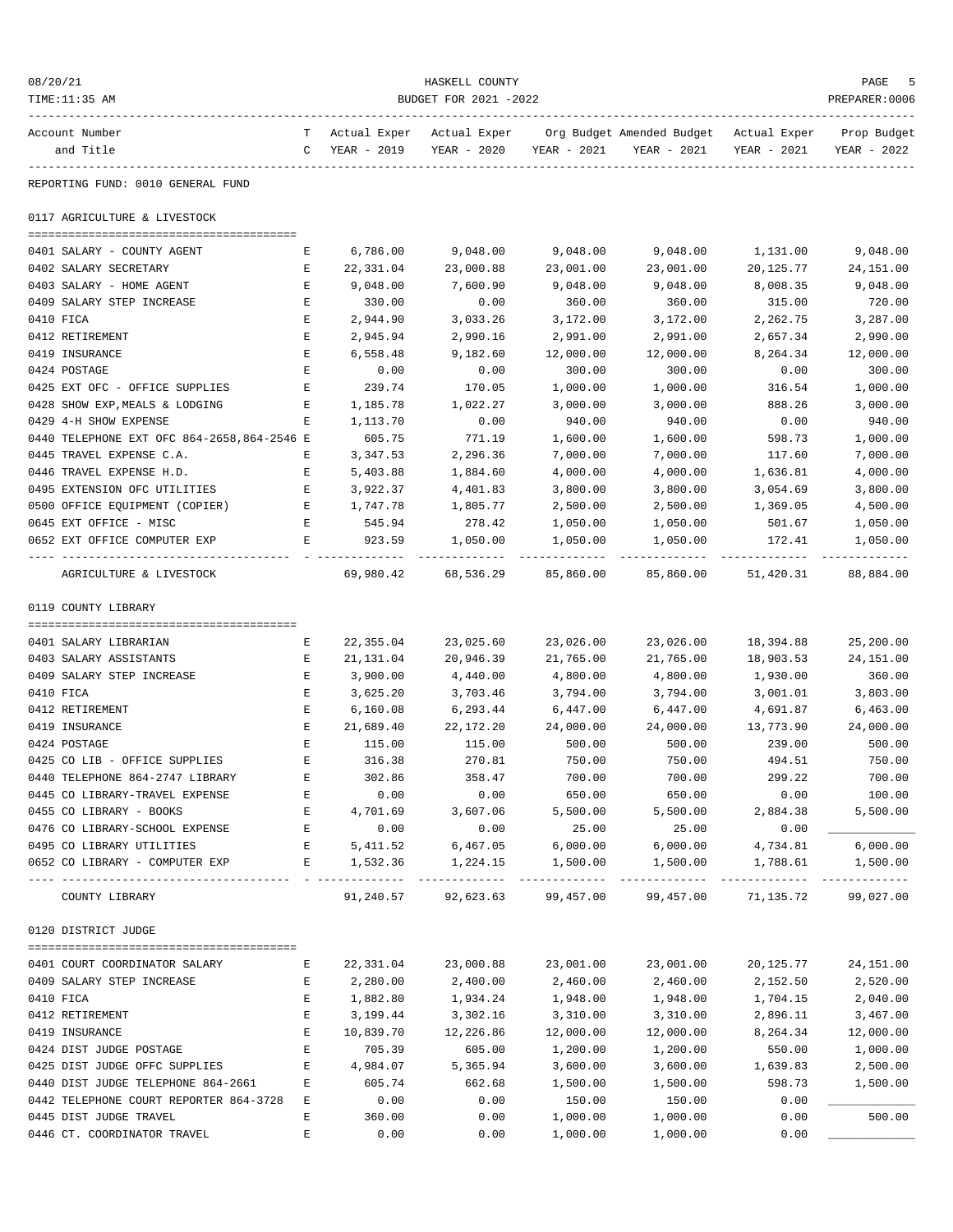| 08/20/21                              |                                                                                                |             | HASKELL COUNTY        |             |                                                                                |             | PAGE                    |
|---------------------------------------|------------------------------------------------------------------------------------------------|-------------|-----------------------|-------------|--------------------------------------------------------------------------------|-------------|-------------------------|
| TIME:11:35 AM                         |                                                                                                |             | BUDGET FOR 2021 -2022 |             |                                                                                |             | PREPARER:0006           |
| Account Number                        |                                                                                                |             |                       |             | T Actual Exper Actual Exper Org Budget Amended Budget Actual Exper Prop Budget |             |                         |
| and Title                             | $\mathbb{C}$                                                                                   | YEAR - 2019 | YEAR - 2020           | YEAR - 2021 | YEAR - 2021                                                                    | YEAR - 2021 | YEAR - 2022             |
| REPORTING FUND: 0010 GENERAL FUND     |                                                                                                |             |                       |             |                                                                                |             |                         |
| 0476 CT COORDINATOR/DIST JUDGE SCHOOL | E                                                                                              | 180.00      | 195.00                | 700.00      | 700.00                                                                         | 195.00      | 700.00                  |
| 0575 COURT APPOINTED ATTORNEYS        | E                                                                                              | 51,215.30   | 37,867.30             | 75,000.00   | 75,000.00                                                                      | 48,965.25   | 120,000.00              |
| 0645 DIST JUDGE MISC.BOND, PO R       | E                                                                                              | 120.00      | 120.00                | 120.00      | 120.00                                                                         | 122.00      | 125.00                  |
| 0650 BONDS/DUES                       | Е                                                                                              | 0.00        | 0.00                  | 69.00       | 69.00                                                                          | 0.00        | 69.00                   |
| 0652 DIST JUDGE COMP EXP              | E                                                                                              | 3,967.28    | 5,461.21              | 5,343.00    | 5,343.00                                                                       | 4,455.57    | 5,343.00                |
| 0669 COURT REPORTER RECORDS           | E                                                                                              | 7,055.50    | 1,700.00              | 15,000.00   | 15,000.00                                                                      | 570.00      | 15,000.00               |
| 0670 EXTRA CT REPORTERS, JUDGES       | E                                                                                              | 11,314.80   | 630.00                | 3,000.00    | 3,000.00                                                                       | 0.00        | 3,000.00                |
| DISTRICT JUDGE                        |                                                                                                |             | 121,041.06 95,471.27  |             | 150,401.00  150,401.00  92,239.25                                              |             | 193,915.00              |
| 0121 DISTRICT ATTORNEY                |                                                                                                |             |                       |             |                                                                                |             |                         |
| 0401 DIST ATTY ST REIMB               | Е                                                                                              | 3,336.63    | 0.00                  | 0.00        | 0.00                                                                           | 0.00        |                         |
| 0402 SALARY SECRETARY                 | Е                                                                                              | 13,542.72   | 13,800.48             | 13,801.00   | 13,801.00                                                                      | 12,075.42   | 14,491.00               |
| 0409 SALARY STEP INCREASE             | Е                                                                                              | 0.00        | 1,152.00              | 1,224.00    | 1,224.00                                                                       | 1,071.00    | 1,296.00                |
| 0410 FICA                             | Е                                                                                              | 1,291.39    | 1,141.59              | 1,150.00    | 1,150.00                                                                       | 1,005.69    | 1,208.00                |
| 0412 RETIREMENT                       | $\mathbf E$                                                                                    | 1,760.64    | 1,943.76              | 1,954.00    | 1,954.00                                                                       | 1,708.98    | 2,052.00                |
| 0419 INSURANCE                        | $\mathbf{E}% _{t}\left  \mathbf{1}\right\rangle =\mathbf{1}_{t}\left  \mathbf{1}\right\rangle$ | 11,567.37   | 11,105.30             | 12,000.00   | 12,000.00                                                                      | 8,264.34    | 12,000.00               |
| 0424 POSTAGE                          | Е                                                                                              | 0.00        | 0.00                  | 0.00        | 0.00                                                                           | 0.00        |                         |
| 0425 DIST ATTORNEY-OFFICE SUPP        | E                                                                                              | 1,492.84    | 108.24                | 1,500.00    | 1,500.00                                                                       | 1,383.08    | 1,500.00                |
| 0435 PROSECUTION EXPENSE              | Е                                                                                              | 477.00      | 1,098.85              | 2,500.00    | 2,500.00                                                                       | 710.05      | 2,500.00                |
| 0440 TELEPHONE DISTRICT ATTY 864-2072 | Е                                                                                              | 908.63      | 1,075.46              | 3,000.00    | 3,000.00                                                                       | 898.09      | 1,500.00                |
| 0645 MISC., BOX RENT, BONDS           | Е                                                                                              | 54.00       | 56.00                 | 300.00      | 300.00                                                                         | 56.00       | 150.00                  |
| 0649 MISC. TRIAL EXPENSE              | Е                                                                                              | 0.00        | 0.00                  | 0.00        | 0.00                                                                           | 0.00        |                         |
| 0650 DIST OFFICES - BONDS             | Е                                                                                              | 0.00        | 0.00                  | 177.50      | 177.50                                                                         | 177.50      | 177.50<br>------------- |
| DISTRICT ATTORNEY                     |                                                                                                | 34,431.22   | 31,481.68             | 37,606.50   | 37,606.50                                                                      | 27,350.15   | 36,874.50               |
| 0123 COUNTY PARK                      |                                                                                                |             |                       |             |                                                                                |             |                         |
| 0401 PARK MANAGER SALARY              | E                                                                                              | 0.00        | 0.00                  | 0.00        | 0.00                                                                           | 0.00        |                         |
| 0409 SALARY STEP INCREASE             | Е                                                                                              | 0.00        | 0.00                  | 0.00        | 0.00                                                                           | 0.00        |                         |
| 0410 FICA                             | E                                                                                              | 0.00        | 0.00                  | 0.00        | 0.00                                                                           | 0.00        |                         |
| 0412 RETIREMENT                       | Ε                                                                                              | 0.00        | 0.00                  | 0.00        | 0.00                                                                           | 0.00        |                         |
| 0493 CO PARK-TRASH DISPOSAL           | Ε                                                                                              | 3,831.12    | 4,706.90              | 4,500.00    | 4,500.00                                                                       | 7,255.77    | 7,000.00                |
| 0495 COUNTY PARK - UTILITIES          | Ε                                                                                              | 999.19      | 1,071.00              | 1,200.00    | 1,200.00                                                                       | 17,558.54   | 17,500.00               |
| 0645 COUNTY PARK - MISC               | Ε                                                                                              | 0.00        | 0.00                  | 200.00      | 200.00                                                                         | 0.00        | 200.00                  |
| 0647 REPAIRS AND MAINTENANCE          | E                                                                                              | 0.00        | 0.00                  | 0.00        | 0.00                                                                           | 0.00        |                         |
| COUNTY PARK                           |                                                                                                | 4,830.31    | 5,777.90              | 5,900.00    | 5,900.00                                                                       | 24,814.31   | 24,700.00               |
| 0125 RURAL FIRE TRUCK                 |                                                                                                |             |                       |             |                                                                                |             |                         |
| 0480 R FIRE TRK-REPAIRS/REPLAC        | Е                                                                                              | 354.97      | 1,433.00              | 2,500.00    | 2,500.00                                                                       | 0.00        | 2,500.00                |
| 0481 RURAL FIRE TRUCK - FUEL          | Е                                                                                              | 0.00        | 0.00                  | 1,000.00    | 1,000.00                                                                       | 0.00        | 1,000.00                |
| 0482 RURAL FR TRK-TIRES/TUBES         | Ε                                                                                              | 855.34      | 0.00                  | 500.00      | 500.00                                                                         | 0.00        | 500.00                  |
| 0624 RURAL FIRE TRK-EQUIPMENT         | Е                                                                                              | 8,000.00    | 4,000.00              | 8,000.00    | 8,000.00                                                                       | 5,000.00    | 8,000.00                |
| 0645 RURAL FIRE TRUCK - MISC          | Е                                                                                              | 0.00        | 0.00                  | 7,500.00    | 7,500.00                                                                       | 4,854.00    | 7,500.00                |
| 0658 RURAL GRASS FIRE TRUCK           | E                                                                                              | 0.00        | 0.00                  | 0.00        | 0.00                                                                           | 0.00        | --------                |
| RURAL FIRE TRUCK                      |                                                                                                | 9,210.31    | 5,433.00              | 19,500.00   | 19,500.00                                                                      | 9,854.00    | 19,500.00               |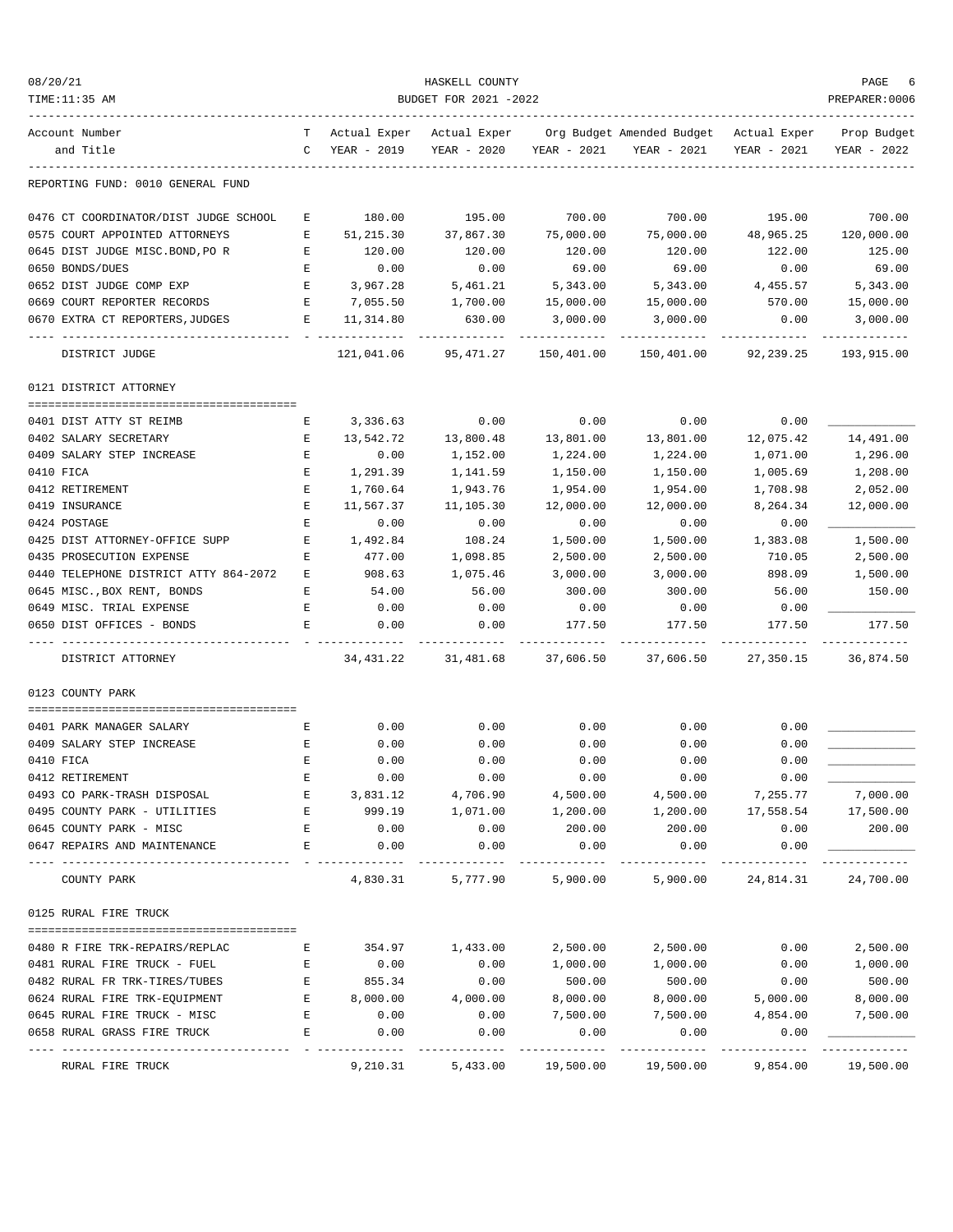| 08/20/21 |                                    |                    |                 | HASKELL COUNTY                           |               |                                                                                               |                            | PAGE<br>7      |
|----------|------------------------------------|--------------------|-----------------|------------------------------------------|---------------|-----------------------------------------------------------------------------------------------|----------------------------|----------------|
|          | TIME:11:35 AM                      |                    |                 | BUDGET FOR 2021 -2022                    |               |                                                                                               |                            | PREPARER: 0006 |
|          | Account Number<br>and Title        | $\mathbb{C}$       | YEAR - 2019     | YEAR - 2020                              | YEAR - 2021   | T Actual Exper Actual Exper Org Budget Amended Budget Actual Exper Prop Budget<br>YEAR - 2021 | YEAR - 2021                | YEAR - 2022    |
|          | REPORTING FUND: 0010 GENERAL FUND  |                    |                 |                                          |               |                                                                                               |                            |                |
|          | 0127 HIGHWAY PATROL                |                    |                 |                                          |               |                                                                                               |                            |                |
|          | 0440 TELEPHONE HWY PATROL 864-3356 | Е                  | 605.72          | 716.95                                   | 1,500.00      | 1,500.00                                                                                      | 598.73 1,500.00            |                |
|          | 0645 HIGHWAY PATROL - MISC         | Е                  | 0.00            | 0.00                                     | 0.00          | 0.00                                                                                          | 0.00                       |                |
|          | 0657 HWY PATROL INTERNET           | $\mathbf{E}% _{0}$ | 0.00            | 0.00                                     | 0.00          | 0.00                                                                                          | 0.00                       |                |
|          | 0659 HWY PATROL RADAR LEASE        | E                  | 0.00            | 0.00                                     | 0.00          | 0.00                                                                                          | 0.00                       |                |
|          | HIGHWAY PATROL                     |                    | 605.72          | 716.95                                   | 1,500.00      | 1,500.00                                                                                      | 598.73                     | 1,500.00       |
|          | 0131 GAME WARDEN                   |                    |                 |                                          |               |                                                                                               |                            |                |
|          |                                    |                    |                 |                                          |               |                                                                                               |                            |                |
|          | 0585 GAME WARDEN SUPPLIES          | Е                  | 135.39          | 34.81                                    | 550.00        | 550.00                                                                                        | 0.00                       | 550.00         |
|          | GAME WARDEN                        |                    | 135.39          | 34.81                                    | 550.00        | 550.00                                                                                        | 0.00                       | 550.00         |
|          | 0133 MENTAL HEALTH                 |                    |                 |                                          |               |                                                                                               |                            |                |
|          | 0645 MHMR - MISC                   | E                  |                 |                                          |               | $14,002.67$ $12,110.04$ $12,111.00$ $12,111.00$ $11,100.87$ $12,111.00$                       |                            |                |
|          | MENTAL HEALTH                      |                    |                 |                                          |               | $14,002.67$ $12,110.04$ $12,111.00$ $12,111.00$ $11,100.87$ $12,111.00$                       |                            |                |
|          | 0134 TRANSFERS OUT                 |                    |                 |                                          |               |                                                                                               |                            |                |
|          | 0640 TRANSFERS OUT                 | E                  | 38,000.00       |                                          |               | 222,100.00  227,000.00  227,000.00  221,500.00                                                |                            | 350,000.00     |
|          | 0641 CERTIFICATE OF DEPOSIT        | E                  | 0.00            | 0.00                                     | 0.00          | 0.00                                                                                          | 0.00                       |                |
|          | TRANSFERS OUT                      |                    | .<br>38,000.00  | ------------<br>222,100.00 227,000.00    | ------------- | ------------<br>227,000.00                                                                    | -----------<br>221,500.00  | 350,000.00     |
|          | 0153 TAX ASSESSOR/COLLECTOR        |                    |                 |                                          |               |                                                                                               |                            |                |
|          | 0401 SALARY TAX A/C                | E                  |                 |                                          |               | $27,467.04$ $28,290.96$ $28,292.00$ $28,292.00$ $24,754.59$ $29,140.00$                       |                            |                |
|          | 0402 CAR TITLES                    | $\mathbf{E}$       | 240.00          | 240.00                                   | 240.00        | 240.00                                                                                        | 210.00                     | 240.00         |
|          | 0405 SALARY DEPUTY                 | $\mathbf{E}$       | 22,331.04       | 23,000.88                                | 23,001.00     | 23,001.00                                                                                     | 20,125.77                  | 24, 151.00     |
|          | 0406 SALARY ASSISTANT DEPUTY       | Е                  | 701.26          | 792.01                                   | 11,000.00     | 11,000.00                                                                                     | 3,743.75                   | 11,000.00      |
|          | 0409 SALARY STEP INCREASE          | E                  | 3,540.00        | 3,960.00                                 | 4,380.00      | 4,380.00                                                                                      | 3,832.50                   | 4,560.00       |
|          | 0410 FICA                          | Ε                  | 4,152.36        | 4,305.71                                 | 5,119.00      | 5,119.00                                                                                      | 4,029.02                   | 5,286.00       |
|          | 0412 RETIREMENT                    | E                  | 6,965.04        | 7,213.92                                 | 7,269.00      | 7,269.00                                                                                      | 6,360.06                   | 8,982.00       |
|          | 0419 INSURANCE                     | E                  | 21,995.84       | 22,010.60                                | 24,000.00     | 24,000.00                                                                                     | 16,528.68                  | 24,000.00      |
|          | 0425 TAX A/C OFFICE SUPPLIES       | E                  | 1,636.44        | 1,312.36                                 | 1,200.00      | 1,200.00                                                                                      | 219.65                     | 1,200.00       |
|          | 0440 TAX A/C TELEPHONE 864-2181    | Е                  | 302.87          | 358.46                                   | 800.00        | 800.00                                                                                        | 299.36                     | 800.00         |
|          | 0445 TAX A/C TRAVEL EXPENSE        | Е                  | 1,492.79        | 742.87                                   | 1,350.00      | 1,350.00                                                                                      | 2,362.54                   | 2,500.00       |
|          | 0476 TAX A/C SCHOOL EXPENSE        | Е                  | 1,646.22        | 459.96                                   | 2,300.00      | 2,300.00                                                                                      | 500.00                     | 1,000.00       |
|          | 0645 TAX A/C MISC                  | E                  | 0.00            | 0.00                                     | 0.00          | 0.00                                                                                          | 0.00                       |                |
|          | 0650 TAX A/C BONDS                 | Ε                  | 480.00          | 480.00                                   | 2,500.00      | 2,500.00                                                                                      | 1,057.00                   | 2,500.00       |
|          | 0655 TAX A/C DUES                  | $\mathbf E$        | 195.00          | 195.00                                   | 220.00        | 220.00                                                                                        | 175.00                     | 220.00         |
|          | TAX ASSESSOR/COLLECTOR             |                    | - ------------- | -------------<br>93, 145. 90 93, 362. 73 | 111,671.00    | -------------<br>111,671.00                                                                   | -------------<br>84,197.92 | 115,579.00     |
|          | 0155 COUNTY ATTORNEY               |                    |                 |                                          |               |                                                                                               |                            |                |
|          | 0401 SALARY COUNTY ATTORNEY        | Е                  | 37,106.88       | 38,220.00                                | 38,221.00     | 38,221.00                                                                                     | 33,442.50                  | 39,367.00      |
|          | 0402 SALARY SECRETARY              | Е                  | 22,331.04       | 23,000.88                                | 23,001.00     | 23,001.00                                                                                     | 20,125.77                  | 24,151.00      |
|          | 0409 SALARY STEP INCREASE          | Е                  | 5,460.00        | 5,520.00                                 | 5,580.00      | 5,580.00                                                                                      | 4,882.50                   | 5,640.00       |
|          | 0410 FICA                          | E                  | 6,749.76        | 7,553.76                                 | 9,089.00      | 9,089.00                                                                                      | 7,952.28                   | 7,075.55       |
|          | 0412 RETIREMENT                    | E                  | 11,470.08       | 12,836.32                                | 15,445.00     | 15,445.00                                                                                     | 13,513.71                  | 12,023.80      |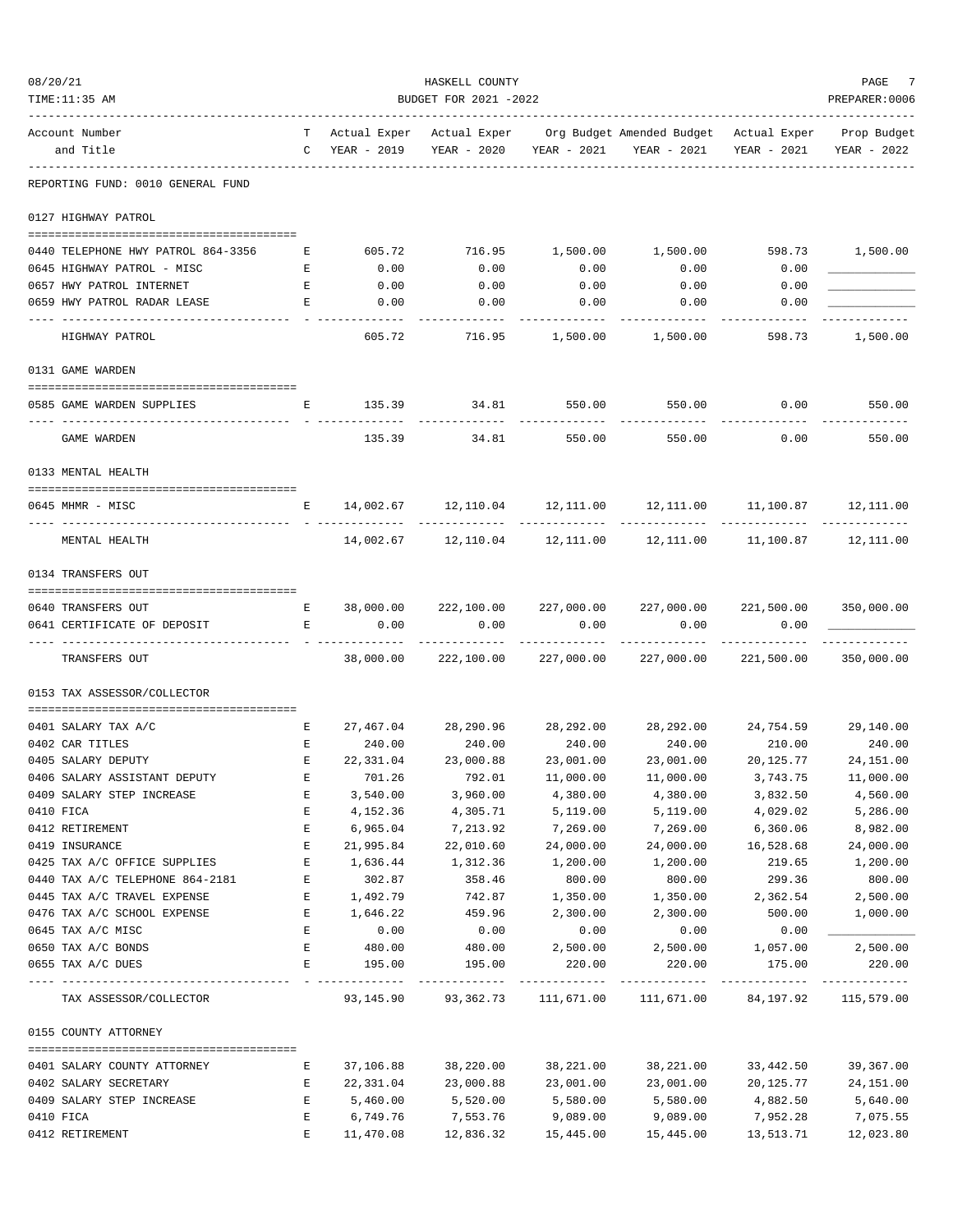| 08/20/21                                             |              |                     | HASKELL COUNTY                                 |                     |                                                                                   |                    | PAGE                       |
|------------------------------------------------------|--------------|---------------------|------------------------------------------------|---------------------|-----------------------------------------------------------------------------------|--------------------|----------------------------|
| TIME:11:35 AM                                        |              |                     | BUDGET FOR 2021 -2022                          |                     |                                                                                   |                    | PREPARER: 0006             |
| Account Number<br>and Title                          | $\mathsf{C}$ | YEAR - 2019         | YEAR - 2020                                    | YEAR - 2021         | T Actual Exper Actual Exper Org Budget Amended Budget Actual Exper<br>YEAR - 2021 | YEAR - 2021        | Prop Budget<br>YEAR - 2022 |
| REPORTING FUND: 0010 GENERAL FUND                    |              |                     |                                                |                     |                                                                                   |                    |                            |
| 0417 CO ATTORNEY STATE SUPPLEMENT                    | Е            | 23,332.80           | 28,000.08                                      | 28,000.00           | 28,000.00                                                                         | 24,500.07          | 28,000.00                  |
| 0418 THROCKMORTON CO. SALARY                         | Е            | 0.00                | 4,000.00                                       | 24,000.00           | 24,000.00                                                                         | 21,000.00          | 24,000.00                  |
| 0419 INSURANCE                                       | E            | 11,527.79           | 11,522.40                                      | 12,000.00           | 12,000.00                                                                         | 8,264.34           | 12,000.00                  |
| 0424 CO ATTY POSTAGE                                 | Е            | 55.00               | 110.00                                         | 450.00              | 450.00                                                                            | 127.90             | 450.00                     |
| 0425 CO ATTY OFFICE SUPPLIES                         | Е            | 1,084.59            | 669.13                                         | 1,600.00            | 1,600.00                                                                          | 525.07             | 1,600.00                   |
| 0440 CO ATTY TELEPHONE 864-2066                      | E            | 605.71              | 716.92                                         | 1,600.00            | 1,600.00                                                                          | 598.73             | 1,600.00                   |
| 0445 CO ATTY TRAVEL EXPENSE                          | E            | 1,124.90            | 342.20                                         | 1,100.00            | 1,100.00                                                                          | 0.00               | 1,100.00                   |
| 0455 CO ATTY LAW BOOKS                               | E            | 508.00              | 170.00                                         | 500.00              | 500.00                                                                            | 54.00              | 500.00                     |
| 0476 CO ATTY SCHOOL EXPENSE                          | Е            | 1,368.17            | 0.00                                           | 1,150.00            | 1,150.00                                                                          | 700.00             | 1,150.00                   |
| 0650 CO ATTY BONDS                                   | E            | 185.00              | 100.00                                         | 250.00              | 250.00                                                                            | 185.00             | 250.00                     |
| 0652 CO ATTY COMP EXP                                | E            | 1,037.71            | 1,110.60                                       | 1,000.00            | 1,000.00                                                                          | 531.53             | 1,000.00                   |
| 0655 CO ATTY DUES                                    | E            | 125.00              | 125.00                                         | 185.00              | 185.00                                                                            | 75.00              | 185.00                     |
| 0660 CO ATTY PO BOX RENT                             | Е            | 28.00               | 56.00                                          | 56.00               | 56.00                                                                             | 56.00              | 56.00                      |
| COUNTY ATTORNEY                                      |              |                     | 124, 100. 43 134, 053. 29                      | 163,227.00          | 163,227.00                                                                        | 136,534.40         | 160,148.35                 |
| 0157 COUNTY CLERK                                    |              |                     |                                                |                     |                                                                                   |                    |                            |
| 0401 SALARY COUNTY CLERK                             | Е            | 27,467.04           | 28,290.96                                      | 28,292.00           | 28,292.00                                                                         | 24,754.59          | 29,140.00                  |
| 0405 SALARY DEPUTY                                   | Е            | 22,331.04           | 23,000.88                                      | 23,001.00           | 23,001.00                                                                         | 18,160.98          | 24,151.00                  |
| 0406 SALARY ASST DEPUTY                              | E            | 5,450.62            | 6,102.38                                       | 5,883.00            | 5,883.00                                                                          | 1,585.20           | 11,000.00                  |
| 0409 SALARY STEP INCREASE                            | Е            | 5,790.00            | 5,940.00                                       | 6,060.00            | 6,060.00                                                                          | 3,190.00           | 2,820.00                   |
| 0410 FICA                                            | E            | 4,641.71            | 4,816.65                                       | 4,838.00            | 4,838.00                                                                          | 3,624.02           | 5,134.00                   |
| 0412 RETIREMENT                                      | Ε            | 7,934.90            | 8,233.59                                       | 8,221.00            | 8,221.00                                                                          | 6,199.76           | 8,724.00                   |
| 0419 INSURANCE                                       | E            | 23,151.47           | 22,134.95                                      | 24,000.00           | 24,000.00                                                                         | 14,692.16          | 24,000.00                  |
| 0425 CO CLERK OFFICE SUPPLIES                        | Е            | 4,182.17            | 5,450.25                                       | 6,000.00            | 6,000.00                                                                          | 5,768.96           | 6,000.00                   |
| 0440 CO CLERK TELEPHONE 864-2451                     | Е            | 302.87              | 330.55                                         | 750.00              | 750.00                                                                            | 299.36             | 750.00                     |
| 0445 CO CLERK TRAVEL EXPENSE                         | Е            | 924.33              | 10.50                                          | 870.09              | 870.09                                                                            | 0.00               | 870.00                     |
| 0476 CO CLERK SCHOOL EXPENSE                         | E            | 4,207.14            | 0.00                                           | 2,500.00            | 2,500.00                                                                          | 125.00             | 2,500.00                   |
| 0650 CO CLERK BONDS                                  | E            | 150.00              | 50.00                                          | 150.00              | 150.00                                                                            | 100.00             | 150.00                     |
| 0652 COMPUTER EXP                                    | Е            | 748.99              | 415.13                                         | 4,200.00            | 4,200.00                                                                          | 211.85             | 3,000.00                   |
| 0655 CO CLERK DUES                                   | E            | 125.00              | 0.00                                           | 125.00              | 125.00                                                                            | 125.00             | 125.00                     |
| 0660 CO CLERK PO BOX RENT                            | E            | 76.00               | 76.00                                          | 72.00               | 72.00                                                                             | 0.00               | 72.00                      |
| COUNTY CLERK                                         |              |                     |                                                |                     | 107,483.28 104,851.84 114,962.09 114,962.09 78,836.88 118,436.00                  |                    |                            |
| 0159 TREASURER                                       |              |                     |                                                |                     |                                                                                   |                    |                            |
| 0401 SALARY TREASURER                                | Е            | 29,491.68           | 30,376.32                                      | 30,377.00           | 30,377.00                                                                         | 26,579.28          | 31,288.00                  |
| 0403 SALARY ASSISTANT                                | E            | 22,331.04           | 23,000.88                                      | 23,001.00           | 23,001.00                                                                         | 20,125.77          | 24,151.00                  |
| 0409 SALARY STEP INCREASE                            | Е            | 3,450.00            | 2,760.00                                       | 3,180.00            | 3,180.00                                                                          | 2,782.50           | 3,600.00                   |
| 0410 FICA                                            | Е            | 5,183.10            | 5,249.28                                       | 5,199.00            | 5,199.00                                                                          | 4,621.26           | 5,141.00                   |
| 0412 RETIREMENT                                      | E            | 8,807.82            | 8,920.32                                       | 8,861.00            | 8,861.00                                                                          | 7,852.95           | 8,736.00                   |
| 0419 INSURANCE                                       | $\mathbf E$  | 18,975.85           | 23,777.12                                      | 24,000.00           | 24,000.00                                                                         | 16,528.68          | 24,000.00                  |
| 0425 CO TREAS OFFICE SUPPLIES                        | $\mathbf E$  | 1,597.60            | 1,952.45                                       | 2,400.00            | 2,400.00                                                                          | 1,004.63           | 2,400.00                   |
| 0440 TREAS TELEPHONE 864-3448                        | $\mathbf E$  | 302.87              | 358.46                                         | 400.00              | 400.00                                                                            | 299.36             | 400.00                     |
| 0445 CO TREAS TRAVEL EXPENSE                         | E            | 50.00               | 0.00                                           | 1,000.00            | 1,000.00                                                                          | 336.56             | 1,000.00                   |
| 0446 IN COUNTY TRAVEL                                | Е            | 1,200.00            | 1,200.00                                       | 1,200.00            | 1,200.00                                                                          | 1,050.00           | 1,200.00                   |
| 0476 CO TREAS SCHOOL EXPENSE                         | Е            | 1,170.47            | 250.00                                         | 900.00              | 900.00                                                                            | 626.41             | 900.00                     |
| 0645 CO TREAS MISC                                   | E            | 0.00                | 0.00                                           | 100.00              | 100.00                                                                            | 0.00               | 100.00                     |
| 0650 CO TREAS BONDS                                  | E            | 295.00              | 300.00                                         | 550.00              | 550.00                                                                            | 150.00             | 550.00                     |
| 0652 COMPUTER EXPENSE                                | E            | 4,901.59            | 3,028.04                                       | 8,420.00            | 8,420.00                                                                          | 3,726.86           | 8,420.00                   |
| 0655 CO TREAS DUES<br>0667 PROBATION OFC BOOKKEEPING | Е<br>Е       | 190.00<br>11,280.00 | 165.00<br>11,280.00                            | 330.00<br>10,400.00 | 330.00<br>10,400.00                                                               | 190.00<br>9,870.00 | 330.00<br>10,400.00        |
|                                                      |              |                     |                                                |                     |                                                                                   |                    |                            |
| TREASURER                                            |              |                     | 109,227.02  112,617.87  120,318.00  120,318.00 |                     |                                                                                   | 95,744.26          | 122,616.00                 |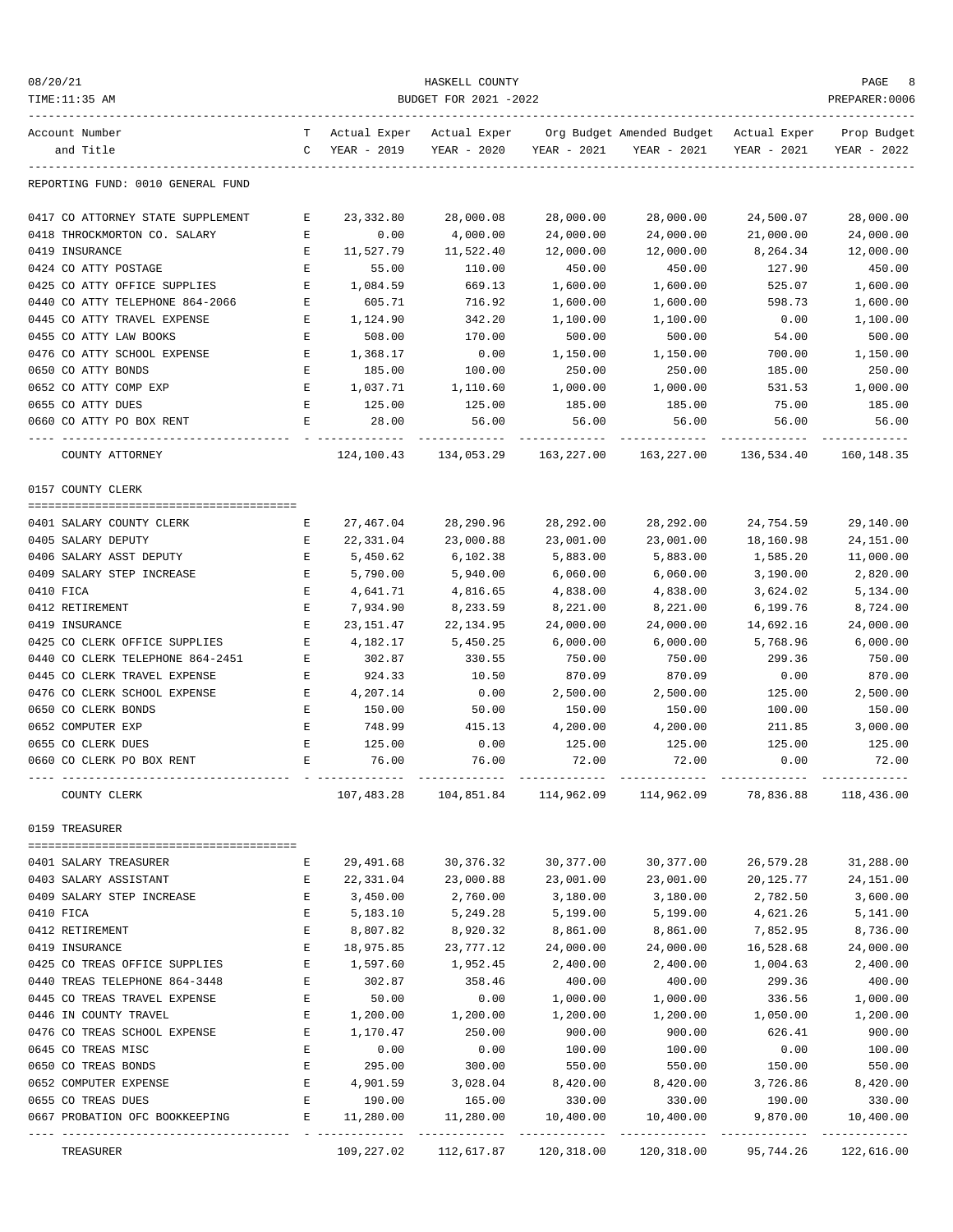| 08/20/21<br>TIME:11:35 AM                     | HASKELL COUNTY<br>BUDGET FOR 2021 -2022 |                               |                     |                     |                                                                                   |                            |                            |  |
|-----------------------------------------------|-----------------------------------------|-------------------------------|---------------------|---------------------|-----------------------------------------------------------------------------------|----------------------------|----------------------------|--|
| Account Number<br>and Title                   | $\mathbf C$                             | YEAR - 2019                   | YEAR - 2020         | YEAR - 2021         | T Actual Exper Actual Exper Org Budget Amended Budget Actual Exper<br>YEAR - 2021 | YEAR - 2021                | Prop Budget<br>YEAR - 2022 |  |
| REPORTING FUND: 0010 GENERAL FUND             |                                         |                               |                     |                     |                                                                                   |                            |                            |  |
| 0161 JUSTICE OF PEACE                         |                                         |                               |                     |                     |                                                                                   |                            |                            |  |
| 0401 SALARY JUSTICE OF PEACE                  | Е                                       | 27,467.04                     | 28,290.96           | 28,292.00           | 28,292.00                                                                         | 24,754.59                  | 29,140.00                  |  |
| 0405 SALARY DEPUTY                            | Е                                       | 22,331.04                     | 23,000.88           | 23,001.00           | 23,001.00                                                                         | 20,125.77                  | 24, 151.00                 |  |
| 0409 SALARY STEP INCREASE                     | Е                                       | 4,920.00                      | 5,040.00            | 5,160.00            | 5,160.00                                                                          | 4,515.00                   | 5,280.00                   |  |
| 0410 FICA                                     | Ε                                       | 4,277.76                      | 4,401.12            | 4,411.00            | 4,411.00                                                                          | 3,858.96                   | 4,573.00                   |  |
| 0412 RETIREMENT                               | Ε                                       | 7,269.36                      | 7,479.12            | 7,495.00            | 7,495.00                                                                          | 6,557.88                   | 7,770.00                   |  |
| 0419 INSURANCE                                | Ε                                       | 21,695.62                     | 22,805.45           | 24,000.00           | 24,000.00                                                                         | 16,528.68                  | 24,000.00                  |  |
| 0425 J.P. OFFICE SUPPLIES                     | Ε                                       | 885.08                        | 990.16              | 1,100.00            | 1,100.00                                                                          | 655.59                     | 1,100.00                   |  |
| 0440 J.P. TELEPHONE 864-2903                  | Е                                       | 302.86                        | 358.46              | 400.00              | 400.00                                                                            | 299.36                     | 400.00                     |  |
| 0445 J.P. TRAVEL EXPENSE                      | Е                                       | 1,200.00                      | 1,200.00            | 1,200.00            | 1,200.00                                                                          | 1,050.00                   | 1,200.00                   |  |
| 0455 LAW BOOKS                                | E                                       | 142.00                        | 641.75              | 700.00              | 700.00                                                                            | 0.00                       | 700.00                     |  |
| 0476 J.P. SCHOOL EXPENSE                      | Е                                       | 1,694.33                      | 0.00                | 1,750.00            | 1,750.00                                                                          | 200.00                     | 1,750.00                   |  |
| 0645 MISC                                     | Е                                       | 0.00                          | 0.00                | 0.00                | 0.00                                                                              | 0.00                       |                            |  |
| 0650 J.P.-BONDS                               | Е                                       | 50.00                         | 50.00               | 50.00               | 50.00                                                                             | 50.00                      | 50.00                      |  |
| 0652 J.P. COMPUTER EXPENSE                    | Е                                       | 166.58                        | 243.97              | 1,800.00            | 1,800.00                                                                          | 247.64                     | 1,800.00                   |  |
| 0655 JUSTICE OF PEACE DUES                    | E                                       | 60.00                         | 60.00               | 60.00               | 60.00                                                                             | 60.00                      | 60.00                      |  |
| JUSTICE OF PEACE                              |                                         | 92,461.67                     | 94,561.87           | 99,419.00           | 99,419.00                                                                         | 78,903.47                  | 101,974.00                 |  |
| 0163 DISTRICT CLERK                           |                                         |                               |                     |                     |                                                                                   |                            |                            |  |
|                                               |                                         |                               |                     |                     |                                                                                   |                            |                            |  |
| 0401 SALARY DISTRICT CLERK                    | Е                                       | 27,467.04                     | 28,290.96           | 28,292.00           | 28,292.00                                                                         | 24,754.59                  | 29,140.00                  |  |
| 0402 LAW LIBRARY SALARY<br>0405 SALARY DEPUTY | Е<br>Е                                  | 600.00<br>21,186.91           | 600.00<br>20,543.04 | 600.00<br>23,001.00 | 600.00<br>23,001.00                                                               | 525.00<br>20,125.77        | 600.00<br>24, 151.00       |  |
| 0409 SALARY STEP INCREASE                     | Ε                                       | 2,160.00                      | 2,280.00            | 2,460.00            | 2,460.00                                                                          | 2,152.50                   | 360.00                     |  |
| 0410 FICA                                     | Ε                                       | 3,933.19                      | 3,928.90            | 4,158.00            | 4,158.00                                                                          | 3,638.25                   | 4,150.00                   |  |
| 0412 RETIREMENT                               | Ε                                       | 6,683.82                      | 6,571.82            | 7,066.00            | 7,066.00                                                                          | 6,182.61                   | 7,053.00                   |  |
| 0419 INSURANCE                                | Ε                                       | 10,839.70                     | 8,464.34            | 12,000.00           | 12,000.00                                                                         | 6,427.82                   | 24,000.00                  |  |
| 0425 DIST CLERK OFFICE SUPP                   | Е                                       | 2,111.72                      | 1,874.00            | 2,500.00            | 2,500.00                                                                          | 2,812.64                   | 2,750.00                   |  |
| 0440 DIST CLK TELEPHONE 864-2030              | E                                       | 302.87                        | $3, 243.54 -$       | 400.00              | 400.00                                                                            | 299.36                     | 400.00                     |  |
| 0445 DIST CLK TRAVEL EXPENSE                  | Е                                       | 1,687.29                      | 516.69              | 1,200.00            | 1,200.00                                                                          | 0.00                       | 1,200.00                   |  |
| 0476 DIST CLK SCHOOL EXPENSE                  | Е                                       | 350.00                        | 150.00              | 1,700.00            | 1,700.00                                                                          | 50.00                      | 1,700.00                   |  |
| 0645 DIST CLK MISC                            | Ε                                       | 0.00                          | 23.80               | 100.00              | 100.00                                                                            | 0.00                       | 100.00                     |  |
| 0650 DIST CLK BONDS                           | Ε                                       | 100.00                        | 150.00              | 277.50              | 277.50                                                                            | 150.00                     | 277.50                     |  |
| 0652 COMPUTER EXP                             | $\mathbf{E}$                            | 3,749.22                      | 4,102.18            | 4,400.00            | 4,400.00                                                                          | 3,782.56                   | 4,400.00                   |  |
| 0655 DIST CLK DUES                            | $\mathbf{E}$                            | 125.00                        | 0.00                | 175.00              | 175.00                                                                            | 125.00                     | 175.00                     |  |
| DISTRICT CLERK                                |                                         | $- - - - - - - - - - - - - -$ | 81,296.76 74,252.19 | 88,329.50           | -------------<br>88,329.50                                                        | -------------<br>71,026.10 | 100,456.50                 |  |
| 0165 SHERIFF                                  |                                         |                               |                     |                     |                                                                                   |                            |                            |  |
| 0184 SHERIFF 911                              | Е                                       | 0.00                          | 0.00                | 438.21              | 438.21                                                                            | 0.00                       | 438.00                     |  |
| 0399 PSAP TRAINING                            | Е                                       | 375.15                        | 0.00                | 385.11              | 385.11                                                                            | 0.00                       | 500.00                     |  |
| 0401 SALARY SHERIFF                           | Ε                                       | 35, 204.40                    | 36,260.64           | 36,261.00           | 36,261.00                                                                         | 31,728.06                  | 38,074.00                  |  |
| 0402 SALARY SECRETARY                         | $\mathbf{E}% _{0}$                      | 23,616.00                     | 23,310.96           | 24,325.00           | 24,325.00                                                                         | 15,429.21                  | 26,270.00                  |  |
| 0403 SHERIFF MONITORING FEE                   | $\mathbf{E}% _{0}$                      | 31, 125.30                    | 14,625.00           | 15,000.00           | 15,000.00                                                                         | 12,625.00                  | 15,000.00                  |  |
| 0404 SALARY DEPUTY 3                          | Ε                                       | 9,675.18                      | 7,750.89            | 26,575.00           | 26,575.00                                                                         | 24,638.26                  | 28,700.00                  |  |
| 0405 SALARY HEAD DEPUTY                       | Ε                                       | 25,800.48                     | 42,229.62           | 26,575.00           | 26,575.00                                                                         | 23,749.20                  | 30,131.00                  |  |
| 0406 SALARY DEPUTY 2                          | E                                       | 25,800.48                     | 26,574.48           | 26,575.00           | 26,575.00                                                                         | 22,498.78                  | 30,131.00                  |  |
| 0407 SALARY DISPATCHERS                       | E                                       | 133,653.78                    | 130,906.53          | 175,000.00          | 175,000.00                                                                        | 99, 374.13                 | 154,400.00                 |  |
| 0409 SALARY STEP INCREASE                     | Ε                                       | 12,900.00                     | 11,745.00           | 13,080.00           | 13,080.00                                                                         | 7,560.00                   | 6,000.00                   |  |
| 0410 FICA                                     | Ε                                       | 22,799.09                     | 22,469.33           | 26,423.00           | 26,423.00                                                                         | 18,211.34                  | 29,220.00                  |  |
| 0412 RETIREMENT                               | Ε                                       | 38,835.63                     | 37,708.31           | 44,901.00           | 44,901.00                                                                         | 29,815.95                  | 42,857.00                  |  |
| 0419 INSURANCE                                | E                                       | 106,966.22                    | 98,563.24           | 120,000.00          | 120,000.00                                                                        | 57,850.38                  | 96,000.00                  |  |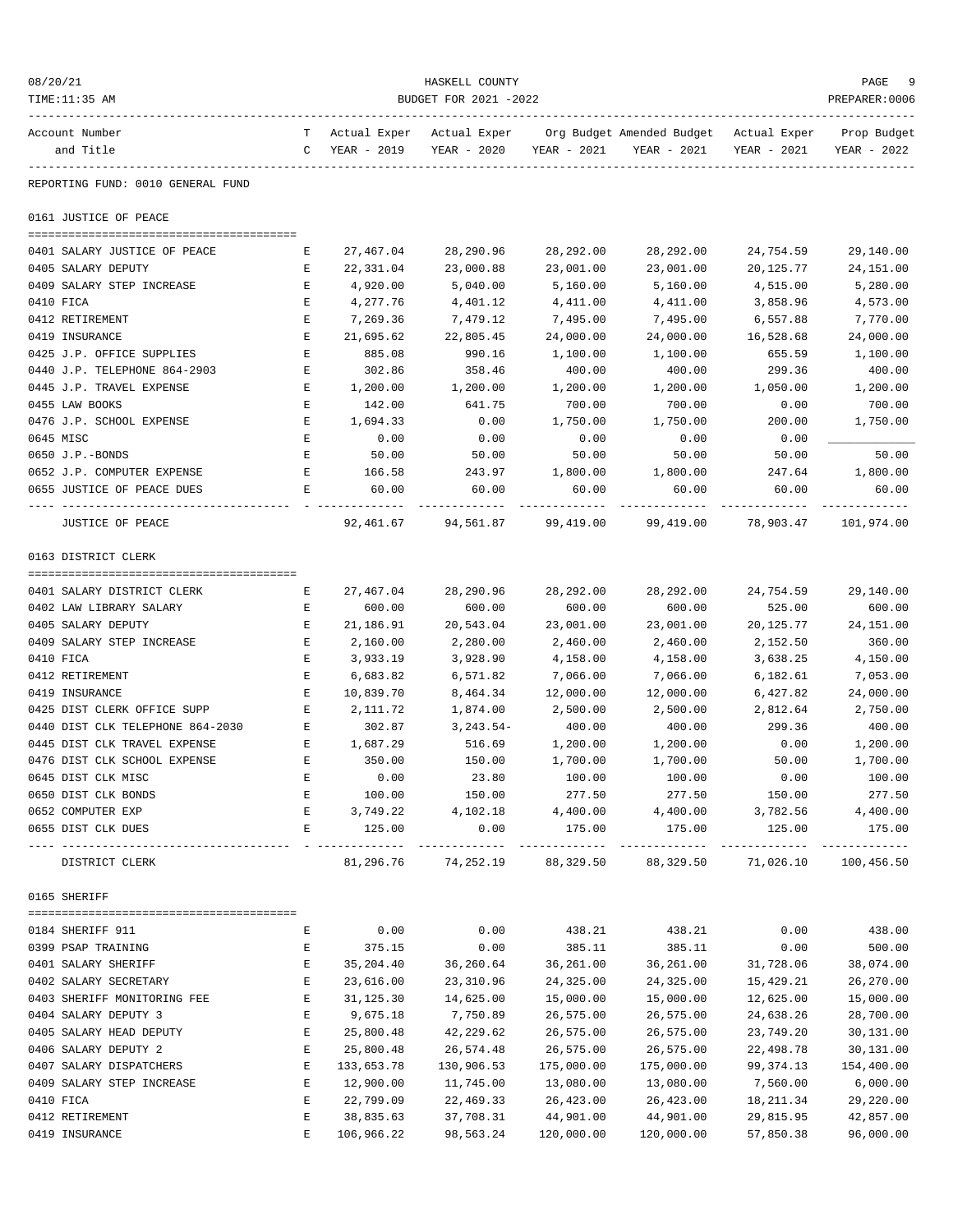| 08/20/21<br>TIME:11:35 AM         | HASKELL COUNTY<br>BUDGET FOR 2021 -2022 |                             |                             |              |                                                       |              |                            |  |
|-----------------------------------|-----------------------------------------|-----------------------------|-----------------------------|--------------|-------------------------------------------------------|--------------|----------------------------|--|
| Account Number<br>and Title       | T.<br>C                                 | Actual Exper<br>YEAR - 2019 | Actual Exper<br>YEAR - 2020 | YEAR - 2021  | Org Budget Amended Budget Actual Exper<br>YEAR - 2021 | YEAR - 2021  | Prop Budget<br>YEAR - 2022 |  |
| REPORTING FUND: 0010 GENERAL FUND |                                         |                             |                             |              |                                                       |              |                            |  |
| 0425 SHERIFF OFFICE SUPPLIES      | Е                                       | 2,770.31                    | 3,049.79                    | 3,500.00     | 3,500.00                                              | 2,443.34     | 4,000.00                   |  |
| 0433 GRANT EXPENSE                | Е                                       | 0.00                        | 0.00                        | 0.00         | 0.00                                                  | 0.00         |                            |  |
| 0438 LEOSE-SHERIFF TRAVEL         | Е                                       | 0.00                        | 0.00                        | 815.00       | 815.00                                                | 0.00         | 815.00                     |  |
| 0439 SHERIFF OFC CELL PHONES      | Ε                                       | 960.00                      | 930.00                      | 960.00       | 960.00                                                | 750.00       | 1,200.00                   |  |
| 0440 SHERIFF TELEPHONE 864-2345   | E                                       | 908.67                      | 1,075.50                    | 1,200.00     | 1,200.00                                              | 898.09       | 1,200.00                   |  |
| 0442 SHERIFF TELEPHONE 864-2229   | Е                                       | 302.87                      | 495.77                      | 700.00       | 700.00                                                | 598.73       | 700.00                     |  |
| 0445 SHERIFF TRAVEL EXPENSE       | Е                                       | 159.93                      | 0.00                        | 1,000.00     | 1,000.00                                              | 1,131.57     | 1,000.00                   |  |
| 0476 SHERIFF SCHOOL EXPENSE       | Ε                                       | 922.20                      | 1,729.06                    | 2,000.00     | 2,000.00                                              | 587.94       | 2,000.00                   |  |
| 0479 DISPATCHER TRAINING          | Ε                                       | 247.99                      | 0.00                        | 2,000.00     | 2,000.00                                              | 0.00         | 2,000.00                   |  |
| 0481 SHERIFF FUEL                 | Ε                                       | 19,427.51                   | 20,575.75                   | 35,000.00    | 35,000.00                                             | 20,914.58    | 40,000.00                  |  |
| 0482 SHERIFF TIRES & TUBES        | E                                       | 1,667.50                    | 2,922.00                    | 3,000.00     | 3,000.00                                              | 1,786.60     | 2,500.00                   |  |
| 0483 SHERIFF MAINT/UPKEEP CARS    | Е                                       | 18,028.80                   | 1,020.52                    | 10,900.00    | 10,900.00                                             | 18,151.64    | 20,000.00                  |  |
| 0484 SHERIFF CAR EOUIPMENT        | Е                                       | 0.00                        | 0.00                        | 0.00         | 0.00                                                  | 88.00        | 15,000.00                  |  |
| 0486 SHERIFF EQUIPMENT            | Е                                       | 1,285.48                    | 3,319.67                    | 1,200.00     | 1,200.00                                              | 8,108.46     | 10,000.00                  |  |
| 0495 SHERIFF OFC UTILITIES        | Е                                       | 5,977.91                    | 7,248.99                    | 9,000.00     | 9,000.00                                              | 6,158.69     | 9,000.00                   |  |
| 0645 SHERIFF MISC                 | E                                       | 1,364.46                    | 885.62                      | 800.00       | 800.00                                                | 2,206.57     | 2,000.00                   |  |
| 0650 SHERIFF BONDS                | E                                       | 675.00                      | 317.06                      | 500.00       | 500.00                                                | 650.00       | 500.00                     |  |
| 0652 SHERIFF COMPUTER EXP         | Е                                       | 5,720.53                    | 6,099.51                    | 5,000.00     | 5,000.00                                              | 4,982.70     | 5,000.00                   |  |
| 0655 SHERIFF DUES                 | Е                                       | 0.00                        | 0.00                        | 75.00        | 75.00                                                 | 0.00         | 75.00                      |  |
| 0656 MAINT-RADIO/TELETYPE         | Е                                       | 3,860.00                    | 5,808.48                    | 4,000.00     | 4,000.00                                              | 5,808.48     | 6,000.00                   |  |
| 0658 SHERIFF CAR                  | $\mathbf E$                             | 38,391.00                   | 0.07                        | 45,000.00    | 45,000.00                                             | 90,431.63    | 45,000.00                  |  |
| 0659 SHERIFF EXP                  | E                                       | 0.00                        | 9,438.00                    | 0.00         | 0.00                                                  | 0.00         |                            |  |
| 0660 SHERIFF PO BOX RENT          | Е                                       | 0.00                        | 0.00                        | 72.00        | 72.00                                                 | 0.00         | 72.00                      |  |
| SHERIFF                           |                                         | 569,421.87                  | 517,059.79                  | 662,260.32   | 662,260.32                                            | 509,177.33   | 665,783.00                 |  |
| 0167 CONSTABLE                    |                                         |                             |                             |              |                                                       |              |                            |  |
| 0401 SALARY CONSTABLE             | Е                                       | 18,541.92                   | 19,098.24                   | 19,099.00    | 19,099.00                                             | 16,710.96    | 19,671.00                  |  |
| 0409 SALARY STEP INCREASE         | Е                                       | 3,000.00                    | 3,000.00                    | 3,000.00     | 3,000.00                                              | 2,625.00     | 3,000.00                   |  |
| 0410 FICA                         | Е                                       | 1,620.96                    | 1,663.44                    | 1,691.00     | 1,691.00                                              | 1,455.51     | 1,734.00                   |  |
| 0412 RETIREMENT                   | E                                       | 2,800.56                    | 2,872.80                    | 2,873.00     | 2,873.00                                              | 2,513.70     | 2,947.00                   |  |
| 0419 INSURANCE                    | E                                       | 10,844.70                   | 11,105.30                   | 12,000.00    | 12,000.00                                             | 8,264.34     | 12,000.00                  |  |
| 0425 CONSTABLE OFFICE SUPPLIES    | Ε                                       | 0.00                        | 57.71                       | 190.00       | 190.00                                                | 71.68        | 190.00                     |  |
| 0438 LEOSE-CONSTABLE TRAVEL       | E                                       | 0.00                        | 0.00                        | 0.00         | 0.00                                                  | 0.00         |                            |  |
| 0445 CONSTABLE TRAVEL EXPENSE     | E                                       | 0.00                        | 134.31                      | 200.00       | 200.00                                                | 0.00         | 200.00                     |  |
| 0447 CONSTABLE EQUIPMENT EXP      | Ε                                       | 0.00                        | $134.01-$                   | 150.00       | 150.00                                                | 0.00         | 150.00                     |  |
| 0476 CONSTABLE SCHOOL EXP         | E                                       | 0.00                        | 0.00                        | 0.00         | 0.00                                                  | 0.00         |                            |  |
| 0481 CONSTABLE FUEL               | E                                       | 273.75                      | 232.51                      | 1,900.00     | 1,900.00                                              | 398.15       | 1,900.00                   |  |
| 0484 CONSTABLE VEHICLE EXP        | E                                       | 783.48                      | 418.71                      | 1,000.00     | 1,000.00                                              | 8.50         | 1,000.00                   |  |
| 0650 CONSTABLE BONDS              | E                                       | 0.00                        | 0.00                        | 50.00        | 50.00                                                 | 100.00       | 100.00                     |  |
| CONSTABLE                         |                                         | 37,865.37                   | 38,449.01                   | 42,153.00    | 42,153.00                                             | 32,147.84    | 42,892.00                  |  |
| GENERAL FUND                      |                                         |                             |                             |              |                                                       |              |                            |  |
| Income Totals                     |                                         | 3,092,932.96                | 3,038,072.64                | 3,714,669.37 | 3,714,669.37                                          | 3,372,791.25 | 3,829,552.00               |  |
| Expense Totals                    |                                         | 2,352,246.11                | 2,568,280.69                | 3,337,331.91 | 3,337,331.91                                          | 2,445,803.35 | 3,513,562.35               |  |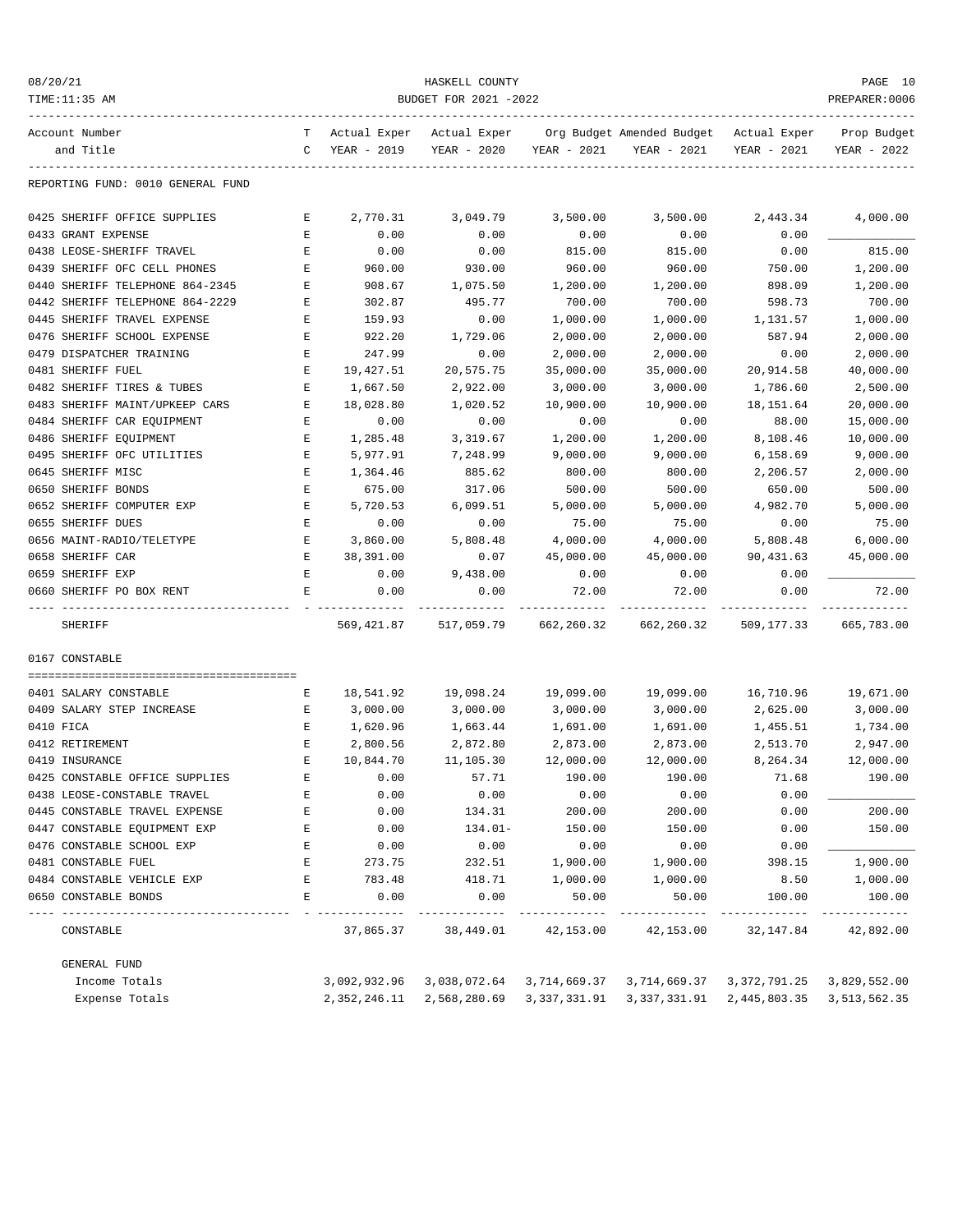| 08/20/21<br>TIME:11:35 AM      |               |                   | HASKELL COUNTY<br>BUDGET FOR 2021 -2022 |             |                           |              | PAGE 11<br>PREPARER: 0006 |
|--------------------------------|---------------|-------------------|-----------------------------------------|-------------|---------------------------|--------------|---------------------------|
| Account Number                 | T             | Actual Exper      | Actual Exper                            |             | Org Budget Amended Budget | Actual Exper | Prop Budget               |
| and Title                      | C             | YEAR - 2019       | YEAR - 2020                             | YEAR - 2021 | YEAR - 2021               | YEAR - 2021  | YEAR - 2022               |
| REPORTING FUND: 0011 JURY FUND |               |                   |                                         |             |                           |              |                           |
| 0100 JURY FUND REVENUES        |               |                   |                                         |             |                           |              |                           |
| 0105 FUND BALANCE              | I.            | 0.00              | 0.00                                    | 0.00        | 0.00                      | 0.00         |                           |
| 0185 J.P. JURY FEES            | I             | 0.00              | 28.15                                   | 0.00        | 0.00                      | 53.28        |                           |
| 0215 COUNTY CLERK JURY FEES    | $\mathbbm{I}$ | 0.00              | 0.00                                    | 0.00        | 0.00                      | 0.00         |                           |
| 0220 DISTRICT CLERK FEES       | I             | 0.00              | 0.00                                    | 0.00        | 0.00                      | 0.00         |                           |
| 0225 ESTRAYS SALES             | I             | 0.00              | 0.00                                    | 0.00        | 0.00                      | 0.00         |                           |
| 0235 JURY FEES                 | I             | 0.14              | 2.43                                    | 7.00        | 7.00                      | 5.77         | 7.00                      |
| 0245 REFUND OF JURY            | I             | 0.00              | 0.00                                    | 0.00        | 0.00                      | 0.00         |                           |
| 0246 ST JURY SERVICE FEE       | I             | 3,765.19          | 1,160.08                                | 2,100.00    | 2,100.00                  | 124.30       | 2,100.00                  |
| 0280 MISC                      | I.            | 2,335.46          | 4,176.38                                | 2,800.00    | 2,800.00                  | 4,407.64     | 2,800.00                  |
| 0380 TRANSFER OF FUNDS         | I.            | 23,000.00         | 47,100.00                               | 44,000.00   | 44,000.00                 | 50,000.00    | 50,000.00<br>----------   |
| <b>JURY FUND REVENUES</b>      |               | 29,100.79         | 52,467.04                               | 48,907.00   | 48,907.00                 | 54,590.99    | 54,907.00                 |
| 0141 DISTRICT COURT            |               |                   |                                         |             |                           |              |                           |
| 0425 JUROR POSTAGE EXP         | E             | 235.00            | 220.00                                  | 520.00      | 520.00                    | 165.00       | 520.00                    |
| 0540 JURY COMMISSION           | Е             | 0.00              | 0.00                                    | 30.00       | 30.00                     | 0.00         |                           |
| 0545 GRAND JURORS              | Е             | 808.00            | 660.00                                  | 1,000.00    | 1,000.00                  | 810.00       | 100.00                    |
| 0550 PETIT JURORS              | E             | 2,304.00          | 1,116.00                                | 7,100.00    | 7,100.00                  | 0.00         | 10,000.00                 |
| 0555 BAILIFFS                  | E             | 0.00              | 0.00                                    | 100.00      | 100.00                    | 0.00         | 100.00                    |
| 0565 JURY MEALS                | E             | 0.00              | 71.74                                   | 70.00       | 70.00                     | 0.00         | 70.00                     |
| 0645 MISC                      | E             | 0.00              | 0.00                                    | 0.00        | 0.00                      | 0.00         |                           |
| DISTRICT COURT                 |               | 3,347.00          | 2,067.74                                | 8,820.00    | 8,820.00                  | 975.00       | 10,790.00                 |
| 0143 COUNTY COURT              |               |                   |                                         |             |                           |              |                           |
| 0425 JUROR POSTAGE EXP         | Е             | 0.00              | 0.00                                    | 82.00       | 82.00                     | 0.00         | 82.00                     |
| 0510 STATE JURY PAYMENT        | Е             | 2,357.66          | 1,398.20                                | 2,000.00    | 2,000.00                  | 166.25       | 2,000.00                  |
| 0540 JURY COMMISSION           | E             | 0.00              | 0.00                                    | 0.00        | 0.00                      | 0.00         |                           |
| 0550 PETIT JURORS              | E             | 0.00              | 0.00                                    | 718.00      | 718.00                    | 0.00         | 718.00                    |
| 0555 GRAND JURORS              | Е             | 0.00              | 0.00                                    | 0.00        | 0.00                      | 0.00         |                           |
| 0560 BAILIFFS                  | E             | 0.00              | 0.00                                    | 0.00        | 0.00                      | 0.00         |                           |
| 0565 JURY MEALS                | E             | 0.00              | 0.00                                    | 0.00        | 0.00                      | 0.00         |                           |
| 0645 MISC                      | E             | 0.00              | 0.00                                    | 0.00        | 0.00                      | 0.00         |                           |
| 0654 ESTRAY ANIMAL EXPENSE     | E             | 0.00              | 0.00                                    | 175.00      | 175.00                    | 0.00         | 175.00                    |
| COUNTY COURT                   |               | 2,357.66          | 1,398.20                                | 2,975.00    | 2,975.00                  | 166.25       | 2,975.00                  |
| 0145 OTHER COURTS              |               |                   |                                         |             |                           |              |                           |
| 0401 SALARY COURT REPORTER     | Ε             | 19,678.10         | 31,200.00                               | 31,200.00   | 31,200.00                 | 27,300.00    | 31,200.00                 |
| 0409 SALARY STEP INCREASE      | E             | 0.00              | 0.00                                    | 360.00      | 360.00                    | 315.00       | 720.00                    |
| 0410 FICA                      | E             | 1,505.37          | 2,346.12                                | 2,415.00    | 2,415.00                  | 2,065.14     | 2,415.00                  |
| 0412 RETIREMENT                | Е             | 2,558.16          | 4,056.00                                | 4,103.00    | 4,103.00                  | 3,589.95     | 4,103.00                  |
| 0419 HEALTH INSURANCE          | E             | 4,534.71          | 11,005.30                               | 12,000.00   | 12,000.00                 | 8,264.34     | 12,000.00                 |
| 0645 MISC                      | E             | 0.00<br>--------- | 0.00                                    | 0.00        | 0.00                      | 0.00         |                           |
| OTHER COURTS                   |               | 28, 276.34        | 48,607.42                               | 50,078.00   | 50,078.00                 | 41,534.43    | 50,438.00                 |
| JURY FUND                      |               |                   |                                         |             |                           |              |                           |
| Income Totals                  |               | 29,100.79         | 52,467.04                               | 48,907.00   | 48,907.00                 | 54,590.99    | 54,907.00                 |
| Expense Totals                 |               | 33,981.00         | 52,073.36                               | 61,873.00   | 61,873.00                 | 42,675.68    | 64,203.00                 |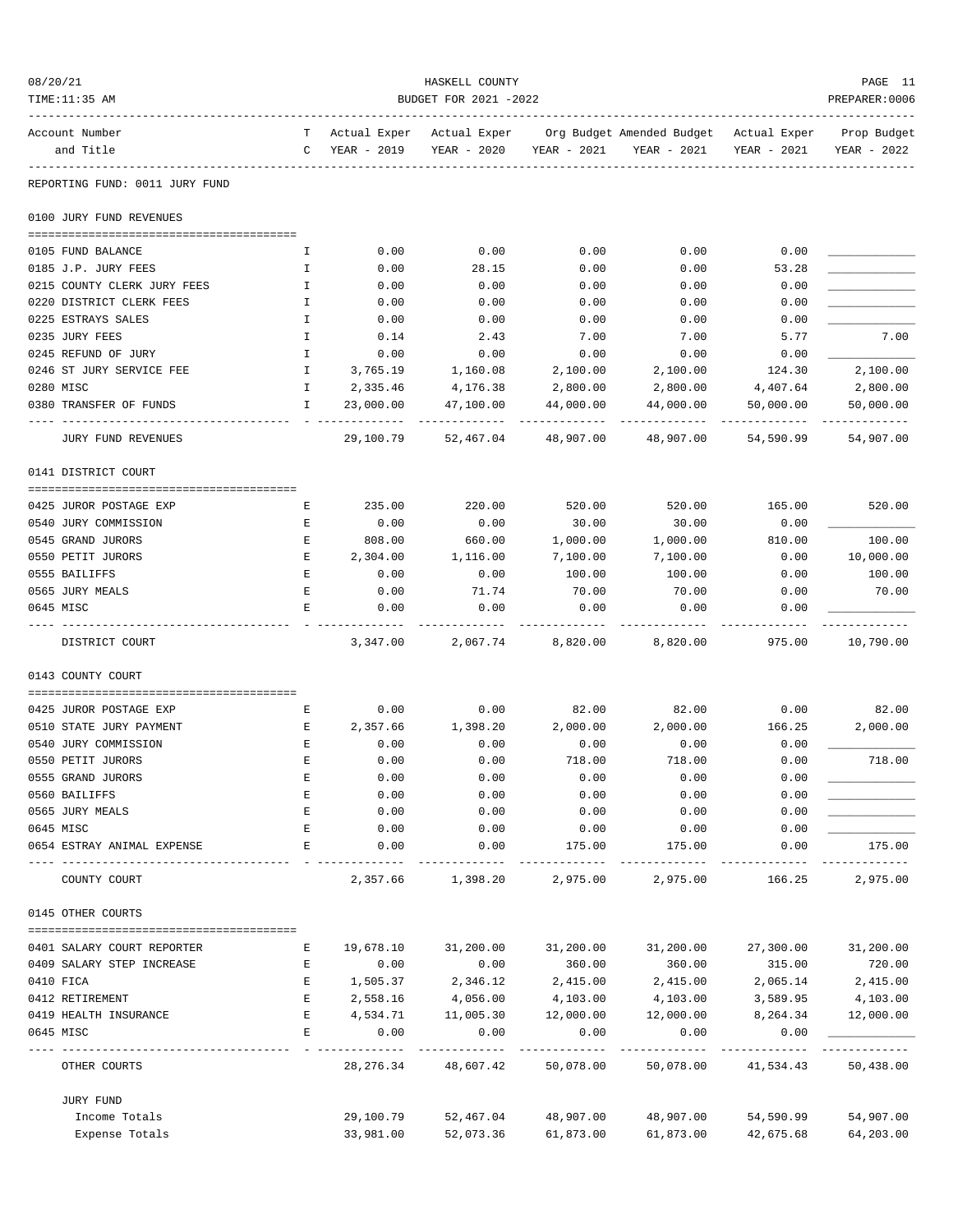| 08/20/21                              |                       |                 | HASKELL COUNTY              |           |                                                                                |           | PAGE 12   |  |
|---------------------------------------|-----------------------|-----------------|-----------------------------|-----------|--------------------------------------------------------------------------------|-----------|-----------|--|
| TIME:11:35 AM                         | BUDGET FOR 2021 -2022 |                 |                             |           |                                                                                |           |           |  |
| Account Number                        |                       |                 |                             |           | T Actual Exper Actual Exper Org Budget Amended Budget Actual Exper Prop Budget |           |           |  |
| and Title                             |                       |                 |                             |           | C YEAR - 2019 YEAR - 2020 YEAR - 2021 YEAR - 2021 YEAR - 2021 YEAR - 2022      |           |           |  |
| REPORTING FUND: 0013 LAW LIBRARY FUND |                       |                 |                             |           |                                                                                |           |           |  |
| 0100 LAW LIBRARY REVENUES             |                       |                 |                             |           |                                                                                |           |           |  |
|                                       |                       |                 |                             |           |                                                                                |           |           |  |
| 0105 FUND BALANCE                     | $\mathbf{I}$          | 0.00            | 0.00                        | 0.00      | $0.00$ 0.00                                                                    |           |           |  |
| 0215 COUNTY CLERK                     | $\mathbf{I}$          | 1,540.00        |                             |           | 805.00 725.00 725.00 1,155.00                                                  |           | 725.00    |  |
| 0220 DISTRICT CLERK                   | $\mathbf{I}$          |                 |                             |           | $1,230.00$ $1,140.00$ $1,800.00$ $1,800.00$ $1,410.00$ $1,800.00$              |           |           |  |
| 0270 INTEREST                         | $\mathbf{I}$          | 19.62           | 72.44                       | 15.00     | 15.00                                                                          | 20.63     | 15.00     |  |
| 0280 MISC                             | $\mathbf{I}$          | 0.00            | 0.00                        | 0.00      | 0.00                                                                           | 1,197.97  |           |  |
| 0380 TRANSFER OF FUNDS                | $\mathbf{I}$          |                 |                             |           | $15,000.00$ $15,000.00$ $24,400.00$ $24,400.00$                                | 10,000.00 | 24,400.00 |  |
| LAW LIBRARY REVENUES                  |                       | _ _____________ |                             |           | $17,789.62$ $17,017.44$ $26,940.00$ $26,940.00$ $13,783.60$ $26,940.00$        |           |           |  |
| 0169 LAW LIBRARY EXPENDITURES         |                       |                 |                             |           |                                                                                |           |           |  |
|                                       |                       |                 |                             |           |                                                                                |           |           |  |
| 0455 BOOKS                            |                       |                 |                             |           | E 17,299.35 11,134.28 26,930.00 26,930.00 15,986.12 26,930.00                  |           |           |  |
| 0645 MISC                             | E.                    |                 | $0.00$ $0.00$ $0.00$ $0.00$ |           | $0.00$ 0.00                                                                    |           |           |  |
| LAW LIBRARY EXPENDITURES              |                       |                 |                             |           | $17,299.35$ $11,134.28$ $26,930.00$ $26,930.00$ $15,986.12$ $26,930.00$        |           |           |  |
| LAW LIBRARY FUND                      |                       |                 |                             |           |                                                                                |           |           |  |
| Income Totals                         |                       |                 |                             |           | $17,789.62$ $17,017.44$ $26,940.00$ $26,940.00$ $13,783.60$ $26,940.00$        |           |           |  |
| Expense Totals                        |                       | 17,299.35       | 11,134.28                   | 26,930.00 | 26,930.00                                                                      | 15,986.12 | 26,930.00 |  |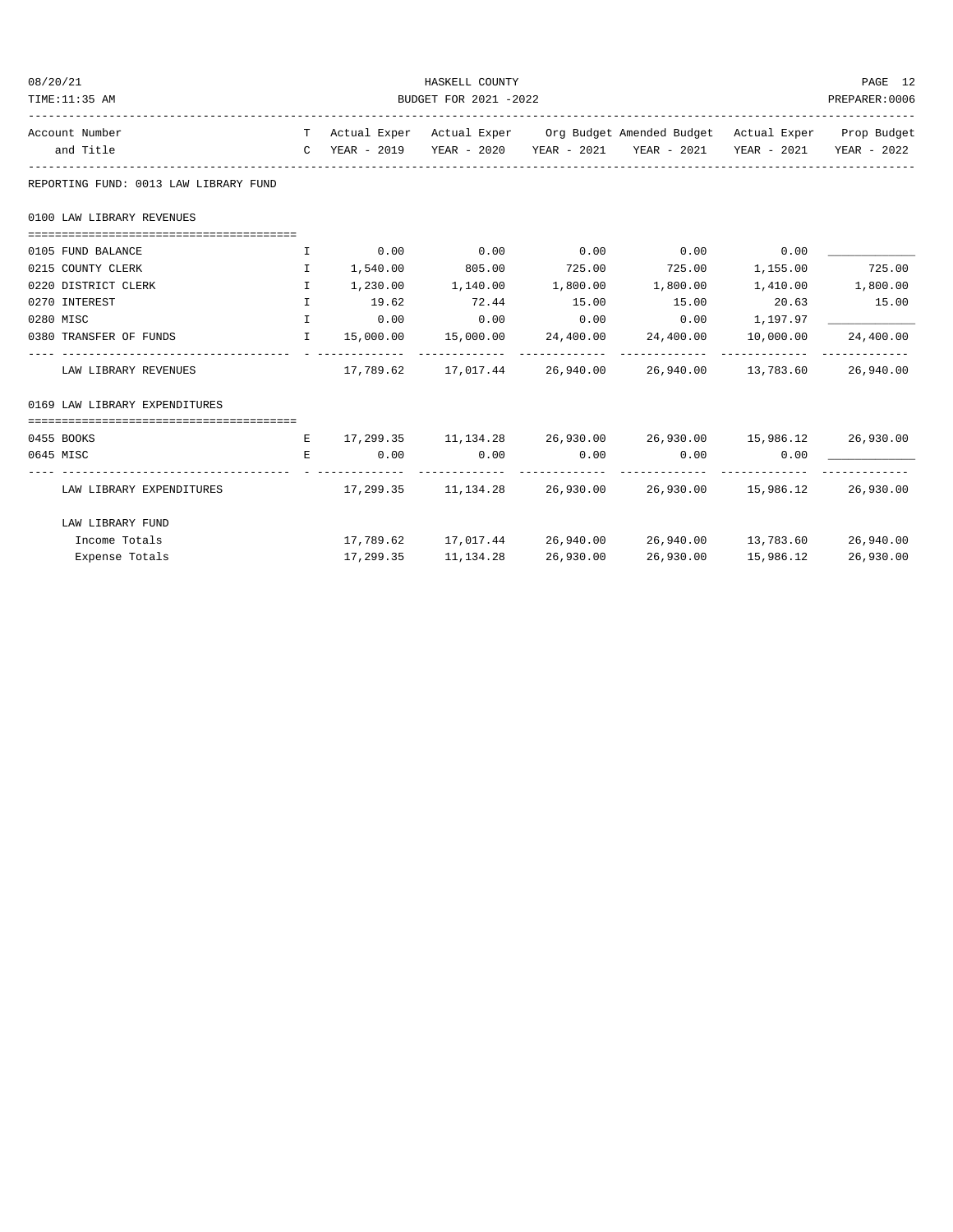| 08/20/21<br>TIME:11:35 AM              |                                      |                             |               | HASKELL COUNTY<br>BUDGET FOR 2021 -2022 |                   |                                                                                |                   | PAGE 13<br>PREPARER: 0006 |
|----------------------------------------|--------------------------------------|-----------------------------|---------------|-----------------------------------------|-------------------|--------------------------------------------------------------------------------|-------------------|---------------------------|
| Account Number                         |                                      |                             |               |                                         |                   | T Actual Exper Actual Exper Org Budget Amended Budget Actual Exper Prop Budget |                   |                           |
| and Title                              |                                      |                             | C YEAR - 2019 |                                         |                   | YEAR - 2020 YEAR - 2021 YEAR - 2021                                            | YEAR - 2021       | YEAR - 2022               |
|                                        | REPORTING FUND: 0014 LATERAL ROAD #1 |                             |               |                                         |                   |                                                                                |                   |                           |
|                                        | 0100 LATERAL ROAD #1 REVENUES        |                             |               |                                         |                   |                                                                                |                   |                           |
| 0105 FUND BALANCE                      |                                      | I.                          | 0.00          | 0.00                                    | 0.00              | 0.00                                                                           | 0.00              |                           |
|                                        | 0181 STATE COMPTROLLER               | $\mathbf{I}$                | 5,372.68      | 5,366.63                                | 5,402.00          | 5,402.00 5,347.06                                                              |                   | 5,300.00                  |
| 0270 INTEREST                          |                                      | $\mathbf{I}$                | 4.13          | 0.14                                    | 0.00              | 0.00                                                                           | 1.28              |                           |
| 0280 MISC                              |                                      | $\mathbf{I}$                | 0.00          | 0.00                                    | 0.00              | 0.00                                                                           | 0.00              |                           |
|                                        | LATERAL ROAD #1 REVENUES             |                             | 5,376.81      |                                         |                   | 5, 366.77 5, 402.00 5, 402.00 5, 348.34                                        |                   | 5,300.00                  |
|                                        | 0171 LAT RD #1 EXPENDITURES          |                             |               |                                         |                   |                                                                                |                   |                           |
|                                        |                                      |                             |               |                                         |                   |                                                                                |                   |                           |
| 0481 FUEL                              |                                      | Е                           | 5,374.97      |                                         | 5,368.61 5,402.00 |                                                                                | 5,402.00 5,348.34 | 5,300.00                  |
| 0482 TIRES & TUBES                     |                                      | Е                           | 0.00          | 0.00<br>0.00                            | 0.00<br>0.00      | 0.00                                                                           | 0.00              |                           |
| 0483 PARTS & REPAIRS<br>0495 UTILITIES |                                      | $\mathbf{E}$<br>$\mathbf E$ | 0.00<br>0.00  | 0.00                                    | 0.00              | 0.00<br>0.00                                                                   | 0.00<br>0.00      |                           |
|                                        | 0585 MATERIAL & SUPPLIES             | E                           | 0.00          | 0.00                                    | 0.00              | 0.00                                                                           | 0.00              |                           |
| 0590 POSTS & FENCES                    |                                      | Е                           | 0.00          | 0.00                                    | 0.00              | 0.00                                                                           | 0.00              |                           |
| 0595 CULVERTS                          |                                      | E                           | 0.00          | 0.00                                    | 0.00              | 0.00                                                                           | 0.00              |                           |
| 0600 GRAVEL & CALICHE                  |                                      | Е                           | 0.00          | 0.00                                    | 0.00              | 0.00                                                                           | 0.00              |                           |
| 0610 LABOR                             |                                      | Е                           | 0.00          | 0.00                                    | 0.00              | 0.00                                                                           | 0.00              |                           |
| 0615 MACHINE HIRE                      |                                      | E                           | 0.00          | 0.00                                    | 0.00              | 0.00                                                                           | 0.00              |                           |
| 0625 EQUIPMENT RENTAL                  |                                      | $\mathbf{E}$                | 0.00          | 0.00                                    | 0.00              | 0.00                                                                           | 0.00              |                           |
|                                        | 0630 EQUIPMENT PURCHASE              | $\mathbf{E}$                | 0.00          | 0.00                                    | 0.00              | 0.00                                                                           | 0.00              |                           |
| 0635 TOOLS                             |                                      | E                           | 0.00          | 0.00                                    | 0.00              | 0.00                                                                           | 0.00              |                           |
| 0640 TRANSFER OF FUNDS                 |                                      | E                           | 0.00          | 0.00                                    | 0.00              | 0.00                                                                           | 0.00              |                           |
| 0645 MISC                              |                                      | E                           | 0.00          | 0.00                                    | 0.00              | 0.00                                                                           | 0.00              |                           |
|                                        | LAT RD #1 EXPENDITURES               |                             | 5,374.97      |                                         | 5,368.61 5,402.00 | 5,402.00                                                                       | 5,348.34          | 5,300.00                  |
|                                        | LATERAL ROAD #1                      |                             |               |                                         |                   |                                                                                |                   |                           |
|                                        | Income Totals                        |                             |               | 5,376.81 5,366.77                       | 5,402.00          | 5,402.00                                                                       | 5,348.34          | 5,300.00                  |
|                                        | Expense Totals                       |                             | 5,374.97      | 5,368.61                                | 5,402.00          | 5,402.00                                                                       | 5,348.34          | 5,300.00                  |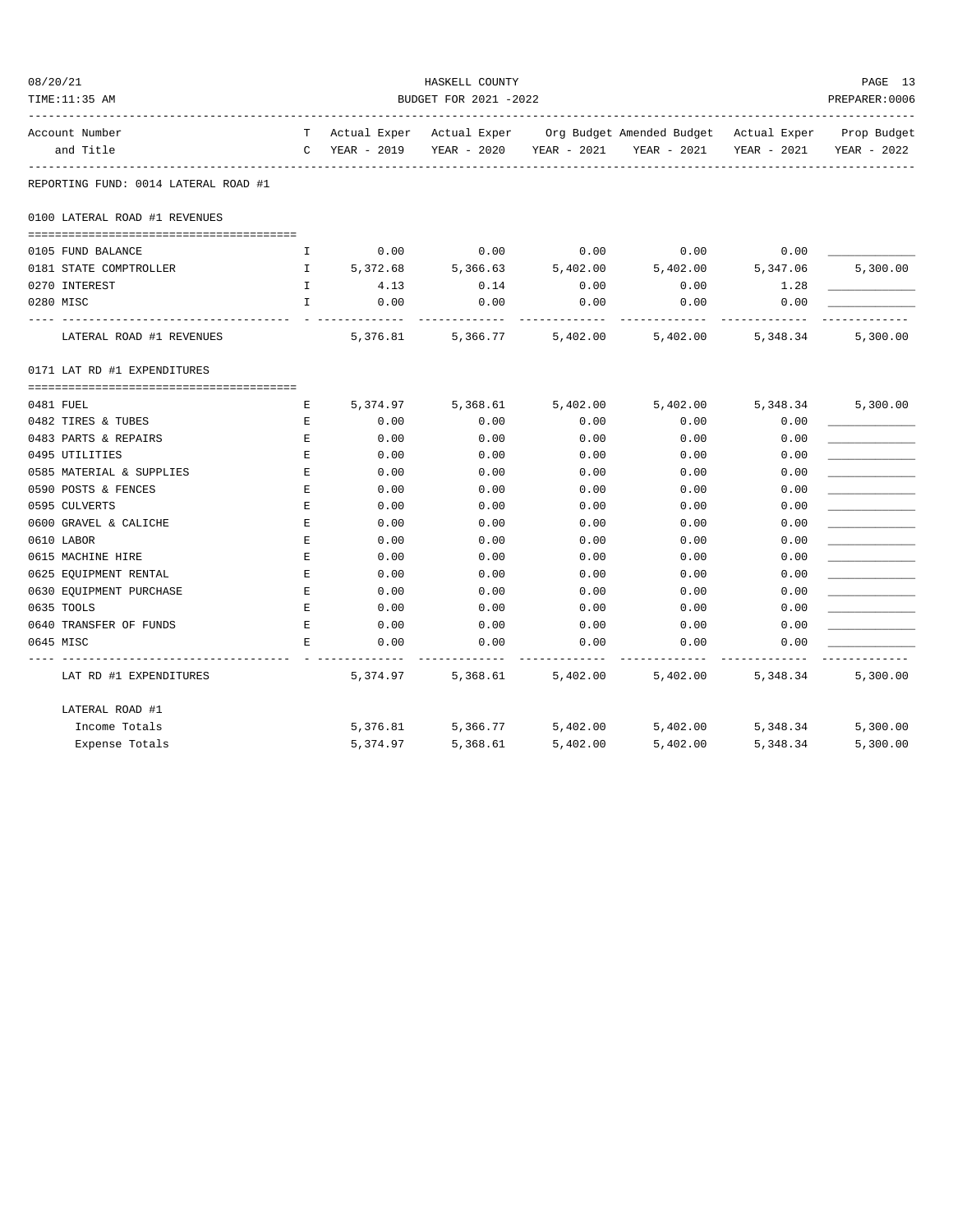| 08/20/21 | TIME:11:35 AM                        |              |                  | HASKELL COUNTY<br>BUDGET FOR 2021 -2022 |                   |                                                                                |                           | PAGE 14<br>PREPARER: 0006 |
|----------|--------------------------------------|--------------|------------------|-----------------------------------------|-------------------|--------------------------------------------------------------------------------|---------------------------|---------------------------|
|          | Account Number                       |              |                  |                                         |                   | T Actual Exper Actual Exper Org Budget Amended Budget Actual Exper Prop Budget |                           |                           |
|          | and Title                            |              | C YEAR - 2019    |                                         |                   | YEAR - 2020 YEAR - 2021 YEAR - 2021                                            | YEAR - 2021               | YEAR - 2022               |
|          | REPORTING FUND: 0015 LATERAL ROAD #2 |              |                  |                                         |                   |                                                                                |                           |                           |
|          | 0100 LATERAL ROAD #2 REVENUES        |              |                  |                                         |                   |                                                                                |                           |                           |
|          | 0105 FUND BALANCE                    | I.           | 0.00             | 0.00                                    | 0.00              | 0.00                                                                           | 0.00                      |                           |
|          | 0181 STATE COMPTROLLER               | $\mathbf{I}$ | 5,372.68         | 5,366.62                                | 5,402.00          | 5,402.00 5,347.06                                                              |                           | 5,300.00                  |
|          | 0270 INTEREST                        | $\mathbb{I}$ | 10.08            | 4.78                                    | 0.00              | 0.00                                                                           | 2.21                      |                           |
|          | 0280 MISC                            | $\mathbf{I}$ | 0.00             | 0.00                                    | 0.00              | 0.00                                                                           | 0.00                      |                           |
|          | LATERAL ROAD #2 REVENUES             |              | 5,382.76         |                                         |                   | 5, 371.40 5, 402.00 5, 402.00 5, 349.27                                        |                           | 5,300.00                  |
|          | 0172 LAT RD #2 EXPENDITURES          |              |                  |                                         |                   |                                                                                |                           |                           |
|          |                                      |              |                  |                                         |                   |                                                                                |                           |                           |
|          | 0481 FUEL<br>0482 TIRES & TUBES      | Е<br>Е       | 5,384.35<br>0.00 | 5,373.40<br>0.00                        | 5,402.00<br>0.00  | 0.00                                                                           | 5,402.00 5,349.27<br>0.00 | 5,300.00                  |
|          | 0483 PARTS & REPAIRS                 | $\mathbf{E}$ | 0.00             | 0.00                                    | 0.00              | 0.00                                                                           | 0.00                      |                           |
|          | 0495 UTILITIES                       | $\mathbf E$  | 0.00             | 0.00                                    | 0.00              | 0.00                                                                           | 0.00                      |                           |
|          | 0585 MATERIAL & SUPPLIES             | E            | 0.00             | 0.00                                    | 0.00              | 0.00                                                                           | 0.00                      |                           |
|          | 0590 POSTS & FENCES                  | Е            | 0.00             | 0.00                                    | 0.00              | 0.00                                                                           | 0.00                      |                           |
|          | 0595 CULVERTS                        | E            | 0.00             | 0.00                                    | 0.00              | 0.00                                                                           | 0.00                      |                           |
|          | 0600 GRAVEL & CALICHE                | Е            | 0.00             | 0.00                                    | 0.00              | 0.00                                                                           | 0.00                      |                           |
|          | 0610 LABOR                           | Е            | 0.00             | 0.00                                    | 0.00              | 0.00                                                                           | 0.00                      |                           |
|          | 0615 MACHINE HIRE                    | E            | 0.00             | 0.00                                    | 0.00              | 0.00                                                                           | 0.00                      |                           |
|          | 0625 EQUIPMENT RENTAL                | $\mathbf{E}$ | 0.00             | 0.00                                    | 0.00              | 0.00                                                                           | 0.00                      |                           |
|          | 0630 EQUIPMENT PURCHASE              | $\mathbf{E}$ | 0.00             | 0.00                                    | 0.00              | 0.00                                                                           | 0.00                      |                           |
|          | 0635 TOOLS                           | E            | 0.00             | 0.00                                    | 0.00              | 0.00                                                                           | 0.00                      |                           |
|          | 0640 TRANSFER OF FUNDS               | E            | 0.00             | 0.00                                    | 0.00              | 0.00                                                                           | 0.00                      |                           |
|          | 0645 MISC                            | E            | 0.00             | 0.00                                    | 0.00              | 0.00                                                                           | 0.00                      |                           |
|          | LAT RD #2 EXPENDITURES               |              | 5,384.35         |                                         | 5,373.40 5,402.00 | 5,402.00                                                                       | 5,349.27                  | 5,300.00                  |
|          | LATERAL ROAD #2                      |              |                  |                                         |                   |                                                                                |                           |                           |
|          | Income Totals                        |              | 5,382.76         | 5,371.40                                | 5,402.00          | 5,402.00                                                                       | 5,349.27                  | 5,300.00                  |
|          | Expense Totals                       |              | 5,384.35         | 5,373.40                                | 5,402.00          | 5,402.00                                                                       | 5,349.27                  | 5,300.00                  |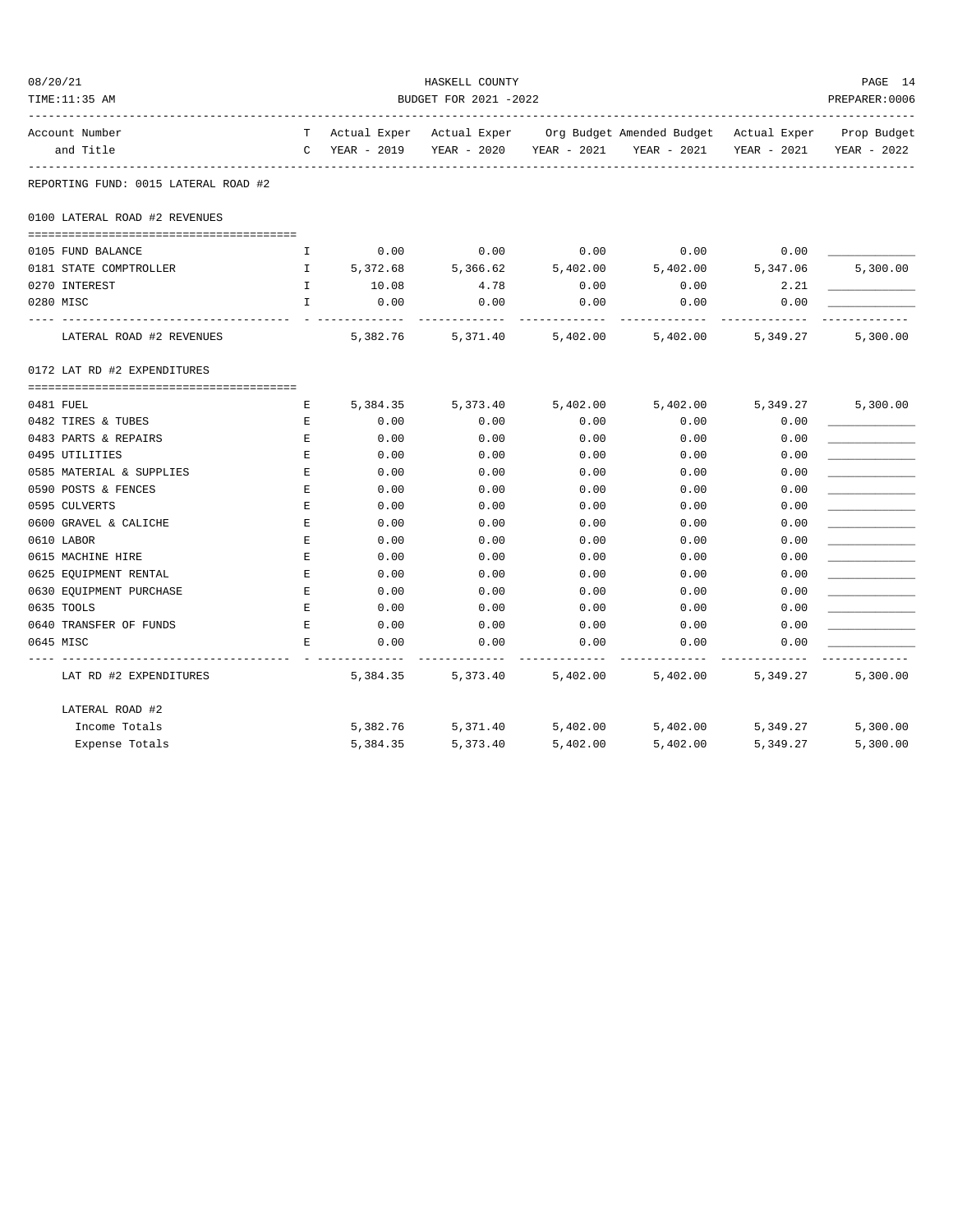| 08/20/21 |                                      |              |             | HASKELL COUNTY            |             |                                                    |             | PAGE 15        |
|----------|--------------------------------------|--------------|-------------|---------------------------|-------------|----------------------------------------------------|-------------|----------------|
|          | TIME: 11:35 AM                       |              |             | BUDGET FOR 2021 -2022     |             |                                                    |             | PREPARER: 0006 |
|          | Account Number                       | T.           |             | Actual Exper Actual Exper |             | Org Budget Amended Budget Actual Exper Prop Budget |             |                |
|          | and Title                            | $\mathbb{C}$ | YEAR - 2019 | YEAR - 2020               | YEAR - 2021 | YEAR - 2021                                        | YEAR - 2021 | YEAR - 2022    |
|          | REPORTING FUND: 0016 LATERAL ROAD #3 |              |             |                           |             |                                                    |             |                |
|          | 0100 LAT RD #3 REVENUES              |              |             |                           |             |                                                    |             |                |
|          |                                      |              |             |                           |             |                                                    |             |                |
|          | 0105 FUND BALANCE                    | I.           | 0.00        | 0.00                      | 0.00        | 0.00                                               | 0.00        |                |
|          | 0181 STATE COMPTROLLER               | $\mathbb{I}$ | 5,372.68    | 5,366.62                  | 5,402.00    | 5,402.00                                           | 5,347.06    | 5,300.00       |
|          | 0270 INTEREST                        | $\mathbf{I}$ | 6.03        | 0.00                      | 0.00        | 0.00                                               | 4.17        |                |
|          | 0280 MISC                            | $\mathbf{I}$ | 0.00        | 0.00                      | 0.00        | 0.00                                               | 0.00        |                |
|          | LAT RD #3 REVENUES                   |              | 5,378.71    | 5,366.62                  | 5,402.00    | 5,402.00                                           | 5,351.23    | 5,300.00       |
|          | 0173 LAT RD #3 EXPENDITURES          |              |             |                           |             |                                                    |             |                |
|          |                                      |              |             |                           |             |                                                    |             |                |
|          | 0481 FUEL                            | Е            | 5,378.71    | 5,366.62                  | 5,402.00    | 5,402.00                                           | 5,351.19    | 5,300.00       |
|          | 0482 TIRES & TUBES                   | E            | 0.00        | 0.00                      | 0.00        | 0.00                                               | 0.00        |                |
|          | 0483 PARTS & REPAIRS                 | E            | 0.00        | 0.00                      | 0.00        | 0.00                                               | 0.00        |                |
|          | 0495 UTILITIES                       | Ε            | 0.00        | 0.00                      | 0.00        | 0.00                                               | 0.00        |                |
|          | 0585 MATERIALS & SUPPLIES            | Ε            | 0.00        | 0.00                      | 0.00        | 0.00                                               | 0.00        |                |
|          | 0590 POSTS & FENCES                  | E            | 0.00        | 0.00                      | 0.00        | 0.00                                               | 0.00        |                |
|          | 0595 CULVERTS                        | E            | 0.00        | 0.00                      | 0.00        | 0.00                                               | 0.00        |                |
|          | 0600 GRAVEL & CALICHE                | E            | 0.00        | 0.00                      | 0.00        | 0.00                                               | 0.00        |                |
|          | 0610 LABOR                           | Е            | 0.00        | 0.00                      | 0.00        | 0.00                                               | 0.00        |                |
|          | 0615 MACHINE HIRE                    | Е            | 0.00        | 0.00                      | 0.00        | 0.00                                               | 0.00        |                |
|          | 0625 EQUIPMENT RENTAL                | Ε            | 0.00        | 0.00                      | 0.00        | 0.00                                               | 0.00        |                |
|          | 0630 EQUIPMENT PURCHASE              | Ε            | 0.00        | 0.00                      | 0.00        | 0.00                                               | 0.00        |                |
|          | 0635 TOOLS                           | Е            | 0.00        | 0.00                      | 0.00        | 0.00                                               | 0.00        |                |
|          | 0640 TRANSFER OF FUNDS               | E            | 0.00        | 0.00                      | 0.00        | 0.00                                               | 0.00        |                |
|          | 0645 MISC                            | Е.           | 0.00        | 0.00                      | 0.00        | 0.00                                               | 0.00        |                |
|          | LAT RD #3 EXPENDITURES               |              | 5,378.71    | 5,366.62                  | 5,402.00    | 5,402.00                                           | 5,351.19    | 5,300.00       |
|          | LATERAL ROAD #3                      |              |             |                           |             |                                                    |             |                |
|          | Income Totals                        |              | 5,378.71    | 5,366.62                  | 5,402.00    | 5,402.00                                           | 5,351.23    | 5,300.00       |
|          | Expense Totals                       |              | 5,378.71    | 5,366.62                  | 5,402.00    | 5,402.00                                           | 5,351.19    | 5,300.00       |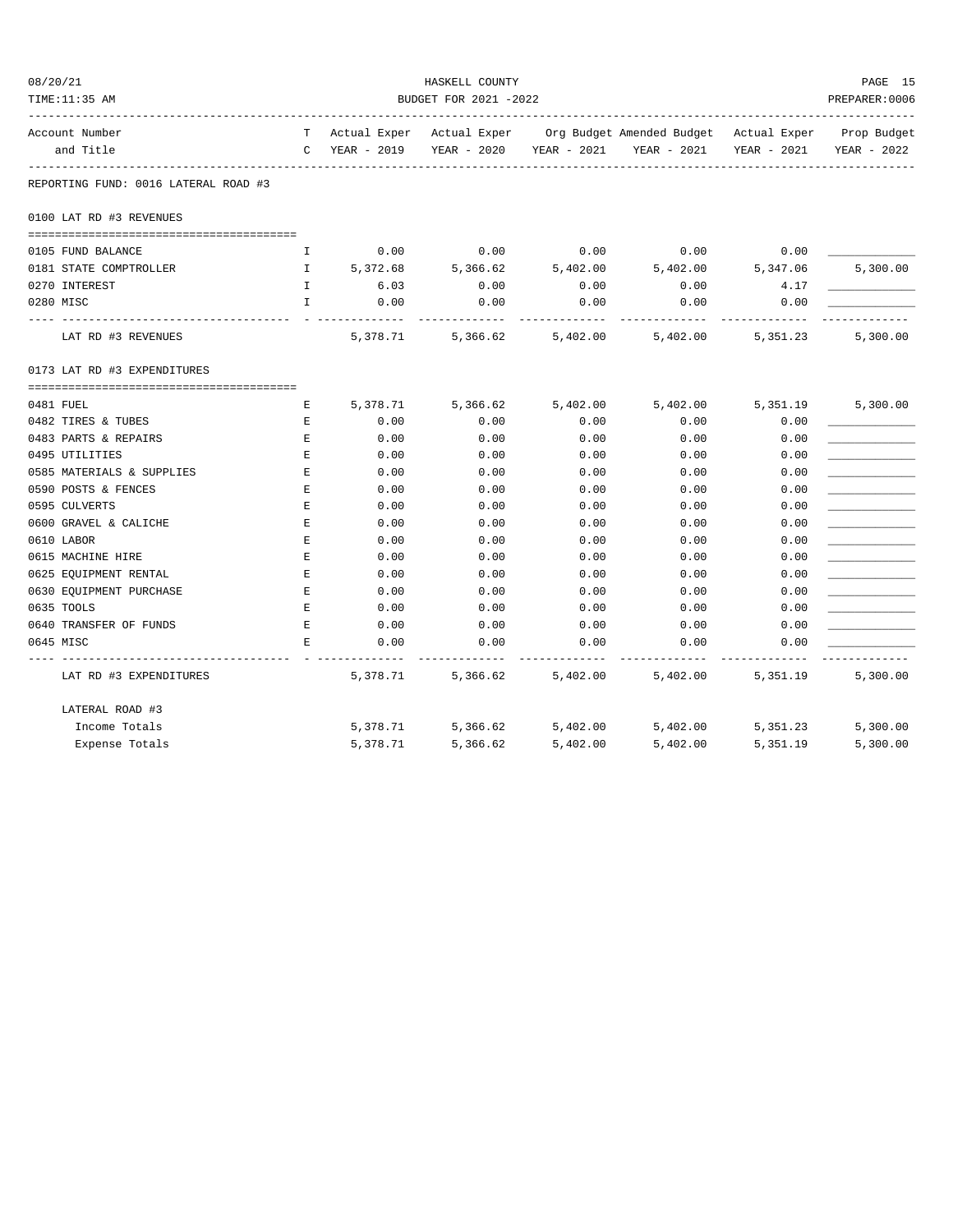| 08/20/21 |                                      |              |             | HASKELL COUNTY            |             |                                        |             | PAGE 16        |
|----------|--------------------------------------|--------------|-------------|---------------------------|-------------|----------------------------------------|-------------|----------------|
|          | TIME:11:35 AM                        |              |             | BUDGET FOR 2021 -2022     |             |                                        |             | PREPARER: 0006 |
|          | Account Number                       | T.           |             | Actual Exper Actual Exper |             | Org Budget Amended Budget Actual Exper |             | Prop Budget    |
|          | and Title                            | C            | YEAR - 2019 | YEAR - 2020               | YEAR - 2021 | YEAR - 2021                            | YEAR - 2021 | YEAR - 2022    |
|          | REPORTING FUND: 0017 LATERAL ROAD #4 |              |             |                           |             |                                        |             |                |
|          | 0100 LAT RD #4 REVENUES              |              |             |                           |             |                                        |             |                |
|          |                                      |              |             |                           |             |                                        |             |                |
|          | 0105 FUND BALANCE                    | I.           | 0.00        | 0.00                      | 0.00        | 0.00                                   | 0.00        |                |
|          | 0181 STATE COMPTROLLER               | $\mathbb{I}$ | 5,372.67    | 5,366.62                  | 5,402.00    | 5,402.00                               | 5,347.06    | 5,300.00       |
|          | 0270 INTEREST                        | $\mathbf{I}$ | 4.16        | 0.00                      | 0.00        | 0.00                                   | 1.93        |                |
|          | 0280 MISC                            | $\mathbf{I}$ | 0.00        | 0.00                      | 0.00        | 0.00                                   | 0.00        |                |
|          | LAT RD #4 REVENUES                   |              | 5,376.83    | 5,366.62                  | 5,402.00    | 5,402.00                               | 5,348.99    | 5,300.00       |
|          | 0174 LAT RD #4 EXPENDITURES          |              |             |                           |             |                                        |             |                |
|          |                                      |              |             |                           |             |                                        |             |                |
|          | 0481 FUEL                            | Е            | 5,376.83    | 5,366.62                  | 5,402.00    | 5,402.00                               | 5,348.99    | 5,300.00       |
|          | 0482 TIRES & TUBES                   | Е            | 0.00        | 0.00                      | 0.00        | 0.00                                   | 0.00        |                |
|          | 0483 PARTS & REPAIRS                 | E            | 0.00        | 0.00                      | 0.00        | 0.00                                   | 0.00        |                |
|          | 0495 UTILITIES                       | Ε            | 0.00        | 0.00                      | 0.00        | 0.00                                   | 0.00        |                |
|          | 0585 MATERIAL & SUPPLIES             | Ε            | 0.00        | 0.00                      | 0.00        | 0.00                                   | 0.00        |                |
|          | 0590 POSTS & FENCES                  | E            | 0.00        | 0.00                      | 0.00        | 0.00                                   | 0.00        |                |
|          | 0595 CULVERTS                        | E            | 0.00        | 0.00                      | 0.00        | 0.00                                   | 0.00        |                |
|          | 0600 GRAVEL & CALICHE                | E            | 0.00        | 0.00                      | 0.00        | 0.00                                   | 0.00        |                |
|          | 0610 LABOR                           | Е            | 0.00        | 0.00                      | 0.00        | 0.00                                   | 0.00        |                |
|          | 0615 MACHINE HIRE                    | Е            | 0.00        | 0.00                      | 0.00        | 0.00                                   | 0.00        |                |
|          | 0625 EQUIPMENT RENTAL                | Ε            | 0.00        | 0.00                      | 0.00        | 0.00                                   | 0.00        |                |
|          | 0630 EQUIPMENT PURCHASE              | Ε            | 0.00        | 0.00                      | 0.00        | 0.00                                   | 0.00        |                |
|          | 0635 TOOLS                           | Е            | 0.00        | 0.00                      | 0.00        | 0.00                                   | 0.00        |                |
|          | 0640 TRANSFER OF FUNDS               | E            | 0.00        | 0.00                      | 0.00        | 0.00                                   | 0.00        |                |
|          | 0645 MISC                            | F.           | 0.00        | 0.00                      | 0.00        | 0.00                                   | 0.00        |                |
|          | LAT RD #4 EXPENDITURES               |              | 5,376.83    | 5,366.62                  | 5,402.00    | 5,402.00                               | 5,348.99    | 5,300.00       |
|          | LATERAL ROAD #4                      |              |             |                           |             |                                        |             |                |
|          | Income Totals                        |              | 5,376.83    | 5,366.62                  | 5,402.00    | 5,402.00                               | 5,348.99    | 5,300.00       |
|          | Expense Totals                       |              | 5,376.83    | 5,366.62                  | 5,402.00    | 5,402.00                               | 5,348.99    | 5,300.00       |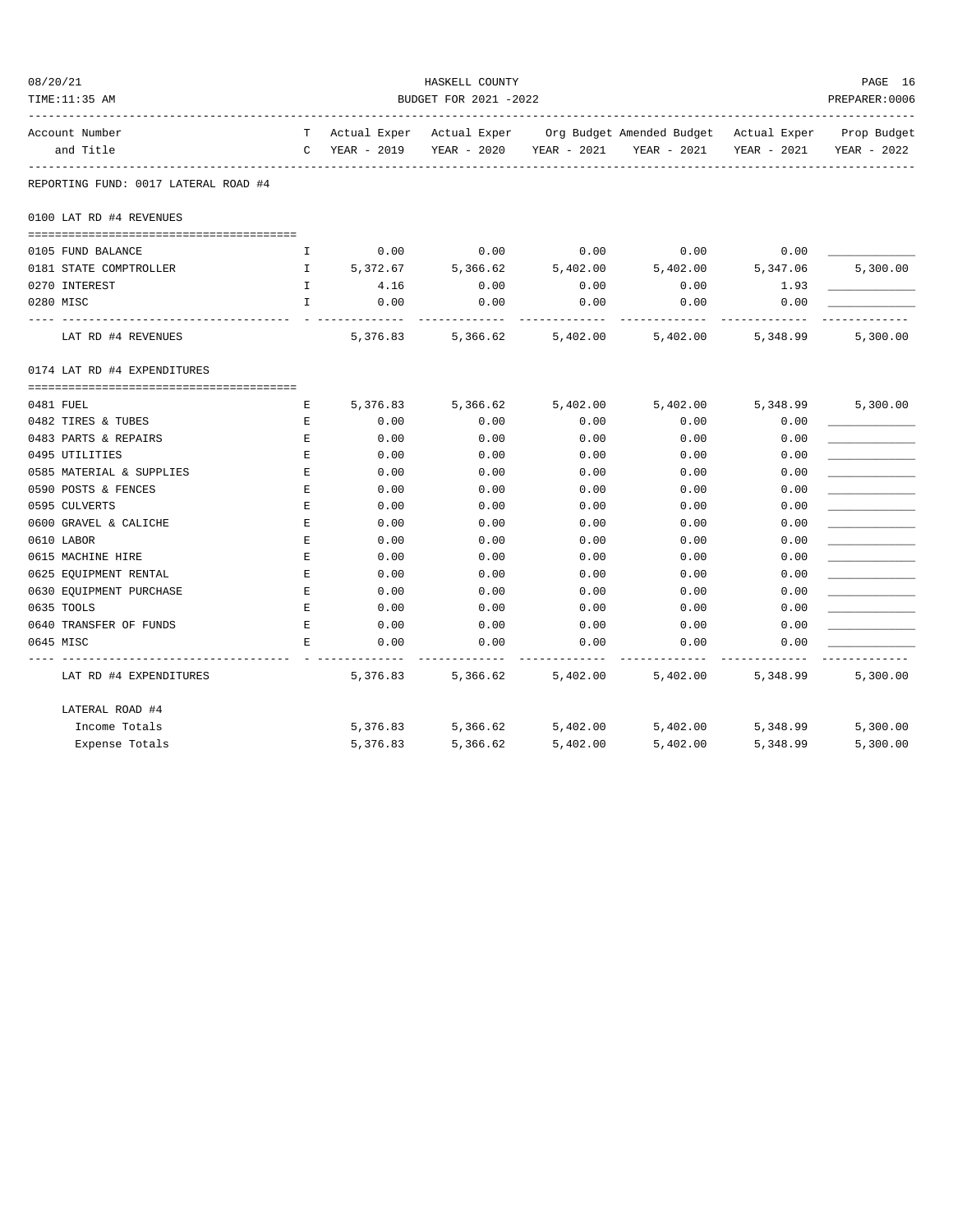| 08/20/21<br>TIME:11:35 AM                            | HASKELL COUNTY<br>BUDGET FOR 2021 -2022<br>PREPARER: 0006                                                                           |                     |                     |                            |                   |                   |                         |  |
|------------------------------------------------------|-------------------------------------------------------------------------------------------------------------------------------------|---------------------|---------------------|----------------------------|-------------------|-------------------|-------------------------|--|
| Account Number<br>and Title                          | T Actual Exper Actual Exper Org Budget Amended Budget Actual Exper<br>YEAR - 2019<br>YEAR - 2020<br>YEAR - 2021<br>YEAR - 2021<br>C |                     | YEAR - 2021         | Prop Budget<br>YEAR - 2022 |                   |                   |                         |  |
| REPORTING FUND: 0018 ROAD & BRIDGE #1                |                                                                                                                                     |                     |                     |                            |                   |                   |                         |  |
| 0100 R & B #1 REVENUES                               |                                                                                                                                     |                     |                     |                            |                   |                   |                         |  |
|                                                      |                                                                                                                                     |                     |                     |                            |                   |                   |                         |  |
| 0100 AD VALOREM TAXES                                | Ι.                                                                                                                                  | 91,882.95           | 87,169.92           | 85,000.00                  | 85,000.00         | 86,849.88         | 90,197.00               |  |
| 0105 FUND BALANCE                                    | Ι.                                                                                                                                  | 0.00                | 0.00                | 80,000.00                  | 80,000.00         | 0.00              | 80,000.00               |  |
| 0120 SALES<br>0125 MTR VEHICLE REGISTRATION          | I<br>Ι.                                                                                                                             | 0.00<br>85, 113.48  | 0.00<br>84,054.89   | 0.00<br>80,000.00          | 0.00<br>80,000.00 | 0.00<br>81,651.32 | 80,000.00               |  |
| 0181 STATE COMPTROLLER                               | Ι.                                                                                                                                  | 14,755.79           | 14,724.15           | 14,000.00                  | 14,000.00         | 12,076.51         | 14,000.00               |  |
| 0206 GRANT FUNDING                                   | Ι.                                                                                                                                  | 0.00                | 0.00                | 0.00                       | 0.00              | 92,707.20         |                         |  |
| 0250 TIME WARRANTS                                   | I                                                                                                                                   | 0.00                | 0.00                | 0.00                       | 0.00              | 0.00              |                         |  |
| 0260 BUY BACK ON EQUIPMENT                           | I                                                                                                                                   | 0.00                | 0.00                | 0.00                       | 0.00              | 0.00              |                         |  |
| 0270 R&B 1 INTEREST                                  | Ι.                                                                                                                                  | 810.48              | 783.71              | 900.00                     | 900.00            | 296.47            | 500.00                  |  |
| 0280 MISC                                            | I.                                                                                                                                  | 0.00                | 2,038.00            | 0.00                       | 0.00              | 0.00              |                         |  |
| 0285 TAX ABATEMENT TRANSFER                          | Ι.                                                                                                                                  | 0.00                | 30,000.00           | 20,000.00                  | 20,000.00         | 20,000.00         | 30,000.00               |  |
| 0380 TRANSFER OF FUNDS<br>---- --------------        | I.                                                                                                                                  | 0.00<br>----------- | 0.00<br>----------- | 0.00                       | 0.00              | 0.00              |                         |  |
| R & B #1 REVENUES                                    |                                                                                                                                     | 192,562.70          | 218,770.67          | 279,900.00                 | 279,900.00        | 293,581.38        | 294,697.00              |  |
| 0175 R & B #1 EXPENDITURES                           |                                                                                                                                     |                     |                     |                            |                   |                   |                         |  |
| 0401 SALARY COMMISSIONERS                            | Е                                                                                                                                   | 26,503.92           | 27,299.04           | 27,300.00                  | 27,300.00         | 23,886.66         | 28,118.00               |  |
| 0409 SALARY STEP INCREASE                            | Е                                                                                                                                   | 12,062.50           | 7,920.00            | 8,400.00                   | 8,400.00          | 6,075.00          | 6,720.00                |  |
| 0410 FICA                                            | Е                                                                                                                                   | 10,923.59           | 9,963.81            | 11,294.00                  | 11,294.00         | 7,748.23          | 9,603.00                |  |
| 0411 LIABILITY INSURANCE                             | Е                                                                                                                                   | 0.00                | 0.00                | 0.00                       | 0.00              | 0.00              |                         |  |
| 0412 RETIREMENT                                      | Е                                                                                                                                   | 18,536.24           | 16,461.59           | 19,191.00                  | 19,191.00         | 12,398.41         | 16,318.00               |  |
| 0414 ROAD OVERSEER                                   | Е                                                                                                                                   | 1,200.00            | 1,200.00            | 1,200.00                   | 1,200.00          | 1,050.00          | 1,200.00                |  |
| 0416 SALARY ROAD HAND                                | Е                                                                                                                                   | 92,203.06           | 83,667.56           | 99,921.00                  | 99,921.00         | 61,379.62         | 78,687.00               |  |
| 0419 INSURANCE                                       | Е                                                                                                                                   | 37,976.34           | 31,911.46           | 48,000.00                  | 48,000.00         | 19,283.46         | 36,000.00               |  |
| 0433 GRANT EXPENSE                                   | E                                                                                                                                   | 0.00                | 0.00                | 1.00                       | 1.00              | 0.00              |                         |  |
| 0445 PREC 1 - TRAVEL EXPENSE                         | Е                                                                                                                                   | 10,800.00           | 10,800.00           | 10,800.00                  | 10,800.00         | 9,450.00          | 10,800.00               |  |
| 0481 PREC 1 - FUEL                                   | Е                                                                                                                                   | 0.00                | 1,934.00            | 3,000.00                   | 3,000.00          | 0.00              | 3,000.00                |  |
| 0482 PREC 1 TIRES & TUBES                            | Е                                                                                                                                   | 0.00                | 0.00                | 1,000.00                   | 1,000.00          | 0.00              | 1,000.00                |  |
| 0483 PREC 1 PARTS & REPAIRS                          | Е                                                                                                                                   | 0.00                | 0.00                | 20,000.00                  | 20,000.00         | 0.00              | 20,000.00               |  |
| 0495 PREC 1 - UTILITIES                              | E                                                                                                                                   | 0.00                | 0.00                | 250.00                     | 250.00            | 0.00              | 250.00                  |  |
| 0500 PREC.1-RD.MACH.&EQUIP.PAY                       | Е                                                                                                                                   | 0.00                | 0.00                | 0.00                       | 0.00              | 0.00              |                         |  |
| 0505 PREC 1 INTEREST                                 | Е                                                                                                                                   | 0.00                | 0.00                | 1,000.00                   | 1,000.00          | 0.00              | 1,000.00                |  |
| 0585 PREC 1 MATERIAL & SUPPLIE                       | E                                                                                                                                   | 0.00                | 0.00                | 1.00                       | 1.00              | 0.00              | 1.00                    |  |
| 0590 PREC 1 POSTS & FENCES                           | Ε                                                                                                                                   | 0.00                | 0.00                | 1.00                       | 1.00              | 0.00              | 1.00                    |  |
| 0595 PREC 1 CULVERTS<br>0600 PREC 1 GRAVEL & CALICHE | Ε<br>E                                                                                                                              | 0.00<br>0.00        | 0.00<br>1,170.80    | 1.00<br>1,000.00           | 1.00<br>1,000.00  | 0.00<br>0.00      | 1.00<br>1,000.00        |  |
| 0601 HOT MIX & SEAL COATING                          | E                                                                                                                                   | 0.00                | 0.00                | 100.00                     | 100.00            | 0.00              | 100.00                  |  |
| 0610 PREC 1 LABOR                                    | Ε                                                                                                                                   | 0.00                | 0.00                | 100.00                     | 100.00            | 0.00              | 100.00                  |  |
| 0615 PREC 1 MACHINE HIRE                             | Ε                                                                                                                                   | 0.00                | 0.00                | 1.00                       | 1.00              | 0.00              | 1.00                    |  |
| 0625 PREC 1 EQUIPMENT RENTAL                         | Ε                                                                                                                                   | 0.00                | 3,200.00            | 3,000.00                   | 3,000.00          | 0.00              | 3,000.00                |  |
| 0627 PREC 1 CHEMICAL EXPENSE                         | Ε                                                                                                                                   | 0.00                | 0.00                | 400.00                     | 400.00            | 0.00              | 400.00                  |  |
| 0628 MOVE UTILITY POLES                              | E                                                                                                                                   | 0.00                | 0.00                | 1.00                       | 1.00              | 0.00              | 1.00                    |  |
| 0629 LAND PURCHASE                                   | E                                                                                                                                   | 0.00                | 0.00                | 1.00                       | 1.00              | 0.00              | 1.00                    |  |
| 0630 PREC 1 EQUIPMENT PURCHASE                       | E                                                                                                                                   | 0.00                | 0.00                | 0.00                       | 0.00              | 0.00              |                         |  |
| 0631 GRADER BLADES                                   | Ε                                                                                                                                   | 0.00                | 0.00                | 2,200.00                   | 2,200.00          | 0.00              | 2,200.00                |  |
| 0635 PREC 1 TOOLS                                    | Ε                                                                                                                                   | 153.97              | 0.00                | 500.00                     | 500.00            | 0.00              | 500.00                  |  |
| 0640 TRANSFER OF FUNDS                               | Ε                                                                                                                                   | 0.00                | 0.00                | 0.00                       | 0.00              | 0.00              |                         |  |
| 0645 PREC 1 MISC EXPENSE                             | E                                                                                                                                   | 0.00                | 0.00                | 1,000.00                   | 1,000.00          | 0.00              | 1,000.00<br>----------- |  |
| R & B #1 EXPENDITURES                                |                                                                                                                                     | 210,359.62          | 195,528.26          | 259,663.00                 | 259,663.00        | 141,271.38        | 221,002.00              |  |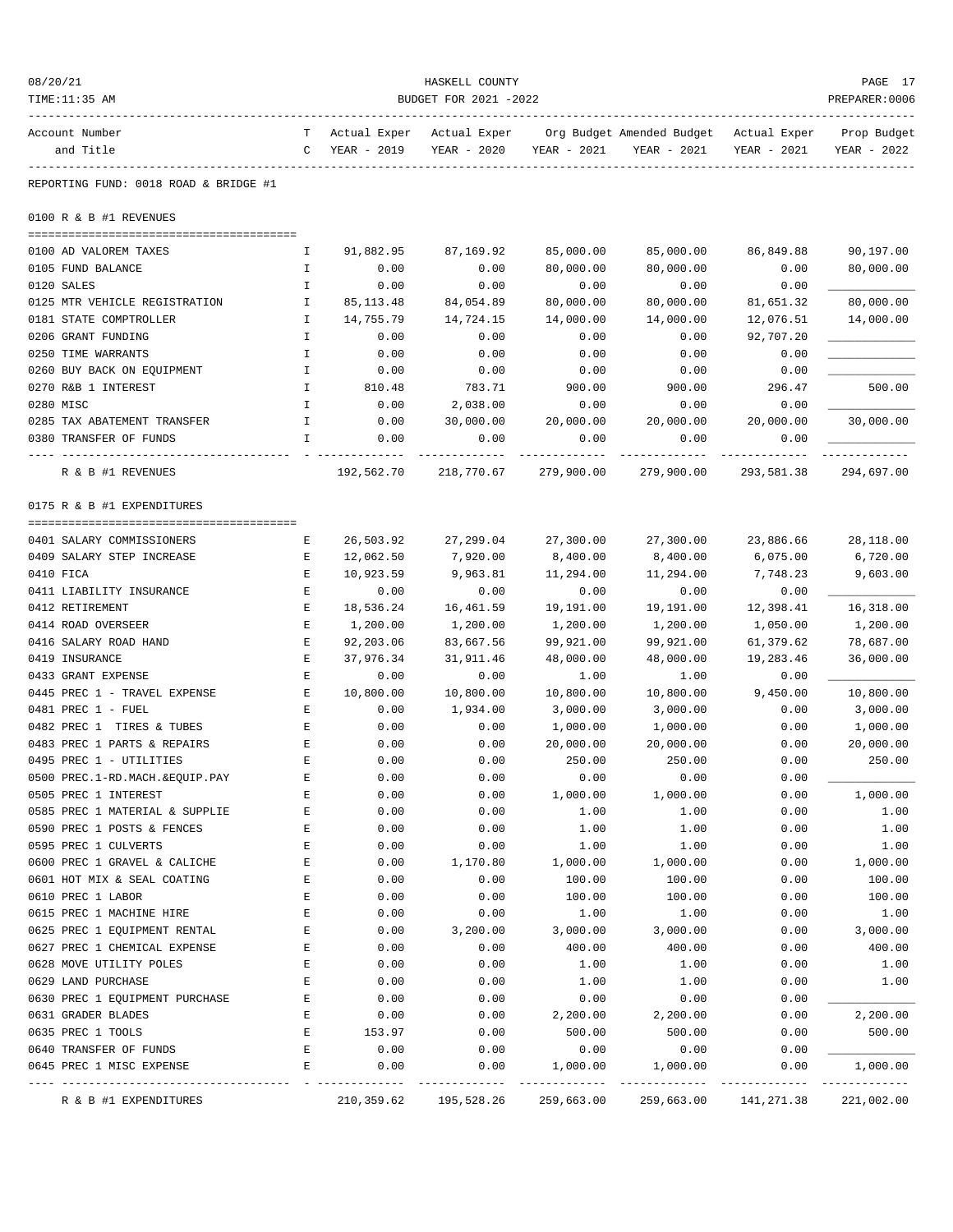| 08/20/21                                            | HASKELL COUNTY        |                          |                          |                          |                           |                            | PAGE 18                  |
|-----------------------------------------------------|-----------------------|--------------------------|--------------------------|--------------------------|---------------------------|----------------------------|--------------------------|
| TIME:11:35 AM                                       | BUDGET FOR 2021 -2022 |                          |                          |                          |                           |                            | PREPARER: 0006           |
| Account Number                                      | т                     | Actual Exper             | Actual Exper             | $YEAR - 2021$            | Org Budget Amended Budget | Actual Exper               | Prop Budget              |
| and Title                                           | $\mathsf{C}$          | $YEAR - 2019$            | YEAR - 2020              |                          | YEAR - 2021               | YEAR - 2021                | YEAR - 2022              |
| REPORTING FUND: 0018 ROAD & BRIDGE #1               |                       |                          |                          |                          |                           |                            |                          |
| ROAD & BRIDGE #1<br>Income Totals<br>Expense Totals |                       | 192,562.70<br>210,359.62 | 218,770.67<br>195,528.26 | 279,900.00<br>259,663.00 | 279,900.00<br>259,663.00  | 293,581.38<br>141, 271, 38 | 294,697.00<br>221,002.00 |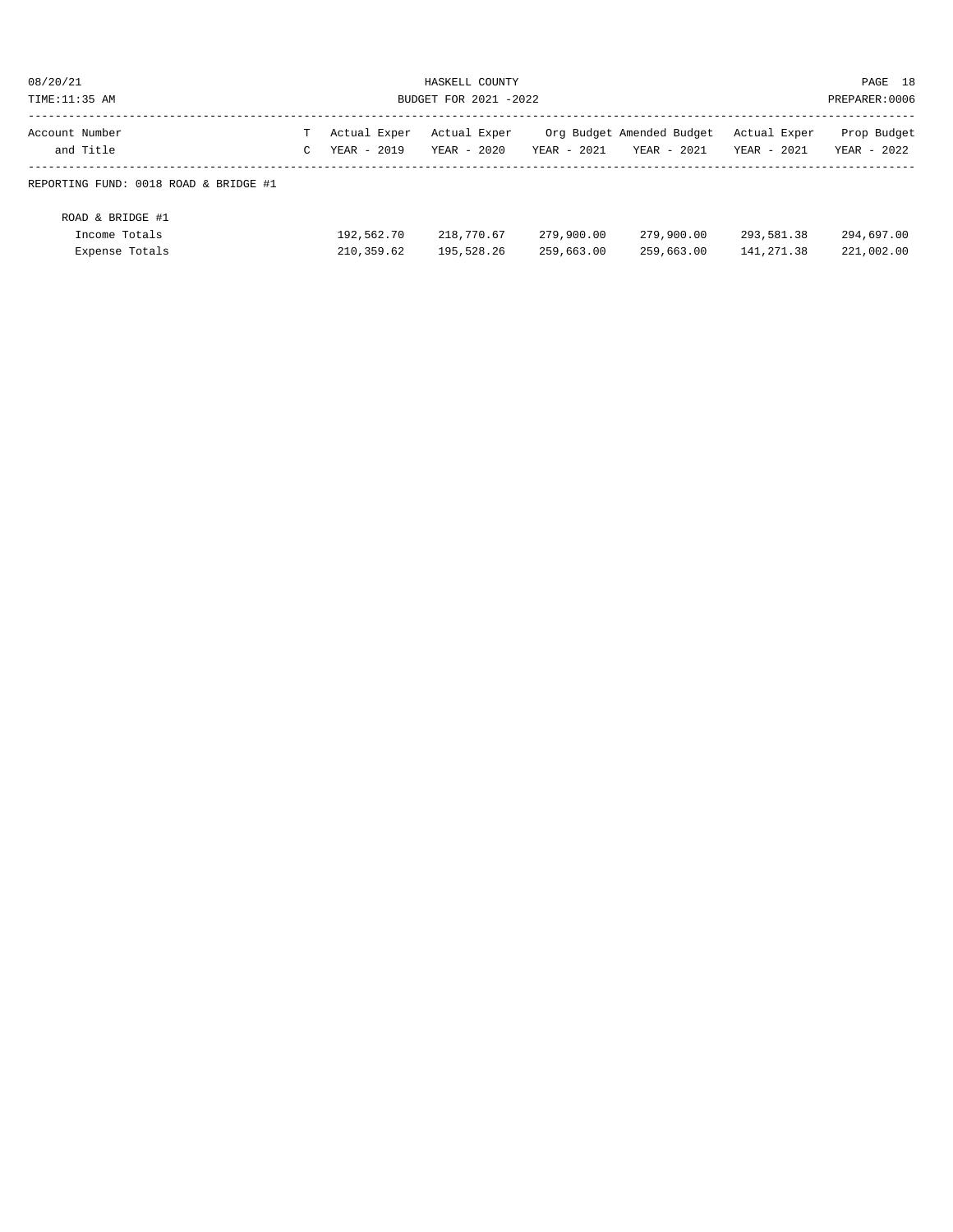| 08/20/21                                              |                       |                             | HASKELL COUNTY              |                   |                                          |                             | PAGE 19                     |
|-------------------------------------------------------|-----------------------|-----------------------------|-----------------------------|-------------------|------------------------------------------|-----------------------------|-----------------------------|
| TIME:11:35 AM                                         | BUDGET FOR 2021 -2022 |                             |                             |                   |                                          |                             |                             |
| Account Number<br>and Title                           | T.<br>C               | Actual Exper<br>YEAR - 2019 | Actual Exper<br>YEAR - 2020 | YEAR - 2021       | Org Budget Amended Budget<br>YEAR - 2021 | Actual Exper<br>YEAR - 2021 | Prop Budget<br>YEAR - 2022  |
| REPORTING FUND: 0019 ROAD & BRIDGE #2                 |                       |                             |                             |                   |                                          |                             |                             |
| 0100 R & B #2 REVENUES                                |                       |                             |                             |                   |                                          |                             |                             |
| 0100 AD VALOREM TAXES                                 | I.                    | 56,883.30                   | 53, 185. 43                 | 60,217.00         | 60,217.00                                | 61,477.64                   | 63,898.00                   |
| 0105 FUND BALANCE                                     | Ι.                    | 0.00                        | 0.00                        | 50,000.00         | 50,000.00                                | 0.00                        | 50,000.00                   |
| 0120 SALES                                            | $\mathbf I$           | 0.00                        | 0.00                        | 0.00              | 0.00                                     | 0.00                        |                             |
| 0125 MTR VEHICLE REGISTRATION                         | $\mathbf I$           | 85, 113.58                  | 84,055.19                   | 79,000.00         | 79,000.00                                | 81,272.61                   | 79,000.00                   |
| 0181 STATE COMPTROLLER                                | Ι.                    | 14,755.79                   | 14,724.15                   | 14,000.00         | 14,000.00                                | 12,076.50                   | 14,000.00                   |
| 0206 GRANT FUNDING                                    | Ι.                    | 0.00                        | 48,126.44                   | 0.00              | 0.00                                     | 0.00                        |                             |
| 0250 TIME WARRANTS                                    | Ι.                    | 0.00                        | 0.00                        | 0.00              | 0.00                                     | 0.00                        |                             |
| 0260 BUY BACK ON EQUIPMENT                            | Ι.                    | 0.00                        | 0.00                        | 0.00              | 0.00                                     | 0.00                        |                             |
| 0270 R&B 2 INTEREST                                   | I                     | 769.78                      | 456.09                      | 1,190.00          | 1,190.00                                 | 204.66                      | 500.00                      |
| 0280 MISC                                             | $\mathbf I$           | 0.00                        | 4,816.00                    | 0.00              | 0.00                                     | 0.00                        |                             |
| 0285 TAX ABATEMENT TRANSFER<br>0380 TRANSFER OF FUNDS | $\mathbf I$           | 0.00                        | 30,000.00                   | 40,000.00         | 40,000.00                                | 40,000.00                   | 30,000.00                   |
| 0690 INSURANCE PROCEEDS                               | I.<br>I               | 0.00<br>0.00                | 0.00<br>0.00                | 0.00<br>0.00      | 0.00<br>0.00                             | 0.00<br>0.00                |                             |
| R & B #2 REVENUES                                     |                       | 157,522.45                  | 235,363.30                  | 244,407.00        | 244,407.00                               | 195,031.41                  | 237,398.00                  |
|                                                       |                       |                             |                             |                   |                                          |                             |                             |
| 0176 R & B #2 EXPENDITURES                            |                       |                             |                             |                   |                                          |                             |                             |
| 0401 SALARY COMMISSIONER                              | Е                     | 26,503.92                   | 27,299.04                   | 27,300.00         | 27,300.00                                | 23,886.66                   | 28,118.00                   |
| 0409 SALARY STEP INCREASE                             | Е                     | 7,620.00                    | 6,840.00                    | 7,620.00          | 7,620.00                                 | 6,352.50                    | 8,040.00                    |
| 0410 FICA                                             | Ε                     | 9,109.28                    | 11,008.90                   | 11,234.00         | 11,234.00                                | 8,475.33                    | 9,759.00                    |
| 0411 LIABILITY INSURANCE                              | Е                     | 0.00                        | 0.00                        | 0.00              | 0.00                                     | 0.00                        |                             |
| 0412 RETIREMENT                                       | Ε                     | 14,436.05                   | 16,840.85                   | 19,089.33         | 19,089.33                                | 14,130.24                   | 16,584.00                   |
| 0414 ROAD OVERSEER                                    | Ε                     | 1,200.00                    | 1,200.00                    | 1,200.00          | 1,200.00                                 | 1,050.00                    | 1,200.00                    |
| 0416 SALARY ROAD HAND                                 | Ε                     | 72,466.75                   | 97,172.94                   | 99,921.00         | 99,921.00                                | 69, 341.93                  | 78,687.00                   |
| 0419 INSURANCE                                        | $\mathbf E$           | 29,555.89                   | 32,720.06                   | 48,000.00         | 48,000.00                                | 24,793.02                   | 36,000.00                   |
| 0433 GRANT EXPENSE<br>0445 PREC 2 TRAVEL EXPENSE      | Ε<br>Е                | 0.00<br>10,800.00           | 0.00                        | 0.00<br>10,800.00 | 0.00<br>10,800.00                        | 0.00<br>9,450.00            | 10,800.00                   |
| 0481 PREC 2 FUEL                                      | Е                     | 0.00                        | 10,800.00<br>3,024.48       | 500.00            | 500.00                                   | 0.00                        | 500.00                      |
| 0482 PREC 2 TIRES & TUBES                             | E                     | 0.00                        | 0.00                        | 500.00            | 500.00                                   | 0.00                        | 500.00                      |
| 0483 PREC 2 PARTS & REPAIRS                           | E                     | 0.00                        | 5.000.00                    | 5,000.00          | 5,000.00                                 | 0.00                        | 5,000.00                    |
| 0495 PREC 2 UTILITIES                                 | Ε                     | 250.00                      | 600.00                      | 900.00            | 900.00                                   | 525.00                      | 900.00                      |
| 0500 PREC.2-RD.MACH&EQUIP PAY.                        | E                     | 13,600.14                   | 13,497.14                   | 0.00              | 0.00                                     | 0.00                        |                             |
| 0505 PREC 2 INTEREST                                  | Ε                     | 0.00                        | 2,881.00                    | 100.00            | 100.00                                   | 0.00                        | 100.00                      |
| 0585 PREC 2 MATERIAL & SUPPLIE                        | E                     | 0.00                        | 0.00                        | 100.00            | 100.00                                   | 0.00                        | 100.00                      |
| 0590 PREC 2 POSTS & FENCES                            | Ε                     | 0.00                        | 0.00                        | 100.00            | 100.00                                   | 0.00                        | 100.00                      |
| 0595 PREC 2 CULVERTS                                  | E                     | 0.00                        | 0.00                        | 0.00              | 0.00                                     | 0.00                        |                             |
| 0600 PREC 2 GRAVEL & CALICHE                          | E                     | 0.00                        | 0.00                        | 100.00            | 100.00                                   | 0.00                        | 100.00                      |
| 0601 HOT MIX & SEAL COATING                           | E                     | 0.00                        | 0.00                        | 100.00            | 100.00                                   | 0.00                        | 100.00                      |
| 0610 PREC 2 LABOR                                     | Ε                     | 0.00                        | 0.00                        | 100.00            | 100.00                                   | 0.00                        | 100.00                      |
| 0615 PREC 2 MACHINE HIRE                              | Ε                     | 2,065.00                    | 960.00                      | 3,000.00          | 3,000.00                                 | 0.00                        | 3,000.00                    |
| 0625 PREC 2 EQUIPMENT RENTAL                          | $\mathbf E$           | 0.00                        | 0.00                        | 100.00            | 100.00                                   | 0.00                        | 100.00                      |
| 0626 PREC 2 EQUIPMENT WARRANTY                        | Е                     | 0.00                        | 0.00                        | 0.00              | 0.00                                     | 0.00                        |                             |
| 0630 PREC 2 EQUIPMENT PURCHASE                        | Е                     | 13,217.50                   | 0.00                        | 5,000.00          | 5,000.00                                 | 0.00                        | 5,000.00                    |
| 0631 GRADER BLADES                                    | Е                     | 0.00                        | 0.00                        | 100.00            | 100.00                                   | 0.00                        | 100.00                      |
| 0635 PREC 2 TOOLS<br>0640 TRANSFER OF FUNDS           | E<br>Ε                | 0.00<br>0.00                | 0.00<br>0.00                | 100.00<br>0.00    | 100.00<br>0.00                           | 0.00<br>0.00                | 100.00                      |
| 0645 PREC 2 MISC EXPENSE                              | Ε                     | 600.00                      | 600.00                      | 500.00            | 500.00                                   | 0.00                        | 500.00                      |
| ---------------<br>R & B #2 EXPENDITURES              |                       | -----------<br>201,424.53   | ---------<br>230,444.41     | 241,464.33        | 241,464.33                               | 158,004.68                  | -------------<br>205,488.00 |
| ROAD & BRIDGE #2                                      |                       |                             |                             |                   |                                          |                             |                             |
| Income Totals                                         |                       | 157,522.45                  | 235,363.30                  | 244,407.00        | 244,407.00                               | 195,031.41                  | 237,398.00                  |
| Expense Totals                                        |                       | 201, 424.53                 | 230,444.41                  | 241,464.33        | 241,464.33                               | 158,004.68                  | 205,488.00                  |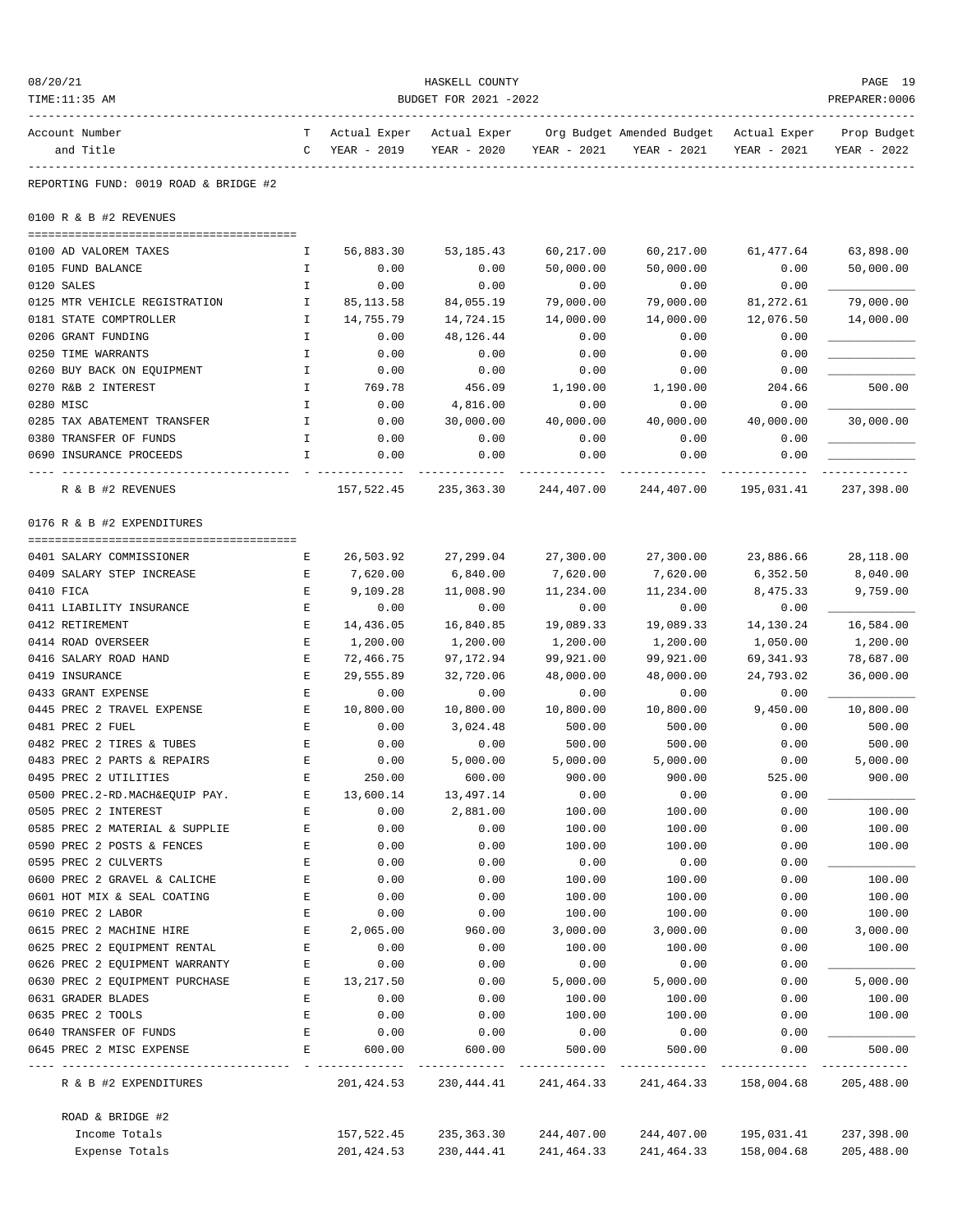| 08/20/21<br>TIME:11:35 AM                      | HASKELL COUNTY<br>PREPARER: 0006<br>BUDGET FOR 2021 -2022 |                      |                      |                      |                                        |                      |                      |  |
|------------------------------------------------|-----------------------------------------------------------|----------------------|----------------------|----------------------|----------------------------------------|----------------------|----------------------|--|
| Account Number                                 | Т                                                         | Actual Exper         | Actual Exper         |                      | Org Budget Amended Budget Actual Exper |                      | Prop Budget          |  |
| and Title                                      | C                                                         | YEAR - 2019          | YEAR - 2020          | YEAR - 2021          | YEAR - 2021                            | YEAR - 2021          | YEAR - 2022          |  |
| REPORTING FUND: 0020 ROAD & BRIDGE #3          |                                                           |                      |                      |                      |                                        |                      |                      |  |
| 0100 R & B #3 REVENUES                         |                                                           |                      |                      |                      |                                        |                      |                      |  |
| 0100 AD VALOREM TAXES                          | Ι.                                                        | 56,880.85            | 53,187.85            | 60,217.00            | 60,217.00                              | 61,488.89            | 63,898.00            |  |
| 0105 FUND BALANCE                              | I                                                         | 0.00                 | 0.00                 | 112,000.00           | 112,000.00                             | 0.00                 | 112,000.00           |  |
| 0110 HOUSING AUTHORITY                         | I.                                                        | 0.00                 | 0.00                 | 0.00                 | 0.00                                   | 0.00                 |                      |  |
| 0120 SALES                                     | Ι.                                                        | 0.00                 | 0.00                 | 0.00                 | 0.00                                   | 0.00                 |                      |  |
| 0125 MTR VEHICLE REGISTRATION                  | Ι.                                                        | 85, 113.52           | 84,055.04            | 80,000.00            | 80,000.00                              | 81,272.54            | 80,000.00            |  |
| 0181 STATE COMPTROLLER                         | I.                                                        | 14,755.79            | 14,724.16            | 14,000.00            | 14,000.00                              | 12,076.51            | 14,000.00            |  |
| 0206 GRANT FUNDING                             | I                                                         | 0.00                 | 0.00                 | 0.00                 | 0.00                                   | 42,224.16            |                      |  |
| 0250 TIME WARRANTS                             | I                                                         | 0.00                 | 0.00                 | 0.00                 | 0.00                                   | 0.00                 |                      |  |
| 0260 BUY BACK ON EOUIPMENT                     | I                                                         | 0.00                 | 0.00                 | 0.00                 | 0.00                                   | 0.00                 |                      |  |
| 0268 CD CASHED                                 | I.                                                        | 0.00                 | 0.00                 | 0.00                 | 0.00                                   | 0.00                 |                      |  |
| 0270 R&B 3 INTEREST                            | I.                                                        | 3,342.72             | 1,719.56             | 400.00               | 400.00                                 | 574.78               | 400.00               |  |
| 0280 MISC                                      | $\mathbf{I}$                                              | 0.00                 | 2,120.49             | 0.00                 | 0.00                                   | 0.00                 |                      |  |
| 0285 TAX ABATEMENT TRANSFER                    | Ι.                                                        | 0.00                 | 30,000.00            | 20,000.00            | 20,000.00                              | 20,000.00            | 30,000.00            |  |
| 0380 TRANSFER OF FUNDS                         | I.                                                        | 0.00                 | 0.00                 | 0.00                 | 0.00                                   | 0.00                 |                      |  |
| ---- -------------<br>R & B #3 REVENUES        |                                                           | 160,092.88           | 185,807.10           | 286,617.00           | 286,617.00                             | 217,636.88           | 300,298.00           |  |
| 0177 R & B #3 EXPENDITURES                     |                                                           |                      |                      |                      |                                        |                      |                      |  |
|                                                |                                                           |                      |                      |                      |                                        |                      |                      |  |
| 0401 SALARY COMMISSIONER                       | Е                                                         | 26,503.92            | 27,299.04            | 27,300.00            | 27,300.00                              | 23,886.66            | 28,118.00            |  |
| 0405 ROAD FOREMAN<br>0409 SALARY STEP INCREASE | Е<br>Е                                                    | 1,200.00<br>8,007.96 | 1,200.00<br>7,680.00 | 1,200.00<br>7,860.00 | 1,200.00<br>7,860.00                   | 1,050.00<br>6,877.50 | 1,200.00<br>8,040.00 |  |
| 0410 FICA                                      | $\mathbf E$                                               | 8,337.07             | 8,071.63             | 8,657.00             | 8,657.00                               | 6,894.29             | 7,873.00             |  |
| 0411 LIABILITY INSURANCE                       | Е                                                         | 0.00                 | 0.00                 | 0.00                 | 0.00                                   | 0.00                 |                      |  |
| 0412 RETIREMENT                                | Е                                                         | 12,909.11            | 13,005.09            | 14,711.00            | 14,711.00                              | 11,382.65            | 13,380.00            |  |
| 0414 ROAD OVERSEER                             | Е                                                         | 1,200.00             | 1,200.00             | 1,200.00             | 1,200.00                               | 1,050.00             | 1,200.00             |  |
| 0416 SALARY ROAD HAND                          | E                                                         | 60, 373.67           | 55,950.60            | 64,800.00            | 64,800.00                              | 46,607.19            | 52,458.00            |  |
| 0419 INSURANCE                                 | E                                                         | 21,489.40            | 21,810.60            | 24,000.00            | 24,000.00                              | 16,528.68            | 24,000.00            |  |
| 0433 GRANT EXPENSE                             | Е                                                         | 0.00                 | 0.00                 | 0.00                 | 0.00                                   | 0.00                 |                      |  |
| 0445 PREC 3 TRAVEL EXPENSE                     | E                                                         | 10,800.00            | 10,800.00            | 10,800.00            | 10,800.00                              | 9,450.00             | 10,800.00            |  |
| 0481 PREC 3 FUEL                               | E                                                         | 0.00                 | 0.00                 | 500.00               | 500.00                                 | 0.00                 | 500.00               |  |
| 0482 PREC 3 TIRES & TUBES                      | Е                                                         | 0.00                 | 0.00                 | 2,500.00             | 2,500.00                               | 0.00                 | 2,500.00             |  |
| 0483 PREC 3 PARTS & REPAIRS                    | E                                                         | 181.16               | 5,000.00             | 5,000.00             | 5,000.00                               | 0.00                 | 5,000.00             |  |
| 0495 PREC 3 UTILITIES                          | E                                                         | 250.00               | 600.00               | 550.00               | 550.00                                 | 525.00               | 550.00               |  |
| 0500 PREC.3-RD.MACH&EQUIP.PAY.                 | E                                                         | 0.00                 | 0.00                 | 0.00                 | 0.00                                   | 0.00                 |                      |  |
| 0505 PREC 3 INTEREST                           | Е                                                         | 0.00                 | 0.00                 | 0.00                 | 0.00                                   | 0.00                 |                      |  |
| 0585 PREC 3 MATERIAL & SUPPLIE                 | Е                                                         | 0.00                 | 939.31               | 100.00               | 100.00                                 | 0.00                 | 100.00               |  |
| 0590 PREC 3 POSTS & FENCES                     | Ε                                                         | 0.00                 | 0.00                 | 0.00                 | 0.00                                   | 0.00                 |                      |  |
| 0595 PREC 3 CULVERTS                           | E                                                         | 0.00                 | 0.00                 | 5,000.00             | 5,000.00                               | 0.00                 | 5,000.00             |  |
| 0600 PREC 3 GRAVEL & CALICHE                   | Е                                                         | 0.00                 | 2,933.49             | 5,000.00             | 5,000.00                               | 0.00                 | 5,000.00             |  |
| 0601 HOT MIX & SEAL COATING                    | Е                                                         | 0.00                 | 0.00                 | 5,000.00             | 5,000.00                               | 0.00                 | 5,000.00             |  |
| 0610 PREC 3 LABOR                              | E                                                         | 0.00                 | 0.00                 | 100.00               | 100.00                                 | 0.00                 | 100.00               |  |
| 0615 PREC 3 MACHINE HIRE                       | Ε                                                         | 3,215.00             | 960.00               | 7,400.00             | 7,400.00                               | 0.00                 | 7,400.00             |  |
| 0625 PREC 3 EQUIPMENT RENTAL                   | E                                                         | 0.00                 | 0.00                 | 1,000.00             | 1,000.00                               | 0.00                 | 1,000.00             |  |
| 0626 PREC 3 EQUIPMENT WARRANTY                 | E                                                         | 0.00                 | 0.00                 | 100.00               | 100.00                                 | 0.00                 | 100.00               |  |
| 0629 LAND PURCHASE & BLDG EXP                  | Ε                                                         | 0.00                 | 20,896.48            | 62,000.00            | 62,000.00                              | 87,000.00            |                      |  |
| 0630 PREC 3 EQUIPMENT PURCHASE                 | Ε                                                         | 50,217.50            | $6,896.00-$          | 25,000.00            | 25,000.00                              | 0.00                 | 25,000.00            |  |
| 0631 GRADER BLADES                             | Ε                                                         | 0.00                 | 0.00                 | 1,000.00             | 1,000.00                               | 0.00                 | 1,000.00             |  |
| 0635 PREC 3 TOOLS                              | E                                                         | 0.00                 | 5,000.00             | 500.00               | 500.00                                 | 0.00                 | 500.00               |  |
| 0640 TRANSFER OF FUNDS                         | E                                                         | 0.00                 | $4,819.00-$          | 0.00                 | 0.00                                   | 0.00                 |                      |  |
| 0641 CERTIFICATE OF DEPOSIT                    | E                                                         | 0.00                 | 0.00                 | 0.00                 | 0.00                                   | 0.00                 |                      |  |
| 0645 PREC 3 MISC EXPENSE                       | Ε                                                         | 0.00                 | 5,979.00             | 675.00               | 675.00                                 | 0.00                 | 675.00               |  |
| R & B #3 EXPENDITURES                          |                                                           | 204,684.79           | 177,610.24           | 281,953.00           | 281,953.00                             | 211,251.97           | 206,494.00           |  |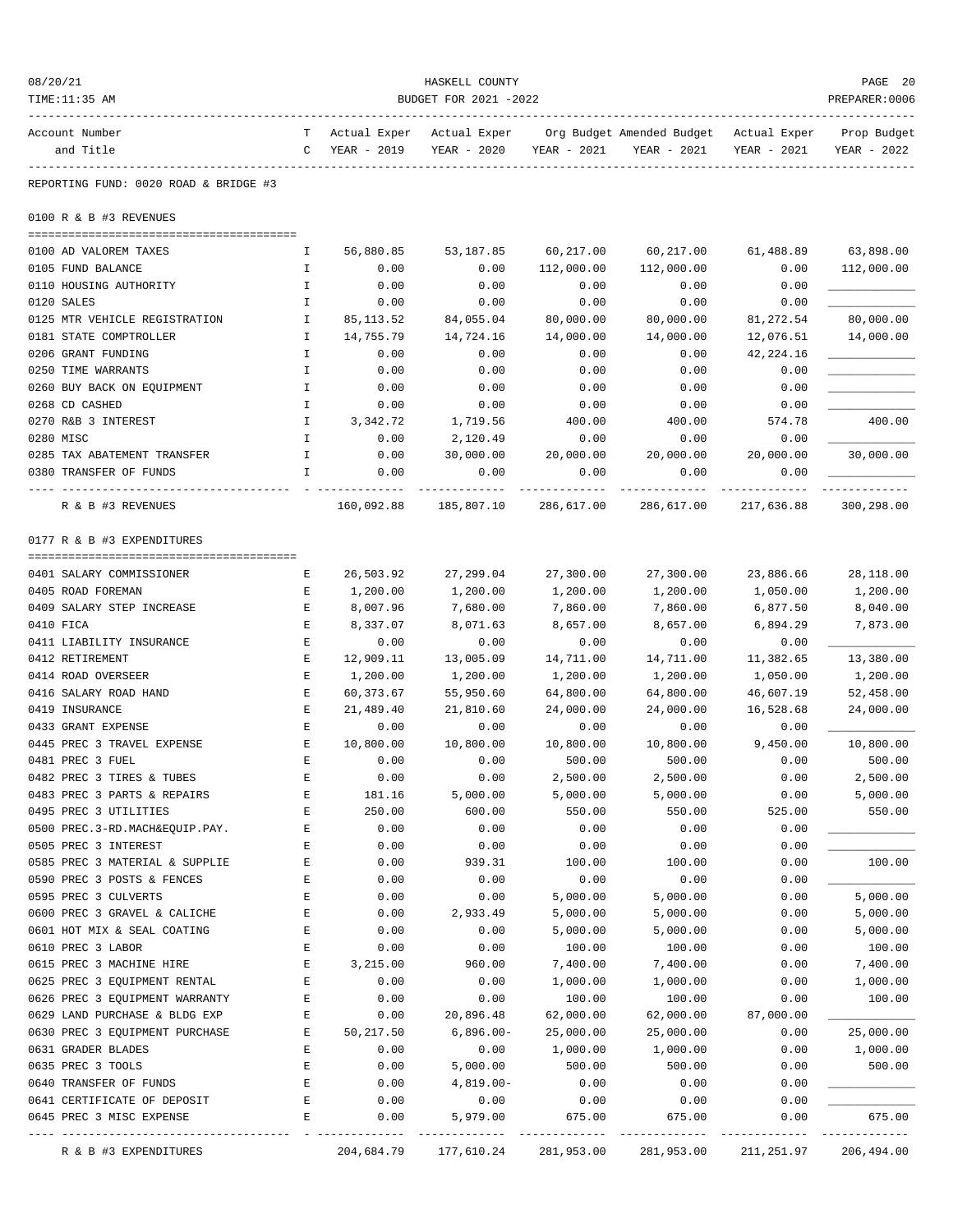| 08/20/21                                            | HASKELL COUNTY        |                          |                          |                          |                           |                            | PAGE 21                  |
|-----------------------------------------------------|-----------------------|--------------------------|--------------------------|--------------------------|---------------------------|----------------------------|--------------------------|
| TIME:11:35 AM                                       | BUDGET FOR 2021 -2022 |                          |                          |                          |                           |                            | PREPARER: 0006           |
| Account Number                                      | т                     | Actual Exper             | Actual Exper             | $YEAR - 2021$            | Org Budget Amended Budget | Actual Exper               | Prop Budget              |
| and Title                                           | $\mathsf{C}$          | $YEAR - 2019$            | YEAR - 2020              |                          | YEAR - 2021               | YEAR - 2021                | YEAR - 2022              |
| REPORTING FUND: 0020 ROAD & BRIDGE #3               |                       |                          |                          |                          |                           |                            |                          |
| ROAD & BRIDGE #3<br>Income Totals<br>Expense Totals |                       | 160,092.88<br>204,684.79 | 185,807.10<br>177,610.24 | 286,617.00<br>281,953.00 | 286,617.00<br>281,953.00  | 217,636.88<br>211, 251, 97 | 300,298.00<br>206,494.00 |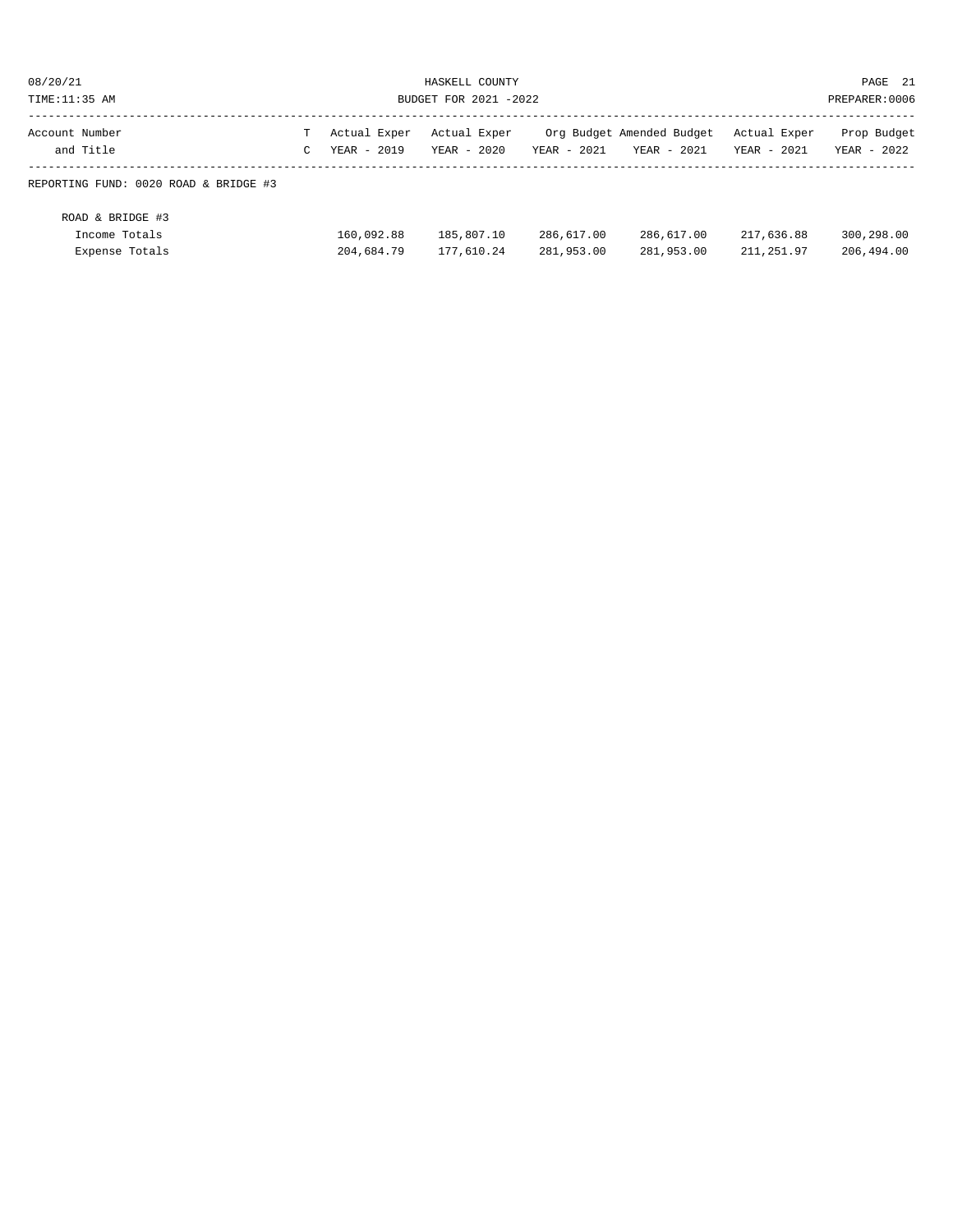| 08/20/21                                              |                       |                          | HASKELL COUNTY           |                          |                                                                                               |                           | PAGE 22<br>PREPARER: 0006 |
|-------------------------------------------------------|-----------------------|--------------------------|--------------------------|--------------------------|-----------------------------------------------------------------------------------------------|---------------------------|---------------------------|
| TIME:11:35 AM                                         | BUDGET FOR 2021 -2022 |                          |                          |                          |                                                                                               |                           |                           |
| Account Number<br>and Title                           | C                     | YEAR - 2019              | YEAR - 2020              | YEAR - 2021              | T Actual Exper Actual Exper Org Budget Amended Budget Actual Exper Prop Budget<br>YEAR - 2021 | YEAR - 2021               | YEAR - 2022               |
| REPORTING FUND: 0021 ROAD & BRIDGE #4                 |                       |                          |                          |                          |                                                                                               |                           |                           |
| 0100 R & B #4 REVENUES                                |                       |                          |                          |                          |                                                                                               |                           |                           |
| 0100 AD VALOREM TAXES                                 | Ι.                    | 56,875.61                | 53,182.58                | 60,191.00                | 60,191.00                                                                                     | 61,488.40                 | 63,898.00                 |
| 0105 FUND BALANCE                                     | Ι.                    | 0.00                     | 0.00                     | 40,000.00                | 40,000.00                                                                                     | 0.00                      | 40,000.00                 |
| 0120 SALES                                            | $\mathbf I$           | 0.00                     | 0.00                     | 0.00                     | 0.00                                                                                          | 0.00                      |                           |
| 0125 MTR VEHICLE REGISTRATION                         | Ι.                    | 85,113.47                | 84,055.07                | 79,000.00                | 79,000.00                                                                                     | 81,272.17                 | 79,000.00                 |
| 0181 STATE COMPTROLLER                                | Ι.                    | 14,755.80                | 14,724.15                | 14,000.00                | 14,000.00                                                                                     | 12,076.51                 | 14,000.00                 |
| 0206 GRANT FUNDING                                    | Ι.                    | 0.00                     | 0.00                     | 0.00                     | 0.00                                                                                          | 0.00                      |                           |
| 0250 TIME WARRANTS                                    | Ι.                    | 0.00                     | 0.00                     | 0.00                     | 0.00                                                                                          | 0.00                      |                           |
| 0260 BUY BACK ON EQUIPMENT                            | Ι.                    | 0.00                     | 0.00                     | 0.00                     | 0.00                                                                                          | 0.00                      |                           |
| 0268 C D CASHED                                       | $\mathbf{I}$          | 0.00                     | 0.00                     | 0.00                     | 0.00                                                                                          | 0.00                      |                           |
| 0270 R&B 4 INTEREST                                   | $\mathbf{I}$          | 366.27                   | 311.42                   | 600.00                   | 600.00                                                                                        | 88.49                     | 100.00                    |
| 0280 MISC                                             | Ι.<br>Ι.              | 0.00<br>0.00             | 2,037.00                 | 0.00                     | 0.00                                                                                          | 0.00<br>20,000.00         | 30,000.00                 |
| 0285 TAX ABATEMENT TRANSFER<br>0380 TRANSFER OF FUNDS | I                     | 0.00                     | 25,181.00<br>0.00        | 20,000.00<br>0.00        | 20,000.00<br>0.00                                                                             | 0.00                      |                           |
| -- ------------<br>R & B #4 REVENUES                  |                       | 157, 111.15              | 179,491.22               | 213,791.00               | 213,791.00                                                                                    | 174,925.57                | 226,998.00                |
| 0178 R & B #4 EXPENDITURES                            |                       |                          |                          |                          |                                                                                               |                           |                           |
|                                                       |                       |                          |                          |                          |                                                                                               |                           |                           |
| 0401 SALARY COMMISSIONER                              | Е                     | 26,503.92                | 27,299.04                | 27,300.00                | 27,300.00                                                                                     | 23,886.66                 | 28,118.00                 |
| 0409 SALARY STEP INCREASE                             | Е<br>Е                | 6,840.00                 | 7,560.00                 | 8,280.00                 | 8,280.00                                                                                      | 7,245.00                  | 9,000.00                  |
| 0410 FICA<br>0411 LIABILITY INSURANCE                 | Е                     | 9,416.28<br>0.00         | 9,401.98<br>0.00         | 9,760.00<br>0.00         | 9,760.00<br>0.00                                                                              | 8,286.48<br>0.00          | 9,823.00                  |
| 0412 RETIREMENT                                       | E                     | 15,602.28                | 16,056.30                | 16,586.00                | 16,586.00                                                                                     | 14,160.55                 | 16,693.00                 |
| 0414 ROAD OVERSEER                                    | Е                     | 1,200.00                 | 1,200.00                 | 1,200.00                 | 1,200.00                                                                                      | 1,050.00                  | 1,200.00                  |
| 0416 SALARY ROAD HAND                                 | Е                     | 76,668.93                | 74,940.48                | 80,000.00                | 80,000.00                                                                                     | 65,826.77                 | 78,687.00                 |
| 0419 INSURANCE                                        | $\mathbf E$           | 33,661.42                | 32,615.90                | 36,000.00                | 36,000.00                                                                                     | 24,793.02                 | 36,000.00                 |
| 0433 GRANT EXPENSE                                    | Е                     | 0.00                     | 0.00                     | 0.00                     | 0.00                                                                                          | 0.00                      |                           |
| 0445 PREC 4 TRAVEL EXPENSE                            | Е                     | 10,800.00                | 10,800.00                | 10,800.00                | 10,800.00                                                                                     | 9,450.00                  | 10,800.00                 |
| 0481 PREC 4 FUEL                                      | Е                     | 0.00                     | 0.00                     | 7,000.00                 | 7,000.00                                                                                      | 0.00                      | 2,000.00                  |
| 0482 PREC 4 TIRES & TUBES                             | Е                     | 0.00                     | 0.00                     | 0.00                     | 0.00                                                                                          | 0.00                      |                           |
| 0483 PREC 4 PARTS & REPAIRS                           | E                     | 575.56                   | 1,059.97                 | 2,500.00                 | 2,500.00                                                                                      | 0.00                      |                           |
| 0495 PREC 4 UTILIITIES                                | E                     | 250.00                   | 600.00                   | 250.00                   | 250.00                                                                                        | 525.00                    | 475.00                    |
| 0500 PREC.4-RD.MACH&EQUIP.PAY.                        | E                     | 0.00                     | $1,967.00 -$             | 0.00                     | 0.00                                                                                          | 0.00                      |                           |
| 0505 PREC 4 INTEREST                                  | E                     | 0.00                     | 1,967.00                 | 0.00                     | 0.00                                                                                          | 0.00                      |                           |
| 0585 PREC 4 MATERIAL & SUPPLIE                        | Ε                     | 0.00                     | 280.00                   | 1,000.00                 | 1,000.00                                                                                      | 0.00                      | 1,000.00                  |
| 0590 PREC 4 POSTS & FENCES                            | E                     | 0.00                     | 0.00                     | 0.00                     | 0.00                                                                                          | 0.00                      |                           |
| 0595 PREC 4 CULVERTS & BRIDGES                        | E                     | 0.00                     | 0.00                     | 2,000.00                 | 2,000.00                                                                                      | 2,000.00                  | 2,000.00                  |
| 0600 PREC 4 GRAVEL & CALICHE                          | Е                     | 0.00                     | 0.00                     | 1,500.00                 | 1,500.00                                                                                      | 0.00                      | 1,500.00                  |
| 0601 HOT MIX & SEAL COATING                           | Е                     | 0.00                     | 0.00                     | 100.00                   | 100.00                                                                                        | 0.00                      | 100.00                    |
| 0610 PREC 4 LABOR<br>0615 PREC 4 MACHINE HIRE         | Е<br>E                | 0.00<br>0.00             | 0.00<br>0.00             | 0.00<br>0.00             | 0.00<br>0.00                                                                                  | 0.00<br>0.00              |                           |
| 0625 PREC 4 EQUIPMENT RENTAL                          | E                     | 0.00                     | 0.00                     | 0.00                     | 0.00                                                                                          | 0.00                      |                           |
| 0630 PREC 4 EQUIPMENT PURCHASE                        | E                     | 0.00                     | 0.00                     | 0.00                     | 0.00                                                                                          | 0.00                      |                           |
| 0631 GRADER BLADES                                    | Ε                     | 0.00                     | 0.00                     | 0.00                     | 0.00                                                                                          | 0.00                      |                           |
| 0635 PREC 4 TOOLS                                     | E                     | 0.00                     | 0.00                     | 0.00                     | 0.00                                                                                          | 0.00                      |                           |
| 0640 TRANSFER OF FUNDS                                | Ε                     | 0.00                     | 0.00                     | 0.00                     | 0.00                                                                                          | 0.00                      |                           |
| 0641 CERTIFICATE OF DEPOSIT                           | E                     | 0.00                     | 0.00                     | 0.00                     | 0.00                                                                                          | 0.00                      |                           |
| 0645 PREC 4 MISC EXPENSE                              | E                     | 0.00<br>_______________  | 0.00                     | 500.00                   | 500.00                                                                                        | 0.00                      | 500.00<br>.               |
| R & B #4 EXPENDITURES                                 |                       | 181,518.39               | 181,813.67               | 204,776.00               | 204,776.00                                                                                    | 157, 223.48               | 197,896.00                |
| ROAD & BRIDGE #4                                      |                       |                          |                          |                          |                                                                                               |                           |                           |
| Income Totals<br>Expense Totals                       |                       | 157,111.15<br>181,518.39 | 179,491.22<br>181,813.67 | 213,791.00<br>204,776.00 | 213,791.00<br>204,776.00                                                                      | 174,925.57<br>157, 223.48 | 226,998.00<br>197,896.00  |
|                                                       |                       |                          |                          |                          |                                                                                               |                           |                           |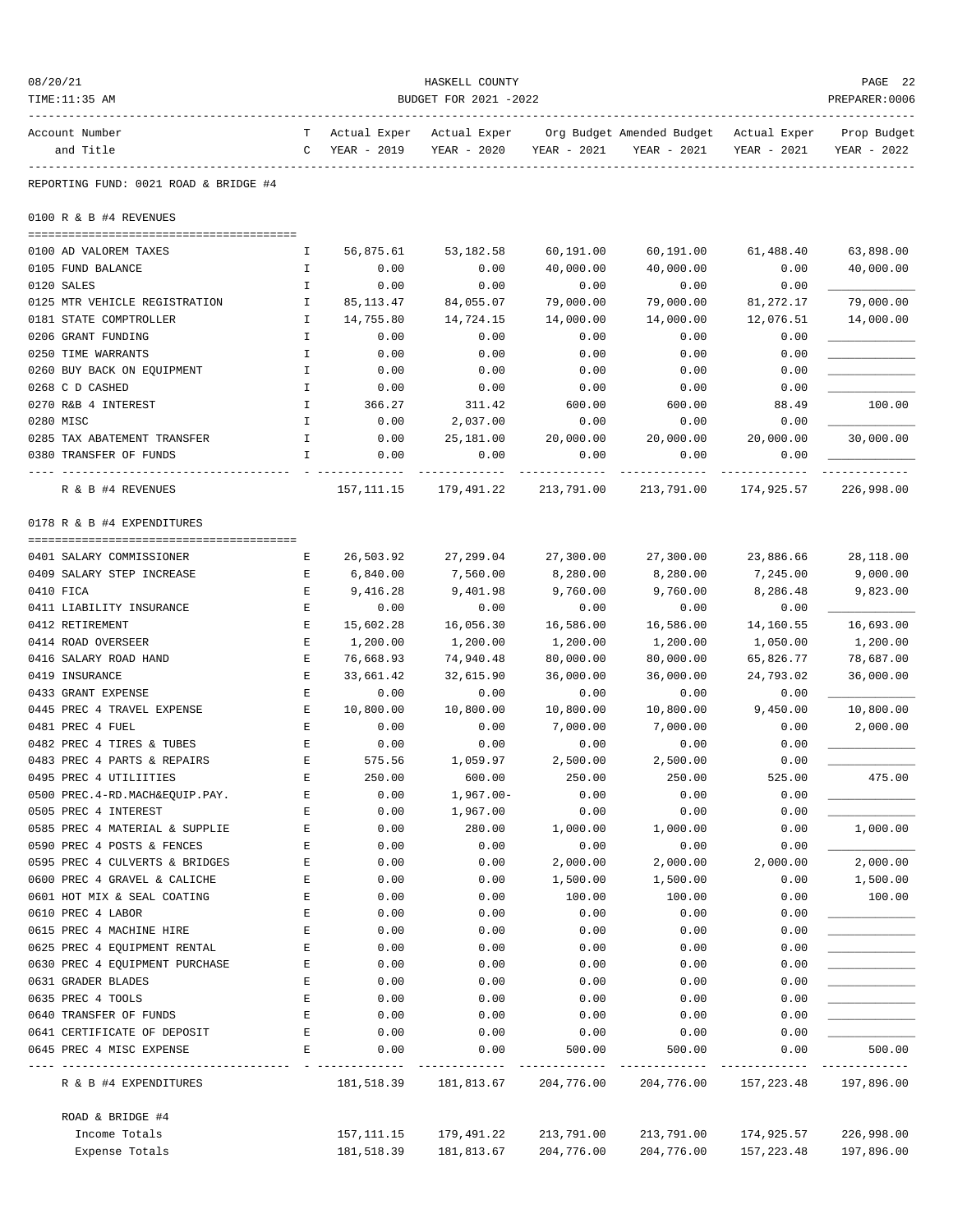| 08/20/21<br>HASKELL COUNTY     |              |                |                       |             |                                        | PAGE 23     |                |
|--------------------------------|--------------|----------------|-----------------------|-------------|----------------------------------------|-------------|----------------|
| TIME:11:35 AM                  |              |                | BUDGET FOR 2021 -2022 |             |                                        |             | PREPARER: 0006 |
| Account Number                 |              | T Actual Exper | Actual Exper          |             | Org Budget Amended Budget Actual Exper |             | Prop Budget    |
| and Title                      | C            | YEAR - 2019    | YEAR - 2020           | YEAR - 2021 | YEAR - 2021                            | YEAR - 2021 | YEAR - 2022    |
| REPORTING FUND: 0022 FML #1    |              |                |                       |             |                                        |             |                |
| 0100 FML #1 REVENUES           |              |                |                       |             |                                        |             |                |
|                                |              |                |                       |             |                                        |             |                |
| 0100 AD VALOREM TAXES          | Ι.           | 164,993.78     | 156,458.98            | 152,784.00  | 152,784.00                             | 155,529.01  | 162,260.00     |
| 0105 FUND BALANCE              | Ι.           | 0.00           | 0.00                  | 50,000.00   | 50,000.00                              | 0.00        | 50,000.00      |
| 0120 SALES                     | Ι.           | 0.00           | 0.00                  | 0.00        | 0.00                                   | 0.00        |                |
| 0206 GRANT FUNDING             | Ι.           | 0.00           | 0.00                  | 0.00        | 0.00                                   | 92,707.20   |                |
| 0250 TIME WARRANTS             | $\mathbf{I}$ | 0.00           | 0.00                  | 29,000.00   | 29,000.00                              | 0.00        | 35,000.00      |
| 0270 FML 1 INTEREST            | $\mathbf{I}$ | 876.74         | 509.46                | 1,000.00    | 1,000.00                               | 203.72      | 250.00         |
| 0280 MISC                      | $\mathbf I$  | 28.76          | 3,392.11              | 0.00        | 0.00                                   | 45.99       |                |
| 0285 TAX ABATEMENT TRANSFER    | $\mathbf I$  | 0.00           | 10,000.00             | 20,000.00   | 20,000.00                              | 20,000.00   | 20,000.00      |
| 0380 TRANSFER OF FUNDS         | I.           | 0.00           | 0.00                  | 0.00        | 0.00                                   | 0.00        |                |
| 0690 INSURANCE PROCEEDS        | I.           | 0.00           | 0.00                  | 0.00        | 0.00                                   | 0.00        |                |
| FML #1 REVENUES                |              | 165,899.28     | 170,360.55            | 252,784.00  | 252,784.00                             | 268,485.92  | 267,510.00     |
| 0179 FML #1 EXPENDITURES       |              |                |                       |             |                                        |             |                |
|                                |              |                |                       |             |                                        |             |                |
| 0433 GRANT EXPENSE             | Ε            | 0.00           | 0.00                  | 1.00        | 1.00                                   | 0.00        |                |
| 0481 PREC 1 FUEL               | Е            | 43,510.78      | 33,384.41             | 45,000.00   | 45,000.00                              | 28,056.72   | 45,000.00      |
| 0482 PREC 1 TIRES & TUBES      | Е            | 21,120.85      | 10,443.05             | 18,000.00   | 18,000.00                              | 12,292.82   | 18,000.00      |
| 0483 PREC 1 PARTS & REPAIRS    | E            | 66,504.53      | 37,326.47             | 50,000.00   | 50,000.00                              | 27,983.45   | 50,000.00      |
| 0495 PREC 1 UTILITIES          | Е            | 4,640.85       | 4,116.11              | 4,500.00    | 4,500.00                               | 5,258.00    | 7,000.00       |
| 0500 FML 1-RD & MACH. PAY.     | Е            | 34,200.00      | 39,025.89             | 29,000.00   | 29,000.00                              | 28,997.76   | 55,000.00      |
| 0505 INTEREST                  | Ε            | 2,636.02       | 4,305.88              | 7,500.00    | 7,500.00                               | 2,998.49    | 7,500.00       |
| 0585 PREC 1 MATERIAL & SUPPLIE | Е            | 14,758.64      | 12,031.22             | 15,000.00   | 15,000.00                              | 13,172.08   | 15,000.00      |
| 0590 PREC 1 POSTS & FENCES     | Е            | 0.00           | 0.00                  | 100.00      | 100.00                                 | 0.00        | 100.00         |
| 0595 PREC 1 CULVERTS & BRIDGES | Е            | 1,762.97       | 3,529.97              | 2,000.00    | 2,000.00                               | 6,439.58    | 5,000.00       |
| 0600 PREC 1 GRAVEL & CALICHE   | Е            | 17,849.60      | 19,604.00             | 12,000.00   | 12,000.00                              | 4,008.80    | 12,000.00      |
| 0601 HOT MIX & SEAL COATING    | $\mathbf E$  | 0.00           | 0.00                  | 2,000.00    | 2,000.00                               | 0.00        | 2,000.00       |
| 0610 PREC 1 LABOR              | E            | 0.00           | 0.00                  | 1,000.00    | 1,000.00                               | 0.00        | 1,000.00       |
| 0615 PREC 1 MACHINE HIRE       | Е            | 0.00           | 148.75                | 1,500.00    | 1,500.00                               | 0.00        | 1,500.00       |
| 0625 PREC 1 EQUIPMENT RENTAL   | Ε            | 0.00           | 0.00                  | 0.00        | 0.00                                   | 0.00        |                |
| 0628 MOVE UTILITY POLES        | E.           | 0.00           | 0.00                  | 1.00        | 1.00                                   | 0.00        | 1.00           |
| 0630 PREC 1 EQUIPMENT PURCHASE | Е            | 6,500.00       | 0.00                  | 36,000.00   | 36,000.00                              | 37,198.00   | 10,000.00      |
| 0631 GRADER BLADES             | E            | 0.00           | 0.00                  | 2,500.00    | 2,500.00                               | 0.00        | 2,500.00       |
| 0632 PREC#1 RPRS/MAINT         | Е            | 0.00           | 0.00                  | 0.00        | 0.00                                   | 0.00        |                |
| 0635 PREC 1 TOOLS              | E            | 500.06         | 9.94                  | 1,000.00    | 1,000.00                               | 18.06       | 1,000.00       |
| 0640 TRANSFER OF FUNDS         | E            | 0.00           | 0.00                  | 1.00        | 1.00                                   | 0.00        | 1.00           |
| 0645 PREC 1 MISC EXPENSE       | Е            | 1,280.30       | 320.31                | 1,000.00    | 1,000.00                               | 388.99      | 1,000.00       |
| FML #1 EXPENDITURES            |              | 215,264.60     | 164,246.00            | 228,103.00  | 228,103.00                             | 166,812.75  | 233,602.00     |
| FML #1                         |              |                |                       |             |                                        |             |                |
| Income Totals                  |              | 165,899.28     | 170,360.55            | 252,784.00  | 252,784.00                             | 268,485.92  | 267,510.00     |
| Expense Totals                 |              | 215,264.60     | 164,246.00            | 228,103.00  | 228,103.00                             | 166,812.75  | 233,602.00     |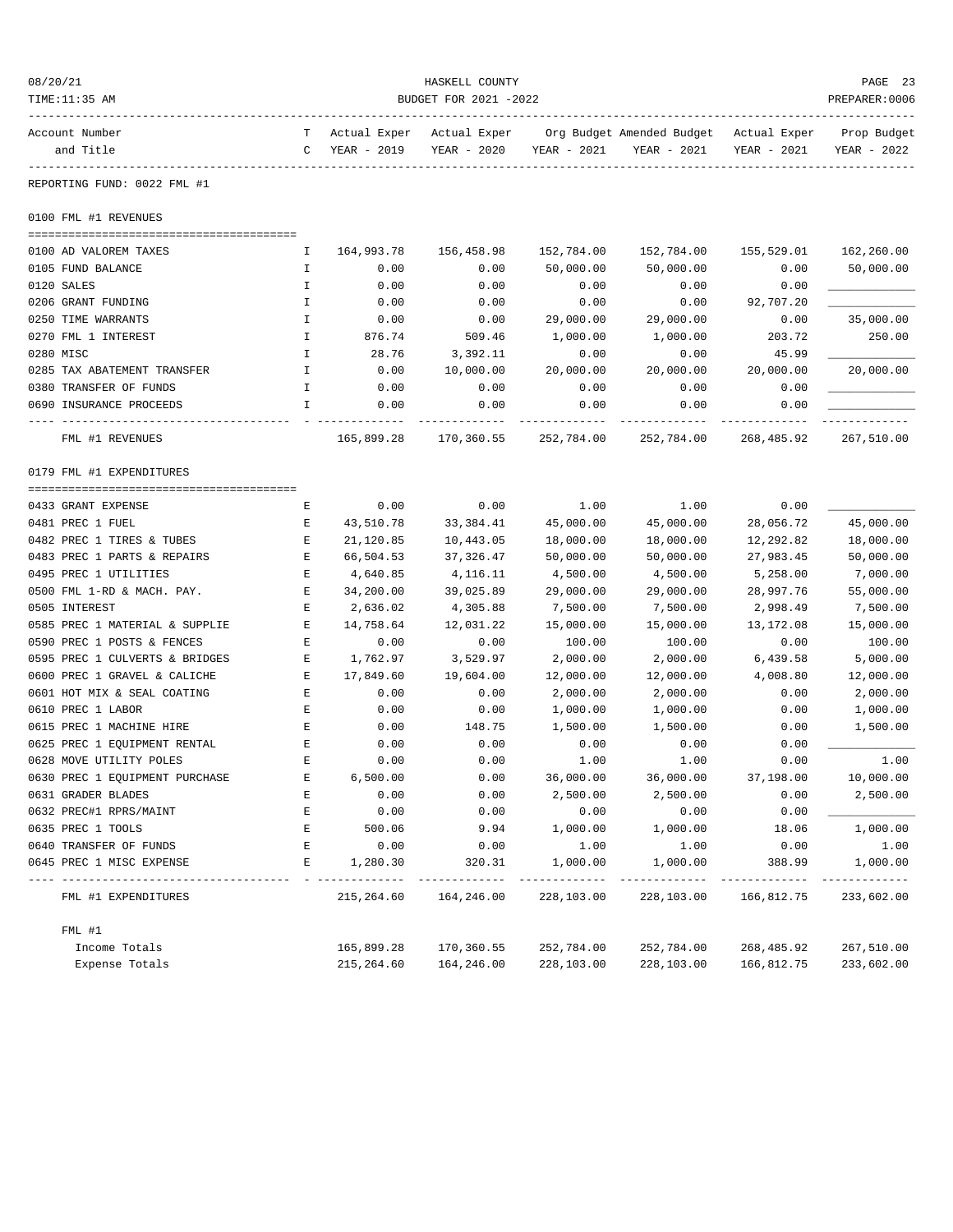| 08/20/21<br>TIME:11:35 AM               | HASKELL COUNTY<br>BUDGET FOR 2021 -2022 |                             |                             |                             |                                                       |             |                            |  |
|-----------------------------------------|-----------------------------------------|-----------------------------|-----------------------------|-----------------------------|-------------------------------------------------------|-------------|----------------------------|--|
| Account Number<br>and Title             | T –<br>C                                | Actual Exper<br>YEAR - 2019 | Actual Exper<br>YEAR - 2020 | YEAR - 2021                 | Org Budget Amended Budget Actual Exper<br>YEAR - 2021 | YEAR - 2021 | Prop Budget<br>YEAR - 2022 |  |
| REPORTING FUND: 0023 FML #2             |                                         |                             |                             |                             |                                                       |             |                            |  |
| 0100 FML #2 REVENUES                    |                                         |                             |                             |                             |                                                       |             |                            |  |
| 0100 AD VALOREM TAXES                   | I.                                      | 102,140.64                  | 95,573.40                   | 108,238.00                  | 108,238.00                                            | 110,098.50  | 114,951.00                 |  |
| 0105 FUND BALANCE                       | Ι.                                      | 0.00                        | 0.00                        | 70,000.00                   | 70,000.00                                             | 0.00        | 70,000.00                  |  |
| 0120 SALES                              | I                                       | 0.00                        | 0.00                        | 300.00                      | 300.00                                                | 0.00        | 300.00                     |  |
| 0206 GRANT FUNDING                      | Ι.                                      | 0.00                        | 48, 126. 44                 | 0.00                        | 0.00                                                  | 0.00        |                            |  |
| 0250 TIME WARRANTS                      | $\mathbf I$                             | 0.00                        | 0.00                        | 0.00                        | 0.00                                                  | 0.00        |                            |  |
| 0270 FML 2 INTEREST                     | I.                                      | 1,536.57                    | 922.18                      | 1,100.00                    | 1,100.00                                              | 288.12      | 500.00                     |  |
| 0280 MISC                               | I.                                      | 0.00                        | 3,368.00                    | 0.00                        | 0.00                                                  | 0.00        |                            |  |
| 0285 TAX ABATEMENT TRANSFER             | $\mathbf I$                             | 0.00                        | 10,000.00                   | 0.00                        | 0.00                                                  | 0.00        | 20,000.00                  |  |
| 0380 TRANSFER OF FUNDS                  | Ι.                                      | 0.00                        | 0.00                        | 0.00                        | 0.00                                                  | 0.00        |                            |  |
| 0690 INSURANCE PROCEEDS                 | I                                       | 0.00                        | 0.00                        | 0.00                        | 0.00                                                  | 0.00        |                            |  |
|                                         |                                         |                             |                             |                             |                                                       |             |                            |  |
| FML #2 REVENUES                         |                                         | 103,677.21                  | 157,990.02                  | 179,638.00                  | 179,638.00                                            | 110,386.62  | 205,751.00                 |  |
| 0180 FML #2 EXPENDITURES                |                                         |                             |                             |                             |                                                       |             |                            |  |
|                                         |                                         |                             |                             |                             |                                                       |             |                            |  |
| 0433 GRANT EXPENSE                      | Ε                                       | 0.00                        | 0.00                        | 0.00                        | 0.00                                                  | 0.00        |                            |  |
| 0481 PREC 2 FUEL                        | Ε                                       | 39,130.88                   | 33,017.19                   | 45,000.00                   | 45,000.00                                             | 22, 332.67  | 45,000.00                  |  |
| 0482 PREC 2 TIRES & TUBES               | E                                       | 4,249.56                    | 13,376.44                   | 19,000.00                   | 19,000.00                                             | 11,245.64   | 19,000.00                  |  |
| 0483 PREC 2 PARTS & REPAIRS             | Е                                       | 27,800.10                   | 59,646.57                   | 30,000.00                   | 30,000.00                                             | 10,098.05   | 30,000.00                  |  |
| 0495 PREC 2 UTILITIES                   | Ε                                       | 3,468.96                    | 3,660.81                    | 4,700.00                    | 4,700.00                                              | 4,030.71    | 6,000.00                   |  |
| 0500 PREC 2 RD. MACH&EQUIP PAY          | E                                       | 13,600.14                   | 13,600.13                   | 27,200.28                   | 27,200.28                                             | 27,200.27   |                            |  |
| 0505 PREC 2 INTEREST                    | Ε                                       | 0.00                        | 0.00                        | 0.00                        | 0.00                                                  | 0.00        |                            |  |
| 0585 PREC 2 MATERIAL & SUPPLIE          | Ε                                       | 4,473.03                    | 6,302.53                    | 5,000.00                    | 5,000.00                                              | 7,042.53    | 5,000.00                   |  |
| 0590 PREC 2 POSTS & FENCES              | Е                                       | 4,450.00                    | 0.00                        | 100.00                      | 100.00                                                | 0.00        | 100.00                     |  |
| 0595 PREC 2 CULVERTS & BRIDGES          | Ε                                       | 0.00                        | 3,405.77                    | 3,500.00                    | 3,500.00                                              | 2,122.96    | 3,500.00                   |  |
| 0600 PREC 2 GRAVEL & CALICHE            | Е                                       | 4,116.00                    | 3,248.00                    | 6,000.00                    | 6,000.00                                              | 308.00      | 6,000.00                   |  |
| 0601 HOT MIX & SEAL COATING             | Е                                       | 1,000.00                    | 0.00                        | 1,000.00                    | 1,000.00                                              | 0.00        | 1,000.00                   |  |
| 0610 PREC 2 LABOR                       | Ε                                       | 0.00                        | 0.00                        | 100.00                      | 100.00                                                | 0.00        | 100.00                     |  |
| 0615 PREC 2 MACHINE HIRE                | Е                                       | 2,065.00                    | 0.00                        | 1,000.00                    | 1,000.00                                              | 0.00        | 1,000.00                   |  |
| 0625 PREC 2 EQUIPMENT RENTAL            | $\mathbf E$                             | 0.00                        | 37,798.75                   | 10,000.00                   | 10,000.00                                             | 0.00        | 10,000.00                  |  |
| 0627 CHEMICAL EXPENSE                   | E                                       | 0.00                        | 0.00                        | 1,000.00                    | 1,000.00                                              | 0.00        | 1,000.00                   |  |
| 0630 PREC 2 EQUIPMENT PURCHASE          | Е                                       | 13,436.49                   | 0.00                        | 24,000.00                   | 24,000.00                                             | 0.00        | 51,500.00                  |  |
| 0631 GRADER BLADES                      | E                                       | 0.00                        | 0.00                        | 100.00                      | 100.00                                                | 0.00        | 100.00                     |  |
| 0632 PREC#2 RPRS/MAINT                  | E                                       | 0.00                        | 0.00                        | 0.00                        | 0.00                                                  | 0.00        |                            |  |
| 0635 PREC 2 TOOLS                       | Ε                                       | 288.98                      | 0.00                        | 750.00                      | 750.00                                                | 0.00        | 750.00                     |  |
| 0640 TRANSFER OF FUNDS                  | E                                       | 0.00                        | 0.00                        | 0.00                        | 0.00                                                  | 0.00        |                            |  |
| 0645 PREC 2 MISC EXPENSE                | E                                       | 955.80                      | 1,486.32                    | 1,000.00                    | 1,000.00                                              | 454.20      | 1,000.00                   |  |
| ----------------<br>FML #2 EXPENDITURES |                                         | 119,034.94                  | ------------<br>175,542.51  | -------------<br>179,450.28 | 179,450.28                                            | 84,835.03   | 181,050.00                 |  |
| FML #2                                  |                                         |                             |                             |                             |                                                       |             |                            |  |
| Income Totals                           |                                         | 103,677.21                  | 157,990.02                  | 179,638.00                  | 179,638.00                                            | 110,386.62  | 205,751.00                 |  |
| Expense Totals                          |                                         | 119,034.94                  | 175,542.51                  | 179,450.28                  | 179,450.28                                            | 84,835.03   | 181,050.00                 |  |
|                                         |                                         |                             |                             |                             |                                                       |             |                            |  |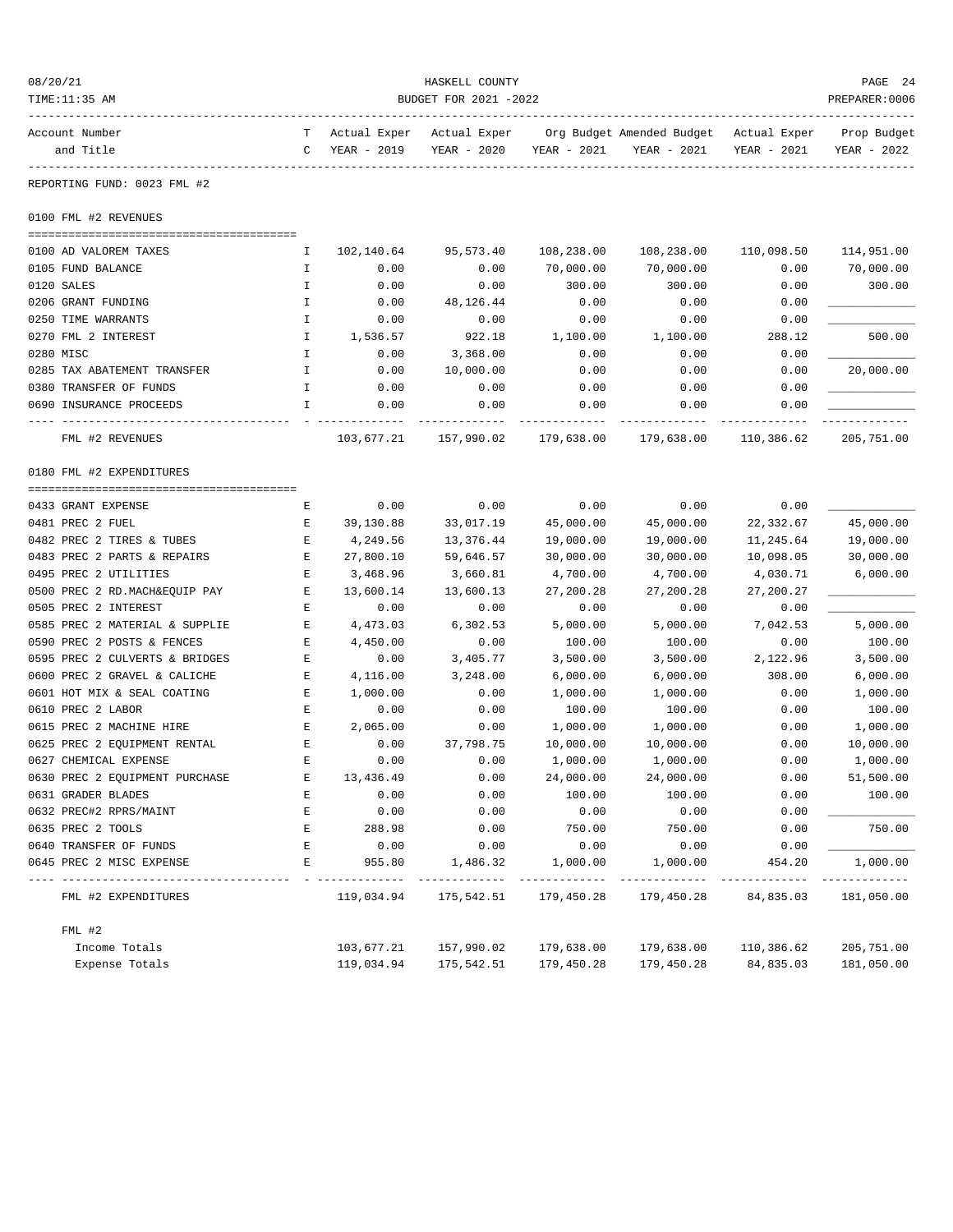| 08/20/21<br>TIME:11:35 AM              | HASKELL COUNTY<br>BUDGET FOR 2021 -2022 |                             |                             |                           |                                                       |             |                            |
|----------------------------------------|-----------------------------------------|-----------------------------|-----------------------------|---------------------------|-------------------------------------------------------|-------------|----------------------------|
| Account Number<br>and Title            | T –<br>$\mathbf{C}$                     | Actual Exper<br>YEAR - 2019 | Actual Exper<br>YEAR - 2020 | YEAR - 2021               | Org Budget Amended Budget Actual Exper<br>YEAR - 2021 | YEAR - 2021 | Prop Budget<br>YEAR - 2022 |
| REPORTING FUND: 0024 FML #3            |                                         |                             |                             |                           |                                                       |             |                            |
| 0100 FML #3 REVENUES                   |                                         |                             |                             |                           |                                                       |             |                            |
| 0100 AD VALOREM TAXES                  | I.                                      | 102,147.61                  | 95,578.88                   | 108,238.00                | 108,238.00                                            | 110,119.10  | 114,951.00                 |
| 0105 FUND BALANCE                      | I.                                      | 0.00                        | 0.00                        | 150,000.00                | 150,000.00                                            | 0.00        | 150,000.00                 |
| 0110 HOUSING AUTHORITY                 | I.                                      | 0.00                        | 0.00                        | 0.00                      | 0.00                                                  | 0.00        |                            |
| 0120 SALES                             | $\mathbf{I}$                            | 0.00                        | 0.00                        | 0.00                      | 0.00                                                  | 0.00        |                            |
| 0206 GRANT FUNDING                     | I                                       | 0.00                        | 20,979.57                   | 0.00                      | 0.00                                                  | 42, 224. 15 |                            |
| 0250 TIME WARRANTS                     | I.                                      | 0.00                        | 0.00                        | 0.00                      | 0.00                                                  | 0.00        |                            |
| 0270 FML 3 INTEREST                    | I.                                      | 1,205.20                    | 1,220.05                    | 700.00                    | 700.00                                                | 495.51      | 700.00                     |
| 0280 MISC                              | I.                                      | 28.96                       | 11,907.13                   | 0.00                      | 0.00                                                  | 29.74       |                            |
| 0285 TAX ABATEMENT TRANSFER            | I.                                      | 0.00                        | 10,000.00                   | 20,000.00                 | 20,000.00                                             | 20,000.00   | 20,000.00                  |
| 0380 TRANSFER OF FUNDS                 | I.                                      | 0.00                        | 0.00                        | 0.00                      | 0.00                                                  | 0.00        |                            |
| 0690 INSURANCE PROCEEDS                | I.                                      | 0.00                        | 0.00                        | 0.00                      | 0.00                                                  | 0.00        |                            |
| FML #3 REVENUES                        |                                         | 103,381.77                  | 139,685.63                  | --------<br>278,938.00    | 278,938.00                                            | 172,868.50  | .<br>285,651.00            |
| 0181 FML #3 EXPENDITURES               |                                         |                             |                             |                           |                                                       |             |                            |
|                                        |                                         |                             |                             |                           |                                                       |             |                            |
| 0433 GRANT EXPENSE                     | Е                                       | 0.00                        | 0.00                        | 0.00                      | 0.00                                                  | 71,034.28   |                            |
| 0481 PREC 3 FUEL                       | Е                                       | 20,637.71                   | 25,920.54                   | 35,000.00                 | 35,000.00                                             | 15,177.01   | 35,000.00                  |
| 0482 PREC 3 TIRES & TUBES              | Е                                       | 5,326.91                    | 10,670.81                   | 10,000.00                 | 10,000.00                                             | 4,405.13    | 10,000.00                  |
| 0483 PREC 3 PARTS & REPAIRS            | Е                                       | 24,016.35                   | 16,375.36                   | 20,000.00                 | 20,000.00                                             | 16,094.63   | 20,000.00                  |
| 0495 PREC 3 UTILITIES                  | Ε                                       | 2,821.42                    | 2,543.19                    | 5,000.00                  | 5,000.00                                              | 3,953.05    | 5,000.00                   |
| 0500 EQUIPMENT PAYMENT                 | Ε                                       | 0.00                        | 0.00                        | 0.00                      | 0.00                                                  | 0.00        | 13,600.00                  |
| 0505 INTEREST                          | Е                                       | 0.00                        | 0.00                        | 0.00                      | 0.00                                                  | 0.00        |                            |
| 0585 PREC 3 MATERIAL & SUPPLIE         | Е                                       | 5,638.40                    | 10,577.55                   | 10,000.00                 | 10,000.00                                             | 6,942.80    | 10,000.00                  |
| 0590 PREC 3 POSTS & FENCES             | Е                                       | 0.00                        | 0.00                        | 100.00                    | 100.00                                                | 0.00        | 100.00                     |
| 0595 PREC 3 CULVERTS & BRIDGES         | Е                                       | 4,591.34                    | 11,200.11                   | 8,000.00                  | 8,000.00                                              | 8,071.43    | 8,000.00                   |
| 0600 PREC 3 GRAVEL & CALICHE           | Е                                       | 15,539.31                   | 10,631.29                   | 20,000.00                 | 20,000.00                                             | 2,882.56    | 20,000.00                  |
| 0601 HOT MIX & SEAL COATING            | Е                                       | 0.00                        | 0.00                        | 10,000.00                 | 10,000.00                                             | 0.00        | 10,000.00                  |
| 0610 PREC 3 LABOR                      | Е                                       | 0.00                        | 0.00                        | 100.00                    | 100.00                                                | 0.00        | 100.00                     |
| 0615 PREC 3 MACHINE HIRE               | E                                       | 2,065.00                    | 0.00                        | 2,500.00                  | 2,500.00                                              | 720.00      | 2,500.00                   |
| 0625 PREC 3 EQUIPMENT RENTAL           | Ε                                       | 0.00                        | 148.75                      | 500.00                    | 500.00                                                | 0.00        | 500.00                     |
| 0630 PREC 3 EQUIPMENT PURCHASE         | Е                                       | 13,217.50                   | 0.00                        | 60,000.00                 | 60,000.00                                             | 51,033.25   | 66,400.00                  |
| 0631 GRADER BLADES                     | E                                       | 0.00                        | 0.00                        | 1,500.00                  | 1,500.00                                              | 0.00        | 1,500.00                   |
| 0632 PREC#3 RPRS/MAINT                 | E                                       | 0.00                        | 0.00                        | 0.00                      | 0.00                                                  | 0.00        |                            |
| 0635 PREC 3 TOOLS                      | Е                                       | 53.03                       | 0.00                        | 500.00                    | 500.00                                                | 0.00        | 500.00                     |
| 0640 TRANSFER OF FUNDS                 | Е                                       | 0.00                        | 0.00                        | 100.00                    | 100.00                                                | 0.00        | 100.00                     |
| 0645 PREC 3 MISC EXPENSE               | E                                       | 1,713.45                    | 497.31                      | 500.00                    | 500.00                                                | 259.20      | 500.00                     |
| ---------------<br>FML #3 EXPENDITURES |                                         | 95,620.42                   | 88,564.91                   | -----------<br>183,800.00 | ----------<br>183,800.00                              | 180,573.34  | 203,800.00                 |
| FML #3                                 |                                         |                             |                             |                           |                                                       |             |                            |
| Income Totals                          |                                         | 103,381.77                  | 139,685.63                  | 278,938.00                | 278,938.00                                            | 172,868.50  | 285,651.00                 |
| Expense Totals                         |                                         | 95,620.42                   | 88,564.91                   | 183,800.00                | 183,800.00                                            | 180,573.34  | 203,800.00                 |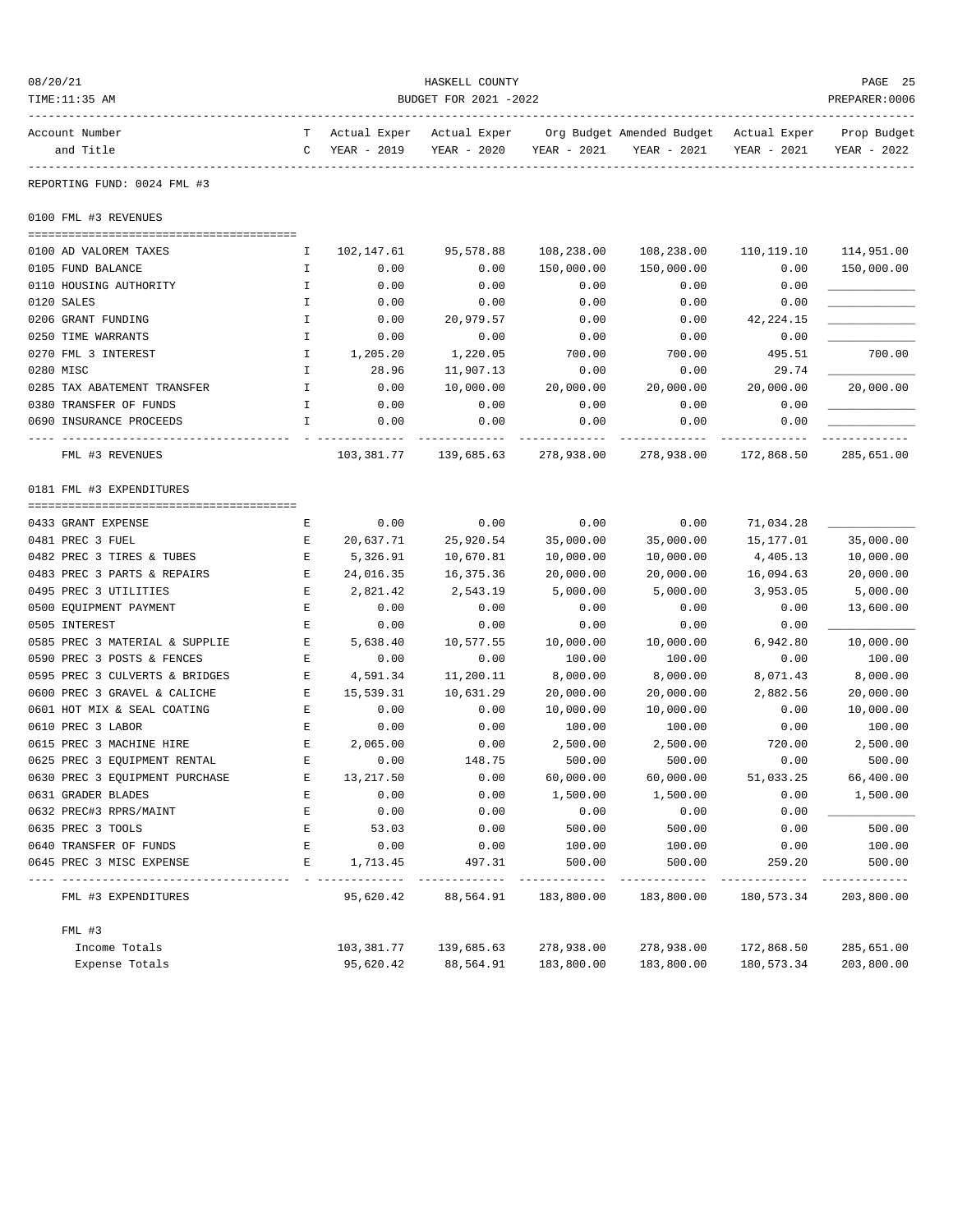| 08/20/21                                   |                       |                             | HASKELL COUNTY              |             |                                          |                             |                            |  |  |  |
|--------------------------------------------|-----------------------|-----------------------------|-----------------------------|-------------|------------------------------------------|-----------------------------|----------------------------|--|--|--|
| TIME:11:35 AM                              | BUDGET FOR 2021 -2022 |                             |                             |             |                                          |                             |                            |  |  |  |
| Account Number<br>and Title                | T<br>C                | Actual Exper<br>YEAR - 2019 | Actual Exper<br>YEAR - 2020 | YEAR - 2021 | Org Budget Amended Budget<br>YEAR - 2021 | Actual Exper<br>YEAR - 2021 | Prop Budget<br>YEAR - 2022 |  |  |  |
| REPORTING FUND: 0025 FML #4                |                       |                             |                             |             |                                          |                             |                            |  |  |  |
| 0100 FML #4 REVENUES                       |                       |                             |                             |             |                                          |                             |                            |  |  |  |
|                                            |                       |                             |                             |             |                                          |                             |                            |  |  |  |
| 0100 AD VALOREM TAXES                      | I.                    | 102,128.76                  | 95,567.36                   | 108,190.00  | 108,190.00                               | 110, 118.33                 | 114,951.00                 |  |  |  |
| 0105 FUND BALANCE                          | Ι.                    | 0.00                        | 0.00                        | 100,000.00  | 100,000.00                               | 0.00                        | 100,000.00                 |  |  |  |
| 0120 SALES                                 | I                     | 0.00                        | 0.00                        | 0.00        | 0.00                                     | 0.00                        |                            |  |  |  |
| 0206 GRANT FUNDING                         | $\mathbbm{I}$         | 0.00                        | 0.00                        | 0.00        | 0.00                                     | 0.00                        |                            |  |  |  |
| 0217 RESTITUTION                           | I                     | 0.00                        | 0.00                        | 0.00        | 0.00                                     | 0.00                        |                            |  |  |  |
| 0250 TIME WARRANTS                         | I                     | 0.00                        | 0.00                        | 0.00        | 0.00                                     | 0.00                        |                            |  |  |  |
| 0270 FML 4 INTEREST                        | Ι.                    | 1,420.50                    | 1,071.72                    | 1,500.00    | 1,500.00                                 | 374.94                      | 500.00                     |  |  |  |
| 0280 MISC                                  | $\mathbf I$           | 0.00                        | 3,368.00                    | 0.00        | 0.00                                     | 24.39                       |                            |  |  |  |
| 0285 TAX ABATEMENT TRANSFER                | I                     | 0.00                        | 10,000.00                   | 20,000.00   | 20,000.00                                | 20,000.00                   | 20,000.00                  |  |  |  |
| 0380 TRANSFER OF FUNDS                     | I                     | 0.00                        | 0.00                        | 0.00        | 0.00                                     | 0.00                        |                            |  |  |  |
| FML #4 REVENUES                            |                       | 103,549.26                  | 110,007.08                  | 229,690.00  | 229,690.00                               | 130,517.66                  | 235,451.00                 |  |  |  |
| 0182 FML #4 EXPENDITURES                   |                       |                             |                             |             |                                          |                             |                            |  |  |  |
| 0433 GRANT EXPENSE                         | Е                     | 0.00                        | 0.00                        | 0.00        | 0.00                                     | 0.00                        |                            |  |  |  |
| 0481 PREC 4 FUEL                           | Е                     | 46,326.95                   | 28,641.01                   | 35,000.00   | 35,000.00                                | 33,063.72                   | 35,000.00                  |  |  |  |
| 0482 PREC 4 TIRES & TUBES                  | Е                     | 6,870.38                    | 11,304.70                   | 10,000.00   | 10,000.00                                | 12,237.62                   | 10,000.00                  |  |  |  |
| 0483 PREC 4 PARTS & REPAIRS                | Е                     | 18,063.80                   | 20,950.17                   | 25,000.00   | 25,000.00                                | 32, 212.94                  | 25,000.00                  |  |  |  |
| 0495 PREC 4 UTILITIES                      | Ε                     | 1,884.57                    | 1,834.33                    | 3,500.00    | 3,500.00                                 | 1,761.89                    | 3,500.00                   |  |  |  |
| 0500 EQUIPMENT PAYMENT                     | Ε                     | 27, 253.41                  | 27, 253.31                  | 27, 253.31  | 27, 253.31                               | 27, 253.31                  |                            |  |  |  |
| 0505 INTEREST                              | Е                     | 0.00                        | 0.00                        | 0.00        | 0.00                                     | 0.00                        |                            |  |  |  |
| 0585 PREC 4 MATERIAL & SUPPLIE             | Е                     | 9,441.11                    | 8,875.81                    | 10,000.00   | 10,000.00                                | 8,250.91                    | 10,000.00                  |  |  |  |
| 0590 PREC 4 POSTS & FENCES                 | Е                     | 0.00                        | 0.00                        | 0.00        | 0.00                                     | 0.00                        |                            |  |  |  |
| 0595 PREC 4 CULVERTS & BRIDGES             | Ε                     | 2,050.14                    | 3,984.18                    | 4,000.00    | 4,000.00                                 | 26,860.86                   | 4,000.00                   |  |  |  |
| 0600 PREC 4 GRAVEL & CALICHE               | Ε                     | 6,450.00                    | 5,040.00                    | 25,000.00   | 25,000.00                                | 24,789.84                   | 25,000.00                  |  |  |  |
| 0601 HOT MIX & SEAL COATING                | E                     | 0.00                        | 0.00                        | 100.00      | 100.00                                   | 0.00                        | 100.00                     |  |  |  |
| 0610 PREC 4 LABOR                          | Е                     | 0.00                        | 0.00                        | 0.00        | 0.00                                     | 0.00                        |                            |  |  |  |
| 0615 PREC 4 MACHINE HIRE                   | Ε                     | 0.00                        | 0.00                        | 0.00        | 0.00                                     | 0.00                        |                            |  |  |  |
| 0625 PREC 4 EQUIPMENT RENTAL               | Ε                     | 0.00                        | 0.00                        | 0.00        | 0.00                                     | 0.00                        |                            |  |  |  |
| 0630 PREC 4 EQUIPMENT PURCHASE             | E                     | 3,665.60                    | 0.00                        | 5,000.00    | 5,000.00                                 | 709.52                      | 30,000.00                  |  |  |  |
| 0631 GRADER BLADES                         | Ε                     | 0.00                        | 0.00                        | 4,000.00    | 4,000.00                                 | 0.00                        | 4,000.00                   |  |  |  |
| 0632 PREC#4 RPRS/MAINT                     | Ε                     | 0.00                        | 0.00                        | 0.00        | 0.00                                     | 0.00                        |                            |  |  |  |
| 0635 PREC 4 TOOLS                          | Е                     | 79.97                       | 0.00                        | 1,000.00    | 1,000.00                                 | 0.00                        | 1,000.00                   |  |  |  |
| 0640 TRANSFER OF FUNDS                     | Е                     | 0.00                        | 0.00                        | 0.00        | 0.00                                     | 0.00                        |                            |  |  |  |
| 0645 PREC 4 MISC EXPENSE<br>-------------- | E                     | 1,240.12                    | 469.06                      | 1,000.00    | 1,000.00                                 | 1,071.69                    | 1,000.00                   |  |  |  |
| FML #4 EXPENDITURES                        |                       | 123,326.05                  | 108,352.57                  | 150,853.31  | 150,853.31                               | 168,212.30                  | 148,600.00                 |  |  |  |
| FML #4                                     |                       |                             |                             |             |                                          |                             |                            |  |  |  |
| Income Totals                              |                       | 103,549.26                  | 110,007.08                  | 229,690.00  | 229,690.00                               | 130,517.66                  | 235,451.00                 |  |  |  |
| Expense Totals                             |                       | 123, 326.05                 | 108,352.57                  | 150,853.31  | 150,853.31                               | 168,212.30                  | 148,600.00                 |  |  |  |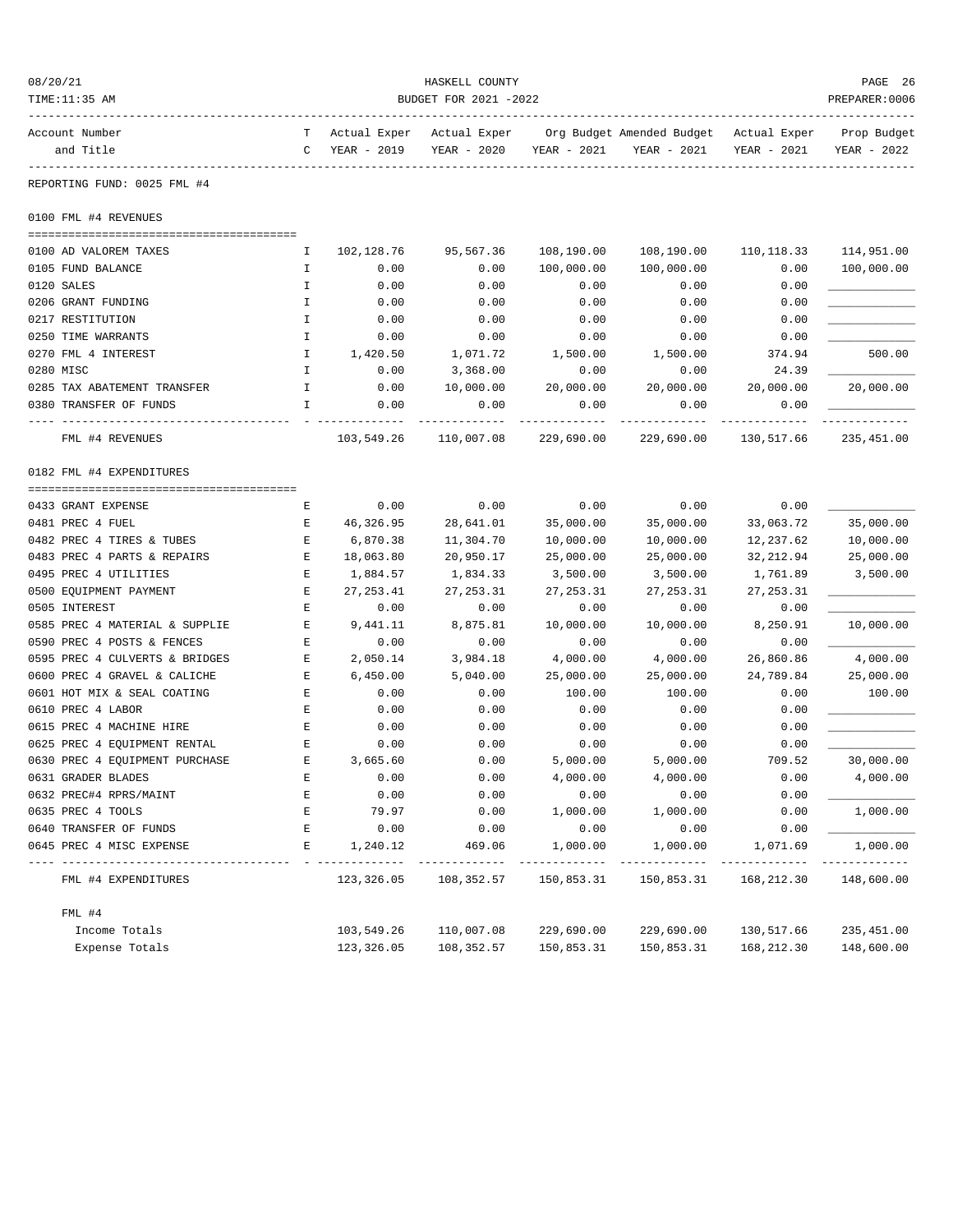| 08/20/21<br>TIME:11:35 AM                                         | HASKELL COUNTY<br>PREPARER: 0006<br>BUDGET FOR 2021 -2022 |                                              |                     |                           |                                                         |             |                            |  |
|-------------------------------------------------------------------|-----------------------------------------------------------|----------------------------------------------|---------------------|---------------------------|---------------------------------------------------------|-------------|----------------------------|--|
| Account Number<br>and Title                                       |                                                           | T Actual Exper Actual Exper<br>C YEAR - 2019 | YEAR - 2020         | YEAR - 2021               | Org Budget Amended Budget - Actual Exper<br>YEAR - 2021 | YEAR - 2021 | Prop Budget<br>YEAR - 2022 |  |
| REPORTING FUND: 0026 CRIMINAL JUSTICE                             |                                                           |                                              |                     |                           |                                                         |             |                            |  |
| 0100 CRIM JUSTICE REVENUES                                        |                                                           |                                              |                     |                           |                                                         |             |                            |  |
| 0105 FUND BALANCE                                                 | Ι.                                                        | 0.00                                         | 0.00                | 151,260.00                | 151,260.00                                              | 0.00        | 151,260.00                 |  |
| 0185 SHERIFF'S BAIL BOND FEE                                      | I.                                                        | 45.00                                        | 1,050.00            | 1,800.00                  | 1,800.00                                                | 1,860.00    | 1,800.00                   |  |
| 0190 J.P. ST CT COST & FEES                                       | $\mathbf{I}$                                              | 25,545.04                                    | 23,890.83           | 20,000.00                 | 20,000.00                                               | 24,269.21   | 20,000.00                  |  |
| 0203 VIC OF CRIME-DONATIONS                                       | Ι.                                                        | 36.00                                        | 18.00               | 0.00                      | 0.00                                                    | 12.00       |                            |  |
| 0213 JP-TIME PAYMT                                                | I.                                                        | 161.11                                       | 35.00               | 115.00                    | 115.00                                                  | 0.00        | 115.00                     |  |
| 0214 CO CLK-TIME PAYMT                                            | $\mathbf I$                                               | 289.37                                       | 190.11              | 590.00                    | 590.00                                                  | 169.00      | 590.00                     |  |
| 0215 CO CLERK                                                     | Ι.                                                        | 2,918.28                                     | 4,967.98            | 3,500.00                  | 3,500.00                                                | 3,335.38    | 3,500.00                   |  |
| 0218 DIST CLK-TIME PAYMT                                          | $\mathbf I$                                               | 312.81                                       | 345.64              | 715.00                    | 715.00                                                  | 328.11      | 715.00                     |  |
| 0219 SBIF                                                         | $\mathbf I$                                               | 2,799.20                                     | 1,721.09            | 2,500.00                  | 2,500.00                                                | 1,323.61    | 2,500.00                   |  |
| 0220 D CLERK CRIMINAL JUSTICE                                     | $\mathbf{I}$                                              | 1,954.58                                     | 2,566.21            | 4,500.00                  | 4,500.00                                                | 2,249.67    | 4,500.00                   |  |
| 0224 SAFETY BELT FINE                                             | Ι.                                                        | 310.75                                       | 21.90               | 388.00                    | 388.00                                                  | 312.00      | 388.00                     |  |
| 0234 STATE TRAFFIC FEE                                            | Ι.                                                        | 11,531.65                                    | 13,705.72           | 10,700.00                 | 10,700.00                                               | 12,216.81   | 10,700.00                  |  |
| 0237 APPELLATE FEES                                               | E                                                         | 430.00-                                      | $305.00 -$          | 0.00                      | 0.00                                                    | 400.00-     |                            |  |
| 0241 JUDICIAL SUPPORT FEE                                         | I.                                                        | 7,638.96                                     | 4,586.84            | 7,000.00                  | 7,000.00                                                | 3,938.93    | 7,000.00                   |  |
| 0270 STATE AGENCY INTEREST                                        | Ι.                                                        | 3,458.18                                     | 2,163.60            | 1,800.00                  | 1,800.00                                                | 823.53      | 1,800.00                   |  |
| 0271 BIRTH CERTIFICATES                                           | Ι.                                                        | 790.20                                       | 936.00              | 175.00                    | 175.00                                                  | 975.60      | 500.00                     |  |
| 0272 MARRIAGE LICENSES                                            | I.                                                        | 895.00                                       | 1,050.00            | 800.00                    | 800.00                                                  | 870.00      | 800.00                     |  |
| 0273 CIVIL JUD FUND FILING FEE                                    | Ι.                                                        | 1,615.22                                     | 920.00              | 1,400.00                  | 1,400.00                                                | 1,320.00    | 1,400.00                   |  |
| 0274 CRIM JUD FUND FILING FEE                                     | I.                                                        | 545.40                                       | 264.09              | 500.00                    | 500.00                                                  | 50.42       | 500.00                     |  |
| 0276 DIST CLK FAMILY LAW(STATE)                                   | $\mathbf{I}$                                              | 990.00                                       | 990.00              | 900.00                    | 900.00                                                  | 1,125.00    | 900.00                     |  |
| 0277 DIST CLK CIVIL(STATE)                                        | $\mathbf{I}$                                              | 1,400.00                                     | 1,410.00            | 1,500.00                  | 1,500.00                                                | 1,928.00    | 1,500.00                   |  |
| 0278 DIST CLK DEL TAX(STATE)                                      | Ι.                                                        | 0.00                                         | 0.00                | 0.00                      | 0.00                                                    | 0.00        |                            |  |
| 0280 CRIMINAL JUSTICE MISC.                                       | Ι.                                                        | 0.00                                         | 0.00                | 0.00                      | 0.00                                                    | 0.00        |                            |  |
| 0375 COLLECTION FEES                                              | I.                                                        | 2,290.60                                     | 3,172.20            | 3,035.00                  | 3,035.00                                                | 1,652.11    | 3,035.00                   |  |
| 0386 DRUG COURT PROGRAM                                           | $\mathbf{I}$                                              | 893.91                                       | 633.82              | 1,500.00                  | 1,500.00                                                | 371.64      | 1,500.00                   |  |
| 0387 ELECTRONIC FILING FEES-CRIM<br>$\mathbf{I}$ and $\mathbf{I}$ |                                                           | 174.43                                       | 138.90              | 240.00                    | 240.00                                                  | 52.47       | 240.00                     |  |
| 0388 ELECTRONIC FILING FEES-CIVIL                                 | I.                                                        | 3,362.00                                     | 2,460.00            | 2,800.00                  | 2,800.00                                                | 3,111.00    | 2,800.00                   |  |
| CRIM JUSTICE REVENUES                                             |                                                           |                                              | 69,527.69 66,932.93 | -----------<br>217,718.00 | 217,718.00                                              | 61,894.49   | 218,043.00                 |  |
| 0184 CRIM JUST EXPENDITURES                                       |                                                           |                                              |                     |                           |                                                         |             |                            |  |
| 0510 STATE PAYMENT                                                | Ε                                                         | 67,779.72                                    | 57,054.98           | 95,000.00                 | 95,000.00                                               | 57,080.98   | 95,000.00                  |  |
| 0511 JUROR DONATIONS                                              | E                                                         | 0.00                                         | 0.00                | 0.00                      | 0.00                                                    | 0.00        |                            |  |
| 0635 APPELLATE FEES                                               | $\mathbf E$                                               | 465.00                                       | 305.00              | 400.00                    | 400.00                                                  | 400.00      | 400.00                     |  |
| 0640 TRANSFER OF FUNDS                                            | E                                                         | 0.00                                         | 0.00                | 100,000.00                | 100,000.00                                              | 0.00        | 100,000.00                 |  |
| 0645 MISC                                                         | E                                                         | 1,815.10                                     | 3,106.70            | 22, 310.38                | 22,310.38                                               | 1,657.11    | 22,310.00                  |  |
| CRIM JUST EXPENDITURES                                            |                                                           | 70,059.82                                    | 60,466.68           | 217,710.38                | 217,710.38                                              | 59,138.09   | 217,710.00                 |  |
| CRIMINAL JUSTICE                                                  |                                                           |                                              |                     |                           |                                                         |             |                            |  |
| Income Totals                                                     |                                                           | 69,957.69                                    | 67,237.93           | 217,718.00                | 217,718.00                                              | 62,294.49   | 218,043.00                 |  |
| Expense Totals                                                    |                                                           | 69,629.82                                    | 60,161.68           | 217,710.38                | 217,710.38                                              | 58,738.09   | 217,710.00                 |  |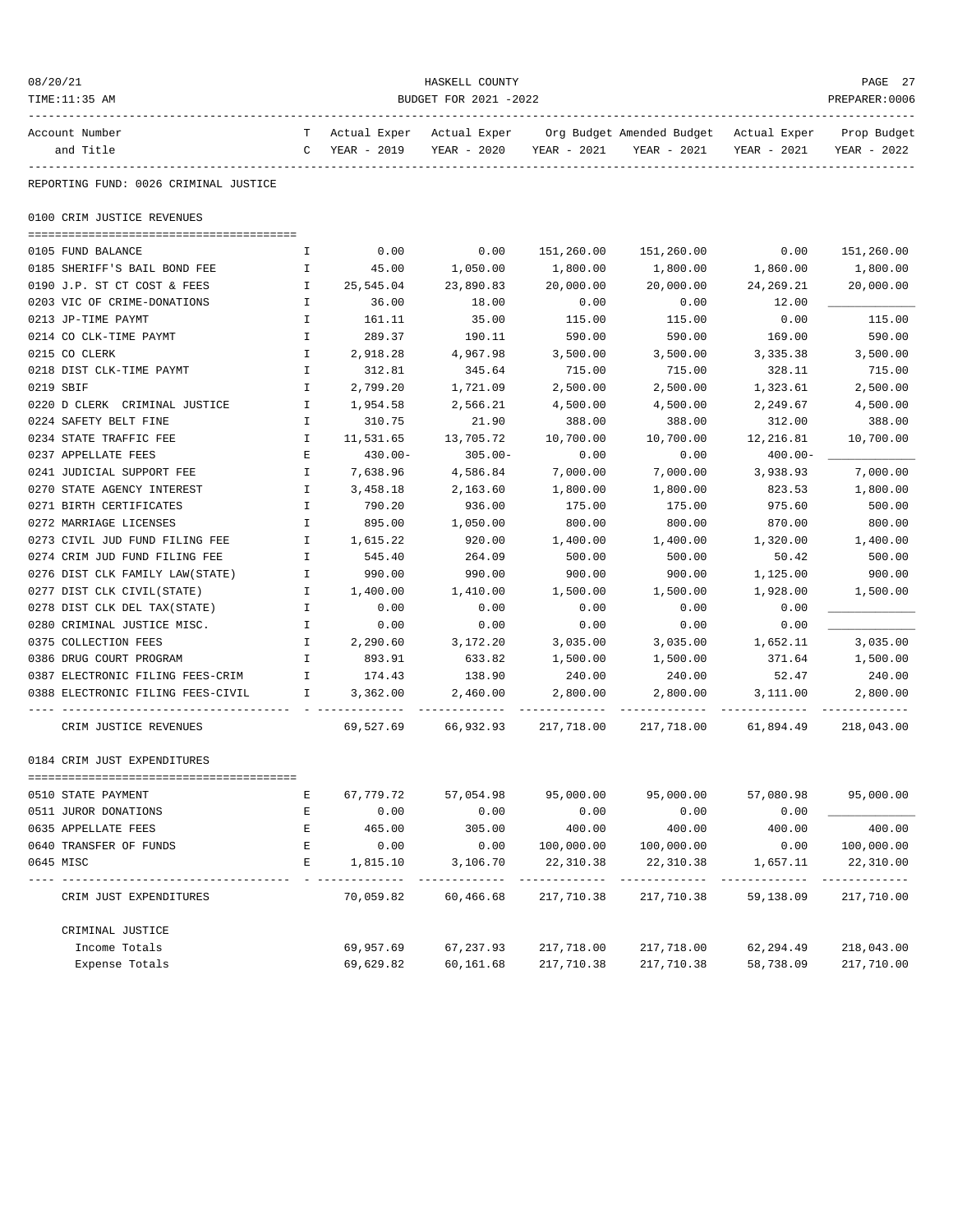| 08/20/21                         |                       |               | HASKELL COUNTY     |           |                                                                                |               | PAGE 28     |  |
|----------------------------------|-----------------------|---------------|--------------------|-----------|--------------------------------------------------------------------------------|---------------|-------------|--|
| TIME:11:35 AM                    | BUDGET FOR 2021 -2022 |               |                    |           |                                                                                |               |             |  |
| Account Number                   |                       |               |                    |           | T Actual Exper Actual Exper Org Budget Amended Budget Actual Exper Prop Budget |               |             |  |
| and Title                        | -----------------     | C YEAR - 2019 |                    |           | YEAR - 2020 YEAR - 2021 YEAR - 2021                                            | YEAR - 2021   | YEAR - 2022 |  |
| REPORTING FUND: 0029 ARREST FEES |                       |               |                    |           |                                                                                |               |             |  |
| 0100 ARREST FEES REVENUES        |                       |               |                    |           |                                                                                |               |             |  |
| 0105 FUND BALANCE                | $\mathbf{I}$          | 0.00          | 0.00               | 65,795.00 | 65,795.00                                                                      | 0.00          | 65,795.00   |  |
| 0184 JP GROSS WEIGHT FINE        | $\mathbf{I}$          | 13,995.00     | 0.00               | 0.00      | 0.00                                                                           | 0.00          |             |  |
| 0185 J.P. (COUNTY)               | $\mathbf{I}$          | 3,654.05      | 3,657.10           | 3,000.00  | 3,000.00                                                                       | 2,518.95      | 3,000.00    |  |
| 0186 J.P. (P & W) COUNTY         | $\mathbf{I}$          | 0.00          | 0.00               | 0.00      | 0.00                                                                           | 0.00          |             |  |
| 0187 J.P.-OCL                    | $\mathbf{I}$          | 0.00          | 0.00               | 0.00      | 0.00                                                                           | 0.00          |             |  |
| $0188$ J.P. (STATE)              | $\mathbf{I}$          | 857.66        | 882.43             | 740.00    | 740.00                                                                         | 587.46        | 740.00      |  |
| 0189 J.P. (P & W) STATE          | $\mathbf{I}$          | 0.00          | 0.00               | 0.00      | 0.00                                                                           | 0.00          |             |  |
| 0215 COUNTY CLERK (COUNTY)       | $\mathbf{I}$          | 120.22        | 83.02              | 165.00    | 165.00                                                                         | 16.81         | 165.00      |  |
| 0217 COUNTY CLERK (STATE)        | $\mathbf{I}$          | 0.00          | 0.00               | 0.00      | 0.00                                                                           | 0.00          |             |  |
| 0220 DIST CLERK (COUNTY)         | $\mathbf{I}$          | 64.48         | 70.98              | 180.00    | 180.00                                                                         | 48.13         | 180.00      |  |
| 0221 DIST CLERK (STATE)          | $\mathbf{I}$          | 0.34          | 0.76               | 2.00      | 2.00                                                                           | 2.91          | 2.00        |  |
| 0270 INTEREST                    | $\mathbf{I}$          | 1,374.36      | 753.44             | 0.00      | 0.00                                                                           | 282.06        |             |  |
| 0280 MISC                        | $\mathbf{T}$          | 0.00          | 0.00               | 0.00      | 0.00                                                                           | 0.00          |             |  |
| ARREST FEES REVENUES             |                       | 20,066.11     |                    |           | 5,447.73 69,882.00 69,882.00 3,456.32                                          |               | 69,882.00   |  |
| 0187 ARREST FEES EXPENDITURES    |                       |               |                    |           |                                                                                |               |             |  |
| 0510 STATE PAYMENT               | E                     | 2,010.49      | 652.22             |           | 950.00 950.00                                                                  | 729.13 950.00 |             |  |
| 0640 TRANSFER OF FUNDS           | $\mathbf{E}$          | 0.00          | 0.00               | 65,000.00 | 65,000.00                                                                      | 0.00          | 65,000.00   |  |
| ARREST FEES EXPENDITURES         |                       |               | 2,010.49 652.22    |           | 65,950.00 65,950.00 729.13                                                     |               | 65,950.00   |  |
| ARREST FEES                      |                       |               |                    |           |                                                                                |               |             |  |
| Income Totals                    |                       |               | 20,066.11 5,447.73 |           | 69,882.00 69,882.00 3,456.32 69,882.00                                         |               |             |  |
| Expense Totals                   |                       | 2,010.49      | 652.22             | 65,950.00 | 65,950.00                                                                      | 729.13        | 65,950.00   |  |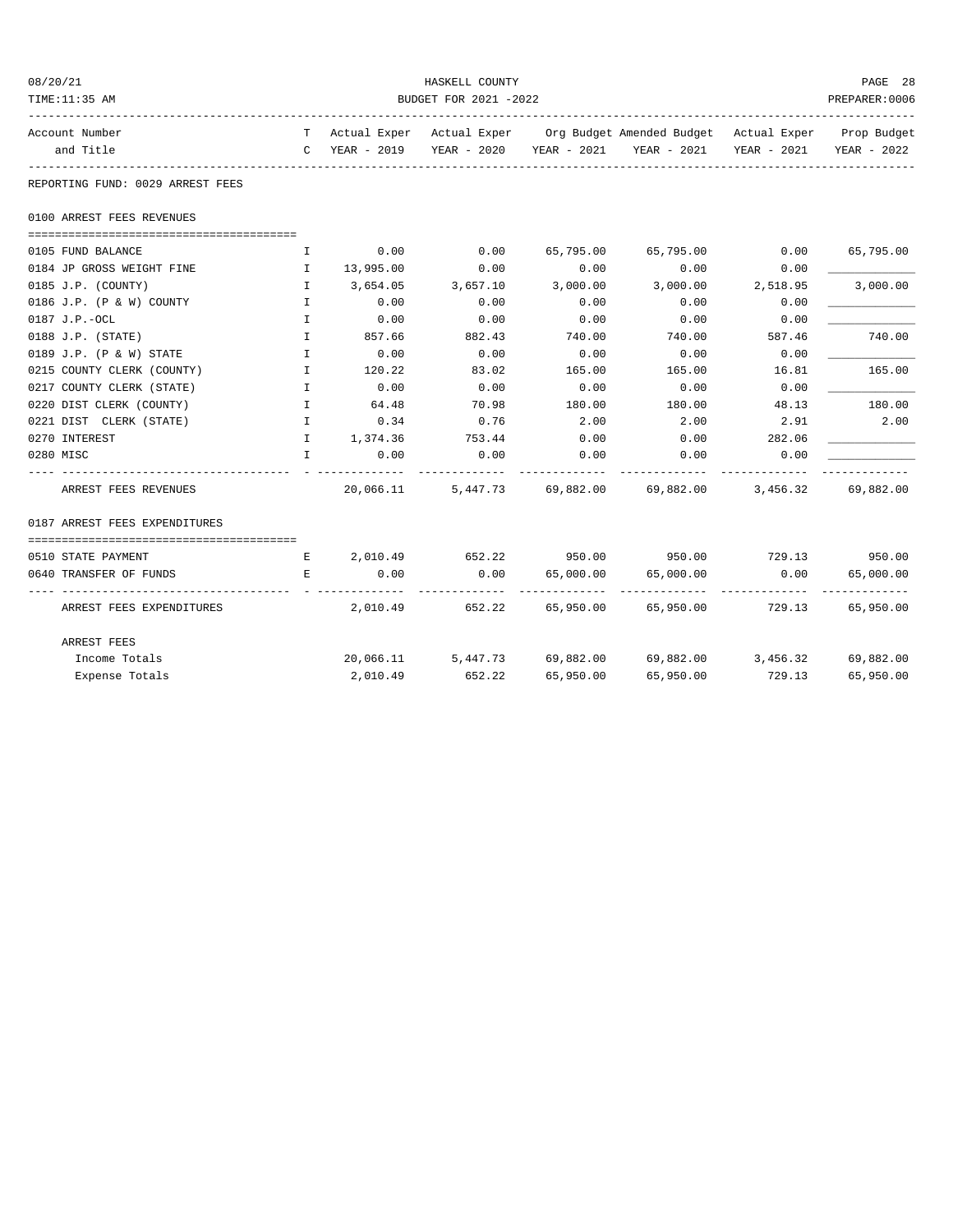| 08/20/21                                                                                                                                  | HASKELL COUNTY                        |             |              |               |                                                                                |                        |          |  |
|-------------------------------------------------------------------------------------------------------------------------------------------|---------------------------------------|-------------|--------------|---------------|--------------------------------------------------------------------------------|------------------------|----------|--|
| TIME:11:35 AM                                                                                                                             | BUDGET FOR 2021 -2022                 |             |              |               |                                                                                |                        |          |  |
| Account Number                                                                                                                            |                                       |             |              |               | T Actual Exper Actual Exper Org Budget Amended Budget Actual Exper Prop Budget |                        |          |  |
| and Title                                                                                                                                 |                                       |             |              |               | C YEAR - 2019 YEAR - 2020 YEAR - 2021 YEAR - 2021 YEAR - 2021 YEAR - 2022      |                        |          |  |
| REPORTING FUND: 0034 CONST CO JUDGE EXCESS CONT                                                                                           |                                       |             |              |               |                                                                                |                        |          |  |
| 0100 EXCESS CONT. REVENUES                                                                                                                |                                       |             |              |               |                                                                                |                        |          |  |
| 0105 EXCESS CONT. FUND BALANCE                                                                                                            | $\mathbf{I}$ . The state $\mathbf{I}$ |             |              |               | $0.00$ $0.00$ $1,563.00$ $1,563.00$ $0.00$ $1,563.00$                          |                        |          |  |
| 0181 STATE COMPTROLLER<br>the contract of the contract of the contract of the contract of the contract of the contract of the contract of |                                       | $0.00$ 0.00 |              | 0.00          | 0.00                                                                           | 0.00                   |          |  |
| $\mathbf{I}$ and $\mathbf{I}$ and $\mathbf{I}$<br>0280 EXCESS FUNDS MISC                                                                  |                                       | 299.89-     | $454.93-$    | 0.00          | 0.00                                                                           | $235.06-$              |          |  |
| EXCESS CONT.REVENUES                                                                                                                      |                                       | -------     |              | ------------- | ______________<br>299.89- 454.93- 1,563.00 1,563.00 235.06- 1,563.00           |                        |          |  |
| 0193 EXCESS CONT. EXPENSE                                                                                                                 |                                       |             |              |               |                                                                                |                        |          |  |
|                                                                                                                                           |                                       |             |              |               |                                                                                |                        |          |  |
| 0280 EXCESS CONT.MISC                                                                                                                     | E                                     |             |              |               | $0.00$ $0.00$ $0.00$ $0.00$ $0.00$                                             | 0.00                   |          |  |
| 0652 COMPUTER EXP                                                                                                                         | E.                                    | 0.00        |              |               | $0.00$ 1,563.04 1,563.04<br>------------------------------                     | 0.00<br>______________ | 1,563.00 |  |
| EXCESS CONT. EXPENSE                                                                                                                      |                                       | 0.00        | 0.00         |               | 1,563.04 1,563.04                                                              | 0.00                   | 1,563.00 |  |
| CONST CO JUDGE EXCESS CONT                                                                                                                |                                       |             |              |               |                                                                                |                        |          |  |
| Income Totals                                                                                                                             |                                       |             |              |               | 299.89- 454.93- 1,563.00 1,563.00 235.06- 1,563.00                             |                        |          |  |
| Expense Totals                                                                                                                            |                                       |             | 0.00<br>0.00 |               | 1,563.04 1,563.04 0.00                                                         |                        | 1,563.00 |  |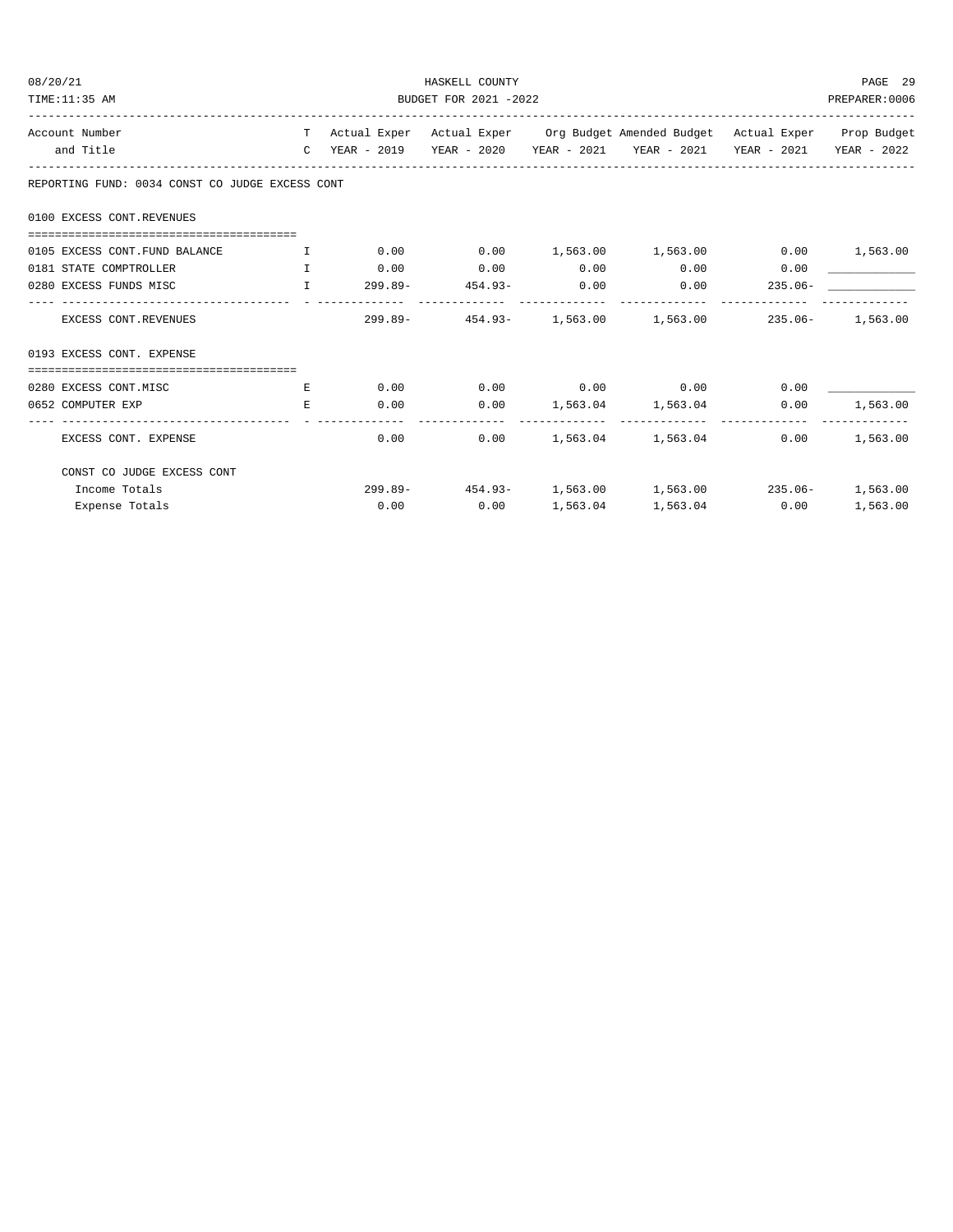| 08/20/21<br>TIME:11:35 AM                                                        | HASKELL COUNTY<br>BUDGET FOR 2021 -2022<br>PREPARER: 0006 |             |                   |                        |                                                                                          |      |          |  |
|----------------------------------------------------------------------------------|-----------------------------------------------------------|-------------|-------------------|------------------------|------------------------------------------------------------------------------------------|------|----------|--|
|                                                                                  |                                                           |             |                   |                        |                                                                                          |      |          |  |
| Account Number                                                                   |                                                           |             |                   |                        | T Actual Exper Actual Exper Org Budget Amended Budget Actual Exper Prop Budget           |      |          |  |
| and Title                                                                        |                                                           |             |                   |                        | C YEAR - 2019    YEAR - 2020    YEAR - 2021    YEAR - 2021    YEAR - 2021    YEAR - 2022 |      |          |  |
| REPORTING FUND: 0035 DIST CLK ARCHIVE FUND                                       |                                                           |             |                   |                        |                                                                                          |      |          |  |
| 0100 D CLK ARCHIVE REVENUES                                                      |                                                           |             |                   |                        |                                                                                          |      |          |  |
| 0105 D CLK ARCHIVE FUND BALANCE T 0.00 0.00 0.00 2,454.00 2,454.00 0.00 2,454.00 |                                                           |             |                   |                        |                                                                                          |      |          |  |
| $\mathbf{I}$ and $\mathbf{I}$ and $\mathbf{I}$<br>0220 D CLK ARCHIVE FEES        |                                                           |             |                   |                        | 450.00  420.00  660.00  660.00  560.00  660.00                                           |      |          |  |
| 0270 D CLK ARCHIVE INTEREST I                                                    |                                                           | $0.00$ 0.00 |                   | 0.00<br>-------------  | $0.00$ 0.00<br>-------------                                                             |      |          |  |
| D CLK ARCHIVE REVENUES                                                           |                                                           |             |                   |                        | 450.00 420.00 3.114.00 3.114.00 560.00                                                   |      | 3,114.00 |  |
| 0194 D CLK ARCHIVE EXPENSE                                                       |                                                           |             |                   |                        |                                                                                          |      |          |  |
| 0280 D CLK ARCHIVE MISC                                                          | E                                                         |             | 0.00              |                        | $0.00$ 1,557.00 1,557.00 0.00 1,557.00                                                   |      |          |  |
| 0432 ARCHIVE RESTORATION/PRESV E                                                 |                                                           | 0.00        | 0.00              |                        | 1,557.00 1,557.00                                                                        | 0.00 | 1,557.00 |  |
| 0652 COMPUTER EXP                                                                | E.                                                        |             | 0.00<br>0.00      | 0.00<br>-------------- | 0.00                                                                                     | 0.00 |          |  |
| D CLK ARCHIVE EXPENSE                                                            |                                                           |             | $0.00$ and $0.00$ |                        | $0.00$ $3,114.00$ $3,114.00$                                                             | 0.00 | 3,114.00 |  |
| DIST CLK ARCHIVE FUND                                                            |                                                           |             |                   |                        |                                                                                          |      |          |  |
| Income Totals                                                                    |                                                           |             |                   |                        | 450.00 420.00 3,114.00 3,114.00 560.00                                                   |      | 3,114.00 |  |
| Expense Totals                                                                   |                                                           | 0.00        | 0.00              | 3,114.00               | 3,114.00 0.00                                                                            |      | 3,114.00 |  |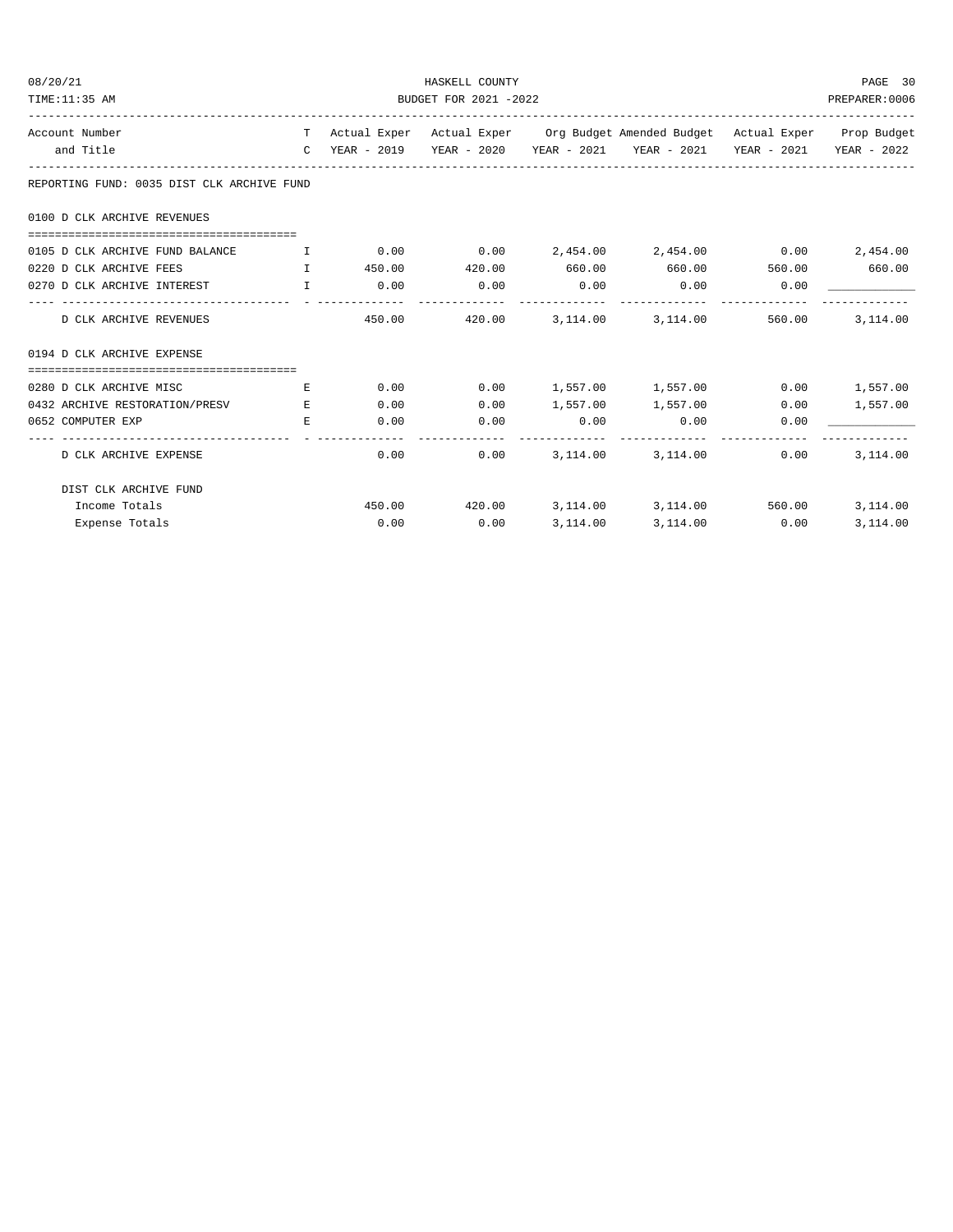| 08/20/21                                                                           |                       | HASKELL COUNTY |  |  |                                                                                                                                                                                       |  |  |  |  |
|------------------------------------------------------------------------------------|-----------------------|----------------|--|--|---------------------------------------------------------------------------------------------------------------------------------------------------------------------------------------|--|--|--|--|
| TIME:11:35 AM                                                                      | BUDGET FOR 2021 -2022 |                |  |  |                                                                                                                                                                                       |  |  |  |  |
| Account Number                                                                     |                       |                |  |  | T Actual Exper Actual Exper Org Budget Amended Budget Actual Exper Prop Budget                                                                                                        |  |  |  |  |
| and Title                                                                          |                       |                |  |  | C YEAR - 2019 YEAR - 2020 YEAR - 2021 YEAR - 2021 YEAR - 2021 YEAR - 2022                                                                                                             |  |  |  |  |
| REPORTING FUND: 0036 JUSTICE CT TECHNOLOGY                                         |                       |                |  |  |                                                                                                                                                                                       |  |  |  |  |
| 0100 JUSTICE CT TECH REVENUES                                                      |                       |                |  |  |                                                                                                                                                                                       |  |  |  |  |
| 0105 FUND BALANCE                                                                  |                       |                |  |  |                                                                                                                                                                                       |  |  |  |  |
| 0185 JUSTICE OF PEACE FEES                                                         |                       |                |  |  | $1,860.55$ $2,500.00$ $2,500.00$ $1,556.27$ $2,500.00$                                                                                                                                |  |  |  |  |
| 0270 INTEREST                                                                      |                       |                |  |  | $\qquad \qquad \, 1\qquad \quad \  \, 106.05 \qquad \qquad \quad \, 77.00 \qquad \qquad \, 110.00 \qquad \qquad \quad \, 110.00 \qquad \qquad \quad \, 26.09 \qquad \qquad \, 110.00$ |  |  |  |  |
| JUSTICE CT TECH REVENUES                                                           |                       |                |  |  | $2,533.53$ $1,937.55$ $17,285.00$ $17,285.00$ $1,582.36$ $17,285.00$                                                                                                                  |  |  |  |  |
| 0195 JUSTICE CT TECH EXPENSES                                                      |                       |                |  |  |                                                                                                                                                                                       |  |  |  |  |
|                                                                                    |                       |                |  |  |                                                                                                                                                                                       |  |  |  |  |
| 0280 JUST CT TECH MISC. B 3,573.71 3,031.43 17,285.00 17,285.00 2,610.00 17,285.00 |                       |                |  |  |                                                                                                                                                                                       |  |  |  |  |
| JUSTICE CT TECH EXPENSES                                                           |                       |                |  |  | $3,573.71$ $3,031.43$ $17,285.00$ $17,285.00$ $2,610.00$ $17,285.00$                                                                                                                  |  |  |  |  |
| JUSTICE CT TECHNOLOGY                                                              |                       |                |  |  |                                                                                                                                                                                       |  |  |  |  |
| Income Totals                                                                      |                       |                |  |  | $2,533.53$ $1,937.55$ $17,285.00$ $17,285.00$ $1,582.36$ $17,285.00$                                                                                                                  |  |  |  |  |
| Expense Totals                                                                     |                       |                |  |  | 3,573.71 3,031.43 17,285.00 17,285.00 2,610.00 17,285.00                                                                                                                              |  |  |  |  |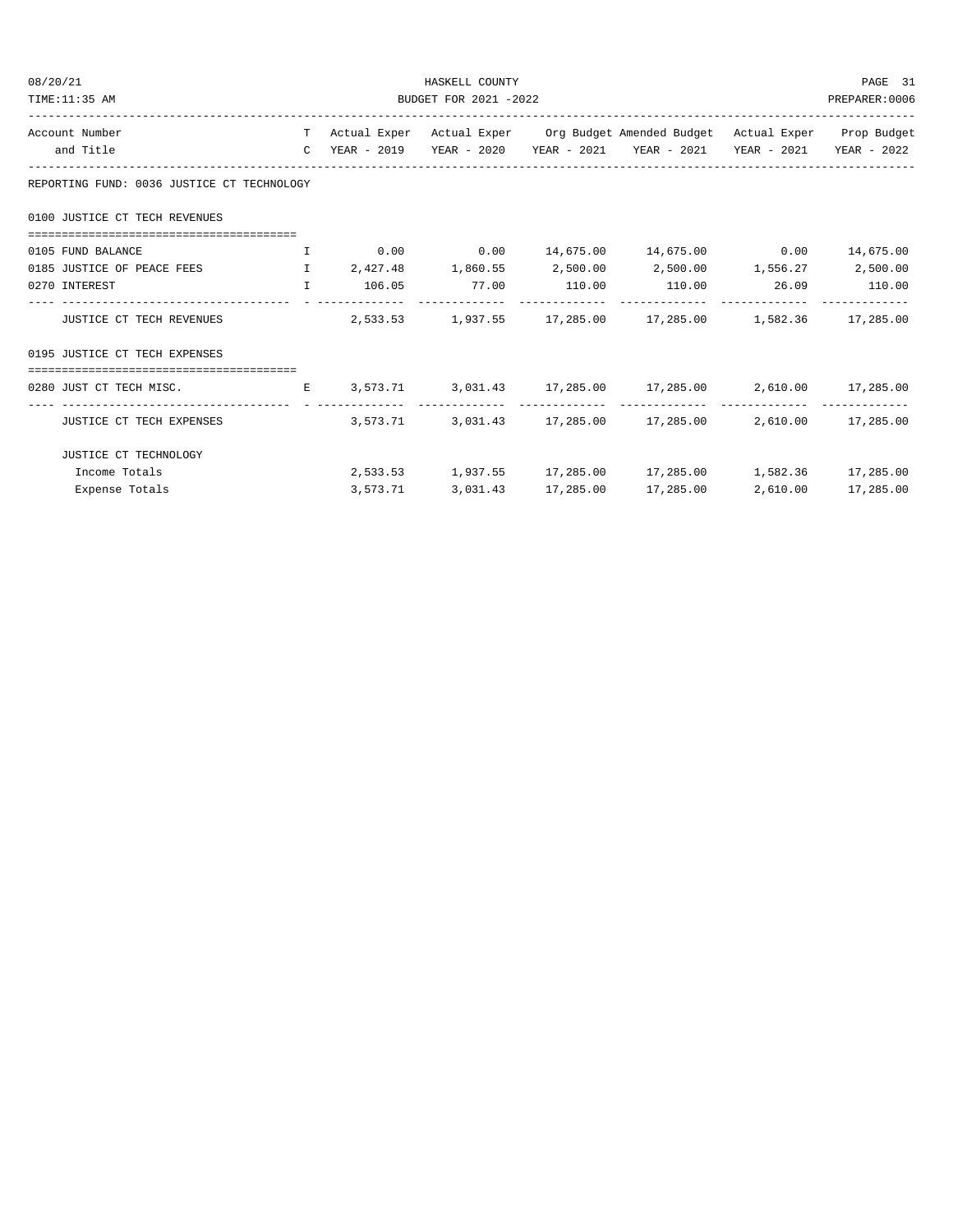| 08/20/21 |                                                                                                                                                                                                                                                        | HASKELL COUNTY<br>BUDGET FOR 2021 -2022        |             |                |      |                                                                                |      |                            |  |
|----------|--------------------------------------------------------------------------------------------------------------------------------------------------------------------------------------------------------------------------------------------------------|------------------------------------------------|-------------|----------------|------|--------------------------------------------------------------------------------|------|----------------------------|--|
|          | TIME:11:35 AM                                                                                                                                                                                                                                          |                                                |             |                |      |                                                                                |      |                            |  |
|          | Account Number                                                                                                                                                                                                                                         |                                                |             |                |      | T Actual Exper Actual Exper Org Budget Amended Budget Actual Exper Prop Budget |      |                            |  |
|          | and Title                                                                                                                                                                                                                                              |                                                |             |                |      | C YEAR - 2019 YEAR - 2020 YEAR - 2021 YEAR - 2021 YEAR - 2021 YEAR - 2022      |      |                            |  |
|          | REPORTING FUND: 0037 CO.CLERK ARCHIVE FUND                                                                                                                                                                                                             |                                                |             |                |      |                                                                                |      |                            |  |
|          | 0100 CO. CLERK ARCHIVES REV.                                                                                                                                                                                                                           |                                                |             |                |      |                                                                                |      |                            |  |
|          | 0105 ARCHIVES FUND BALANCE                                                                                                                                                                                                                             | $\mathbf{I}$ and $\mathbf{I}$ .                |             |                |      | $0.00$ $0.00$ $95,512.00$ $95,512.00$ $0.00$ $95,512.00$                       |      |                            |  |
|          | 0215 CO CLK TECH FEES                                                                                                                                                                                                                                  | $\mathbf{I}$ and $\mathbf{I}$ and $\mathbf{I}$ | 0.00        | 0.00           |      | $0.00$ 0.00                                                                    | 0.00 |                            |  |
|          | 0242 CO.CLERK ARCHIVES FEES TO THE 15,700.00 15,670.00 16,000.00 16,000.00 15,865.00 16,000.00                                                                                                                                                         |                                                |             |                |      |                                                                                |      |                            |  |
|          | 0270 CO CLK INTEREST<br>and the contract of the contract of the contract of the contract of the contract of the contract of the contract of the contract of the contract of the contract of the contract of the contract of the contract of the contra |                                                | $0.00$ 0.00 |                | 0.00 | 0.00                                                                           | 0.00 |                            |  |
|          | CO.CLERK ARCHIVES REV.                                                                                                                                                                                                                                 |                                                |             |                |      | $15,700.00$ $15,670.00$ $111,512.00$ $111,512.00$ $15,865.00$ $111,512.00$     |      |                            |  |
|          | 0197 CO.CLERK ARCHIVES EXP.                                                                                                                                                                                                                            |                                                |             |                |      |                                                                                |      |                            |  |
|          | 0280 CO CLK TECH MISC                                                                                                                                                                                                                                  | E                                              |             |                |      | $0.00$ $0.00$ $0.00$ $0.00$ $0.00$                                             | 0.00 |                            |  |
|          | 0432 ARCH.RESTORATION & PRESV. E 14,976.00                                                                                                                                                                                                             |                                                |             |                |      | $0.00$ $81,472.00$ $81,472.00$                                                 | 0.00 | 81,742.00                  |  |
|          | 0652 COMPUTER EXP                                                                                                                                                                                                                                      | E.                                             | 0.00        | 0.00           |      | 30,000.00 30,000.00                                                            | 0.00 | 30,000.00<br>------------- |  |
|          | CO.CLERK ARCHIVES EXP.                                                                                                                                                                                                                                 |                                                | 14,976.00   |                |      | $0.00$ $111,472.00$ $111,472.00$                                               |      | $0.00$ 111,742.00          |  |
|          | CO. CLERK ARCHIVE FUND                                                                                                                                                                                                                                 |                                                |             |                |      |                                                                                |      |                            |  |
|          | Income Totals                                                                                                                                                                                                                                          |                                                |             |                |      | 15,700.00  15,670.00  111,512.00  111,512.00  15,865.00  111,512.00            |      |                            |  |
|          | Expense Totals                                                                                                                                                                                                                                         |                                                |             | 14,976.00 0.00 |      | 111,472.00 111,472.00 0.00                                                     |      | 111,742.00                 |  |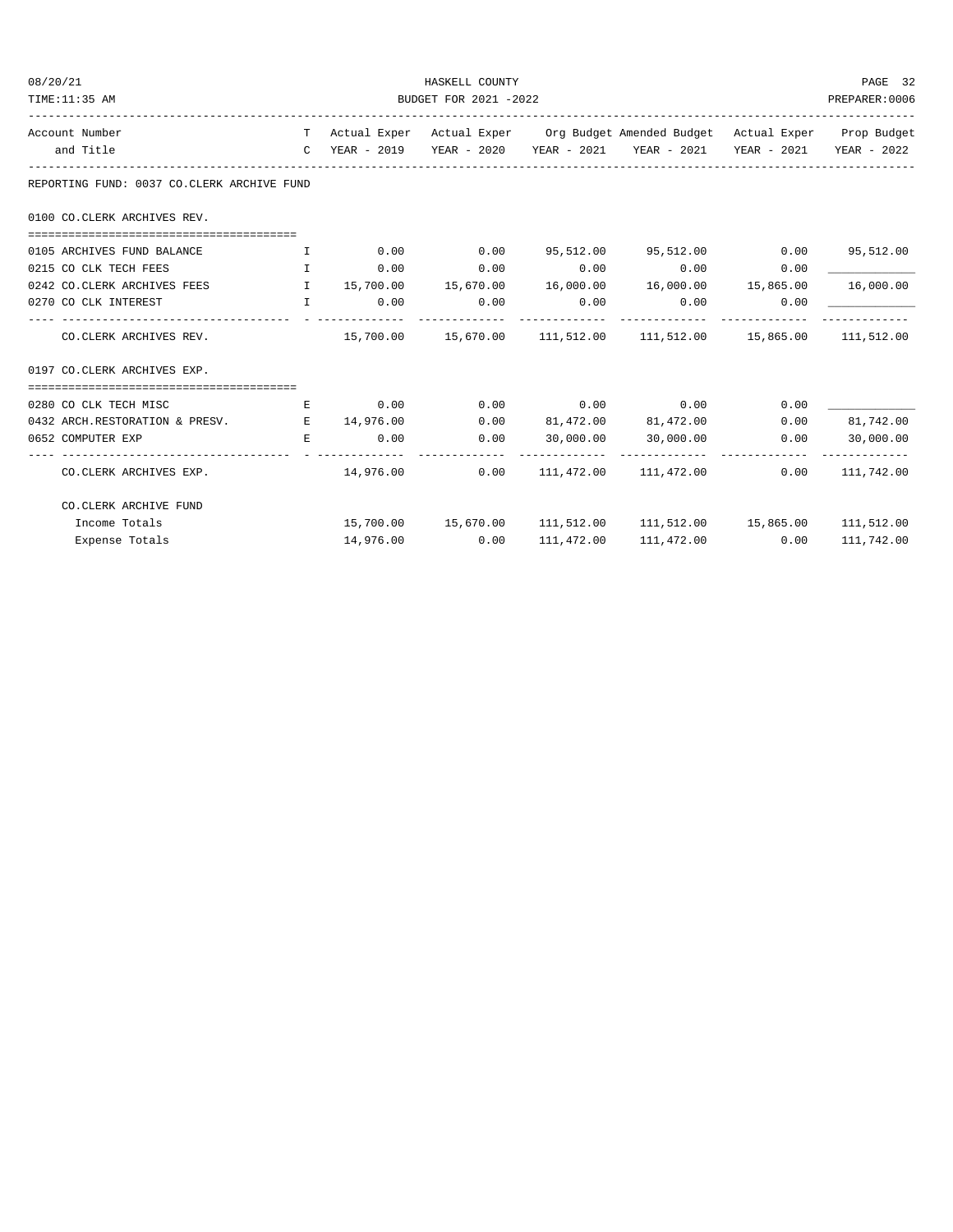| 08/20/21                                                                       | HASKELL COUNTY        |  |                 |  |                                                                                |        |      |  |
|--------------------------------------------------------------------------------|-----------------------|--|-----------------|--|--------------------------------------------------------------------------------|--------|------|--|
| TIME:11:35 AM                                                                  | BUDGET FOR 2021 -2022 |  |                 |  |                                                                                |        |      |  |
| Account Number                                                                 |                       |  |                 |  | T Actual Exper Actual Exper Org Budget Amended Budget Actual Exper Prop Budget |        |      |  |
| and Title                                                                      |                       |  |                 |  | C YEAR - 2019 YEAR - 2020 YEAR - 2021 YEAR - 2021 YEAR - 2021 YEAR - 2022      |        |      |  |
| REPORTING FUND: 0038 CO CLERK VITAL STATISTICS                                 |                       |  |                 |  |                                                                                |        |      |  |
| 0100 CO.CLK VITAL STATISTICS REVENUE                                           |                       |  |                 |  |                                                                                |        |      |  |
|                                                                                |                       |  |                 |  |                                                                                |        |      |  |
| 0215 CO.CLK VITAL STATISTICS $I$ 630.00 648.00 388.00 388.00 744.00 388.00     |                       |  |                 |  |                                                                                |        |      |  |
| CO.CLK VITAL STATISTICS REVENUE                                                |                       |  |                 |  | $630.00$ $648.00$ $1,013.00$ $1,013.00$ $744.00$ $1,013.00$                    |        |      |  |
| 0199 CO CLK VITAL STATISTICS EXPENDITURE                                       |                       |  |                 |  |                                                                                |        |      |  |
|                                                                                |                       |  |                 |  |                                                                                |        |      |  |
| 0432 VITAL STATISTICS RECORDS                                                  |                       |  |                 |  | E 1,533.56 715.53 1,013.00 1,013.00 711.87                                     |        |      |  |
| 0652 COMPUTER EXP                                                              | $E_{\rm c}$           |  |                 |  | $0.00$ $0.00$ $0.00$ $0.00$ $0.00$ $0.00$ $0.00$                               |        |      |  |
| CO CLK VITAL STATISTICS EXPENDITURE $1,533.56$ 715.53 1,013.00 1,013.00 711.87 |                       |  |                 |  |                                                                                |        | 0.00 |  |
| CO CLERK VITAL STATISTICS                                                      |                       |  |                 |  |                                                                                |        |      |  |
| Income Totals                                                                  |                       |  |                 |  | $630.00$ $648.00$ $1,013.00$ $1,013.00$ $744.00$ $1,013.00$                    |        |      |  |
| Expense Totals                                                                 |                       |  | 1,533.56 715.53 |  | 1,013.00 1,013.00                                                              | 711.87 | 0.00 |  |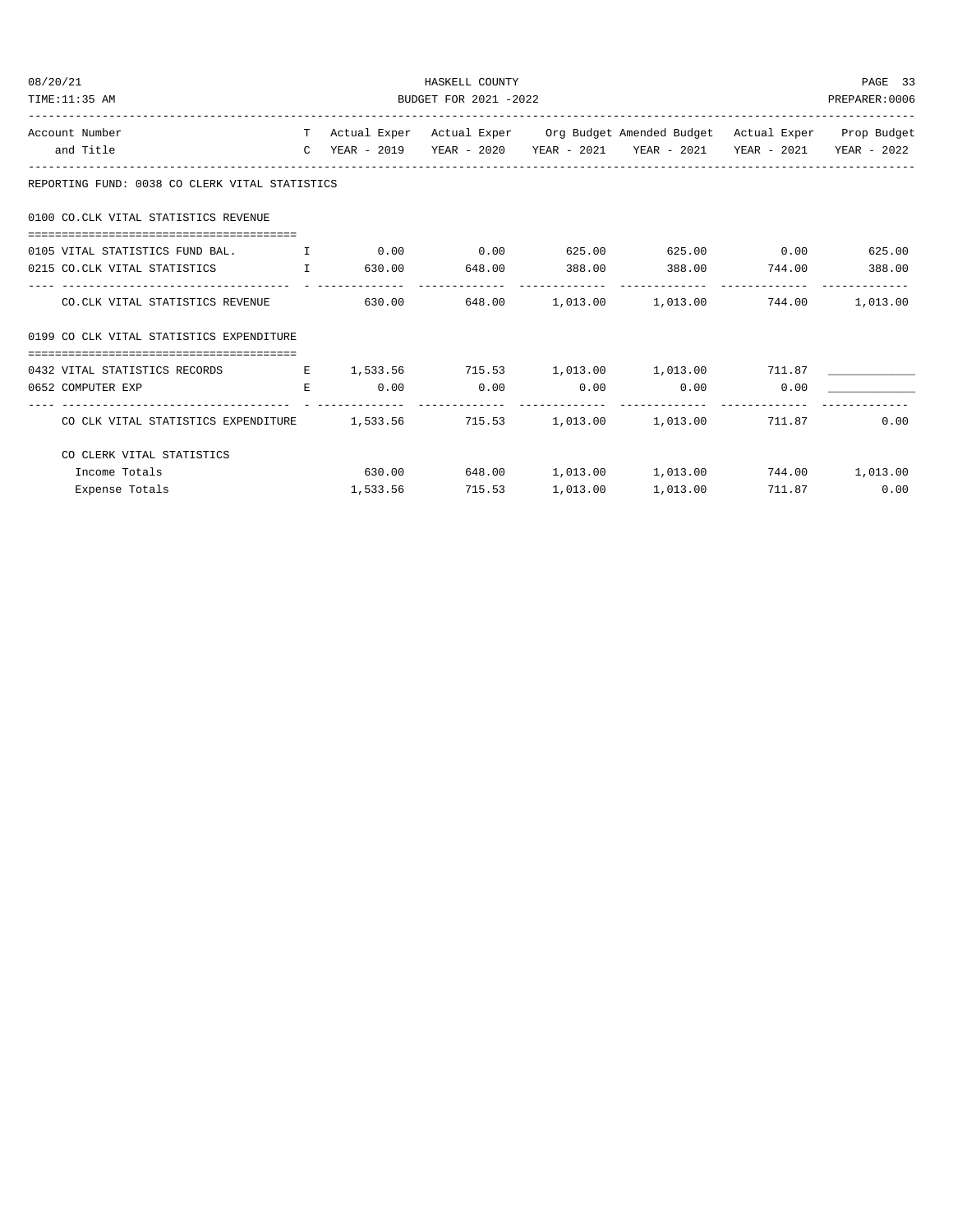| 08/20/21<br>TIME:11:35 AM                                   | HASKELL COUNTY<br>BUDGET FOR 2021 -2022 |      |                                                                                |      |                                                                           |      |      |  |
|-------------------------------------------------------------|-----------------------------------------|------|--------------------------------------------------------------------------------|------|---------------------------------------------------------------------------|------|------|--|
| Account Number                                              |                                         |      | T Actual Exper Actual Exper Org Budget Amended Budget Actual Exper Prop Budget |      |                                                                           |      |      |  |
| and Title                                                   |                                         |      |                                                                                |      | C YEAR - 2019 YEAR - 2020 YEAR - 2021 YEAR - 2021 YEAR - 2021 YEAR - 2022 |      |      |  |
| REPORTING FUND: 0039 VOTER REGISRATION                      |                                         |      |                                                                                |      |                                                                           |      |      |  |
| 0100 VOTER REGISTRATION REVENUE                             |                                         |      |                                                                                |      |                                                                           |      |      |  |
|                                                             |                                         |      |                                                                                |      |                                                                           |      |      |  |
| 0105 FUND BALANCE                                           | $\mathbf{I}$                            | 0.00 | 0.00                                                                           | 8.11 | 8.11                                                                      | 0.00 | 8.11 |  |
| 0181 STATE COMPTROLLER                                      | $\mathbf{T}$                            | 0.00 | 0.00                                                                           | 0.00 | 0.00                                                                      | 0.00 |      |  |
| 0280 MISC                                                   | T                                       | 0.09 | 0.05                                                                           | 0.11 | 0.11                                                                      | 0.00 | 0.11 |  |
| VOTER REGISTRATION REVENUE                                  |                                         | 0.09 | 0.05                                                                           | 8.22 | 8.22                                                                      | 0.00 | 8.22 |  |
| 0200 VOTER REGISRATION EXPENSE                              |                                         |      |                                                                                |      |                                                                           |      |      |  |
|                                                             |                                         |      |                                                                                |      |                                                                           |      |      |  |
| 0425 SUPPLIES                                               | E                                       | 0.00 | 0.00                                                                           | 0.00 | 0.00                                                                      | 0.00 |      |  |
| 0476 SHOOL EXP                                              | E.                                      | 0.00 | 0.00                                                                           | 0.00 | 0.00                                                                      | 0.00 |      |  |
| ______________________________<br>VOTER REGISRATION EXPENSE |                                         | 0.00 | 0.00                                                                           | 0.00 | 0.00                                                                      | 0.00 | 0.00 |  |
| VOTER REGISRATION                                           |                                         |      |                                                                                |      |                                                                           |      |      |  |
| Income Totals                                               |                                         | 0.09 | 0.05                                                                           | 8.22 | 8.22                                                                      | 0.00 | 8.22 |  |
| Expense Totals                                              |                                         | 0.00 | 0.00                                                                           | 0.00 | 0.00                                                                      | 0.00 | 0.00 |  |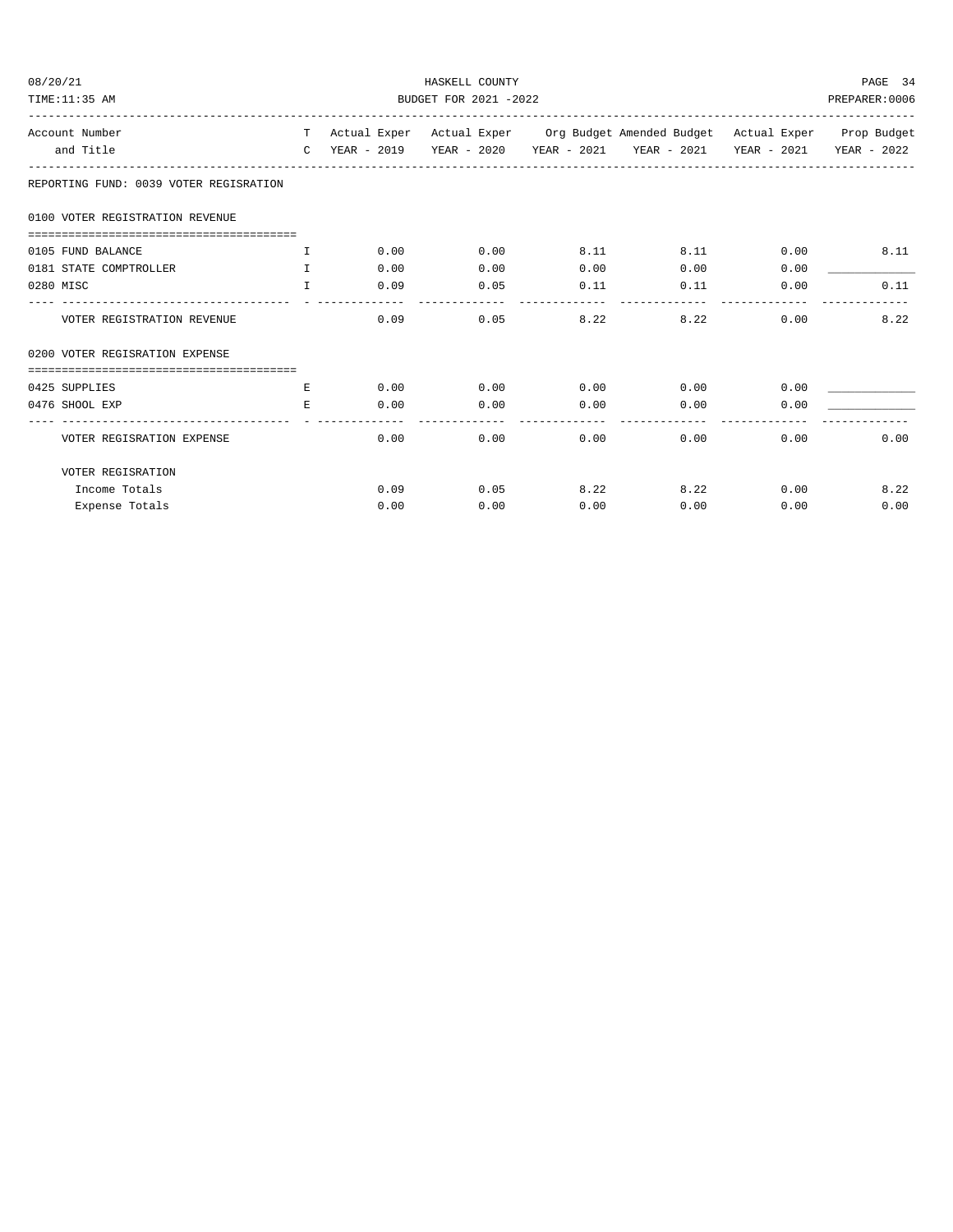| 08/20/21                           |                                                |           | HASKELL COUNTY     |           |                                                                                |          | PAGE 35                   |  |
|------------------------------------|------------------------------------------------|-----------|--------------------|-----------|--------------------------------------------------------------------------------|----------|---------------------------|--|
| TIME:11:35 AM                      | BUDGET FOR 2021 -2022                          |           |                    |           |                                                                                |          |                           |  |
| Account Number                     |                                                |           |                    |           | T Actual Exper Actual Exper Org Budget Amended Budget Actual Exper Prop Budget |          |                           |  |
| and Title                          |                                                |           |                    |           | C YEAR - 2019 YEAR - 2020 YEAR - 2021 YEAR - 2021                              |          | YEAR - 2021 YEAR - 2022   |  |
| REPORTING FUND: 0042 SECURITY FUND |                                                |           |                    |           |                                                                                |          |                           |  |
| 0100 SECURITY FUND REVENUES        |                                                |           |                    |           |                                                                                |          |                           |  |
| 0105 FUND BALANCE                  | I.                                             |           | $0.00$ 0.00        |           | 19,318.00  19,318.00  0.00                                                     |          | 19,318.00                 |  |
| 0185 J.P. SECURITY FUND            | $\mathbf{I}$                                   | 2,430.48  | 2,064.17           | 1,800.00  | 1,800.00                                                                       | 1,929.14 | 1,800.00                  |  |
| 0215 CO CLERK SECURITY FUND I      |                                                | 1,825.13  | 1,856.68           | 1,800.00  | 1,800.00                                                                       | 1,977.71 | 1,800.00                  |  |
| 0220 DIST CLERK SECURITY FUND      | $\mathbf{I}$ and $\mathbf{I}$ and $\mathbf{I}$ | 293.47    | 313.23             | 400.00    | 400.00                                                                         | 372.35   | 400.00                    |  |
| 0270 SECURITY FUND INTEREST        | $\mathbf{I}$                                   | 89.80     | 57.25              | 100.00    | 100.00                                                                         | 16.89    | 50.00                     |  |
| 0280 MISC                          | $\mathbf{L}$                                   | 0.00<br>. | 0.00               | 0.00      | 0.00                                                                           | 0.00     |                           |  |
| SECURITY FUND REVENUES             |                                                |           | 4,638.88 4,291.33  |           | 23,418.00 23,418.00 4,296.09                                                   |          | 23,368.00                 |  |
| 0194 SECURITY FUND EXPENDITURE     |                                                |           |                    |           |                                                                                |          |                           |  |
| 0410 FICA                          | E                                              | 348.08    | 0.00               | 995.00    | 995.00 0.00 995.00                                                             |          |                           |  |
| 0412 RETIREMENT                    | Е                                              | 591.50    | 0.00               | 1,690.00  | 1,690.00                                                                       | 0.00     | 1,690.00                  |  |
| 0610 BAILIFF-HAZARDOUS DUTY PA     | $E_{\rm c}$                                    | 4,550.00  | 0.00               | 10,000.00 | 10,000.00                                                                      | 0.00     |                           |  |
| 0632 SECURITY EQUIP. PURCHASE      | <b>Example 20</b>                              | 0.00      | 16,290.00          | 7,318.00  | 7,318.00                                                                       | 0.00     | 7,318.00                  |  |
| 0640 TRANSFER OF FUNDS             | E                                              | 0.00      | 0.00               | 0.00      | 0.00                                                                           | 0.00     |                           |  |
| 0645 MISC                          | Е                                              | 226.37    | 5,648.19           | 1,800.00  | 1,800.00                                                                       | 1,500.00 | 1,800.00<br>------------- |  |
| SECURITY FUND EXPENDITURE          |                                                |           | 5,715.95 21,938.19 |           | 21,803.00 21,803.00 1,500.00 11,803.00                                         |          |                           |  |
| SECURITY FUND                      |                                                |           |                    |           |                                                                                |          |                           |  |
| Income Totals                      |                                                |           |                    |           | 4,638.88 4,291.33 23,418.00 23,418.00 4,296.09 23,368.00                       |          |                           |  |
| Expense Totals                     |                                                |           | 5,715.95 21,938.19 | 21,803.00 | 21,803.00                                                                      | 1,500.00 | 11,803.00                 |  |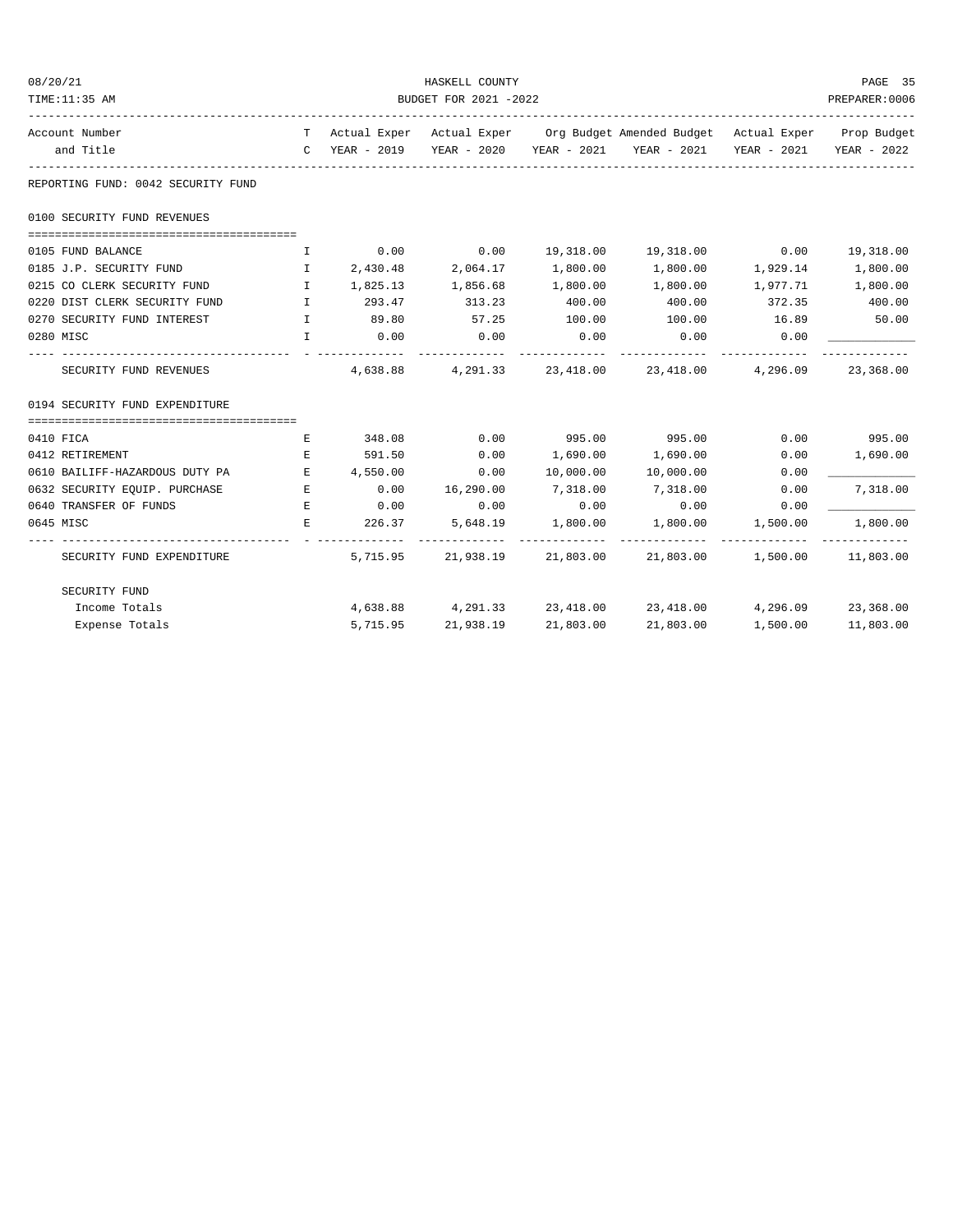| 08/20/21<br>TIME:11:35 AM                           | HASKELL COUNTY<br>BUDGET FOR 2021 -2022 |        |                                                                                |          |                                                                           |                 |          |  |
|-----------------------------------------------------|-----------------------------------------|--------|--------------------------------------------------------------------------------|----------|---------------------------------------------------------------------------|-----------------|----------|--|
| Account Number                                      |                                         |        | T Actual Exper Actual Exper Org Budget Amended Budget Actual Exper Prop Budget |          |                                                                           |                 |          |  |
| and Title                                           |                                         |        |                                                                                |          | C YEAR - 2019 YEAR - 2020 YEAR - 2021 YEAR - 2021 YEAR - 2021 YEAR - 2022 |                 |          |  |
| REPORTING FUND: 0043 RECORDS MGMT DISTRICT          |                                         |        |                                                                                |          |                                                                           |                 |          |  |
| 0100 RECORDS MGMT DIST REVENUES                     |                                         |        |                                                                                |          |                                                                           |                 |          |  |
|                                                     |                                         |        |                                                                                |          |                                                                           |                 |          |  |
| 0105 FUND BALANCE<br>$\mathbf{T}$ and $\mathbf{T}$  |                                         |        |                                                                                |          | $0.00$ $0.00$ $5,900.00$ $5,900.00$ $0.00$                                |                 | 5,900.00 |  |
| 0220 DIST CLK REC MGMT FEES THE THE                 |                                         |        |                                                                                |          | $294.02$ $371.58$ $308.00$ $308.00$ $427.38$ $308.00$                     |                 |          |  |
| 0270 REC MGMT DIST INTEREST THE T                   |                                         |        | 46.77 27.44 40.00                                                              |          | 40.00 6.63 40.00                                                          |                 |          |  |
| RECORDS MGMT DIST REVENUES 6.248.00 6.248.00 434.01 |                                         |        |                                                                                |          |                                                                           |                 | 6,248.00 |  |
| 0195 RECORDS MGMT DIST EXPENDITURES                 |                                         |        |                                                                                |          |                                                                           |                 |          |  |
| 0425 OFFICE SUPPLIES                                | E                                       |        |                                                                                |          | 615.76 725.12 1,500.00 1,500.00                                           | 0.00            |          |  |
| 0652 DIST CLK COMPUTER EXP                          | E                                       |        |                                                                                |          | $0.00$ $2,226.00$ $4,576.00$ $4,576.00$                                   | 0.00            |          |  |
| RECORDS MGMT DIST EXPENDITURES                      |                                         | 615.76 |                                                                                |          | 2,951.12 6,076.00 6,076.00                                                | 0.00            | 0.00     |  |
| RECORDS MGMT DISTRICT                               |                                         |        |                                                                                |          |                                                                           |                 |          |  |
| Income Totals                                       |                                         |        |                                                                                |          | $340.79$ $399.02$ $6,248.00$ $6,248.00$ $434.01$                          |                 | 6,248.00 |  |
| Expense Totals                                      |                                         | 615.76 | 2,951.12                                                                       | 6,076.00 |                                                                           | $6,076.00$ 0.00 | 0.00     |  |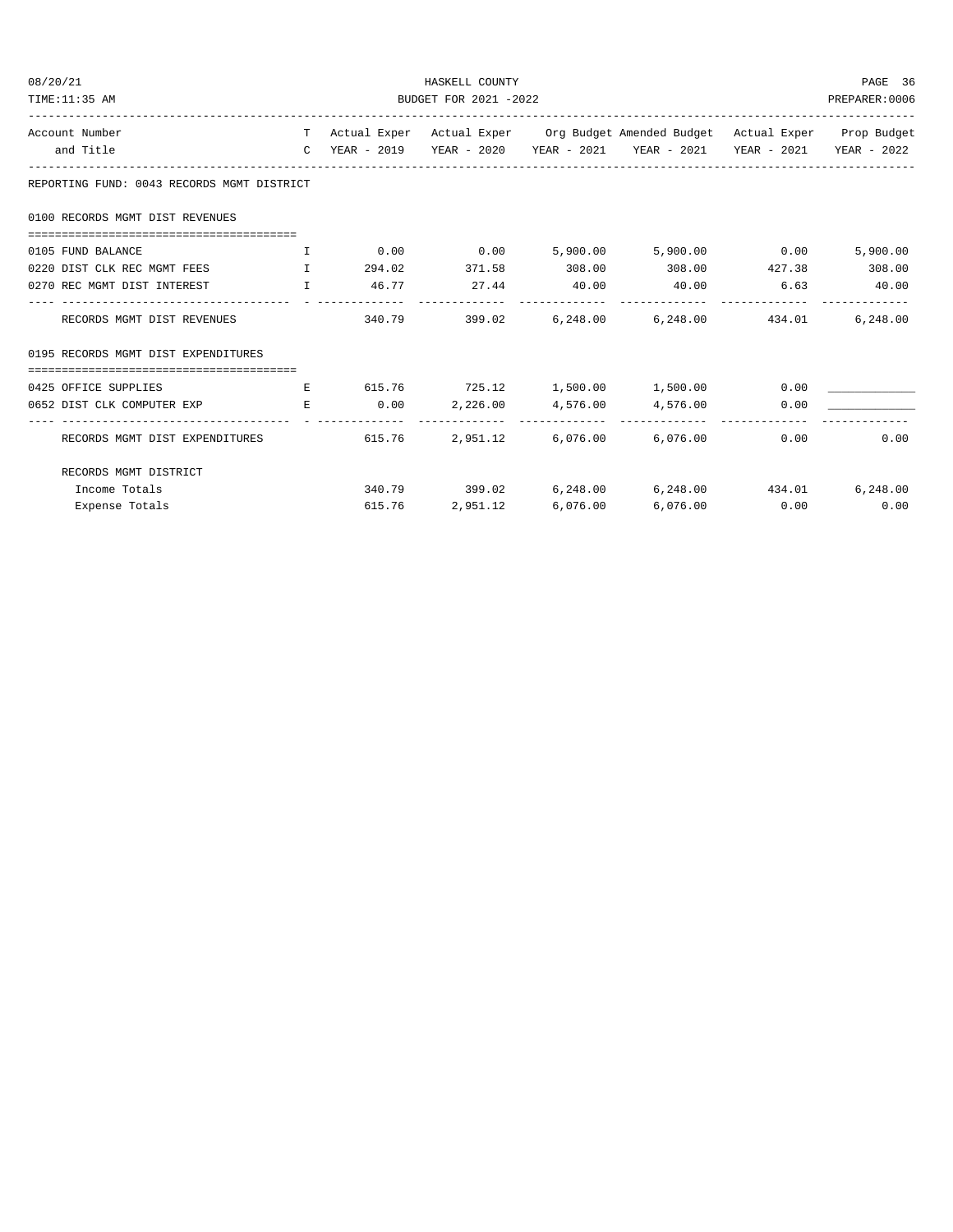| 08/20/21                                       |                                                                                                                 |           | HASKELL COUNTY              |             |                                                                                |                       | PAGE 37      |  |
|------------------------------------------------|-----------------------------------------------------------------------------------------------------------------|-----------|-----------------------------|-------------|--------------------------------------------------------------------------------|-----------------------|--------------|--|
| TIME:11:35 AM                                  | BUDGET FOR 2021 -2022                                                                                           |           |                             |             |                                                                                |                       |              |  |
| Account Number                                 |                                                                                                                 |           |                             |             | T Actual Exper Actual Exper Org Budget Amended Budget Actual Exper Prop Budget |                       |              |  |
| and Title                                      |                                                                                                                 |           |                             |             | C YEAR - 2019 YEAR - 2020 YEAR - 2021 YEAR - 2021 YEAR - 2021 YEAR - 2022      |                       |              |  |
| REPORTING FUND: 0044 RECORDS MANAGEMENT COUNTY |                                                                                                                 |           |                             |             |                                                                                |                       |              |  |
| 0100 RECORDS MGMT C REVENUES                   |                                                                                                                 |           |                             |             |                                                                                |                       |              |  |
| 0105 FUND BALANCE                              | I.                                                                                                              | 0.00      |                             |             | $0.00$ $6,932.00$ $6,932.00$ $0.00$ $6,932.00$                                 |                       |              |  |
| 0215 CO CLERK RECORDS MGMT                     | and the state of the state of the state of the state of the state of the state of the state of the state of the |           | 17,269.10 17,708.14         |             |                                                                                |                       |              |  |
| 0270 RECORDS MGMT INTEREST                     |                                                                                                                 | I 41.68   | 16.44                       | 72.00       | 72.00                                                                          |                       | $0.93$ 15.00 |  |
| 0280 MISC                                      | T                                                                                                               | 0.00      | 0.00                        | 0.00        | 0.00<br>. <u>.</u>                                                             | 0.00<br>------------- |              |  |
| RECORDS MGMT C REVENUES                        |                                                                                                                 |           |                             | ----------- | 17,310.78  17,724.58  23,904.00  23,904.00  17,833.56  23,847.00               |                       |              |  |
| 0196 RECORDS MGMT C EXPENDITUR                 |                                                                                                                 |           |                             |             |                                                                                |                       |              |  |
|                                                |                                                                                                                 |           |                             |             |                                                                                |                       |              |  |
| 0410 FICA                                      | Е                                                                                                               |           | 416.98 466.84 400.00        |             | 400.00                                                                         | 63.29                 |              |  |
| 0412 RETIREMENT                                | Е                                                                                                               | 708.55    | 793.34                      | 650.00      | 650.00                                                                         | 107.53                |              |  |
| 0419 INSURANCE                                 | Е                                                                                                               |           | $0.00$ $0.00$ $0.00$ $0.00$ |             | 0.00                                                                           | 0.00                  |              |  |
| 0425 OFFICE SUPPLIES/EQUIPMENT                 | <b>Example 20</b>                                                                                               |           | 5,086.30 4,400.20           | 3,700.00    |                                                                                | 3,700.00 4,997.19     |              |  |
| 0432 BOOK RESTORATION                          | E                                                                                                               | 0.00      | 0.00                        | 7,300.00    | 7,300.00                                                                       | 0.00                  |              |  |
| 0610 LABOR                                     | E.                                                                                                              | 5,450.62  | 6,102.38                    | 6,000.00    | 6,000.00                                                                       | 827.10                |              |  |
| 0640 TRANSFER OF FUNDS                         | E                                                                                                               | 0.00      | 0.00                        | 0.00        | 0.00                                                                           | 0.00                  |              |  |
| 0645 MISC                                      | E                                                                                                               | 0.00      | 0.00                        |             | $0.00$ 0.00                                                                    | 0.00                  |              |  |
| 0652 CO CLERK COMPUTER EXPENSE                 | <b>Example 20 Service Reserves</b>                                                                              | 9,300.00  | 9,300.00                    | 5,800.00    | 5,800.00                                                                       | 8,525.00              |              |  |
| RECORDS MGMT C EXPENDITUR                      |                                                                                                                 |           | 20,962.45 21,062.76         |             | 23,850.00 23,850.00 14,520.11 0.00                                             |                       |              |  |
| RECORDS MANAGEMENT COUNTY                      |                                                                                                                 |           |                             |             |                                                                                |                       |              |  |
| Income Totals                                  |                                                                                                                 |           |                             |             | 17,310.78 17,724.58 23,904.00 23,904.00 17,833.56 23,847.00                    |                       |              |  |
| Expense Totals                                 |                                                                                                                 | 20,962.45 | 21,062.76                   | 23,850.00   | 23,850.00                                                                      | 14,520.11             | 0.00         |  |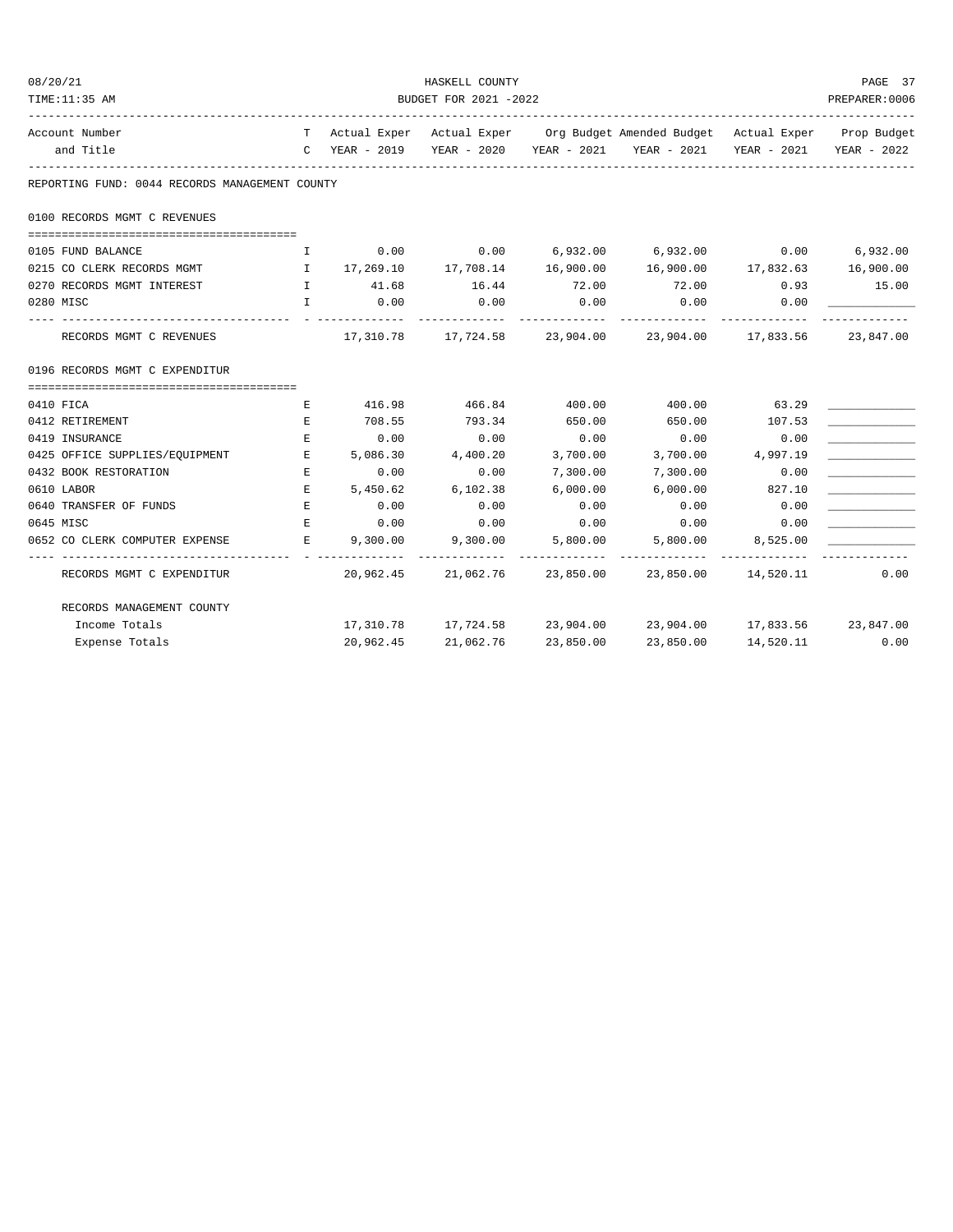| 08/20/21                                     |                               |          | HASKELL COUNTY        |           |                                                                                |        | PAGE 38       |
|----------------------------------------------|-------------------------------|----------|-----------------------|-----------|--------------------------------------------------------------------------------|--------|---------------|
| TIME:11:35 AM                                |                               |          | BUDGET FOR 2021 -2022 |           |                                                                                |        | PREPARER:0006 |
| Account Number                               |                               |          |                       |           | T Actual Exper Actual Exper Org Budget Amended Budget Actual Exper Prop Budget |        |               |
| and Title                                    |                               |          |                       |           | C YEAR - 2019 YEAR - 2020 YEAR - 2021 YEAR - 2021 YEAR - 2021 YEAR - 2022      |        |               |
| REPORTING FUND: 0045 MANAGEMENT PRESERVATION |                               |          |                       |           |                                                                                |        |               |
| 0100 MGMT PRESERVATION REVENUE               |                               |          |                       |           |                                                                                |        |               |
| 0105 FUND BALANCE                            | Ι.                            |          |                       |           | $0.00$ $0.00$ $21,674.00$ $21,674.00$ $0.00$                                   |        |               |
| 0215 CO CLK MGMT PERSERVATION I              |                               |          | 540.94 351.14 490.00  |           | 490.00                                                                         | 75.62  |               |
| 0220 DST CLK MGMT PERSERVATION               | $\mathbf{I}$ and $\mathbf{I}$ | 568.01   | 605.54 665.00         |           | 665.00                                                                         | 570.36 |               |
| 0270 MGMT PRESERV. INTEREST                  |                               |          |                       |           | 1 161.50 125.38 157.00 157.00 42.83                                            |        |               |
| 0280 MISC                                    | $\mathbf{I}$                  | 0.00     | 0.00                  | 0.00      | 0.00                                                                           | 0.00   |               |
| MGMT PRESERVATION REVENUE                    |                               |          |                       |           | $1,270.45$ $1,082.06$ $22,986.00$ $22,986.00$ $688.81$                         |        | 0.00          |
| 0198 MGMT PRESERV EXPENDITURES               |                               |          |                       |           |                                                                                |        |               |
|                                              |                               |          |                       |           |                                                                                |        |               |
| 0410 FICA                                    | E                             | 0.00     | 0.00                  | 0.00      | 0.00                                                                           | 0.00   |               |
| 0610 LABOR                                   | E                             | 0.00     | 0.00                  | 0.00      | 0.00                                                                           | 0.00   |               |
| 0640 TRANSFER OF FUNDS                       | E                             | 0.00     | 0.00                  | 0.00      | 0.00                                                                           | 0.00   |               |
| 0644 MICROFILMING & SUPPLIES                 | E                             |          | $0.00$ 743.00         |           | $6,095.00$ $6,095.00$                                                          | 0.00   |               |
| 0645 MISC                                    | E                             |          |                       |           | $0.00$ $0.00$ $4,520.00$ $4,520.00$                                            | 0.00   |               |
| 0652 COMPUTER EXPENSE                        | E                             | 3,261.42 | 2,179.92              | 12,000.00 | 12,000.00                                                                      | 0.00   |               |
| MGMT PRESERV EXPENDITURES                    |                               |          | -------------         |           | $3,261.42$ $2,922.92$ $22,615.00$ $22,615.00$                                  | 0.00   | 0.00          |
| MANAGEMENT PRESERVATION                      |                               |          |                       |           |                                                                                |        |               |
| Income Totals                                |                               |          |                       |           | $1,270.45$ $1,082.06$ $22,986.00$ $22,986.00$ $688.81$                         |        | 0.00          |
| Expense Totals                               |                               | 3,261.42 | 2,922.92              | 22,615.00 | 22,615.00                                                                      | 0.00   | 0.00          |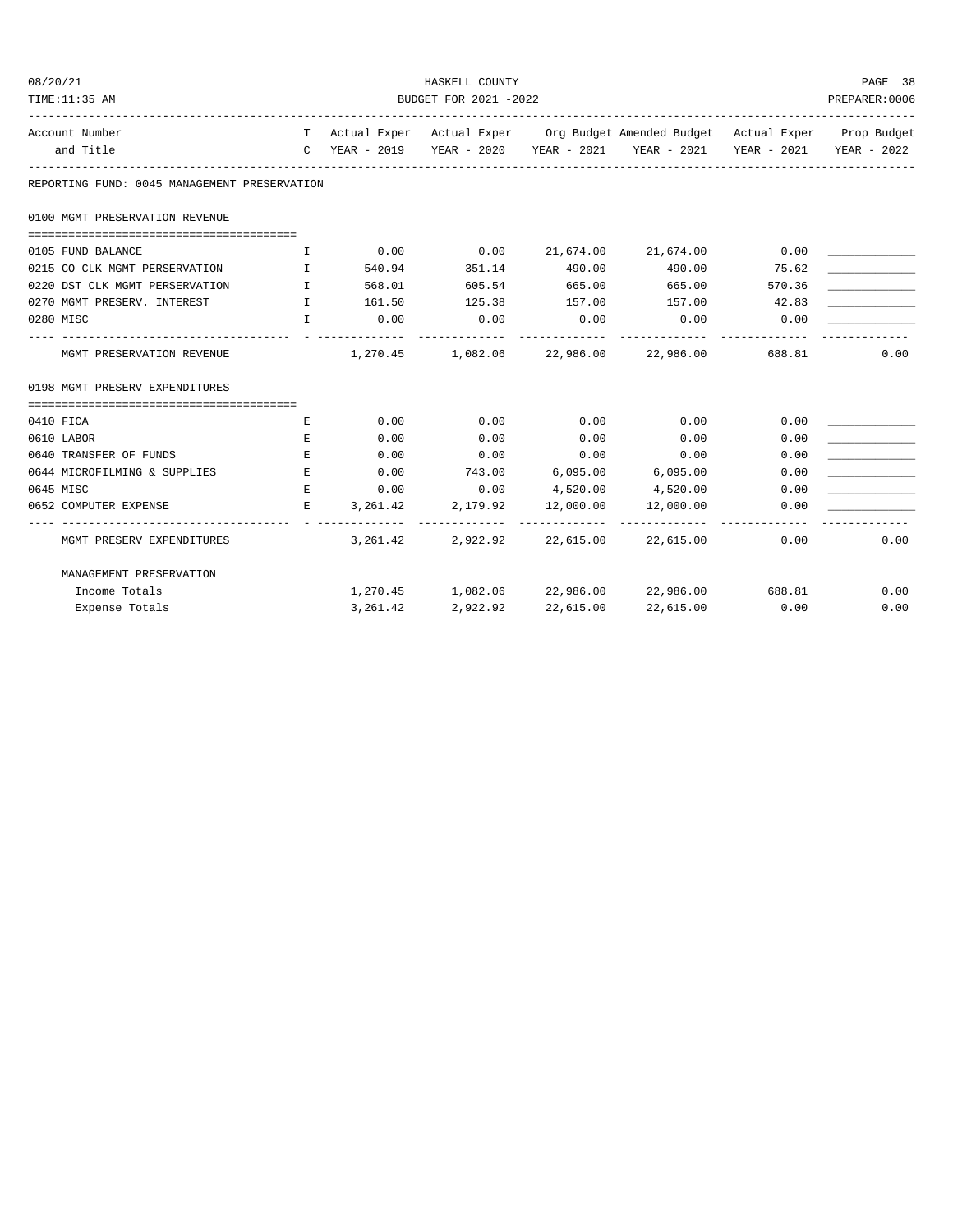| 08/20/21                                                             | HASKELL COUNTY        |             |             |        |                                                                                |      |                 |  |
|----------------------------------------------------------------------|-----------------------|-------------|-------------|--------|--------------------------------------------------------------------------------|------|-----------------|--|
| TIME:11:35 AM                                                        | BUDGET FOR 2021 -2022 |             |             |        |                                                                                |      |                 |  |
| Account Number                                                       |                       |             |             |        | T Actual Exper Actual Exper Org Budget Amended Budget Actual Exper Prop Budget |      |                 |  |
| and Title                                                            |                       |             |             |        | C YEAR - 2019 YEAR - 2020 YEAR - 2021 YEAR - 2021 YEAR - 2021 YEAR - 2022      |      |                 |  |
| REPORTING FUND: 0046 MOTOR VEH INV TAX ACCT                          |                       |             |             |        |                                                                                |      |                 |  |
| 0100 MOTOR VEH INV TAX REVENUES                                      |                       |             |             |        |                                                                                |      |                 |  |
| 0105 FUND BALANCE                                                    | $\mathbf{I}$          | 0.00        | 0.00        |        | 5,548.00 5,548.00 0.00                                                         |      | 5,548.00        |  |
| 0205 TAX A/C                                                         | $\mathbf{I}$          | 0.00        | 0.00        | 0.00   | 0.00                                                                           | 0.00 |                 |  |
| 0270 MOTOR VEH INV INTEREST<br>$\mathbf{I}$ . The state $\mathbf{I}$ |                       | 43.73 35.65 |             |        | 45.00 45.00 12.90                                                              |      | 45.00           |  |
| 0280 MISC                                                            | $\mathbf{I}$          |             | $0.00$ 0.00 | 185.00 | 185.00                                                                         | 0.00 | 185.00          |  |
| MOTOR VEH INV TAX REVENUES                                           |                       | 43.73       |             |        | 35.65 5,778.00 5,778.00 12.90                                                  |      | 5,778.00        |  |
| 0203 MOTOR VEH INV TAX EXPENDITURES                                  |                       |             |             |        |                                                                                |      |                 |  |
| 0410 FICA                                                            | E                     | 0.00        | 0.00        |        | 345.00 345.00                                                                  | 0.00 | 345.00          |  |
| 0412 RETIREMENT                                                      | Е                     | 0.00        | 0.00        | 495.00 | 495.00                                                                         | 0.00 | 495.00          |  |
| 0425 MVIT OFFICE SUPPLIES                                            | E.                    | 0.00        | 0.00        | 100.00 | 100.00                                                                         | 0.00 | 100.00          |  |
| 0445 TRAVEL EXPENSE                                                  | $E_{\rm{L}}$          | 0.00        | 0.00        | 100.00 | 100.00                                                                         | 0.00 | 100.00          |  |
| 0610 LABOR                                                           | $E_{\rm{L}}$          | 0.00        |             |        | $0.00$ $4,250.00$ $4,250.00$                                                   |      | $0.00$ 4,250.00 |  |
| 0645 MOTOR VEH. INV. TAX MISC                                        | E                     | 0.00        | 0.00        | 488.00 | 488.00<br>-------------- --------------                                        | 0.00 | 488.00          |  |
| MOTOR VEH INV TAX EXPENDITURES                                       |                       | 0.00        | 0.00        |        | 5,778.00 5,778.00                                                              | 0.00 | 5,778.00        |  |
| MOTOR VEH INV TAX ACCT                                               |                       |             |             |        |                                                                                |      |                 |  |
| Income Totals                                                        |                       |             |             |        | 43.73 35.65 5,778.00 5,778.00 12.90                                            |      | 5,778.00        |  |
| Expense Totals                                                       |                       | 0.00        | 0.00        |        | 5,778.00 5,778.00 0.00                                                         |      | 5,778.00        |  |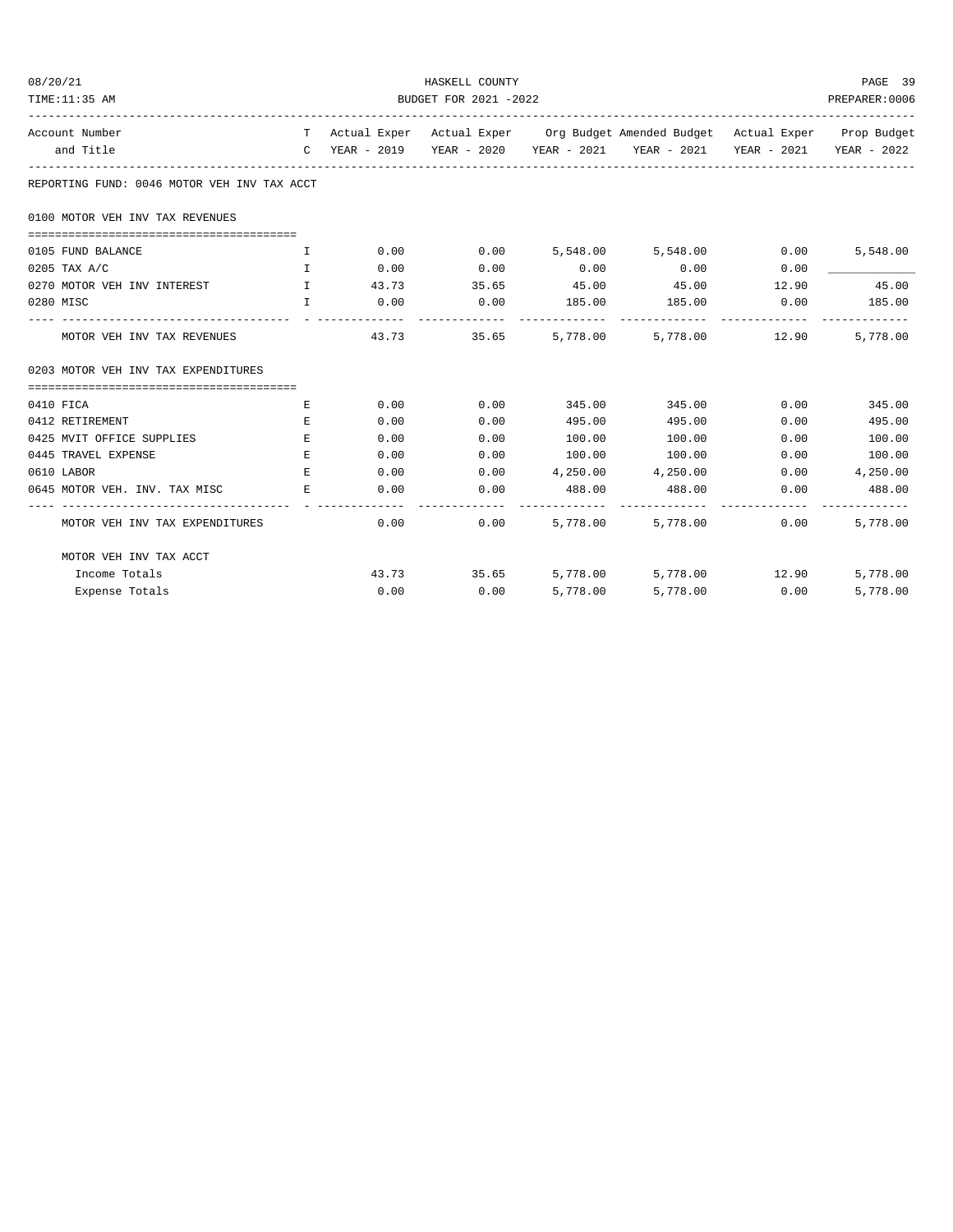| 08/20/21                                                                                                                                                                                                                     |                                     |           | HASKELL COUNTY              |           |                                                                                          |          | PAGE 40            |
|------------------------------------------------------------------------------------------------------------------------------------------------------------------------------------------------------------------------------|-------------------------------------|-----------|-----------------------------|-----------|------------------------------------------------------------------------------------------|----------|--------------------|
| TIME:11:35 AM                                                                                                                                                                                                                |                                     |           | BUDGET FOR 2021 -2022       |           |                                                                                          |          | PREPARER:0006      |
| Account Number                                                                                                                                                                                                               |                                     |           |                             |           | T Actual Exper Actual Exper Org Budget Amended Budget Actual Exper Prop Budget           |          |                    |
| and Title                                                                                                                                                                                                                    |                                     |           |                             |           | C YEAR - 2019    YEAR - 2020    YEAR - 2021    YEAR - 2021    YEAR - 2021    YEAR - 2022 |          |                    |
| REPORTING FUND: 0052 PERMANENT SCHOOL FUND                                                                                                                                                                                   |                                     |           |                             |           |                                                                                          |          |                    |
| 0100 PERM SCHOOL FUND REVENUES                                                                                                                                                                                               |                                     |           |                             |           |                                                                                          |          |                    |
| 0105 FUND BALANCE                                                                                                                                                                                                            |                                     |           |                             |           |                                                                                          |          |                    |
| $\qquad \qquad 1 \qquad \qquad 8\, , 511\, .69 \qquad \qquad 9\, , 824\, .37 \qquad \qquad 18\, , 500\, .00 \qquad \qquad 18\, , 500\, .00 \qquad \qquad 8\, , 394\, .50 \qquad \qquad 18\, , 500\, .00$<br>0250 OIL REVENUE |                                     |           |                             |           |                                                                                          |          |                    |
| 0270 PERM SCHOOL INTEREST                                                                                                                                                                                                    | $\mathbf{T}$                        |           |                             |           | $67.94$ $63.48$ $285.00$ $285.00$ $10.81$ $285.00$                                       |          |                    |
| 0280 MISC                                                                                                                                                                                                                    | <b>The Community of The Table 1</b> |           | $0.00$ $0.00$ $0.00$ $0.00$ |           | $0.00$ 0.00                                                                              |          |                    |
| PERM SCHOOL FUND REVENUES 6.0 CONTROL 8,579.63 9,887.85 18,785.00 18,785.00 8,405.31 18,785.00                                                                                                                               |                                     |           |                             |           |                                                                                          |          |                    |
| 0215 PERM SCHOOL EXPENDITURES                                                                                                                                                                                                |                                     |           |                             |           |                                                                                          |          |                    |
|                                                                                                                                                                                                                              |                                     |           |                             |           |                                                                                          |          |                    |
| 0640 TRANSFER OF FUNDS                                                                                                                                                                                                       |                                     |           |                             |           | $E$ 0.00 0.00 0.00 0.00 0.00 0.00                                                        |          |                    |
| 0646 ANNUAL DISBURSEMENT                                                                                                                                                                                                     |                                     |           |                             |           | E 12,727.09 8,579.63 18,785.00 18,785.00 9,887.85 18,785.00                              |          |                    |
| PERM SCHOOL EXPENDITURES                                                                                                                                                                                                     |                                     |           |                             |           | $12,727.09$ $8,579.63$ $18,785.00$ $18,785.00$                                           |          | 9,887.85 18,785.00 |
| PERMANENT SCHOOL FUND                                                                                                                                                                                                        |                                     |           |                             |           |                                                                                          |          |                    |
| Income Totals                                                                                                                                                                                                                |                                     |           |                             |           | $8,579.63$ $9,887.85$ $18,785.00$ $18,785.00$ $8,405.31$ $18,785.00$                     |          |                    |
| Expense Totals                                                                                                                                                                                                               |                                     | 12,727.09 | 8,579.63                    | 18,785.00 | 18,785.00                                                                                | 9,887.85 | 18,785.00          |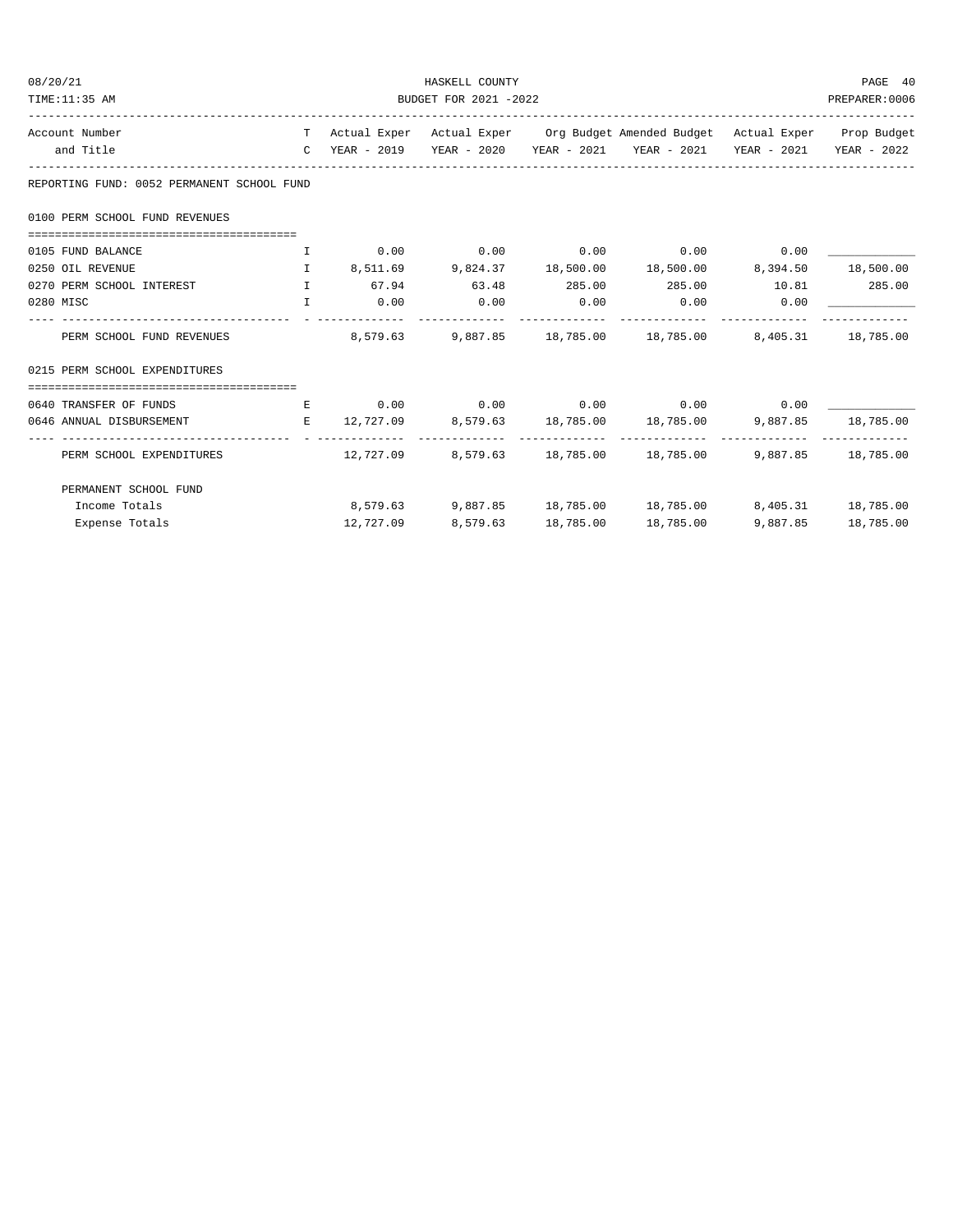| 08/20/21                                    |                       |                   | HASKELL COUNTY |                 |                           |                     | PAGE 41         |  |  |
|---------------------------------------------|-----------------------|-------------------|----------------|-----------------|---------------------------|---------------------|-----------------|--|--|
| TIME:11:35 AM                               | BUDGET FOR 2021 -2022 |                   |                |                 |                           |                     |                 |  |  |
| Account Number                              | T                     | Actual Exper      | Actual Exper   |                 | Org Budget Amended Budget | Actual Exper        | Prop Budget     |  |  |
| and Title                                   | C                     | YEAR - 2019       | YEAR - 2020    | YEAR - 2021     | YEAR - 2021               | YEAR - 2021         | YEAR - 2022     |  |  |
| REPORTING FUND: 0053 COUNTY LIBRARY SPECIAL |                       |                   |                |                 |                           |                     |                 |  |  |
| 0100 CO LIB SPEC REVENUES                   |                       |                   |                |                 |                           |                     |                 |  |  |
|                                             |                       |                   |                |                 |                           |                     |                 |  |  |
| 0105 FUND BALANCE                           | I                     | 0.00              | 0.00           | 4,000.00        | 4,000.00                  | 0.00                | 4,000.00        |  |  |
| 0201 BOOK SALES                             | I.                    | 0.00              | 0.00           | 0.00            | 0.00                      | 0.00                |                 |  |  |
| 0202 BOOK FINES                             | I.                    | 295.25            | 205.70         | 300.00          | 300.00                    | 129.00              | 300.00          |  |  |
| 0203 DONATIONS<br>0204 POSTAGE RECOVERY     | I.<br>$\mathbf{I}$    | 1,270.00<br>48.25 | 240.00<br>5.00 | 125.00<br>48.00 | 125.00<br>48.00           | 25,347.00<br>115.00 | 125.00<br>48.00 |  |  |
| 0206 GRANT FUNDING                          | I                     | 0.00              | 0.00           | 0.00            | 0.00                      | 0.00                |                 |  |  |
| 0236 ST GRANT FUNDING                       | $\mathbf I$           | 0.00              | 0.00           | 0.00            | 0.00                      | 0.00                |                 |  |  |
| 0270 CO LIBRARY INTEREST                    | $\mathbf I$           | 33.85             | 23.81          | 27.00           | 27.00                     | 10.75               | 27.00           |  |  |
| 0275 READING PROGRAM                        | I.                    | 0.00              | 0.00           | 0.00            | 0.00                      | 0.00                |                 |  |  |
| 0280 MISC                                   | $\mathbf{I}$          | 0.00              | 0.00           | 0.00            | 0.00                      | 0.00                |                 |  |  |
|                                             |                       |                   |                |                 |                           |                     |                 |  |  |
| CO LIB SPEC REVENUES                        |                       | 1,647.35          | 474.51         | 4,500.00        | 4,500.00                  | 25,601.75           | 4,500.00        |  |  |
| 0217 CO LIB SPEC EXPENDITURES               |                       |                   |                |                 |                           |                     |                 |  |  |
| 0403 SALARY ASSISTANT                       | Е                     | 0.00              | 0.00           | 250.00          | 250.00                    | 0.00                | 250.00          |  |  |
| 0410 FICA                                   | E                     | 0.00              | 0.00           | 25.00           | 25.00                     | 0.00                | 25.00           |  |  |
| 0412 RETIREMENT                             | $\mathbf E$           | 0.00              | 0.00           | 0.00            | 0.00                      | 0.00                |                 |  |  |
| 0425 CO LIB. OFFICE SUPPLIES                | E                     | 0.00              | 220.00         | 100.00          | 100.00                    | 0.00                | 100.00          |  |  |
| 0433 GRANT EXPENDITURES                     | Е                     | 0.00              | 0.00           | 0.00            | 0.00                      | 0.00                |                 |  |  |
| 0436 ROTARY CLUB GRANT                      | E                     | 0.00              | 0.00           | 0.00            | 0.00                      | 0.00                |                 |  |  |
| 0445 TRAVEL EXPENSE                         | E                     | 0.00              | 0.00           | 0.00            | 0.00                      | 0.00                |                 |  |  |
| 0455 BOOKS                                  | F.                    | 0.00              | 1,298.07       | 540.00          | 540.00                    | 422.47              | 540.00          |  |  |
| 0456 AUDIO CASSETTES                        | E                     | 0.00              | 0.00           | 50.00           | 50.00                     | 0.00                | 50.00           |  |  |
| 0457 SUBSCRIPTIONS                          | E                     | 30.00             | 0.00           | 200.00          | 200.00                    | 0.00                | 200.00          |  |  |
| 0500 OFFICE FURNITURE & EQUIPMENT           | Е                     | 1,189.00          | 0.00           | 100.00          | 100.00                    | 0.00                | 100.00          |  |  |
| 0640 TRANSFER OF FUNDS                      | E                     | 0.00              | 0.00           | 0.00            | 0.00                      | 0.00                |                 |  |  |
| 0642 SUMMER READING PROGRAM                 | E                     | 0.00              | 0.00           | 25.00           | 25.00                     | 0.00                | 25.00           |  |  |
| 0645 MISC                                   | $\mathbf E$           | 0.00              | 0.00           | 770.00          | 770.00                    | 0.00                | 770.00          |  |  |
| 0652 CO LIBRARY COMP EXP                    | E.                    | 0.00              | 1,559.98       | 1,837.00        | 1,837.00                  | 0.00                | 1,837.00        |  |  |
| CO LIB SPEC EXPENDITURES                    |                       | 1,219.00          | 3,078.05       | 3,897.00        | 3,897.00                  | 422.47              | 3,897.00        |  |  |
| COUNTY LIBRARY SPECIAL                      |                       |                   |                |                 |                           |                     |                 |  |  |
| Income Totals                               |                       | 1,647.35          | 474.51         | 4,500.00        | 4,500.00                  | 25,601.75           | 4,500.00        |  |  |
| Expense Totals                              |                       | 1,219.00          | 3,078.05       | 3,897.00        | 3,897.00                  | 422.47              | 3,897.00        |  |  |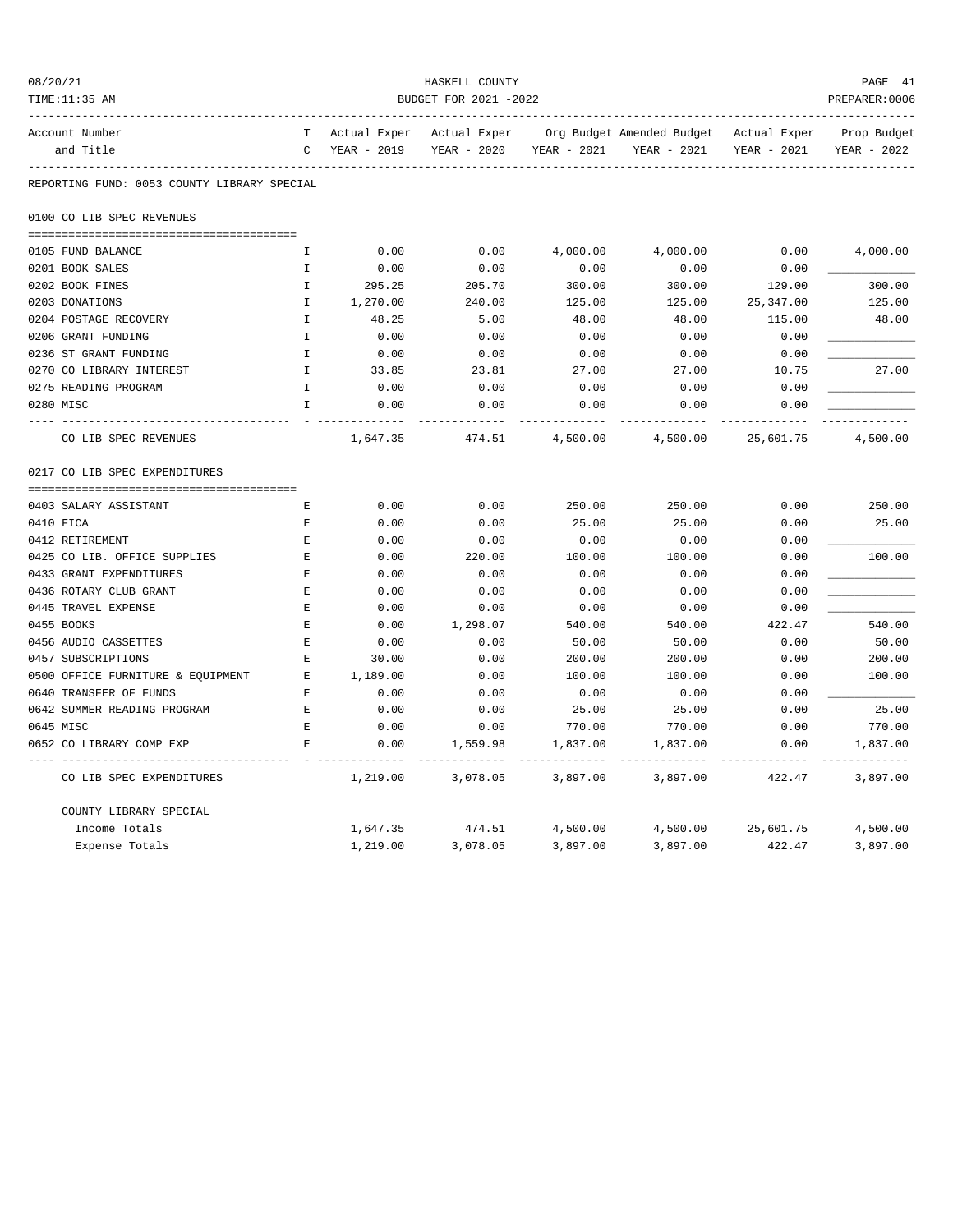| 08/20/21<br>TIME:11:35 AM          | HASKELL COUNTY<br>BUDGET FOR 2021 -2022 |                             |                             |             |                                          |                             |                            |  |
|------------------------------------|-----------------------------------------|-----------------------------|-----------------------------|-------------|------------------------------------------|-----------------------------|----------------------------|--|
| Account Number<br>and Title        | T<br>C                                  | Actual Exper<br>YEAR - 2019 | Actual Exper<br>YEAR - 2020 | YEAR - 2021 | Org Budget Amended Budget<br>YEAR - 2021 | Actual Exper<br>YEAR - 2021 | Prop Budget<br>YEAR - 2022 |  |
| REPORTING FUND: 0054 ECC NUTRITION |                                         |                             |                             |             |                                          |                             |                            |  |
| 0100 ECC NUTRITION REVENUES        |                                         |                             |                             |             |                                          |                             |                            |  |
|                                    |                                         |                             |                             |             |                                          |                             |                            |  |
| 0105 FUND BALANCE                  | Ι.                                      | 0.00                        | 0.00                        | 15,000.00   | 15,000.00                                | 0.00                        | 15,000.00                  |  |
| 0140 TRANSPORTATION                | I                                       | 0.00                        | 0.00                        | 0.00        | 0.00                                     | 0.00                        |                            |  |
| 0141 WEST CENTRAL COUN/GOVER       | I                                       | 39,661.83                   | 36, 351.20                  | 50,000.00   | 50,000.00                                | 66,281.29                   | 50,000.00                  |  |
| 0142 ECC CENTER DONATIONS          | I.                                      | 23,164.64                   | 25,949.25                   | 14,000.00   | 14,000.00                                | 26,792.45                   | 14,000.00                  |  |
| 0143 DELIVERY DONATIONS            | $\mathbbm{I}$                           | 0.00                        | 0.00                        | 1,100.00    | 1,100.00                                 | 0.00                        | 1,100.00                   |  |
| 0144 USDA CASH                     | I                                       | 0.00                        | 0.00                        | 0.00        | 0.00                                     | 0.00                        |                            |  |
| 0206 GRANT FUNDING                 | I                                       | 1,517.02                    | 1,480.09                    | 1,517.02    | 1,517.02                                 | 2,271.93                    | 1,517.02                   |  |
| 0270 NUTRITION INTEREST            | I                                       | 120.29                      | 98.75                       | 200.00      | 200.00                                   | 51.64                       | 200.00                     |  |
| 0280 MISC                          | I.                                      | 0.00                        | 0.00                        | 200.00      | 200.00                                   | 0.00                        | 200.00                     |  |
| 0380 TRANSFER OF FUNDS             | I                                       | 0.00                        | 0.00                        | 15,000.00   | 15,000.00                                | 0.00                        | 15,000.00                  |  |
| ECC NUTRITION REVENUES             |                                         | 64,463.78                   | 63,879.29                   | 97,017.02   | 97,017.02                                | 95,397.31                   | 97,017.02                  |  |
| 0219 ECC NUTRITION EXPENDITURE     |                                         |                             |                             |             |                                          |                             |                            |  |
| 0401 SALARY DIRECTOR               | Е                                       | 0.00                        | 0.00                        | 0.00        | 0.00                                     | 0.00                        |                            |  |
| 0402 SALARY SECRETARY              | Ε                                       | 2,277.01                    | 2,747.63                    | 6,807.00    | 6,807.00                                 | 1,647.00                    | 6,807.00                   |  |
| 0403 SALARY ASSISTANTS             | Е                                       | 25,328.69                   | 31,612.50                   | 32,000.00   | 32,000.00                                | 30,061.75                   | 32,000.00                  |  |
| 0405 SALARY DRIVER                 | Ε                                       | 924.00                      | 99.00                       | 2,200.00    | 2,200.00                                 | 0.00                        | 1,000.00                   |  |
| 0409 SALARY STEP INCREASE          | E                                       | 0.00                        | 0.00                        | 0.00        | 0.00                                     | 0.00                        |                            |  |
| 0410 FICA                          | Е                                       | 2,182.62                    | 2,636.25                    | 2,750.00    | 2,750.00                                 | 2,425.72                    | 2,750.00                   |  |
| 0412 RETIREMENT                    | Ε                                       | 2,363.79                    | 1,660.10                    | 3,928.00    | 3,928.00                                 | 2,269.32                    | 3,928.00                   |  |
| 0413 WORKERS COMP                  | Ε                                       | 0.00                        | 0.00                        | 0.00        | 0.00                                     | 0.00                        |                            |  |
| 0419 INSURANCE                     | Ε                                       | 0.00                        | 0.00                        | 0.00        | 0.00                                     | 0.00                        |                            |  |
| 0424 POSTAGE                       | E                                       | 50.00                       | 0.00                        | 150.00      | 150.00                                   | 165.00                      | 150.00                     |  |
| 0425 ECC OFFICE SUPPLIES           | Ε                                       | 128.03                      | 369.29                      | 425.00      | 425.00                                   | 411.33                      | 425.00                     |  |
| 0426 CONSUMABLE SUPPLIES           | Ε                                       | 2,869.96                    | 4,153.20                    | 4,000.00    | 4,000.00                                 | 3,971.98                    | 4,000.00                   |  |
| 0433 GRANT EXPENSE                 | Ε                                       | 1,221.99                    | 1,183.00                    | 1,517.02    | 1,517.02                                 | 461.87                      | 1,517.02                   |  |
| 0440 ECC TELEPHONE                 | Е                                       | 605.69                      | 716.90                      | 750.00      | 750.00                                   | 598.52                      | 750.00                     |  |
| 0445 ECC TRAVEL EXPENSE            | Ε                                       | 138.88                      | 66.15                       | 600.00      | 600.00                                   | 0.00                        | 600.00                     |  |
| 0472 ECC FOOD EXPENSE              | E                                       | 18,016.82                   | 24,386.46                   | 25,000.00   | 25,000.00                                | 17,265.99                   | 25,000.00                  |  |
| 0480 ECC REPAIRS & REPLACEMENT     | Ε                                       | 0.00                        | 79.00                       | 250.00      | 250.00                                   | 79.02                       | 250.00                     |  |
| 0481 ECC FUEL (VAN)                | E                                       | 156.68                      | 47.74                       | 500.00      | 500.00                                   | 0.00                        | 500.00                     |  |
| 0482 TIRES & TUBES                 | E                                       | 0.00                        | 0.00                        | 1,000.00    | 1,000.00                                 | 0.00                        | 1,000.00                   |  |
| 0483 UPKEEP & MAINT (VAN)          | E                                       | 14.97                       | 263.29                      | 250.00      | 250.00                                   | 328.60                      | 250.00                     |  |
| 0495 ECC UTILITIES                 | E                                       | 0.00                        | 0.00                        | 0.00        | 0.00                                     | 0.00                        |                            |  |
| 0640 TRANSFER OF FUNDS             | E                                       | 0.00                        | 0.00                        | 0.00        | 0.00                                     | 0.00                        |                            |  |
| 0645 ECC MISC EXPENSE              | E                                       | 0.00                        | 18.00                       | 10.00       | 10.00                                    | 0.00                        | 10.00                      |  |
| 0650 ECC BONDS                     | Ε                                       | 50.00                       | 50.00                       | 50.00       | 50.00                                    | 50.00                       | 50.00                      |  |
| 0655 FEES                          | E                                       | 0.00                        | 25.00                       | 25.00       | 25.00                                    | 0.00                        | 25.00                      |  |
| ECC NUTRITION EXPENDITURE          |                                         | 56, 329. 13                 | 70,113.51                   | 82, 212.02  | 82, 212.02                               | 59,736.10                   | 81,012.02                  |  |
| ECC NUTRITION                      |                                         |                             |                             |             |                                          |                             |                            |  |
| Income Totals                      |                                         | 64, 463. 78                 | 63,879.29                   | 97,017.02   | 97,017.02                                | 95,397.31                   | 97,017.02                  |  |
| Expense Totals                     |                                         | 56, 329. 13                 | 70,113.51                   | 82, 212.02  | 82, 212.02                               | 59,736.10                   | 81,012.02                  |  |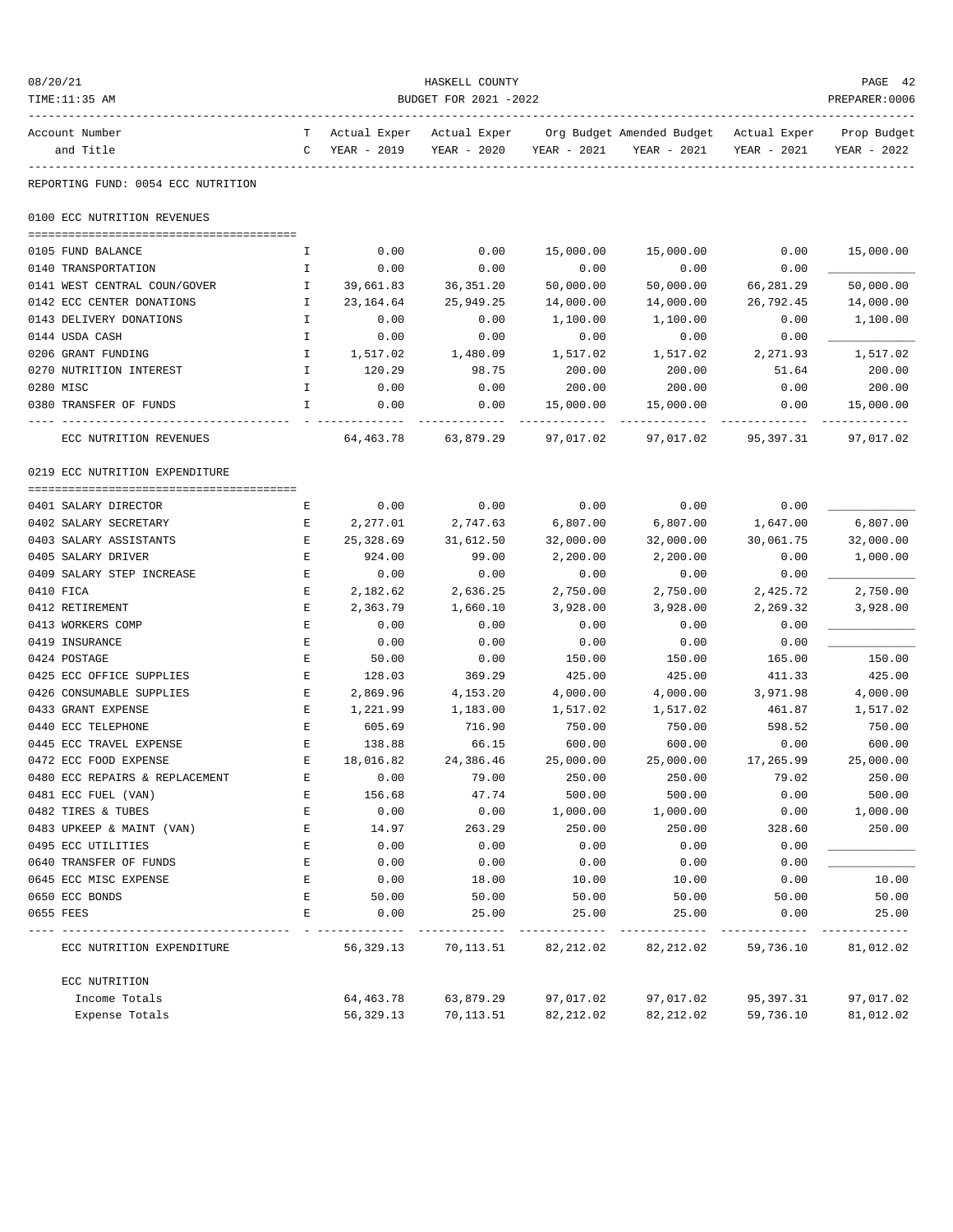| 08/20/21                               |                              |                       | HASKELL COUNTY    |                |                                                                                |          | PAGE 43                 |  |  |  |
|----------------------------------------|------------------------------|-----------------------|-------------------|----------------|--------------------------------------------------------------------------------|----------|-------------------------|--|--|--|
| TIME:11:35 AM                          |                              | BUDGET FOR 2021 -2022 |                   |                |                                                                                |          |                         |  |  |  |
| Account Number                         |                              |                       |                   |                | T Actual Exper Actual Exper Org Budget Amended Budget Actual Exper Prop Budget |          |                         |  |  |  |
| and Title                              |                              |                       |                   |                | C YEAR - 2019 YEAR - 2020 YEAR - 2021 YEAR - 2021                              |          | YEAR - 2021 YEAR - 2022 |  |  |  |
| REPORTING FUND: 0055 ECC BUILDING FUND |                              |                       |                   |                |                                                                                |          |                         |  |  |  |
| 0100 ECC BUILDING REVENUES             |                              |                       |                   |                |                                                                                |          |                         |  |  |  |
|                                        |                              |                       |                   |                |                                                                                |          |                         |  |  |  |
| 0105 FUND BALANCE                      | I                            |                       | $0.00$ 0.00       |                | 25,000.00 25,000.00 0.00                                                       |          | 25,000.00               |  |  |  |
| 0203 DONATIONS                         | Ι.                           |                       | 2,433.81 3,664.00 | 2,200.00       | 2,200.00 2,158.60                                                              |          | 2,200.00                |  |  |  |
| 0204 FUND RAISER                       | $\mathbf{I}$                 | 2,338.00              | 0.00              | 3,200.00       | 3,200.00                                                                       | 0.00     | 3,200.00                |  |  |  |
| 0206 GRANT FUNDING                     | $\mathbf{I}$                 | 0.00<br>207.41        | 0.00<br>160.69    | 0.00<br>220.00 | 0.00<br>220.00 55.57                                                           | 0.00     |                         |  |  |  |
| 0270 BLDG FUND INTEREST<br>0280 MISC   | $\mathbb{I}$<br>$\mathbf{I}$ | 0.00                  |                   |                |                                                                                |          | 220.00                  |  |  |  |
|                                        |                              | _______________       | 2,008.67          | 0.00           | 0.00<br>-----------                                                            | 0.00     |                         |  |  |  |
| ECC BUILDING REVENUES                  |                              | 4,979.22              |                   |                | 5,833.36 30,620.00 30,620.00 2,214.17                                          |          | 30,620.00               |  |  |  |
| 0221 ECC BLDG EXPENDITURES             |                              |                       |                   |                |                                                                                |          |                         |  |  |  |
| 0433 GRANT EXPENSE                     | Е                            | 0.00                  | 0.00              | 0.00           | $0.00$ 0.00                                                                    |          |                         |  |  |  |
| 0480 REPAIRS & REPLACEMENTS            | E                            | 1,650.00              | 817.81            | 3,500.00       | 3,500.00                                                                       | 1,007.37 | 3,500.00                |  |  |  |
| 0585 SUPPLIES                          | E                            | 0.00                  | 0.00              | 50.00          | 50.00                                                                          | 0.00     | 50.00                   |  |  |  |
| 0630 KITCHEN EQUIPMENT                 | $E_{\rm{L}}$                 | 0.00                  | 0.00              | 0.00           | 0.00                                                                           | 0.00     |                         |  |  |  |
| 0640 TRANSFER OF FUNDS                 | E                            | 0.00                  | 0.00              |                | 15,000.00   15,000.00                                                          | 0.00     | 15,000.00               |  |  |  |
| 0645 MISC                              | Е                            | 3,266.84              | 3,234.08          | 3,500.00       | 3,500.00                                                                       | 3,693.11 | 3,500.00                |  |  |  |
| ECC BLDG EXPENDITURES                  |                              |                       |                   |                | 4,916.84 4,051.89 22,050.00 22,050.00 4,700.48 22,050.00                       |          |                         |  |  |  |
| ECC BUILDING FUND                      |                              |                       |                   |                |                                                                                |          |                         |  |  |  |
| Income Totals                          |                              | 4,979.22              |                   |                | 5,833.36 30,620.00 30,620.00 2,214.17 30,620.00                                |          |                         |  |  |  |
| Expense Totals                         |                              | 4,916.84              | 4,051.89          | 22,050.00      | 22,050.00                                                                      | 4,700.48 | 22,050.00               |  |  |  |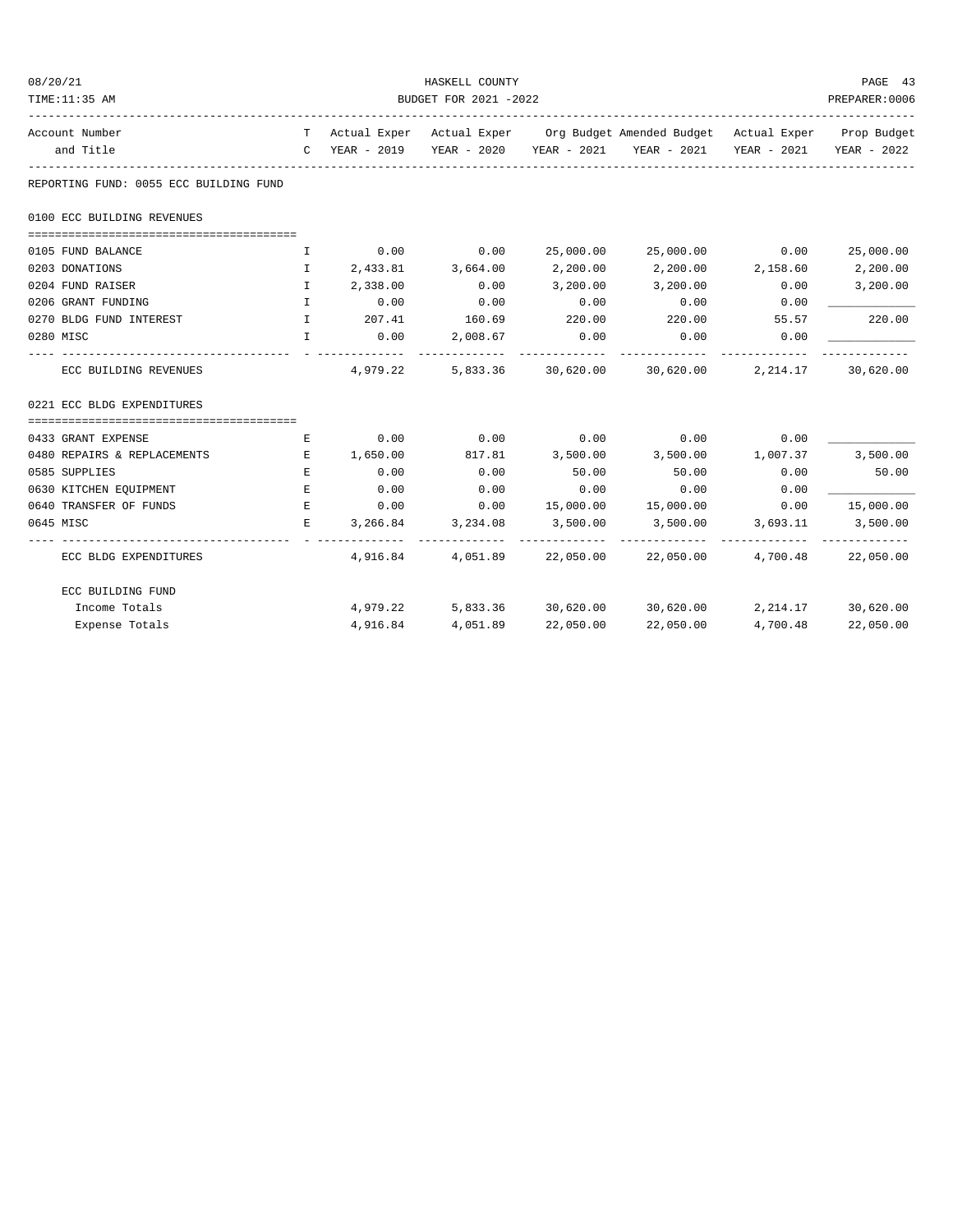| 08/20/21                          |                       |                     | HASKELL COUNTY       |        |                                                                                |             | PAGE 44     |  |  |
|-----------------------------------|-----------------------|---------------------|----------------------|--------|--------------------------------------------------------------------------------|-------------|-------------|--|--|
| TIME:11:35 AM                     | BUDGET FOR 2021 -2022 |                     |                      |        |                                                                                |             |             |  |  |
| Account Number                    |                       |                     |                      |        | T Actual Exper Actual Exper Org Budget Amended Budget Actual Exper Prop Budget |             |             |  |  |
| and Title                         |                       |                     |                      |        | C YEAR - 2019 YEAR - 2020 YEAR - 2021 YEAR - 2021                              | YEAR - 2021 | YEAR - 2022 |  |  |
| REPORTING FUND: 0058 SEIZURE FUND |                       |                     |                      |        |                                                                                |             |             |  |  |
| 0100 SEIZURE FUND REVENUES        |                       |                     |                      |        |                                                                                |             |             |  |  |
| 0105 FUND BALANCE                 | I.                    | 0.00                | 0.00                 | 800.00 | 800.00                                                                         | 0.00        | 250.00      |  |  |
| 0212 DIST ATTY SEIZURE FUNDS      | I                     | 0.00                | 0.00                 | 0.00   | 0.00                                                                           | 0.00        |             |  |  |
| 0220 DISTRICT CLERK               | I.                    | 0.00                | 0.00                 | 0.00   | 0.00                                                                           | 0.00        |             |  |  |
| 0270 SEIZURE FUND INTEREST        | $\mathbf{I}$          | 97.36               | 15.40                | 150.00 | 150.00                                                                         | 0.59        | 50.00       |  |  |
| 0280 MISC                         | $\mathbb{T}$          | 0.00                | 79.75                | 0.00   | 0.00                                                                           | 0.00        |             |  |  |
| 0690 INSURANCE PROCEEDS           | $\mathbf I$           | 0.00                | 0.00                 | 0.00   | 0.00                                                                           | 0.00        |             |  |  |
| SEIZURE FUND REVENUES             |                       | 97.36               | 95.15                | 950.00 | 950.00                                                                         | 0.59        | 300.00      |  |  |
| 0230 SEIZURE FUND EXPENDITURES    |                       |                     |                      |        |                                                                                |             |             |  |  |
| 0410 FICA                         | Е                     | 0.00                | 0.00                 | 0.00   | 0.00                                                                           | 0.00        |             |  |  |
| 0412 RETIREMENT                   | E                     | 0.00                | 0.00                 | 0.00   | 0.00                                                                           | 0.00        |             |  |  |
| 0445 TRAINING/TRAVEL EXP          | $\mathbf E$           | 180.83              | 214.17               | 0.00   | 0.00                                                                           | 0.00        |             |  |  |
| 0585 K-9 SUPPLIES                 | E                     | 0.00                | 0.00                 | 0.00   | 0.00                                                                           | 0.00        |             |  |  |
| 0630 EQUIPMENT                    | E.                    | 10,592.08           | $0.48 -$             | 0.00   | 0.00                                                                           | 455.96      |             |  |  |
| 0631 EQUIPMENT EXP                | E                     | 850.00              | 0.00                 | 0.00   | 0.00                                                                           | 0.00        |             |  |  |
| 0640 TRANSFER OF FUNDS            | E                     | 0.00                | 0.00                 | 0.00   | 0.00                                                                           | 0.00        |             |  |  |
| 0645 MISC                         | $\mathbf E$           | 481.85              | 2,109.39             | 800.00 | 800.00                                                                         | 0.00        | 300.00      |  |  |
| 0655 INVESTIGATION                | E                     | 0.00<br>----------- | 0.00                 | 0.00   | 0.00                                                                           | 0.00        |             |  |  |
| SEIZURE FUND EXPENDITURES         |                       |                     | $12,104.76$ 2,323.08 | 800.00 | 800.00                                                                         | 455.96      | 300.00      |  |  |
| SEIZURE FUND                      |                       |                     |                      |        |                                                                                |             |             |  |  |
| Income Totals                     |                       |                     | 97.36 95.15          | 950.00 |                                                                                | 950.00 0.59 | 300.00      |  |  |
| Expense Totals                    |                       | 12,104.76           | 2,323.08             | 800.00 | 800.00                                                                         | 455.96      | 300.00      |  |  |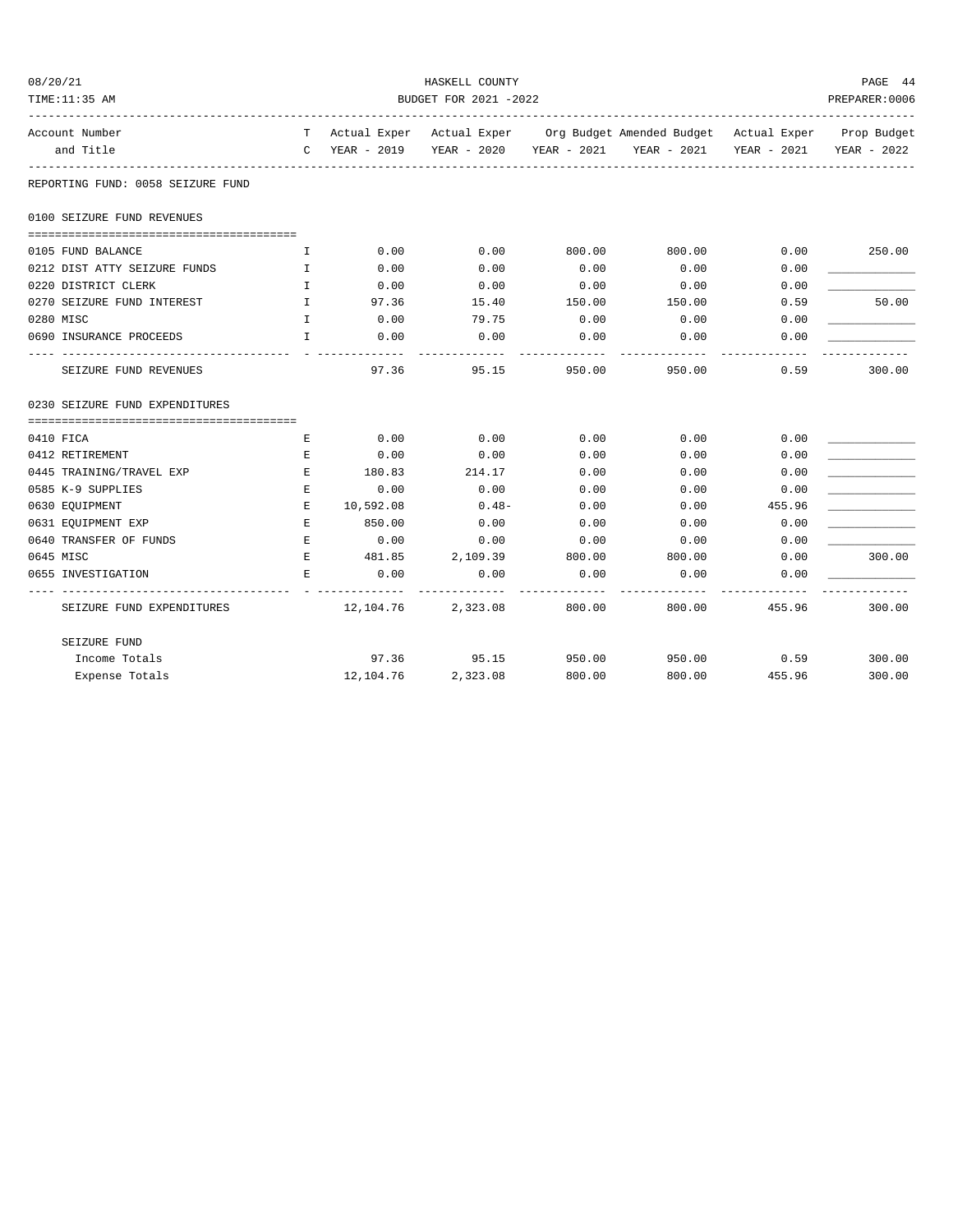| 08/20/21                                  |                                     |             |      | PAGE 45       |                                                                                |      |          |  |  |
|-------------------------------------------|-------------------------------------|-------------|------|---------------|--------------------------------------------------------------------------------|------|----------|--|--|
| TIME:11:35 AM                             | BUDGET FOR 2021 -2022               |             |      |               |                                                                                |      |          |  |  |
| Account Number                            |                                     |             |      |               | T Actual Exper Actual Exper Org Budget Amended Budget Actual Exper Prop Budget |      |          |  |  |
| and Title                                 |                                     |             |      |               | C YEAR - 2019 YEAR - 2020 YEAR - 2021 YEAR - 2021 YEAR - 2021 YEAR - 2022      |      |          |  |  |
| REPORTING FUND: 0059 ANCHOR PAVILION FUND |                                     |             |      |               |                                                                                |      |          |  |  |
| 0100 PAVILION FUND REVENUES               |                                     |             |      |               |                                                                                |      |          |  |  |
|                                           |                                     |             |      |               |                                                                                |      |          |  |  |
| 0105 FUND BALANCE                         | $\mathbb{T}$                        | 0.00        | 0.00 |               | 2,046.00 2,046.00                                                              | 0.00 | 2,046.00 |  |  |
| 0203 DONATIONS                            | $\mathbf{T}$                        | 0.00        | 0.00 | 0.00          | 0.00                                                                           | 0.00 |          |  |  |
| 0204 PAVILION FUND RAISER                 | $\mathbf{I}$                        | 0.00        | 0.00 | 0.00          | 0.00                                                                           | 0.00 |          |  |  |
| 0270 PAVILION FUND INTEREST               | <b>The Community of The Table T</b> | 16.00 13.05 |      | 15.00         | 15.00                                                                          | 4.73 | 15.00    |  |  |
| 0380 TRANSFER OF FUNDS                    | $\mathbb{I}$                        | 0.00        | 0.00 | 0.00          | 0.00                                                                           | 0.00 |          |  |  |
| PAVILION FUND REVENUES                    |                                     |             |      | ------------- | -------------------------------<br>16.00 13.05 2,061.00 2,061.00               | 4.73 | 2,061.00 |  |  |
| 0235 PAVILION FUND EXPENDITURES           |                                     |             |      |               |                                                                                |      |          |  |  |
| 0203 FUND RAISER EXPENSE                  | Е                                   |             |      |               | $0.00$ $0.00$ $0.00$ $0.00$ $0.00$                                             | 0.00 |          |  |  |
| 0643 PAVILION CONSTRUCTION                | E.                                  | 0.00        | 0.00 |               | 2,061.00 2,061.00                                                              | 0.00 | 2,061.00 |  |  |
| 0645 PAVILION FUND MISC.                  | E.                                  | 0.00        | 0.00 | 0.00          | 0.00                                                                           | 0.00 |          |  |  |
| PAVILION FUND EXPENDITURES                |                                     | 0.00        | 0.00 | 2,061.00      | 2,061.00                                                                       | 0.00 | 2,061.00 |  |  |
| ANCHOR PAVILION FUND                      |                                     |             |      |               |                                                                                |      |          |  |  |
| Income Totals                             |                                     |             |      |               | $16.00$ $13.05$ $2,061.00$ $2,061.00$                                          | 4.73 | 2,061.00 |  |  |
| Expense Totals                            |                                     | 0.00        | 0.00 | 2,061.00      | 2,061.00                                                                       | 0.00 | 2,061.00 |  |  |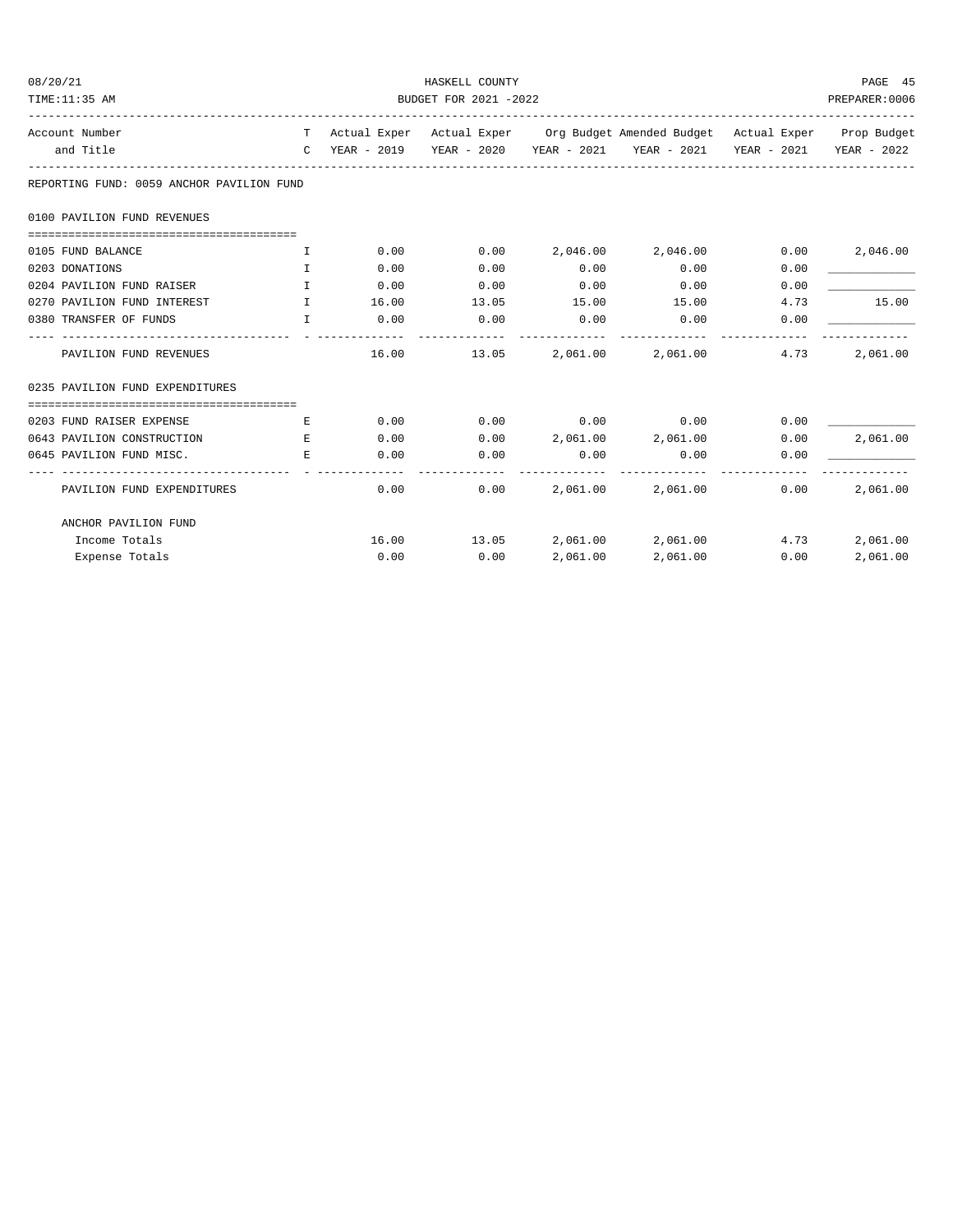| 08/20/21                                              | HASKELL COUNTY        |             |      |                |                                                                                |       |              |  |
|-------------------------------------------------------|-----------------------|-------------|------|----------------|--------------------------------------------------------------------------------|-------|--------------|--|
| TIME: 11:35 AM                                        | BUDGET FOR 2021 -2022 |             |      |                |                                                                                |       |              |  |
| Account Number                                        |                       |             |      |                | T Actual Exper Actual Exper Org Budget Amended Budget Actual Exper Prop Budget |       |              |  |
| and Title                                             |                       |             |      |                | C YEAR - 2019 YEAR - 2020 YEAR - 2021 YEAR - 2021 YEAR - 2021 YEAR - 2022      |       |              |  |
| REPORTING FUND: 0061 FAMILY PROTECTION FUND           |                       |             |      |                |                                                                                |       |              |  |
| 0100 FAMILY PROTECTION REVENUES                       |                       |             |      |                |                                                                                |       |              |  |
| 0105 FUND BALANCE                                     | $\mathbf{T}$          |             |      |                | $0.00$ $0.00$ $0.00$ $0.00$ $0.00$ $0.00$ $0.00$ $0.00$ $0.00$                 |       |              |  |
| 0215 COUNTY CLERK                                     | $\mathbf{T}$          | 0.00        | 0.00 | 0.00           | 0.00                                                                           | 0.00  |              |  |
| <b>The Contract of The Table 1</b><br>0220 DIST CLERK |                       | 32.00 28.00 |      | 46.00          | 46.00                                                                          | 34.00 | 46.00        |  |
| 0221 CHILD ABUSE PREVENTION $I$ 112.26 10.72          |                       |             |      | 25.00          | $25.00$ 0.00 25.00                                                             |       |              |  |
| FAMILY PROTECTION REVENUES                            |                       |             |      | -------------- | $144.26$ 38.72 871.00 871.00                                                   |       | 34.00 871.00 |  |
| 0245 FAMILY PROTECTION EXPENDITURES                   |                       |             |      |                |                                                                                |       |              |  |
| 0655 SERVICE PROVIDER                                 | E.                    |             |      |                | $0.00$ $0.00$ $871.00$ $871.00$ $0.00$ $871.00$                                |       |              |  |
| FAMILY PROTECTION EXPENDITURES                        |                       | 0.00        | 0.00 | -------------  | 871.00 871.00                                                                  | 0.00  | 871.00       |  |
| FAMILY PROTECTION FUND                                |                       |             |      |                |                                                                                |       |              |  |
| Income Totals                                         |                       |             |      |                | $144.26$ $38.72$ $871.00$ $871.00$ $34.00$ $871.00$                            |       |              |  |
| Expense Totals                                        |                       | 0.00        | 0.00 | 871.00         | 871.00                                                                         | 0.00  | 871.00       |  |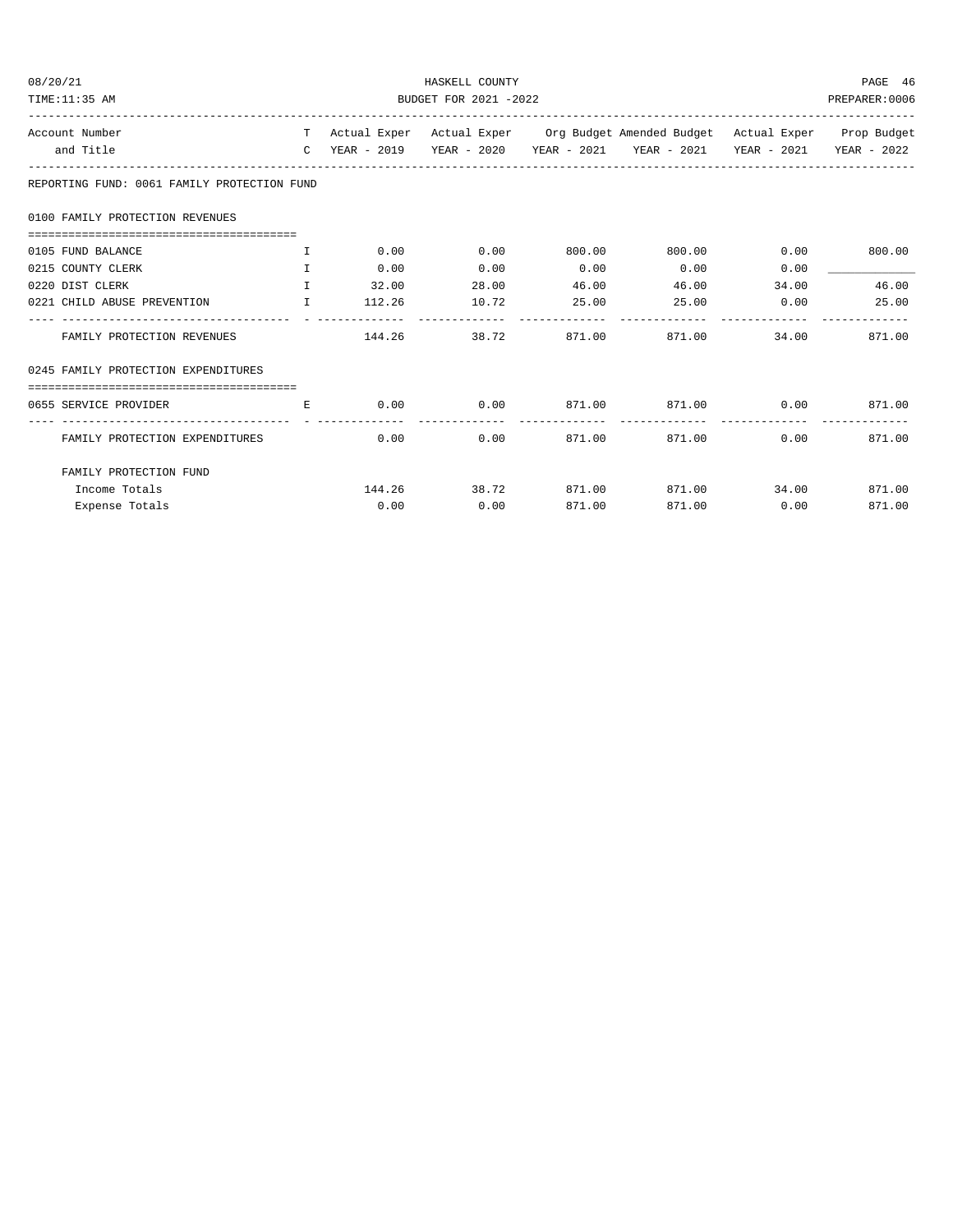| 08/20/21                                                                             | HASKELL COUNTY                                          |                      |      |                                                                                |            |      |  |  |
|--------------------------------------------------------------------------------------|---------------------------------------------------------|----------------------|------|--------------------------------------------------------------------------------|------------|------|--|--|
| TIME:11:35 AM                                                                        | BUDGET FOR 2021 -2022                                   |                      |      |                                                                                |            |      |  |  |
| Account Number                                                                       |                                                         |                      |      | T Actual Exper Actual Exper Org Budget Amended Budget Actual Exper Prop Budget |            |      |  |  |
| and Title                                                                            |                                                         |                      |      | C YEAR - 2019 YEAR - 2020 YEAR - 2021 YEAR - 2021 YEAR - 2021 YEAR - 2022      |            |      |  |  |
| REPORTING FUND: 0062 GRANT MANAGEMENT FUND                                           |                                                         |                      |      |                                                                                |            |      |  |  |
| 0100 EMERGENCY MGMT INCOME                                                           |                                                         |                      |      |                                                                                |            |      |  |  |
|                                                                                      |                                                         |                      |      |                                                                                |            |      |  |  |
| 0181 STATE COMPTROLLER THE S.337.84 37.625.00 0.00 0.00 345,208.63 ______________    |                                                         |                      |      |                                                                                |            |      |  |  |
| 0280 MISC                                                                            | $\qquad \qquad 1 \qquad \qquad 0.00 \qquad \qquad 0.00$ |                      |      | $0.00$ $0.00$ $37,790.00$                                                      |            |      |  |  |
| EMERGENCY MGMT INCOME                                                                |                                                         |                      |      | $5,337.84$ $37,625.00$ $0.00$ $0.00$ $382,998.63$                              |            | 0.00 |  |  |
| 0246 EMERGENCY MGMT EXPENSE                                                          |                                                         |                      |      |                                                                                |            |      |  |  |
| -------------------------------------                                                |                                                         |                      |      |                                                                                |            |      |  |  |
| 0433 EMERGENCY MGMT EXP REIMB $E = 3,275.76$ 37,625.00 $0.00$ 0.00 $272,140.00$ 0.00 |                                                         |                      |      |                                                                                |            |      |  |  |
| EMERGENCY MGMT EXPENSE                                                               |                                                         |                      |      | $3,275.76$ $37,625.00$ 0.00 0.00 272,140.00                                    |            | 0.00 |  |  |
| GRANT MANAGEMENT FUND                                                                |                                                         |                      |      |                                                                                |            |      |  |  |
| Income Totals                                                                        |                                                         |                      |      | $5,337.84$ $37,625.00$ 0.00 0.00                                               | 382,998.63 | 0.00 |  |  |
| Expense Totals                                                                       |                                                         | 3, 275.76 37, 625.00 | 0.00 | 0.00                                                                           | 272,140.00 | 0.00 |  |  |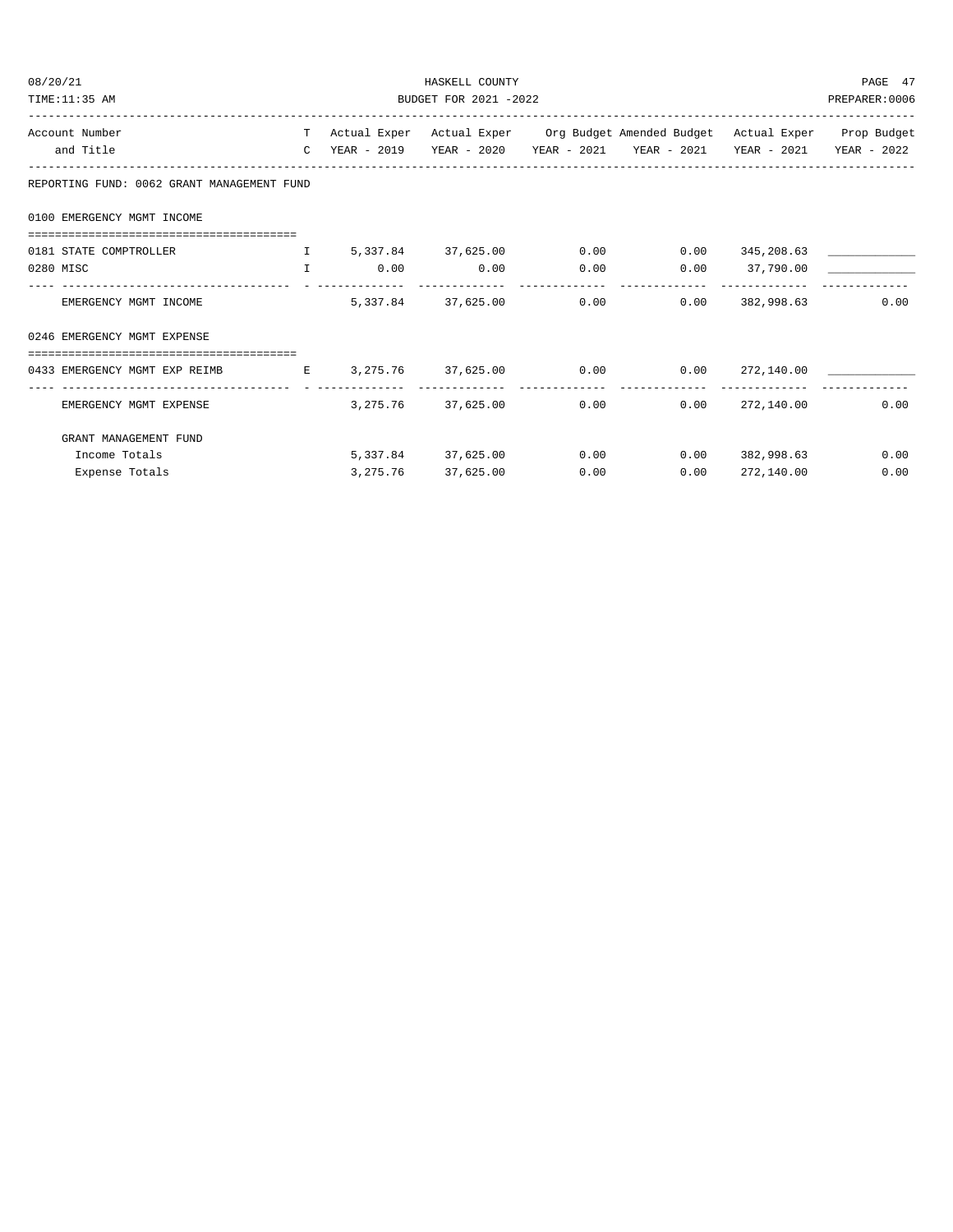| 08/20/21                                                                                |                       |            | HASKELL COUNTY    |            |                                                                                |                     | PAGE 48                   |  |
|-----------------------------------------------------------------------------------------|-----------------------|------------|-------------------|------------|--------------------------------------------------------------------------------|---------------------|---------------------------|--|
| TIME:11:35 AM                                                                           | BUDGET FOR 2021 -2022 |            |                   |            |                                                                                |                     |                           |  |
| Account Number                                                                          |                       |            |                   |            | T Actual Exper Actual Exper Org Budget Amended Budget Actual Exper Prop Budget |                     |                           |  |
| and Title                                                                               |                       |            |                   |            | C YEAR - 2019 YEAR - 2020 YEAR - 2021 YEAR - 2021                              |                     | YEAR - 2021   YEAR - 2022 |  |
| REPORTING FUND: 0063 COUNTY FEE ACCOUNT                                                 |                       |            |                   |            |                                                                                |                     |                           |  |
| 0100 COUNTY FEE ACCT REVENUES                                                           |                       |            |                   |            |                                                                                |                     |                           |  |
| 0105 FUND BALANCE                                                                       | $\mathbf{I}$          | 0.00       | 0.00              |            | $17,442.00$ $17,442.00$ $0.00$ $17,442.00$                                     |                     |                           |  |
| 0185 JUSTICE OF PEACE<br>. The contract of the contract $\mathbf I$ , and $\mathbf I$ , |                       | 155,349.88 | 0.49              | 165,000.00 | 165,000.00                                                                     | 117,286.47          | 165,000.00                |  |
| 0215 COUNTY CLERK                                                                       | $\mathbf{I}$          | 142,885.61 | 0.24              | 140,000.00 | 140,000.00                                                                     | 122,255.81          | 140,000.00                |  |
| 0220 DISTRICT CLERK-COST                                                                | $\mathbf{I}$          | 53,624.70  | 0.37              | 68,000.00  | 68,000.00                                                                      | 62,655.86           | 68,000.00                 |  |
| 0221 DIST CLERK-DEL TAX                                                                 | $\mathbb{I}$          | 17,135.10  | $0.13 -$          | 18,000.00  | 18,000.00                                                                      | 11,669.06           | 18,000.00                 |  |
| 0234 RESTITUTION                                                                        | $\mathbf{I}$          | 2,201.50   | $0.28 -$          | 0.00       | 0.00                                                                           | 55.10               |                           |  |
| 0270 INTEREST                                                                           | $\mathbf{I}$          | 0.00       | 0.00              | 0.00       | 0.00                                                                           | 0.00                |                           |  |
| COUNTY FEE ACCT REVENUES                                                                |                       |            | 371, 196. 79 0.69 |            | 408,442.00 408,442.00 313,922.30 408,442.00                                    |                     | -----------               |  |
| 0247 COUNTY FEE ACCT EXPENSES                                                           |                       |            |                   |            |                                                                                |                     |                           |  |
|                                                                                         |                       |            |                   |            |                                                                                |                     |                           |  |
| 0185 JUSTICE OF PEACE                                                                   | Е                     | 154,796.38 | 0.35              |            |                                                                                | 114,917.85          | 165,000.00                |  |
| 0215 CO CLERK                                                                           | E                     | 142,657.43 | 0.02              | 150,000.00 | 150,000.00                                                                     | 122,937.02          | 150,000.00                |  |
| 0220 DIST CLERK-COST                                                                    | E                     | 54,475.52  | 0.45              | 25,000.00  | 25,000.00                                                                      | 62,021.37           | 25,000.00                 |  |
| 0221 DIST CLERK-DEL TAX                                                                 | E                     | 17,316.80  | $0.13 -$          | 40,000.00  | 40,000.00                                                                      | 11,869.06 40,000.00 |                           |  |
| 0225 DIST CLERK-CRIMINAL                                                                | Е                     | 298.32     | 0.29              | 27,442.00  | 27,442.00                                                                      | 89.10               | 27,442.00                 |  |
| COUNTY FEE ACCT EXPENSES                                                                |                       | 369,544.45 |                   |            | $0.98$ $407,442.00$ $407,442.00$ $311,834.40$ $407,442.00$                     |                     |                           |  |
| COUNTY FEE ACCOUNT                                                                      |                       |            |                   |            |                                                                                |                     |                           |  |
| Income Totals                                                                           |                       | 371,196.79 |                   |            | $0.69$ $408,442.00$ $408,442.00$ $313,922.30$ $408,442.00$                     |                     |                           |  |
| Expense Totals                                                                          |                       | 369,544.45 | 0.98              | 407,442.00 | 407,442.00                                                                     |                     | 311,834.40 407,442.00     |  |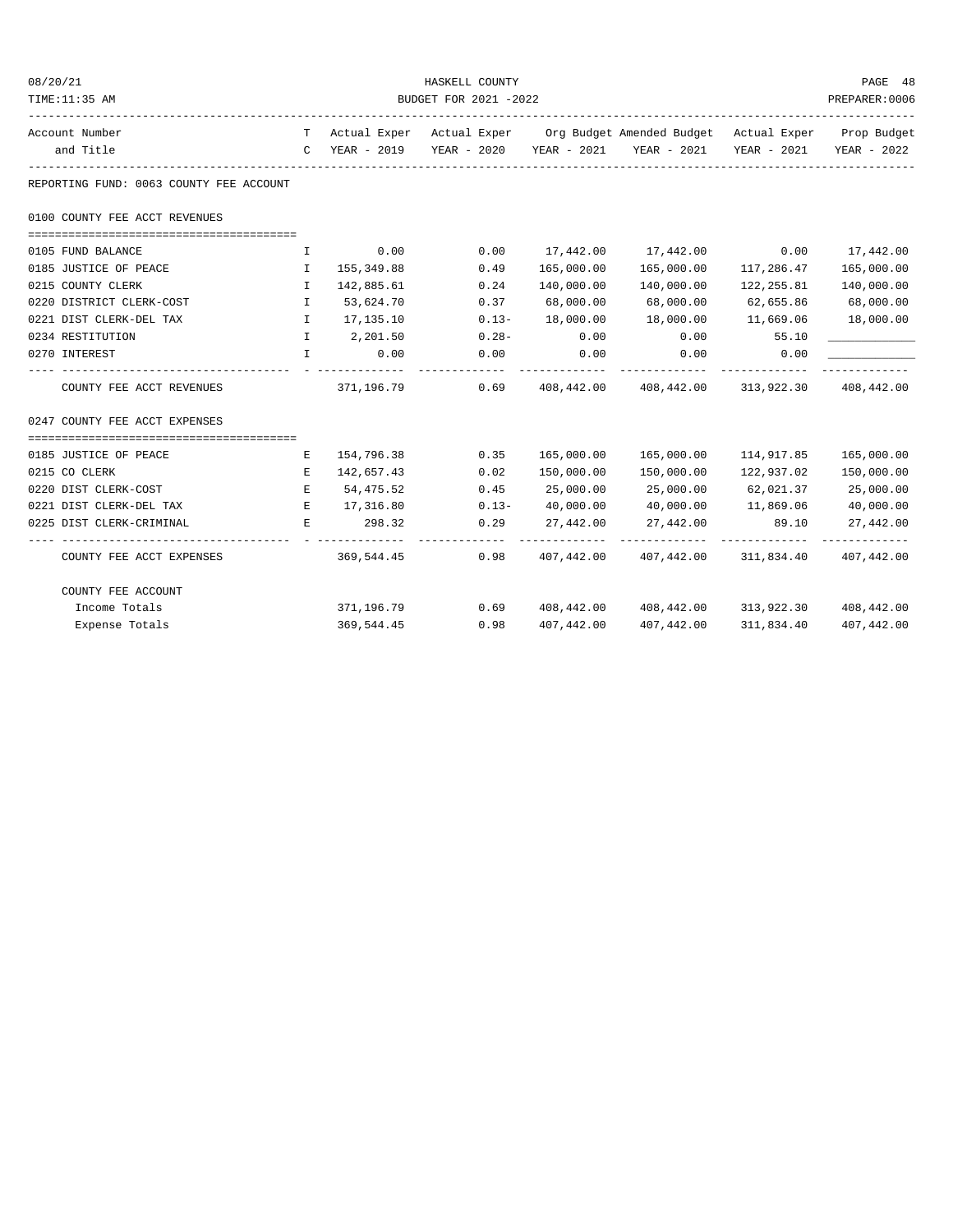| 08/20/21                                                   |                                       |          | HASKELL COUNTY                                                   |  |                                                                                |      | PAGE 49                   |  |
|------------------------------------------------------------|---------------------------------------|----------|------------------------------------------------------------------|--|--------------------------------------------------------------------------------|------|---------------------------|--|
| TIME:11:35 AM                                              | BUDGET FOR 2021 -2022                 |          |                                                                  |  |                                                                                |      |                           |  |
| Account Number                                             |                                       |          |                                                                  |  | T Actual Exper Actual Exper Org Budget Amended Budget Actual Exper Prop Budget |      |                           |  |
| and Title                                                  |                                       |          |                                                                  |  | C YEAR - 2019 YEAR - 2020 YEAR - 2021 YEAR - 2021 YEAR - 2021 YEAR - 2022      |      |                           |  |
| REPORTING FUND: 0064 CO & DIST CLK TECH                    |                                       |          |                                                                  |  |                                                                                |      |                           |  |
| 0100 CO & DIST CLK REVENUES                                |                                       |          |                                                                  |  |                                                                                |      |                           |  |
| 0105 CO & DIST CLK FUND BALANCE                            | $\mathbf{I}$ . The state $\mathbf{I}$ |          |                                                                  |  | $0.00$ $0.00$ $0.142.00$ $0.142.00$ $0.00$                                     |      | 4,142.00                  |  |
| 0215 CO CLK TECH FEES<br><b>The Community of The Terms</b> |                                       |          |                                                                  |  | 96.17 123.55 130.00 130.00 81.15 130.00                                        |      |                           |  |
| 0220 DIST CLK TECH FEES                                    |                                       |          | $\qquad \qquad 118.63 \qquad \qquad 203.00 \qquad \qquad 260.00$ |  | 260.00 144.92 260.00                                                           |      |                           |  |
| CO & DIST CLK REVENUES                                     |                                       |          |                                                                  |  | 214.80 326.55 4,532.00 4,532.00 226.07                                         |      | 4,532.00                  |  |
| 0248 CO & DIST CLK TECH EXPENSE                            |                                       |          |                                                                  |  |                                                                                |      |                           |  |
| 0215 CO CLK EXP                                            | E                                     | 0.00     |                                                                  |  | $0.00$ 300.00 300.00                                                           |      | $0.00$ 300.00             |  |
| 0220 DIST CLK EXP                                          | E.                                    | 266.86   | 0.00                                                             |  | $1,000.00$ $1,000.00$                                                          | 0.00 | 1,000.00                  |  |
| 0280 MISC                                                  | $E_{\rm{c}}$                          | 0.00     | 0.00                                                             |  | 50.00 50.00                                                                    |      | $0.00$ 50.00              |  |
| 0652 COMPUTER EXP                                          | E.                                    | 1,716.00 |                                                                  |  | $0.00$ $3,182.00$ $3,182.00$                                                   | 0.00 | 3,182.00                  |  |
| CO & DIST CLK TECH EXPENSE                                 |                                       | 1,982.86 |                                                                  |  | $0.00$ $4.532.00$ $4.532.00$                                                   | 0.00 | -------------<br>4,532.00 |  |
| CO & DIST CLK TECH                                         |                                       |          |                                                                  |  |                                                                                |      |                           |  |
| Income Totals                                              |                                       |          |                                                                  |  | 214.80 326.55 4,532.00 4,532.00 226.07                                         |      | 4,532.00                  |  |
| Expense Totals                                             |                                       |          | 1,982.86 0.00                                                    |  | 4,532.00 4,532.00 0.00                                                         |      | 4,532.00                  |  |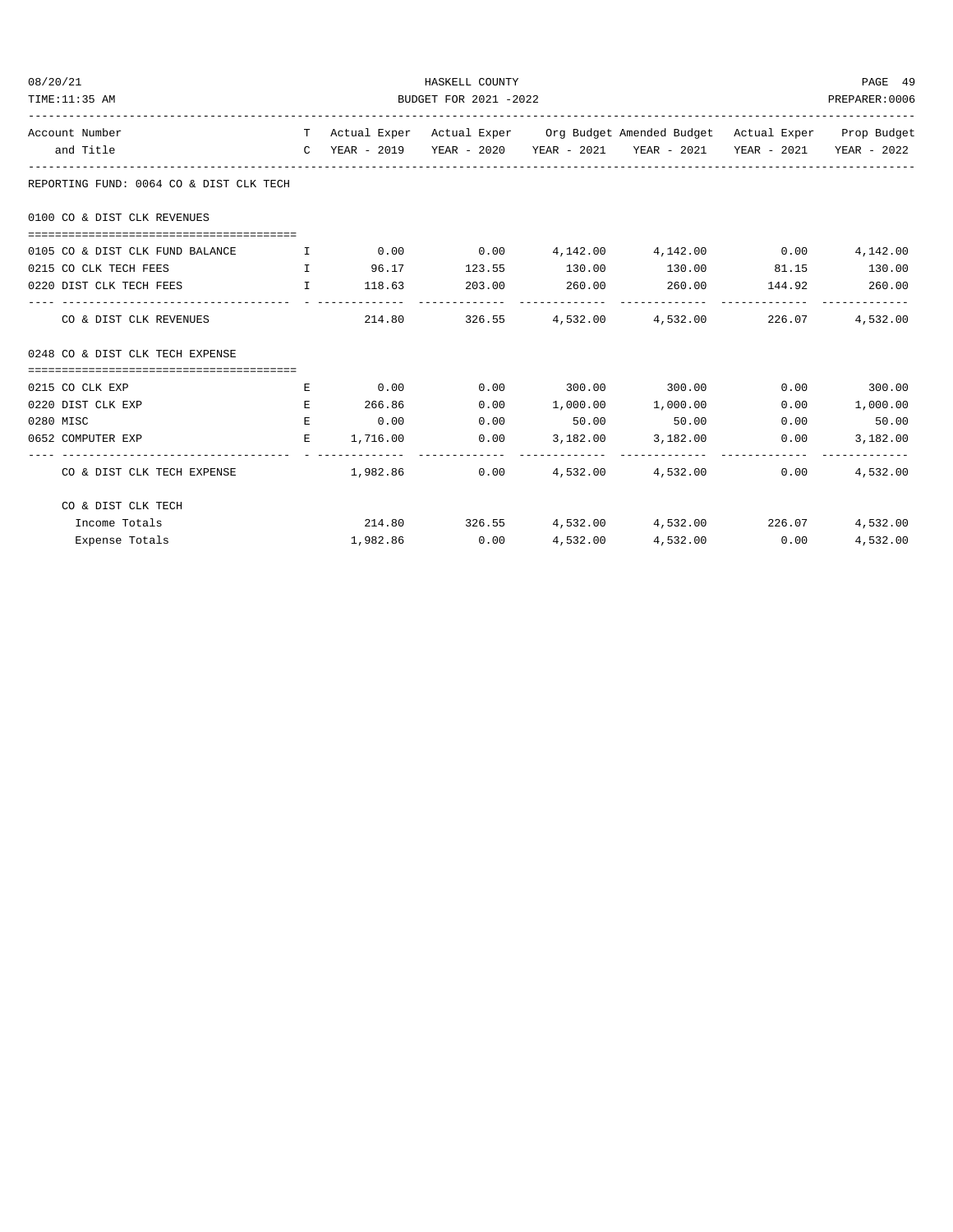| 08/20/21       |                                                                 |                       |               | HASKELL COUNTY         |  |                                                                                |      | PAGE 50                    |  |
|----------------|-----------------------------------------------------------------|-----------------------|---------------|------------------------|--|--------------------------------------------------------------------------------|------|----------------------------|--|
| TIME:11:35 AM  |                                                                 | BUDGET FOR 2021 -2022 |               |                        |  |                                                                                |      |                            |  |
| Account Number |                                                                 |                       |               |                        |  | T Actual Exper Actual Exper Org Budget Amended Budget Actual Exper Prop Budget |      |                            |  |
|                | and Title                                                       |                       |               |                        |  | C YEAR - 2019 YEAR - 2020 YEAR - 2021 YEAR - 2021 YEAR - 2021 YEAR - 2022      |      |                            |  |
|                | REPORTING FUND: 0065 CO & DIST CLK CT REC PRES                  |                       |               |                        |  |                                                                                |      |                            |  |
|                | 0100 CO & DIST CLK CT REC PRES REVENUES                         |                       |               |                        |  |                                                                                |      |                            |  |
|                | 0105 CO & DIST CLK CT REC FUND BALANCE I                        |                       |               |                        |  | $0.00$ $0.00$ $3,834.00$ $3,834.00$ $0.00$                                     |      | 3,834.00                   |  |
|                | 0215 CO CLK CT REC PRES<br><b>The Community of The Table 19</b> |                       | 450.00 230.00 |                        |  | $230.00$ $230.00$ $330.00$ $230.00$                                            |      |                            |  |
|                | 0220 DIST CLK CT REC PRES                                       |                       |               | T 450.00 430.00 600.00 |  | 600.00                                                                         |      | 540.00 600.00              |  |
|                | CO & DIST CLK CT REC PRES REVENUES                              |                       |               |                        |  | $900.00$ $660.00$ $4.664.00$ $4.664.00$ $870.00$                               |      | 4,664.00                   |  |
|                | 0249 CO & DIST CLK CT REC PRES EXPENSE                          |                       |               |                        |  |                                                                                |      |                            |  |
|                |                                                                 |                       |               |                        |  |                                                                                |      |                            |  |
|                | 0215 CO CLK EXPENSE                                             | Е                     | 0.00          |                        |  | $0.00$ 1,200.00 1,200.00                                                       | 0.00 | 1,200.00                   |  |
|                | 0220 DIST CLK EXPENSE                                           | E.                    | 0.00          | 0.00                   |  | $1,200.00$ $1,200.00$                                                          | 0.00 | 1,200.00                   |  |
|                | 0280 MISC EXPENSE                                               | E.                    | 0.00          | 0.00                   |  | 400.00 400.00                                                                  |      | $0.00$ 400.00              |  |
|                | 0652 COMPUTER EXPENSE                                           | Е                     |               | 0.00<br>0.00           |  | 1,864.00 1,864.00                                                              | 0.00 | 1,864.00<br>-------------- |  |
|                | CO & DIST CLK CT REC PRES EXPENSE                               |                       | 0.00          |                        |  | $0.00$ 4,664.00 4,664.00                                                       | 0.00 | 4,664.00                   |  |
|                | CO & DIST CLK CT REC PRES                                       |                       |               |                        |  |                                                                                |      |                            |  |
|                | Income Totals                                                   |                       |               |                        |  | $900.00$ 660.00 $4,664.00$ $4,664.00$ 870.00                                   |      | 4,664.00                   |  |
|                | Expense Totals                                                  |                       | 0.00          | 0.00                   |  | 4,664.00 4,664.00 0.00                                                         |      | 4,664.00                   |  |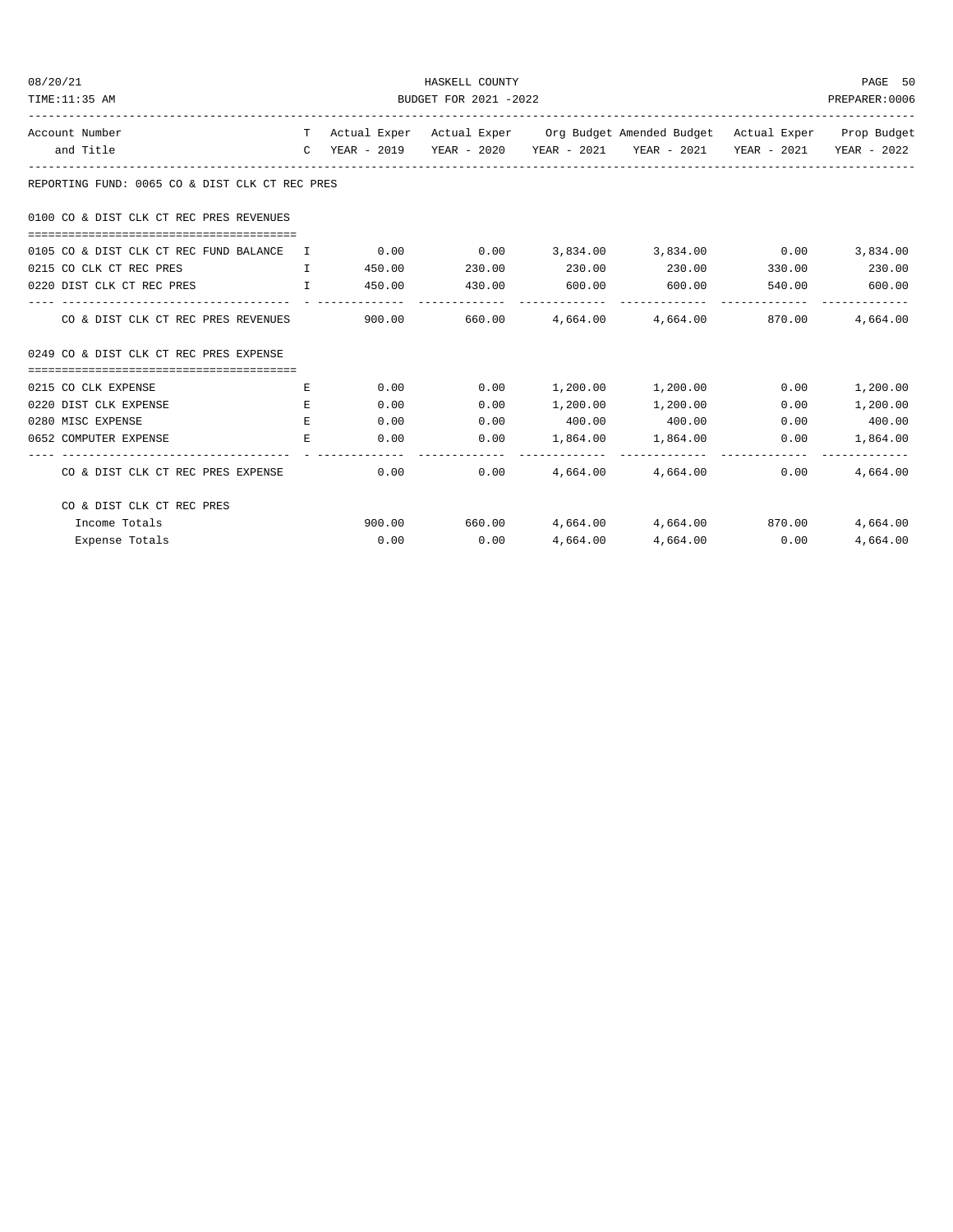| 08/20/21                                     | HASKELL COUNTY        |                                      |                    |                     |                                                                                |      |                         |  |  |
|----------------------------------------------|-----------------------|--------------------------------------|--------------------|---------------------|--------------------------------------------------------------------------------|------|-------------------------|--|--|
| TIME:11:35 AM                                | BUDGET FOR 2021 -2022 |                                      |                    |                     |                                                                                |      |                         |  |  |
| Account Number                               |                       |                                      |                    |                     | T Actual Exper Actual Exper Org Budget Amended Budget Actual Exper Prop Budget |      |                         |  |  |
| and Title                                    |                       |                                      |                    |                     | C YEAR - 2019 YEAR - 2020 YEAR - 2021 YEAR - 2021                              |      | YEAR - 2021 YEAR - 2022 |  |  |
| REPORTING FUND: 0067 SHERIFF FEDERAL SEIZURE |                       |                                      |                    |                     |                                                                                |      |                         |  |  |
| 0100 SHERIFF FED. SEIZURE REV.               |                       |                                      |                    |                     |                                                                                |      |                         |  |  |
| 0105 FUND BALANCE                            | Ι.                    | 0.00                                 | 0.00               | 0.00                | 0.00                                                                           | 0.00 |                         |  |  |
| 0212 DIST ATTY SEIZURE                       | $\mathbf{I}$          | 0.00                                 | 0.00               | 0.00                | 0.00                                                                           | 0.00 |                         |  |  |
| 0270 INTEREST                                | $\mathbf{I}$          | 0.00                                 | 0.00               | 0.00                | 0.00                                                                           | 0.00 |                         |  |  |
| 0280 MISC                                    | $\mathbf{I}$          | 0.00                                 | 0.00               | 0.00                | 0.00                                                                           | 0.00 |                         |  |  |
| SHERIFF FED. SEIZURE REV.                    |                       | 0.00                                 | 0.00               | -----------<br>0.00 | ------------<br>0.00                                                           | 0.00 | 0.00                    |  |  |
| 0251 SHERIFF FED. SEIZURE EXPEND.            |                       |                                      |                    |                     |                                                                                |      |                         |  |  |
|                                              |                       |                                      |                    |                     |                                                                                |      |                         |  |  |
| 0410 FICA                                    | E.                    | 0.00                                 | 0.00               | 0.00                | 0.00                                                                           | 0.00 |                         |  |  |
| 0412 RETIREMENT                              | Е                     | 0.00                                 | 0.00               | 0.00                | 0.00                                                                           | 0.00 |                         |  |  |
| 0417 SALARY SUPPLEMENT                       | $\mathbf E$           | 0.00                                 | 0.00               | 0.00                | 0.00                                                                           | 0.00 |                         |  |  |
| 0445 TRAINING/TRAVEL EXP                     | E.                    | 0.00                                 | 0.00               | 0.00                | 0.00                                                                           | 0.00 |                         |  |  |
| 0585 K-9 EXPENSE                             | E                     | 0.00                                 | 0.00               | 0.00                | 0.00                                                                           | 0.00 |                         |  |  |
| 0630 EQUIPMENT                               | E                     | 0.00                                 | 0.00               | 0.00                | 0.00                                                                           | 0.00 |                         |  |  |
| 0645 MISC                                    | E.                    | 0.00                                 | 0.00               | 0.00                | 0.00                                                                           | 0.00 |                         |  |  |
| 0652 COMPUTER EXP                            | $\mathbf E$           | 0.00                                 | 0.00               | 0.00                | 0.00                                                                           | 0.00 |                         |  |  |
| 0655 INVESTIGATION                           | $\mathbf E$           | 0.00<br>----------- - -------------- | 0.00<br>---------- | 0.00<br>----------- | 0.00                                                                           | 0.00 |                         |  |  |
| SHERIFF FED. SEIZURE EXPEND.                 |                       | 0.00                                 | 0.00               | 0.00                | 0.00                                                                           | 0.00 | 0.00                    |  |  |
| SHERIFF FEDERAL SEIZURE                      |                       |                                      |                    |                     |                                                                                |      |                         |  |  |
| Income Totals                                |                       | 0.00                                 | 0.00               | 0.00                | 0.00                                                                           | 0.00 | 0.00                    |  |  |
| Expense Totals                               |                       | 0.00                                 | 0.00               | 0.00                | 0.00                                                                           | 0.00 | 0.00                    |  |  |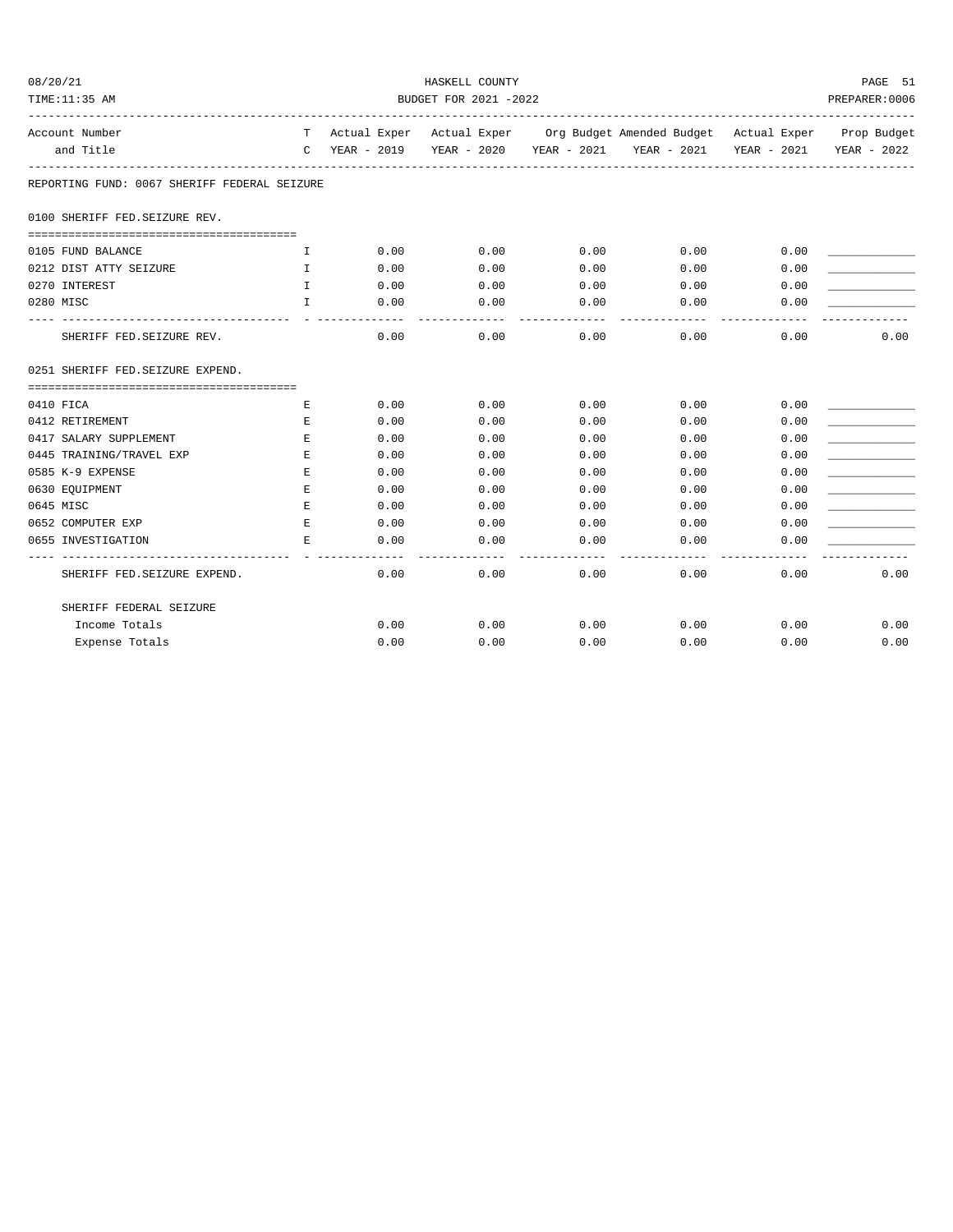| 08/20/21                                 | HASKELL COUNTY |                       |                                                                           |  |                                                                                |      | PAGE 52       |  |  |
|------------------------------------------|----------------|-----------------------|---------------------------------------------------------------------------|--|--------------------------------------------------------------------------------|------|---------------|--|--|
| TIME:11:35 AM                            |                | BUDGET FOR 2021 -2022 |                                                                           |  |                                                                                |      |               |  |  |
| Account Number                           |                |                       |                                                                           |  | T Actual Exper Actual Exper Org Budget Amended Budget Actual Exper Prop Budget |      |               |  |  |
| and Title                                |                |                       |                                                                           |  | C YEAR - 2019 YEAR - 2020 YEAR - 2021 YEAR - 2021 YEAR - 2021 YEAR - 2022      |      |               |  |  |
| REPORTING FUND: 0068 SHERIFF LEOSE FUNDS |                |                       |                                                                           |  |                                                                                |      |               |  |  |
| 0100 LEOSE FUND REVENUES                 |                |                       |                                                                           |  |                                                                                |      |               |  |  |
|                                          |                |                       |                                                                           |  |                                                                                |      |               |  |  |
| 0105 LEOSE FUND BALANCE                  |                |                       | $\qquad \qquad 1\qquad \qquad 0.00\qquad \qquad 0.00\qquad \qquad 711.00$ |  | 711.00                                                                         |      | $0.00$ 711.00 |  |  |
| 0196 SHERIFF ALLOCATION                  |                |                       | $1,310.86$ $1,296.33$ 900.00                                              |  | 900.00                                                                         | 0.00 | 900.00        |  |  |
| LEOSE FUND REVENUES                      |                |                       |                                                                           |  | $1,310.86$ $1,296.33$ $1,611.00$ $1,611.00$                                    | 0.00 | 1,611.00      |  |  |
| 0252 LEOSE EXPENSE                       |                |                       |                                                                           |  |                                                                                |      |               |  |  |
|                                          |                |                       |                                                                           |  |                                                                                |      |               |  |  |
| 0476 LEOSE TRAVEL/SCHOOL                 |                |                       |                                                                           |  | E 79.35 0.00 $1,611.00$ $1,611.00$ $120.00$ $1,611.00$                         |      |               |  |  |
| LEOSE EXPENSE                            |                |                       | 79.35                                                                     |  | $0.00$ 1,611.00 1,611.00 120.00                                                |      | 1,611.00      |  |  |
| SHERIFF LEOSE FUNDS                      |                |                       |                                                                           |  |                                                                                |      |               |  |  |
| Income Totals                            |                |                       |                                                                           |  | $1,310.86$ $1,296.33$ $1,611.00$ $1,611.00$ $0.00$                             |      | 1,611.00      |  |  |
| Expense Totals                           |                |                       | 79.35<br>0.00                                                             |  | 1,611.00    1,611.00    120.00                                                 |      | 1,611.00      |  |  |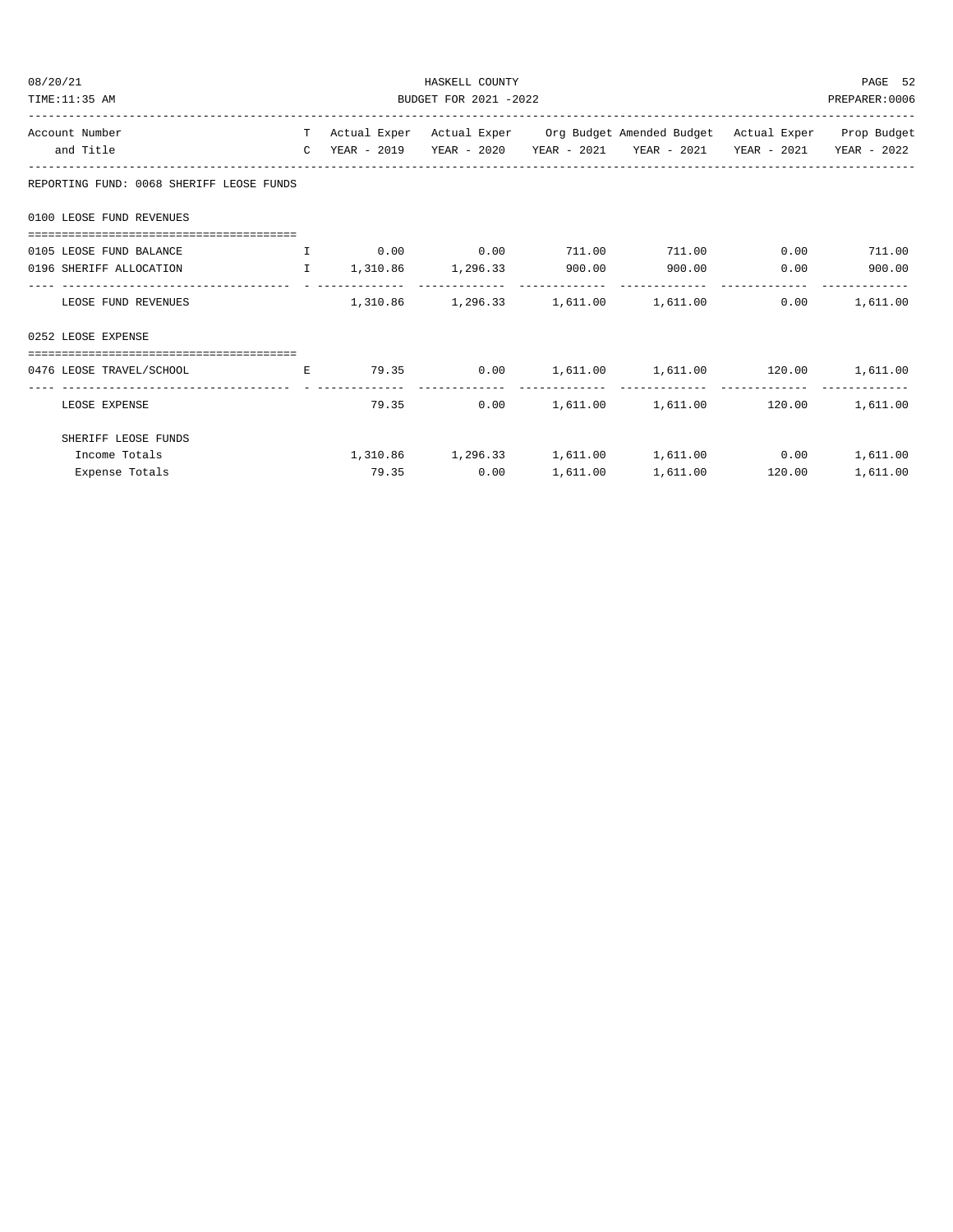| 08/20/21                                                                                                                     | HASKELL COUNTY        |                     |  |                                                                                                                                                                           |                 |      |  |  |
|------------------------------------------------------------------------------------------------------------------------------|-----------------------|---------------------|--|---------------------------------------------------------------------------------------------------------------------------------------------------------------------------|-----------------|------|--|--|
| TIME:11:35 AM                                                                                                                | BUDGET FOR 2021 -2022 |                     |  |                                                                                                                                                                           |                 |      |  |  |
| Account Number                                                                                                               |                       |                     |  | T Actual Exper Actual Exper Org Budget Amended Budget Actual Exper Prop Budget                                                                                            |                 |      |  |  |
| and Title                                                                                                                    |                       |                     |  | C YEAR - 2019    YEAR - 2020    YEAR - 2021    YEAR - 2021    YEAR - 2021    YEAR - 2022                                                                                  |                 |      |  |  |
| REPORTING FUND: 0069 HEALTH REIMBURSEMENT ACCT                                                                               |                       |                     |  |                                                                                                                                                                           |                 |      |  |  |
| 0100 HEALTH REIMB INCOME                                                                                                     |                       |                     |  |                                                                                                                                                                           |                 |      |  |  |
| 0419 HEALTH REIMB DEPOSITS                                                                                                   |                       |                     |  | $\mathbf{I} \qquad \mathbf{34.836.91} \qquad \mathbf{12.981.40} \qquad \mathbf{0.00} \qquad \qquad \mathbf{0.00} \qquad \qquad \mathbf{0.00} \qquad \qquad \mathbf{0.01}$ |                 |      |  |  |
| HEALTH REIMB INCOME                                                                                                          |                       |                     |  | $34,836.91$ 12,981.40 0.00 0.00 0.00 0.00 0.00                                                                                                                            |                 |      |  |  |
| 0253 HEALTH REIMB EXPENSE                                                                                                    |                       |                     |  |                                                                                                                                                                           |                 |      |  |  |
| 0419 HEALTH REIMB EXP                     E     32,902.49     13,193.56         0.00       0.00     1,722.26   _____________ |                       |                     |  |                                                                                                                                                                           |                 |      |  |  |
| HEALTH REIMB EXPENSE                                                                                                         |                       |                     |  | $32,902.49$ $13,193.56$ $0.00$ $0.00$ $1,722.26$ $0.00$                                                                                                                   |                 |      |  |  |
| HEALTH REIMBURSEMENT ACCT                                                                                                    |                       |                     |  |                                                                                                                                                                           |                 |      |  |  |
| Income Totals                                                                                                                |                       |                     |  | $34,836.91$ $12,981.40$ $0.00$ $0.00$ $0.00$                                                                                                                              |                 | 0.00 |  |  |
| Expense Totals                                                                                                               |                       | 32,902.49 13,193.56 |  | 0.00                                                                                                                                                                      | $0.00$ 1,722.26 | 0.00 |  |  |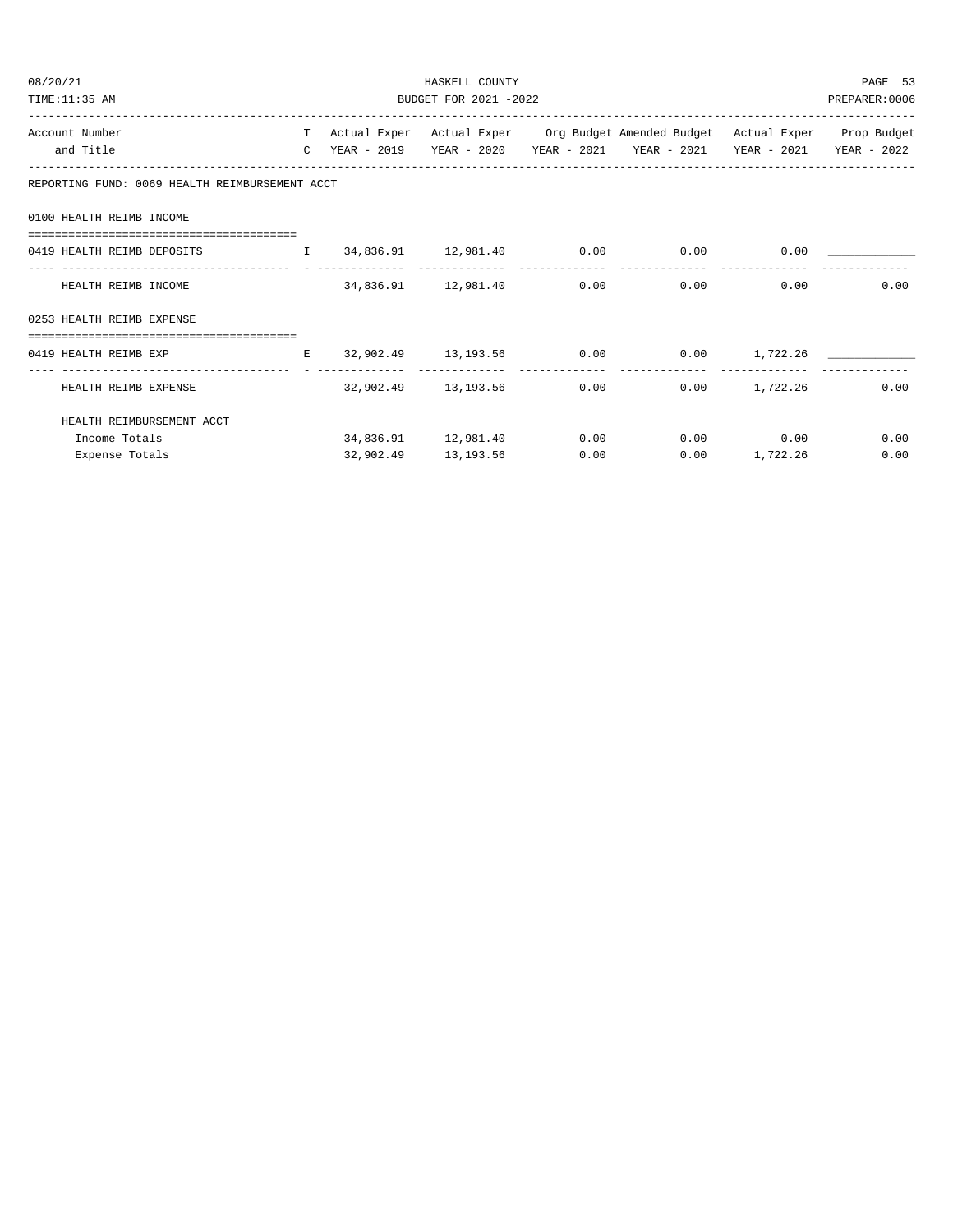| 08/20/21                                                               | HASKELL COUNTY<br>BUDGET FOR 2021 -2022 |                 |                   |                |                                                                                |          |          |  |  |
|------------------------------------------------------------------------|-----------------------------------------|-----------------|-------------------|----------------|--------------------------------------------------------------------------------|----------|----------|--|--|
| TIME:11:35 AM                                                          |                                         |                 |                   |                |                                                                                |          |          |  |  |
| Account Number                                                         |                                         |                 |                   |                | T Actual Exper Actual Exper Org Budget Amended Budget Actual Exper Prop Budget |          |          |  |  |
| and Title                                                              |                                         |                 |                   |                | C YEAR - 2019 YEAR - 2020 YEAR - 2021 YEAR - 2021 YEAR - 2021 YEAR - 2022      |          |          |  |  |
| REPORTING FUND: 0070 HASKELL C.A. PRETRIAL DIV PROGRAM                 |                                         |                 |                   |                |                                                                                |          |          |  |  |
| 0100 PRETRIAL DIV REVENUES                                             |                                         |                 |                   |                |                                                                                |          |          |  |  |
|                                                                        |                                         |                 |                   |                |                                                                                |          |          |  |  |
| 0105 FUND BALANCE                                                      | $\mathbf{I}$                            |                 |                   |                | $0.00$ $0.00$ $4.972.00$ $4.972.00$ $0.00$ $4.972.00$                          |          |          |  |  |
| 0205 CO ATTY                                                           | <b>The Terms</b>                        | 1,554.00 936.00 |                   | 0.00           | $0.00$ 2,190.00                                                                |          |          |  |  |
| 0270 INTEREST                                                          | $\top$                                  | 37.33 29.66     |                   |                | $50.00$ $50.00$ $9.92$                                                         |          | 50.00    |  |  |
| 0280 MISC                                                              | $\mathbf{I}$                            | $0.00$ 0.00     |                   | 0.00           | $0.00$ 0.00                                                                    |          |          |  |  |
|                                                                        |                                         |                 |                   | -------------- | -------------- --------------                                                  |          |          |  |  |
| PRETRIAL DIV REVENUES                                                  |                                         |                 |                   |                | $1,591.33$ $965.66$ $5,022.00$ $5,022.00$ $2,199.92$                           |          | 5,022.00 |  |  |
| 0254 PRETRIAL DIV EXPENDITURES                                         |                                         |                 |                   |                |                                                                                |          |          |  |  |
|                                                                        |                                         |                 |                   |                |                                                                                |          |          |  |  |
| 0402 SALARY                                                            | E                                       |                 |                   |                | $1,200.00$ $1,200.00$ $1,200.00$ $1,200.00$ $1,050.00$ $1,200.00$              |          |          |  |  |
| 0410 FICA                                                              | $E_{\rm c}$                             | 91.68           | 91.68             | 91.80          | 91.80                                                                          | 80.22    | 91.80    |  |  |
| 0412 RETIREMENT                                                        | E.                                      |                 |                   |                | 156.00    156.00    156.00    156.00    136.50    156.00                       |          |          |  |  |
| 0645 MISC                                                              | E.                                      |                 |                   |                | $332.00$ $0.00$ $3,574.00$ $3,574.00$ $249.00$                                 |          | 3,574.00 |  |  |
| PRETRIAL DIV EXPENDITURES 1,779.68 1,447.68 5,021.80 5,021.80 1,515.72 |                                         |                 |                   |                |                                                                                |          | 5,021.80 |  |  |
| HASKELL C.A. PRETRIAL DIV PROGRAM                                      |                                         |                 |                   |                |                                                                                |          |          |  |  |
| Income Totals                                                          |                                         |                 |                   |                | $1,591.33$ $965.66$ $5,022.00$ $5,022.00$ $2,199.92$                           |          | 5,022.00 |  |  |
| Expense Totals                                                         |                                         |                 | 1,779.68 1,447.68 | 5,021.80       | 5,021.80                                                                       | 1,515.72 | 5,021.80 |  |  |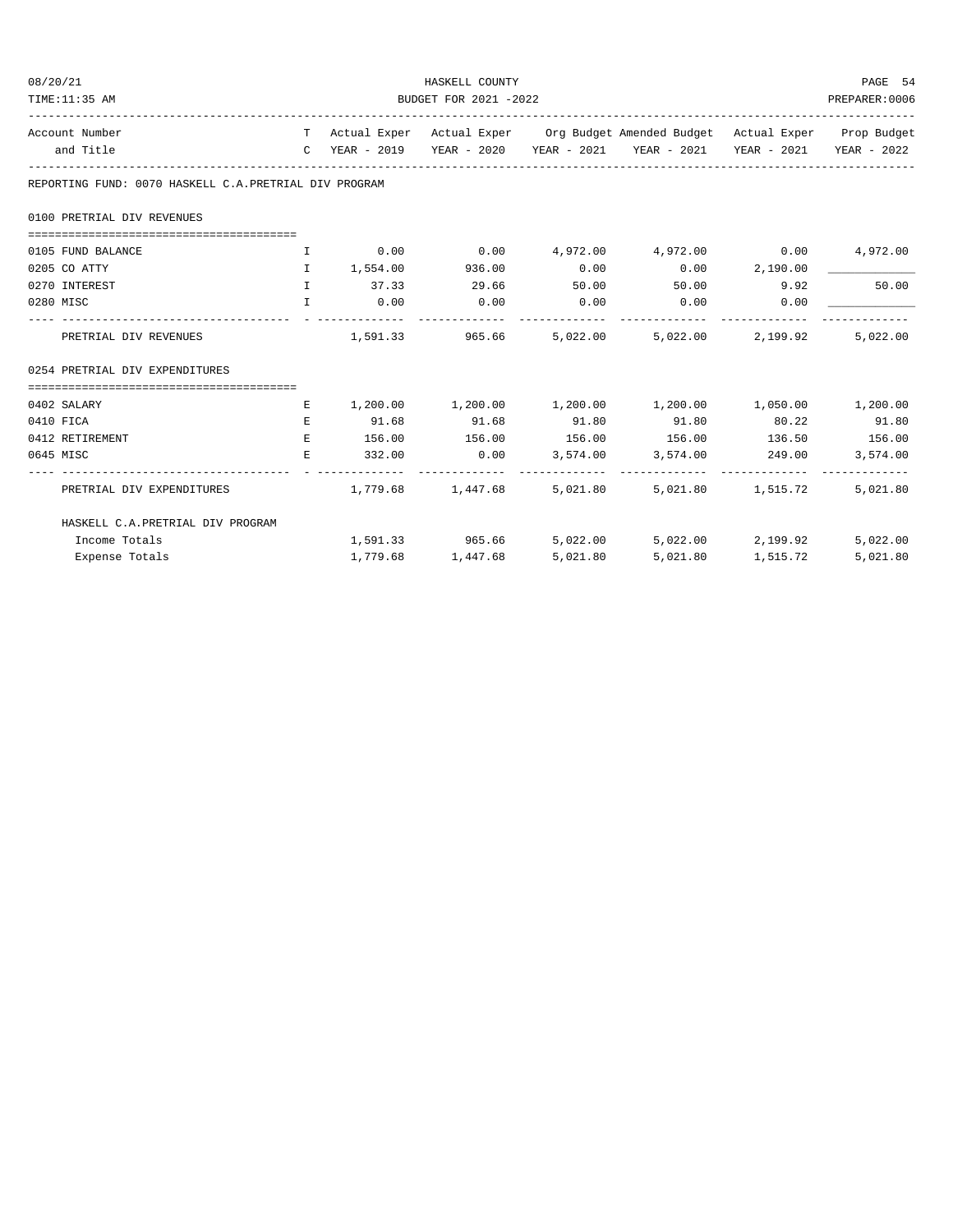| 08/20/21                                |    | HASKELL COUNTY<br>BUDGET FOR 2021 -2022 |      |            |                                                                                |              |      |  |  |
|-----------------------------------------|----|-----------------------------------------|------|------------|--------------------------------------------------------------------------------|--------------|------|--|--|
| TIME:11:35 AM                           |    |                                         |      |            |                                                                                |              |      |  |  |
| Account Number                          |    |                                         |      |            | T Actual Exper Actual Exper Org Budget Amended Budget Actual Exper Prop Budget |              |      |  |  |
| and Title                               |    |                                         |      |            | C YEAR - 2019 YEAR - 2020 YEAR - 2021 YEAR - 2021 YEAR - 2021 YEAR - 2022      |              |      |  |  |
| REPORTING FUND: 0072 AMERICA RESCUE ACT |    |                                         |      |            |                                                                                |              |      |  |  |
| 0100 REVENUE                            |    |                                         |      |            |                                                                                |              |      |  |  |
| 0105 ARA FUND BALANCE                   | Ι. |                                         |      | 0.00       | 0.00                                                                           | 0.00         |      |  |  |
| 0110 US TREASURY                        | T. |                                         |      | 0.00       | 0.00                                                                           | 549,500.00   |      |  |  |
| 0270 INTEREST                           | T. |                                         |      | 0.00       | 0.00                                                                           | 17.31        |      |  |  |
| REVENUE                                 |    | 0.00                                    | 0.00 | ---------- | 0.00<br>0.00                                                                   | 549,517.31   | 0.00 |  |  |
| 0255 EXPENSES                           |    |                                         |      |            |                                                                                |              |      |  |  |
|                                         |    |                                         |      |            |                                                                                |              |      |  |  |
| 0476 GRANT EXPENSES                     | E  |                                         |      | 0.00       | 0.00                                                                           | 0.00         |      |  |  |
| <b>EXPENSES</b>                         |    | 0.00                                    | 0.00 |            | 0.00                                                                           | 0.00<br>0.00 | 0.00 |  |  |
| AMERICA RESCUE ACT                      |    |                                         |      |            |                                                                                |              |      |  |  |
| Income Totals                           |    | 0.00                                    | 0.00 | 0.00       | 0.00                                                                           | 549, 517.31  | 0.00 |  |  |
| Expense Totals                          |    | 0.00                                    | 0.00 | 0.00       |                                                                                | 0.00<br>0.00 | 0.00 |  |  |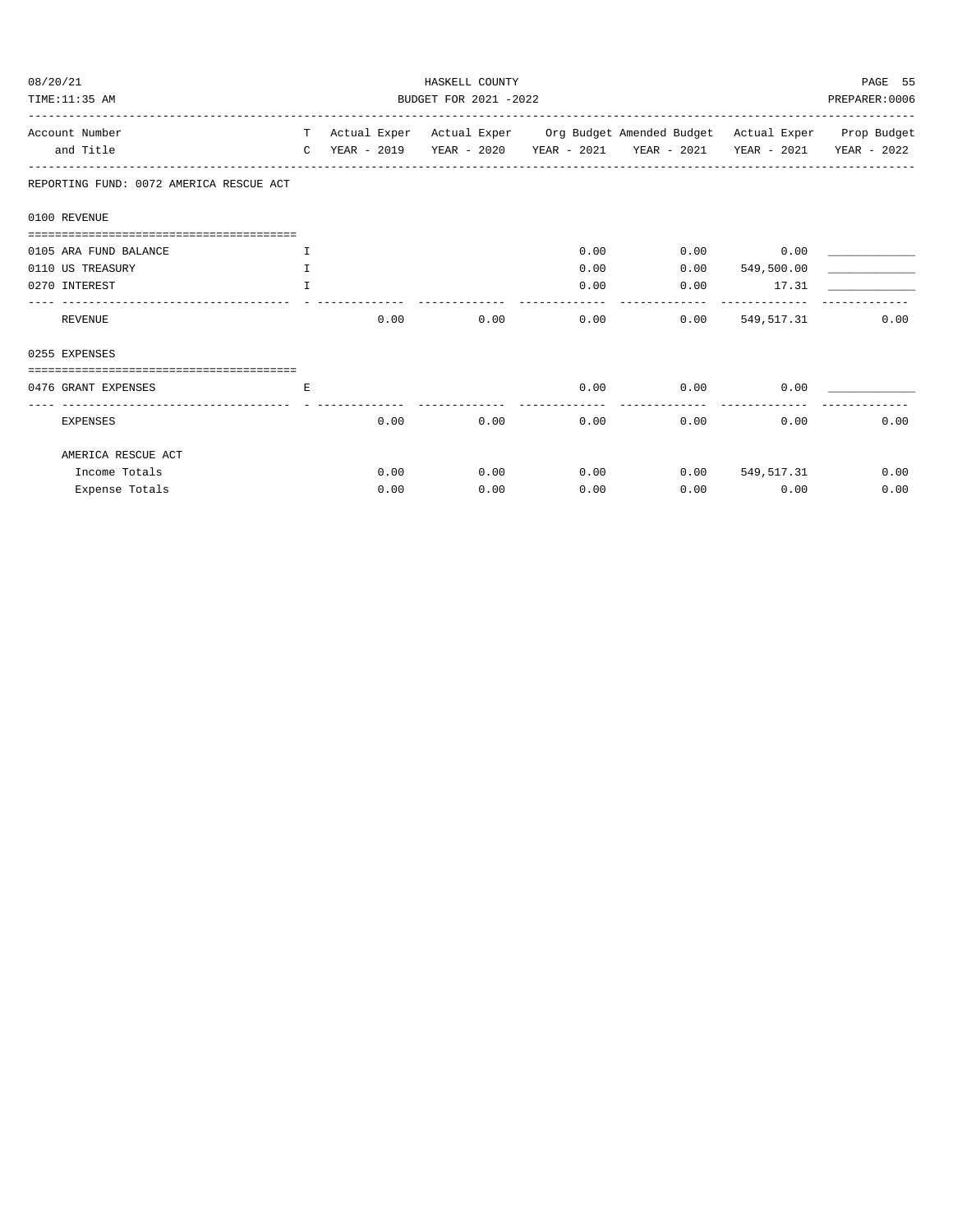| 08/20/21                                     |                               | PAGE 56 |      |      |                                                                                |                  |      |  |  |
|----------------------------------------------|-------------------------------|---------|------|------|--------------------------------------------------------------------------------|------------------|------|--|--|
| TIME:11:35 AM                                | BUDGET FOR 2021 -2022         |         |      |      |                                                                                |                  |      |  |  |
| Account Number                               |                               |         |      |      | T Actual Exper Actual Exper Org Budget Amended Budget Actual Exper Prop Budget |                  |      |  |  |
| and Title                                    |                               |         |      |      | C YEAR - 2019 YEAR - 2020 YEAR - 2021 YEAR - 2021 YEAR - 2021 YEAR - 2022      |                  |      |  |  |
| REPORTING FUND: 0074 KING CREEK RD CONT FUND |                               |         |      |      |                                                                                |                  |      |  |  |
| 0100 REVENUE                                 |                               |         |      |      |                                                                                |                  |      |  |  |
|                                              |                               |         |      |      |                                                                                |                  |      |  |  |
| 0105 KING CREEK RD FUND BALANCE              | $\mathbf{I}$ and $\mathbf{I}$ |         |      | 0.00 |                                                                                | $0.00$ 50,000.00 |      |  |  |
| 0270 INTEREST                                | $\mathbb{T}$                  |         |      | 0.00 |                                                                                | $0.00$ 1.51      |      |  |  |
| REVENUE                                      |                               | 0.00    | 0.00 | 0.00 | 0.00                                                                           | 50,001.51        | 0.00 |  |  |
| 0252 EXPENSES                                |                               |         |      |      |                                                                                |                  |      |  |  |
| ----------------------------------           |                               |         |      |      |                                                                                |                  |      |  |  |
| 0433 KING CREEK RD EXP                       | E.                            |         |      | 0.00 | 0.00                                                                           | 0.00             |      |  |  |
| EXPENSES                                     |                               | 0.00    | 0.00 | 0.00 | 0.00                                                                           | 0.00             | 0.00 |  |  |
| KING CREEK RD CONT FUND                      |                               |         |      |      |                                                                                |                  |      |  |  |
| Income Totals                                |                               | 0.00    | 0.00 | 0.00 |                                                                                | 0.00 50,001.51   | 0.00 |  |  |
| Expense Totals                               |                               | 0.00    | 0.00 | 0.00 | 0.00                                                                           | 0.00             | 0.00 |  |  |